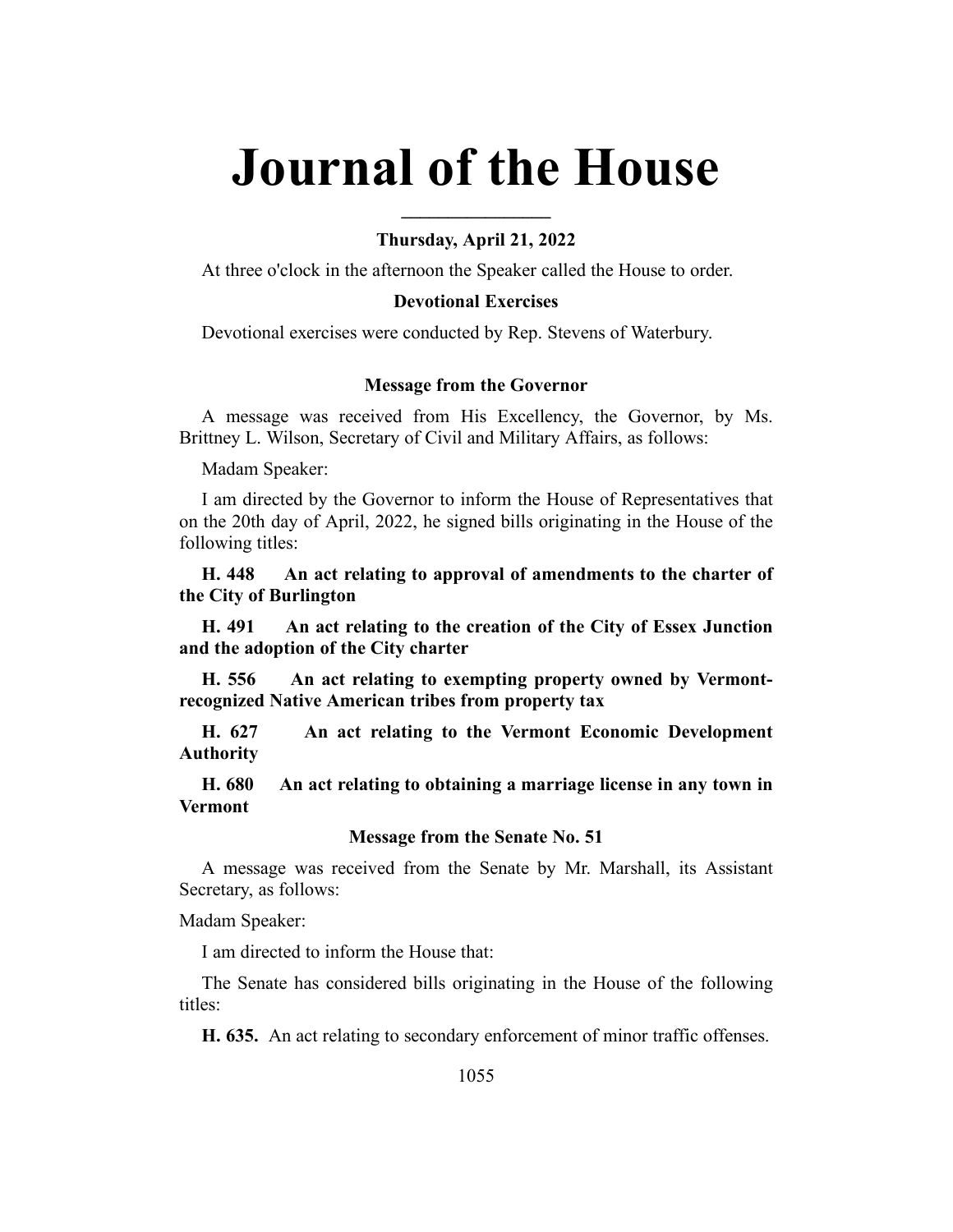**H. 740.** An act relating to making appropriations for the support of government.

And has passed the same in concurrence with proposals of amendment in the adoption of which the concurrence of the House is requested.

The Senate has considered House proposals of amendment to Senate bills of the following titles:

**S. 72.** An act relating to the Interstate Compact on the Placement of Children.

**S. 171.** An act relating to adoption of a State code of ethics.

And has concurred therein.

#### **Message from the Senate No. 52**

A message was received from the Senate by Mr. Marshall, its Assistant Secretary, as follows:

Madam Speaker:

I am directed to inform the House that:

The Senate has considered a bill originating in the House of the following title:

**H. 159.** An act relating to community and economic development and workforce revitalization.

And has passed the same in concurrence with proposal of amendment in the adoption of which the concurrence of the House is requested.

The Governor has informed the Senate that on the 21st day of April, 2022, he approved and signed bills originating in the Senate of the following titles:

**S. 113.** An act relating to establishing a cause of action for medical monitoring expenses.

**S. 183.** An act relating to midpoint probation review.

**S. 184.** An act relating to defense of others and justifiable homicide.

#### **Bill Referred to Committee on Ways and Means**

**S. 281**

Senate bill, entitled

An act relating to hunting coyotes with dogs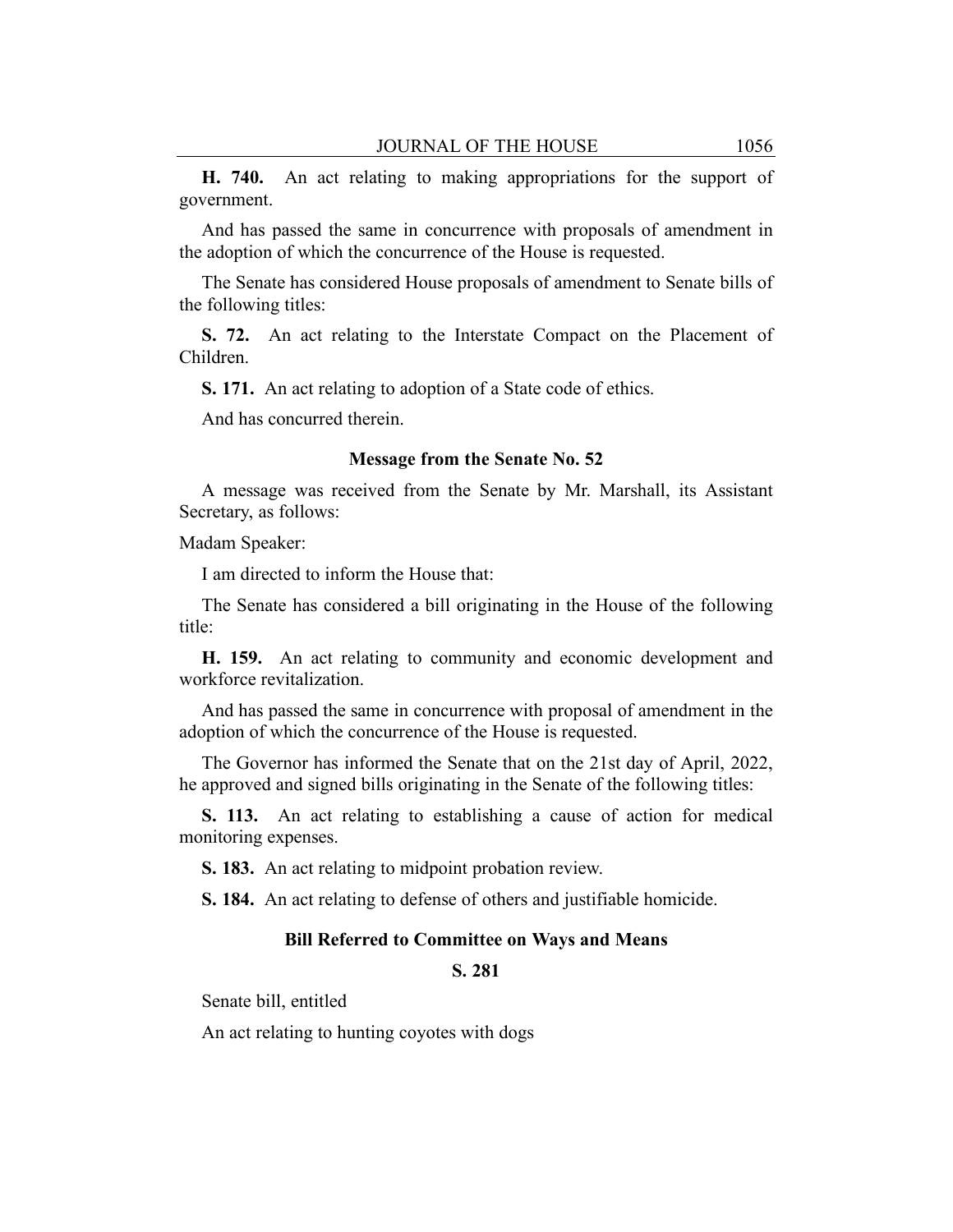Pending entry on the Notice Calendar, and pursuant to House Rule 35(a), affecting the revenue of the State or materially affecting the revenues of one or more municipalities, was referred to the Committee on Ways and Means.

#### **Bill Referred to Committee on Appropriations**

#### **S. 287**

Senate bill, entitled

An act relating to improving student equity by adjusting the school funding formula and providing education quality and funding oversight

Pending entry on the Notice Calendar, and pursuant to House Rule 35(a), carrying an appropriation, was referred to the Committee on Appropriations.

#### **Joint Resolution Referred to Committee**

### **J.R.H. 22**

Joint resolution urging the President and Congress to spearhead a global effort to prevent nuclear war and opposing the basing of nuclear weapons in Vermont

Offered by: Representatives Small of Winooski, Troiano of Stannard, Brumsted of Shelburne, Burke of Brattleboro, Burrows of West Windsor, Cina of Burlington, Colburn of Burlington, Colston of Winooski, Cordes of Lincoln, Dolan of Essex, Garofano of Essex, Hooper of Randolph, Houghton of Essex, McCormack of Burlington, McCullough of Williston, Mulvaney-Stanak of Burlington, Rachelson of Burlington, Surprenant of Barnard, Townsend of South Burlington, Vyhovsky of Essex, White of Hartford, Whitman of Bennington, and Wood of Waterbury

Whereas, there are approximately 13,000 nuclear weapons in the world, posing an intolerable risk to human survival, and an overwhelming majority of these weapons belong to the United States and Russia, with the balance belonging to other nations, and

Whereas, the current conflict in Ukraine demonstrates that the possession of nuclear weapons does not prevent war, but, rather, empowers the nations that control these weapons by dissuading other countries from responding effectively to unfathomable instances of military aggression, and

Whereas, there is an alternative to this march to nuclear war, and

Whereas, in July 2017, representatives of over 135 nations called for the elimination of all nuclear weapons through the adoption of the Treaty on the Prohibition of Nuclear Weapons, which was entered into force on January 22, 2021, and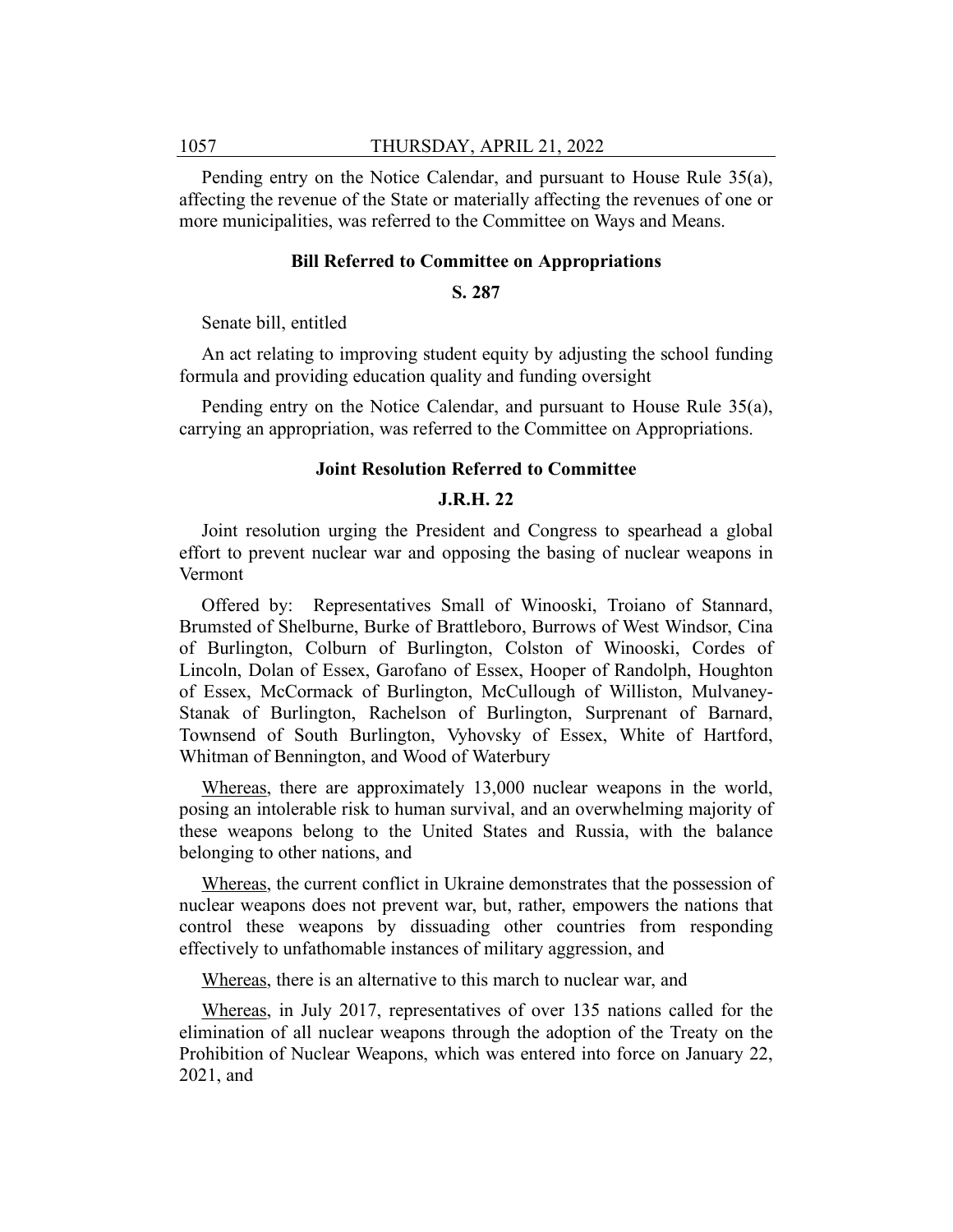Whereas, in 1982, the General Assembly, in response to the adoption at over 160 town meetings of the nonbinding question asking: "Shall the State Senators and Representatives from this district be advised to introduce into the Vermont Legislature a resolution asking the Vermont Congressional Delegation to: Request the President of the United States to propose to the Soviet Union a mutual freeze on the testing, production, and deployment of nuclear weapons and of missiles and new aircraft designed primarily to deliver nuclear weapons, with verification safeguards satisfactory to both countries," adopted J.R.H. 55 (1982 Acts and Resolves No. R-82) asking the Vermont Congressional Delegation to make this request of the President, and

Whereas, both these town meeting votes and the General Assembly's adopting of the joint resolution were significant political statements in support of a verifiable nuclear freeze, and

Whereas, although a nuclear freeze did not occur, the broad political support for this proposal contributed to a major reduction in the world's nuclear arsenals, and in 2022, many Vermonters again desire to lead the effort to prevent nuclear war, now therefore be it

#### Resolved by the Senate and House of Representatives:

That the General Assembly urges Congress and the President to spearhead a global effort to prevent nuclear war by:

(1) renouncing the option of using nuclear weapons first;

(2) adding additional protections to ensure that the President does not have sole and unchecked authority to launch a nuclear attack;

(3) taking U.S. nuclear weapons off hair-trigger alert;

(4) encouraging the Biden Administration neither to upgrade nor replace nuclear-equipped intercontinental ballistic missiles, ballistic-missile submarines, and long-range strategic bombers, and

(5) actively pursuing a verifiable agreement among nuclear-armed nations to eliminate their nuclear arsenals, and be it further

Resolved: That the General Assembly reaffirms its adoption of 1982 Acts and Resolves No. R-82 in opposition to the proliferation of nuclear weapons and opposes the basing of nuclear weapons in Vermont, and be it further

Resolved: That the Secretary of State be directed to send a copy of this resolution to Governor Philip B. Scott, President Joseph R. Biden, and the Vermont Congressional Delegation.

Was read by title, treated as bill, and referred to the Committee on General,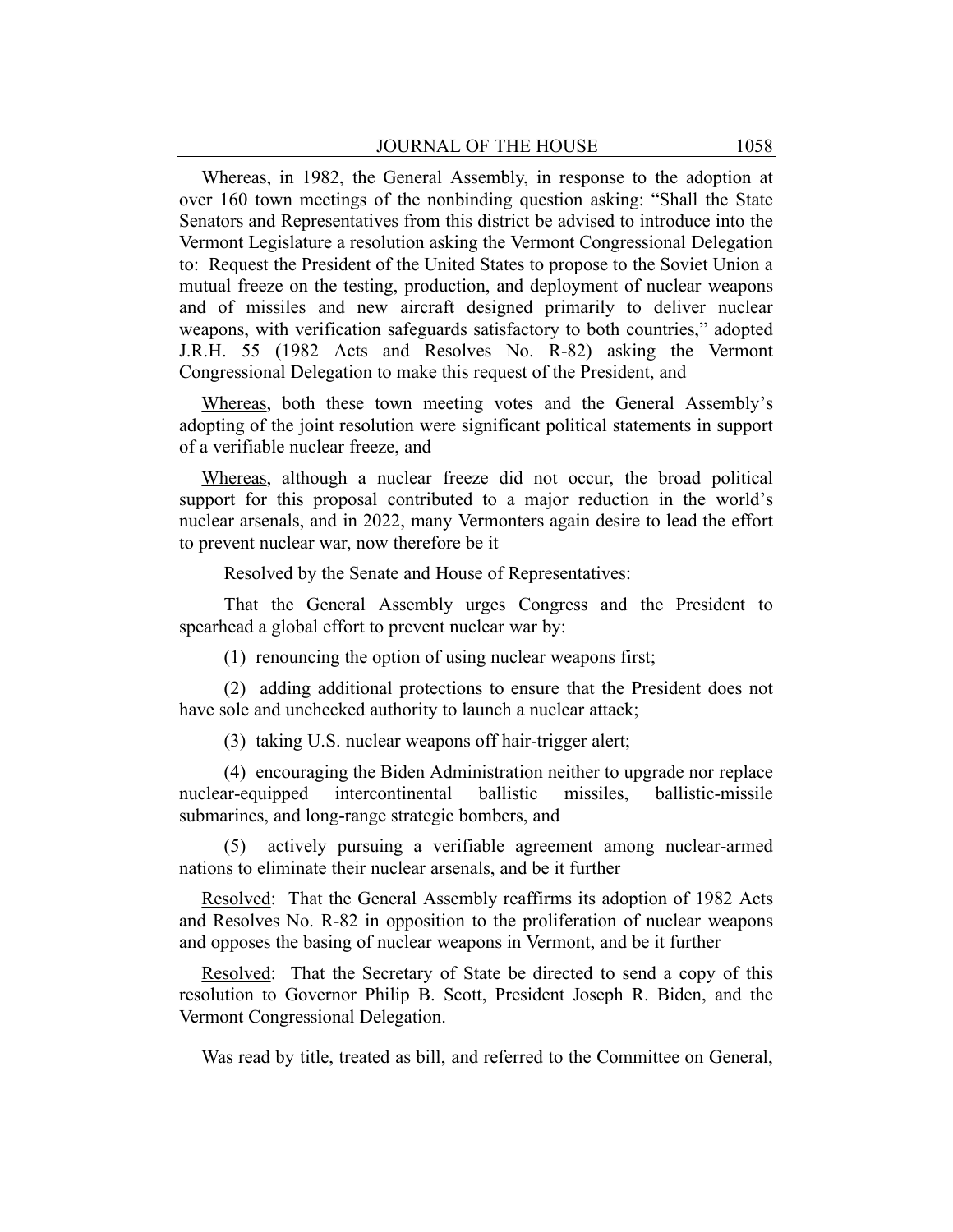Housing, and Military Affairs pursuant to House Rule 52.

#### **Action on Bill Postponed**

## **S. 247**

Senate bill, entitled

An act relating to prohibiting discrimination based on genetic information

Was taken up and, pending the reading of the report of the Committee on Health Care, on motion of **Rep. Cordes of Lincoln**, action on the bill was postponed until April 27, 2022.

#### **Second Reading; Proposal of Amendment Agreed to; Third Reading Ordered**

#### **S. 206**

**Rep. Noyes of Wolcott**, for the Committee on Human Services, to which had been referred Senate bill, entitled

An act relating to planning and support for individuals and families impacted by Alzheimer's Disease and related disorders

Reported in favor of its passage in concurrence with proposal of amendment as follows:

By inserting a new section with reader assistance heading to be Sec. 6a to read as follows:

\* \* \* Missing Persons with Alzheimer's Disease;

Response Communications \* \* \*

#### Sec. 6a. DEPARTMENT OF PUBLIC SAFETY; MISSING PERSONS

#### EMERGENCY RESPONSE AND COMMUNICATIONS; REPORT

On or before November 1, 2022, the Department of Public Safety shall submit a written report to the House Committee on Human Services, the Senate Committee on Health and Welfare, and the House and Senate Committees on Government Operations with its recommendations regarding broadcasting information on missing persons with Alzheimer's Disease or related disorders or cognitive disabilities to aid in locating those individuals, including any proposals for legislative action. In forming its recommendations, the Department shall consult with interested stakeholders, including the Vermont Chapter of the Alzheimer's Association, Vermont Care Partners, and the Vermont Association on Mental Health and Addiction Recovery, and shall notify the Chairs of the House Committee on Human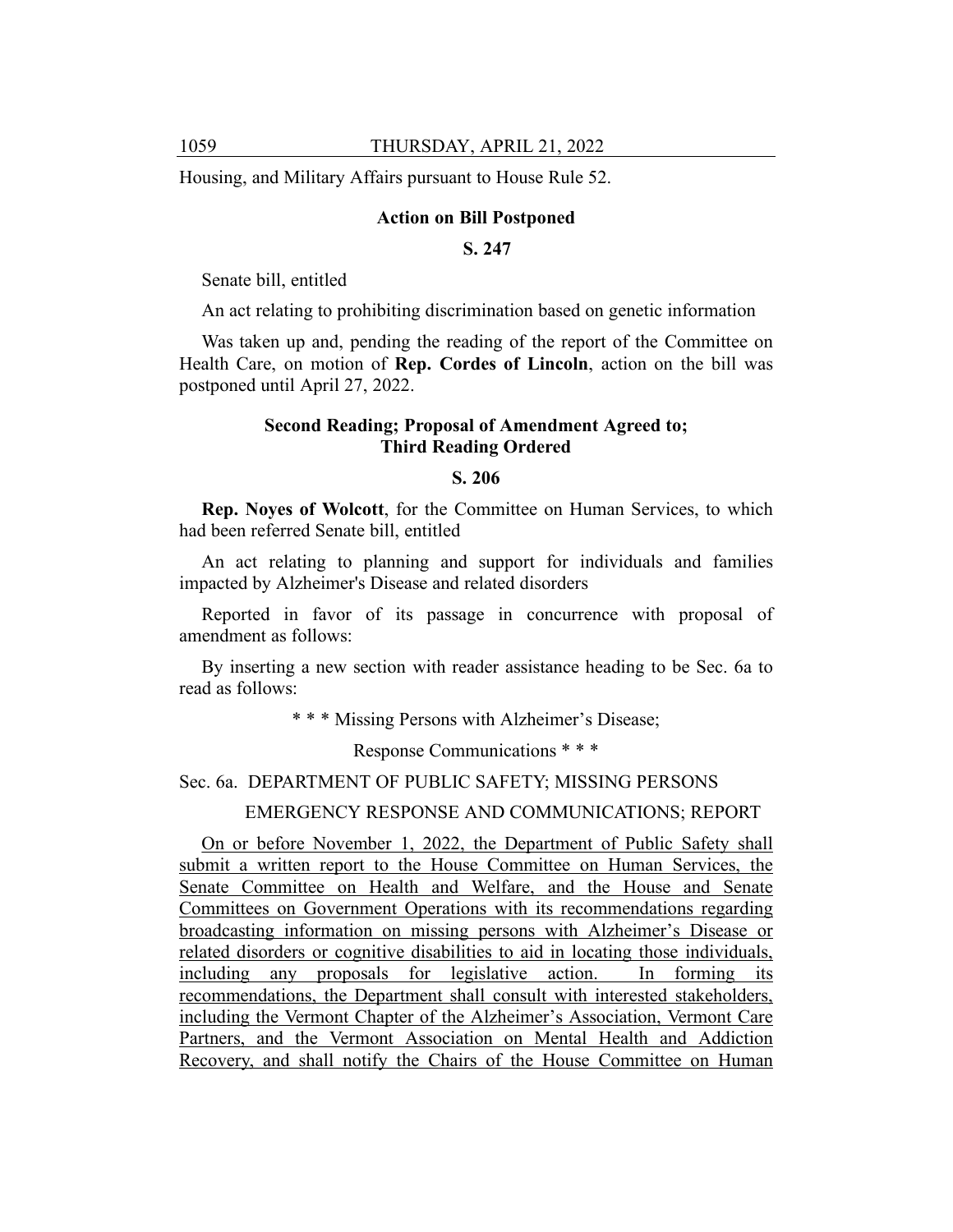Services, the Senate Committee on Health and Welfare, and the House and Senate Committees on Government Operations as to the date, time, and location of stakeholder meetings.

**Rep. Yacovone of Morristown**, for the Committee on Appropriations, recommended that the House propose to the Senate to amend the bill as recommended by the Committee on Human Services and when further amended as follows:

By striking Sec. 5 in its entirety and inserting a new Sec. 5 to read as follows:

#### Sec. 5. ALZHEIMER'S DISEASE COORDINATOR

On or before December 15, 2022, the Agency of Human Services shall submit a plan to the Senate Committee on Health and Welfare and to the House Committee on Human Services to fund, within existing budgets, grants, or other external funding sources, a permanent Alzheimer's Disease Coordinator position to be shared between the Departments of Health and of Disabilities, Aging, and Independent Living for the purpose of planning, public education, and coordination as informed by the recommendations of the Commission on Alzheimer's and Related Disorders established pursuant to 3 V.S.A. § 3085b, the State Plan on Aging required pursuant to 33 V.S.A. § 6206, and other relevant statewide plans on Alzheimer's disease and related disorders.

The bill, having appeared on the Notice Calendar, was taken up, read the second time, and the report of the Committee on Human Services was agreed to. Thereafter, the report of the Committee on Appropriations was agreed to. Thereupon, third reading was ordered.

#### **Action on Bill Postponed**

#### **S. 280**

Senate bill, entitled

An act relating to miscellaneous changes to laws related to vehicles

Was taken up, and pending the reading of the report of the Committee on Transportation, on motion of **Rep. Shaw of Pittsford**, action on the bill was postponed until April 22, 2022.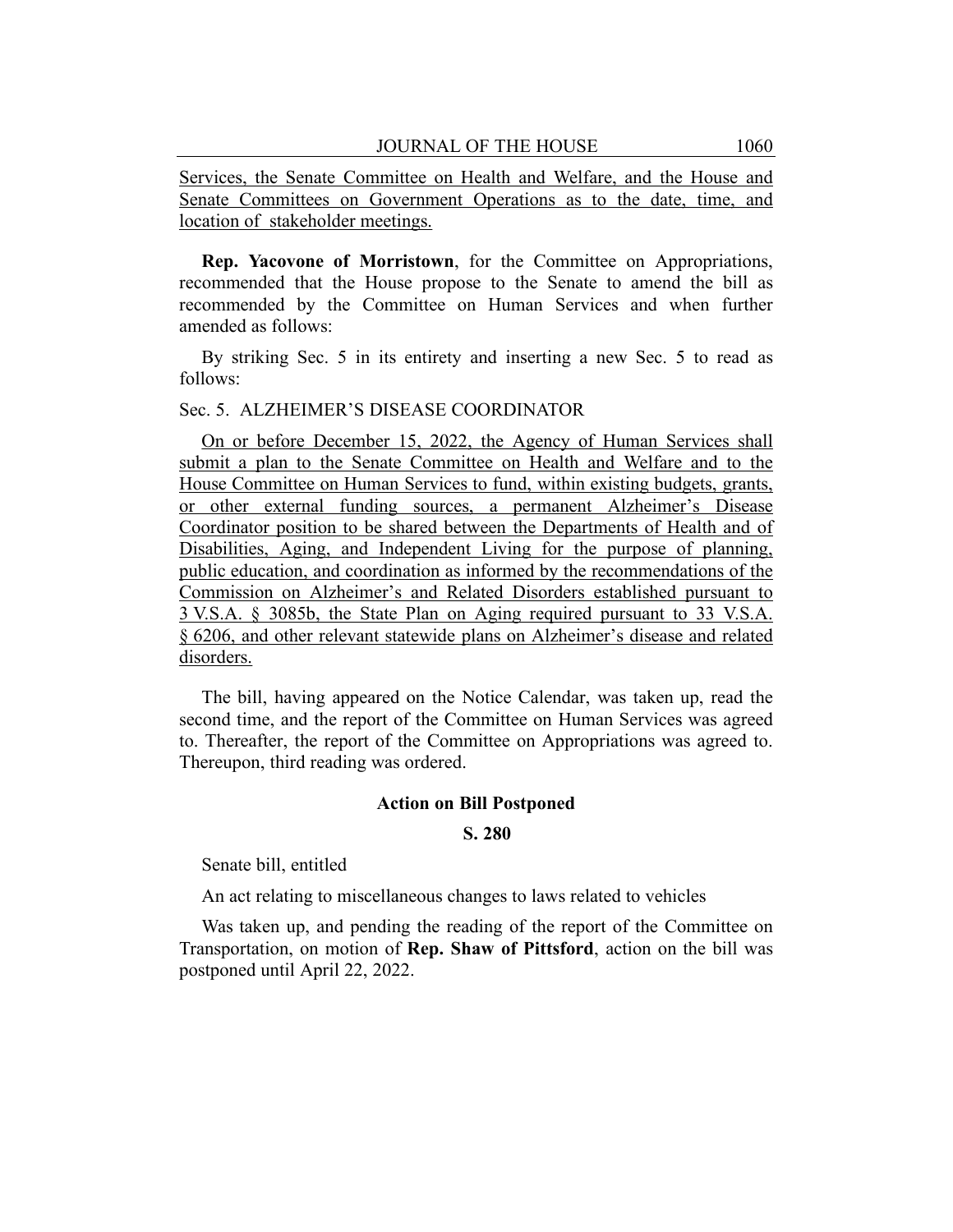## **Favorable Reports; Second Reading; Third Reading Ordered**

### **S. 197**

**Rep. Austin of Colchester**, for the Committee on Education, to which had been referred Senate bill, entitled

An act relating to the provision of mental health supports

Reported in favor of its passage in concurrence.

**Rep. Scheu of Middlebury**, for the Committee on Appropriations, reported in favor of its passage in concurrence.

The bill, having appeared on the Notice Calendar, was taken up, read the second time, and third reading ordered.

## **Rules Suspended; Senate Proposal of Amendment Not Concurred in; Committee of Conference Requested and Appointed; Rules Suspended; Actions Messaged to Senate Forthwith**

#### **H. 740**

Pending entry on the Notice Calendar, on motion of **Rep. McCoy of Poultney,** the rules were suspended and House bill, entitled

An act relating to making appropriations for the support of government

Was taken up for immediate consideration.

The Senate proposed to the House to amend the bill by striking out all after the enacting clause and inserting in lieu thereof the following:

### Sec. A.100 SHORT TITLE

This bill may be referred to as the BIG BILL – Fiscal Year 2023 Appropriations Act.

#### Sec. A.101 PURPOSE

(a) The purpose of this act is to provide appropriations for the operations of State government during fiscal year 2023. It is the express intent of the General Assembly that activities of the various agencies, departments, divisions, boards, and commissions be limited to those that can be supported by funds appropriated in this act or other acts passed prior to June 30, 2022. Agency and department heads are directed to implement staffing and service levels at the beginning of fiscal year 2023 to meet this condition unless otherwise directed by specific language in this act or other acts of the General Assembly.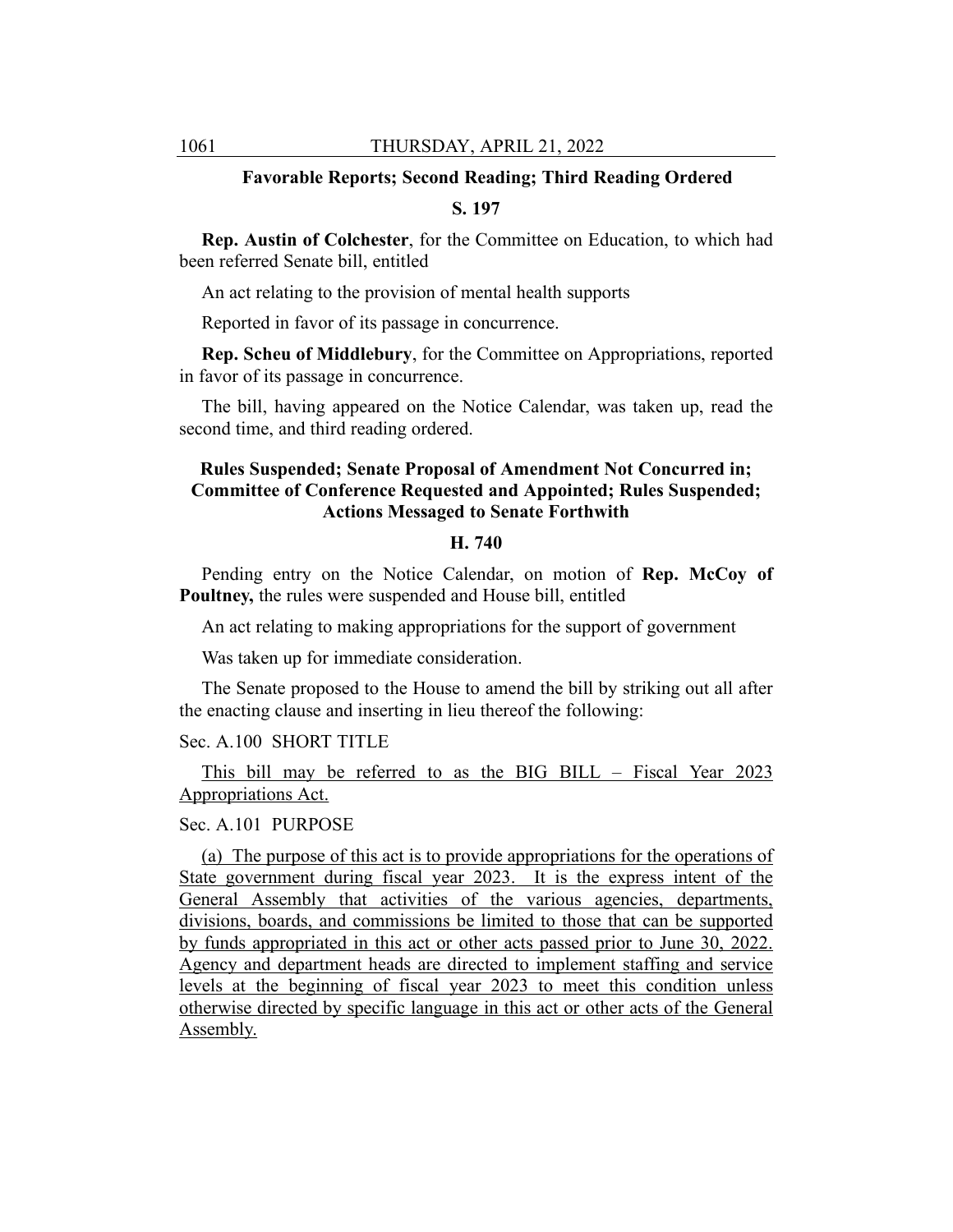#### Sec. A.102 APPROPRIATIONS

(a) It is the intent of the General Assembly that this act serves as the primary source and reference for appropriations for fiscal year 2023.

(b) The sums herein stated are appropriated for the purposes specified in the following sections of this act. When no time is expressly stated during which any of the appropriations are to continue, the appropriations are singleyear appropriations and only for the purpose indicated and shall be paid from funds shown as the source of funds. If in this act there is an error in either addition or subtraction, the totals shall be adjusted accordingly. Apparent errors in referring to section numbers of statutory titles within this act may be disregarded by the Commissioner of Finance and Management.

(c) Unless codified or otherwise specified, all narrative portions of this act apply only to the fiscal year ending on June 30, 2023.

## Sec. A.103 DEFINITIONS

(a) As used in this act:

(1) "Encumbrances" means a portion of an appropriation reserved for the subsequent payment of existing purchase orders or contracts. The Commissioner of Finance and Management shall make final decisions on the appropriateness of encumbrances.

(2) "Grants" means subsidies, aid, or payments to local governments, to community and quasi-public agencies for providing local services, and to persons who are not wards of the State for services or supplies and means cash or other direct assistance, including pension contributions.

(3) "Operating expenses" means property management; repair and maintenance; rental expenses; insurance; postage; travel; energy and utilities; office and other supplies; equipment, including motor vehicles, highway materials, and construction; expenditures for the purchase of land and construction of new buildings and permanent improvements; and similar items.

(4) "Personal services" means wages and salaries, fringe benefits, per diems, contracted third-party services, and similar items.

## Sec. A.104 RELATIONSHIP TO EXISTING LAWS

(a) Except as specifically provided, this act shall not be construed in any way to negate or impair the full force and effect of existing laws.

## Sec. A.105 OFFSETTING APPROPRIATIONS

(a) In the absence of specific provisions to the contrary in this act, when total appropriations are offset by estimated receipts, the State appropriations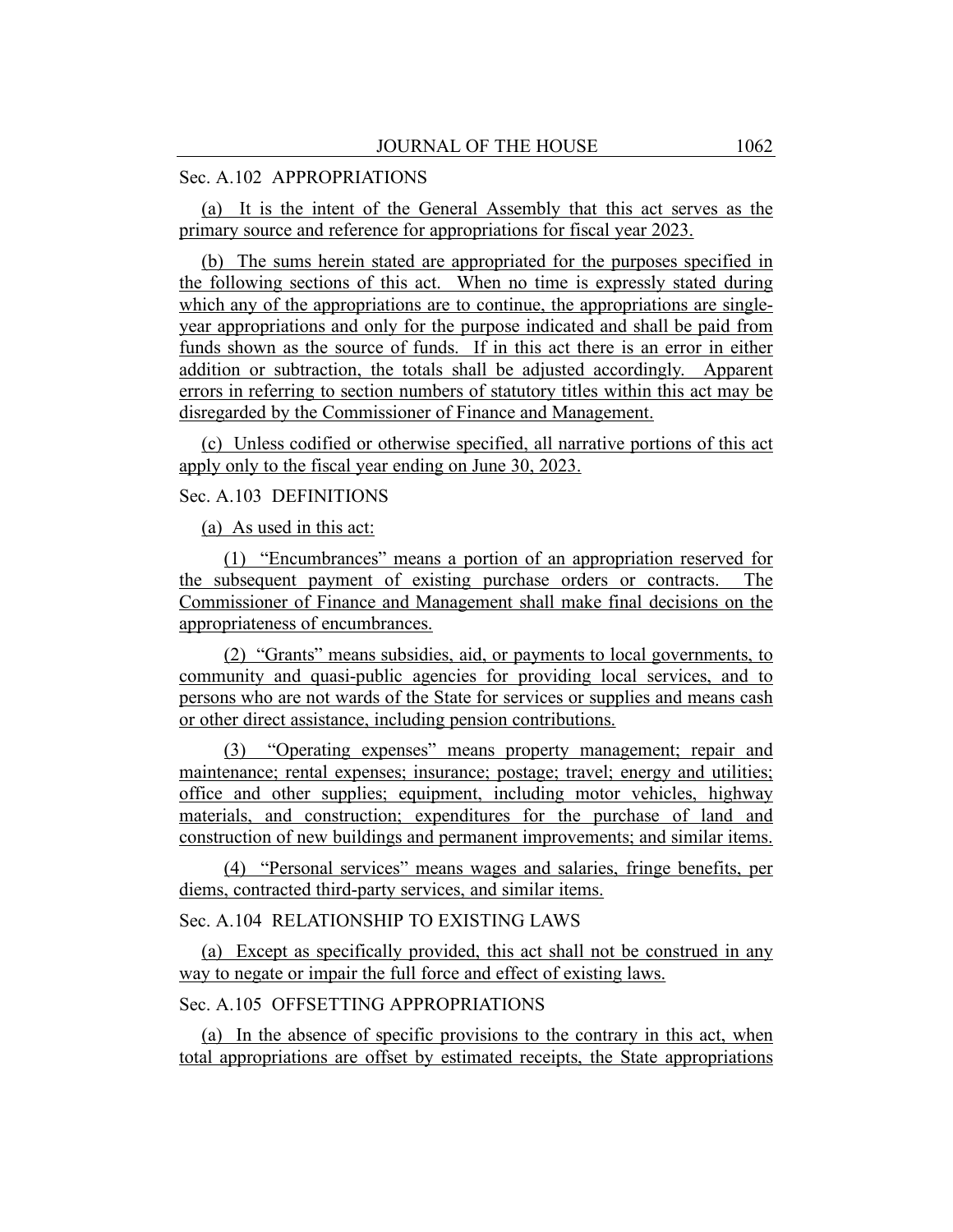shall control, notwithstanding receipts being greater or less than anticipated.

## Sec. A.106 FEDERAL FUNDS

(a) In fiscal year 2023, the Governor, with the approval of the General Assembly or the Joint Fiscal Committee if the General Assembly is not in session, may accept federal funds available to the State of Vermont, including block grants in lieu of or in addition to funds herein designated as federal. The Governor, with the approval of the General Assembly or the Joint Fiscal Committee if the General Assembly is not in session, may allocate all or any portion of such federal funds for any purpose consistent with the purposes for which the basic appropriations in this act have been made.

(b) If, during fiscal year 2023, federal funds available to the State of Vermont and designated as federal in this and other acts of the 2022 session of the Vermont General Assembly are converted into block grants or are abolished under their current title in federal law and reestablished under a new title in federal law, the Governor may continue to accept such federal funds for any purpose consistent with the purposes for which the federal funds were appropriated. The Governor may spend such funds for such purposes for not more than 45 days prior to Legislative or Joint Fiscal Committee approval. Notice shall be given to the Joint Fiscal Committee without delay if the Governor intends to use the authority granted by this section, and the Joint Fiscal Committee shall meet in an expedited manner to review the Governor's request for approval.

#### Sec. A.107 NEW POSITIONS

(a) Notwithstanding any other provision of law, the total number of authorized State positions, both classified and exempt, excluding temporary positions as defined in 3 V.S.A. § 311(11), shall not be increased during fiscal year 2023 except for new positions authorized by the 2022 session. Limitedservice positions approved pursuant to 32 V.S.A. § 5 shall not be subject to this restriction.

### Sec. A.108 LEGEND

(a) The bill is organized by functions of government. The sections between B.100 and B.9999 contain appropriations of funds for the upcoming budget year. The sections between E.100 and E.9999 contain language that relates to specific appropriations or government functions, or both. The function areas by section numbers are as follows:

| B.100–B.199 and E.100–E.199 | General Government                 |
|-----------------------------|------------------------------------|
| B.200–B.299 and E.200–E.299 | Protection to Persons and Property |
| B.300–B.399 and E.300–E.399 | Human Services                     |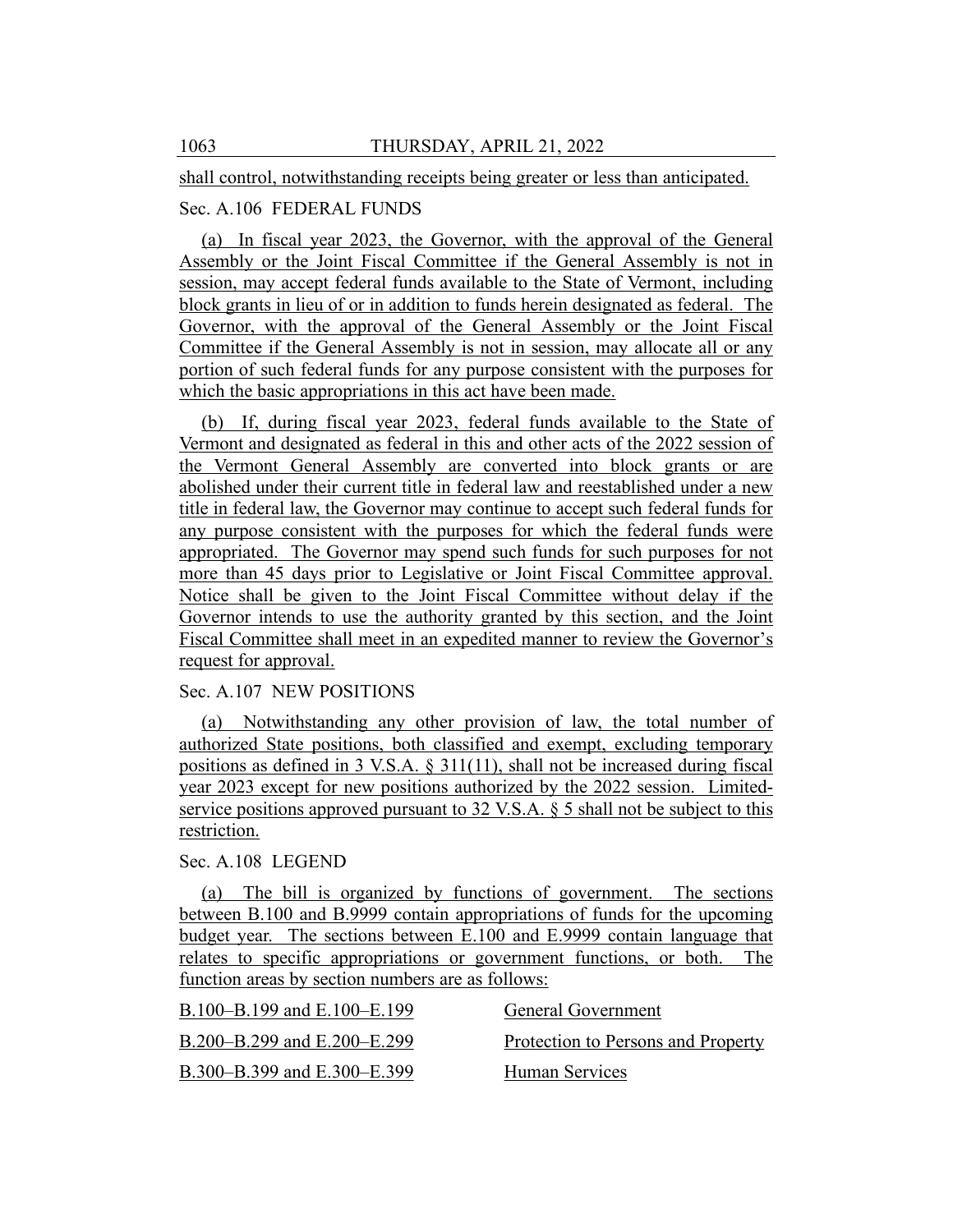| B.400-B.499 and E.400-E.499     | Labor                                       |
|---------------------------------|---------------------------------------------|
| B.500–B.599 and E.500–E.599     | <b>General Education</b>                    |
| B.600–B.699 and E.600–E.699     | <b>Higher Education</b>                     |
| B.700-B.799 and E.700-E.799     | Natural Resources                           |
| B.800-B.899 and E.800-E.899     | Commerce and Community<br>Development       |
| B.900-B.999 and E.900-E.999     | <b>Transportation</b>                       |
| B.1000-B.1099 and E.1000-E.1099 | Debt Service                                |
| B.1100-B.1199 and E.1100-E.1199 | One-time and other appropriation<br>actions |

(b) The C sections contain amendments to the current fiscal year, the D sections contain fund transfers and reserve allocations for the upcoming budget year, the F sections contain Pay Act appropriations, and the G sections contain provisions relating to the American Rescue Plan Act of 2021, Pub. L. No 117- 2 (ARPA) – Coronavirus State Fiscal Recovery Fund expenditures and other related funding.

Sec. B.100 Secretary of administration - secretary's office

| Personal services                                                        | 1,652,252 |
|--------------------------------------------------------------------------|-----------|
| Operating expenses                                                       | 111,750   |
| <b>Grants</b>                                                            | 25,000    |
| Total                                                                    | 1,789,002 |
| Source of funds                                                          |           |
| General fund                                                             | 1,092,614 |
| Special funds                                                            | 25,000    |
| Internal service funds                                                   | 440,610   |
| Interdepartmental transfers                                              | 230,778   |
| Total                                                                    | 1,789,002 |
| Sec. B.101 Secretary of administration - finance                         |           |
| Personal services                                                        | 1,256,805 |
| Operating expenses                                                       | 113,453   |
| Total                                                                    | 1,370,258 |
| Source of funds                                                          |           |
| Interdepartmental transfers                                              | 1,370,258 |
| Total                                                                    | 1,370,258 |
| Sec. B.102 Secretary of administration - workers' compensation insurance |           |
|                                                                          |           |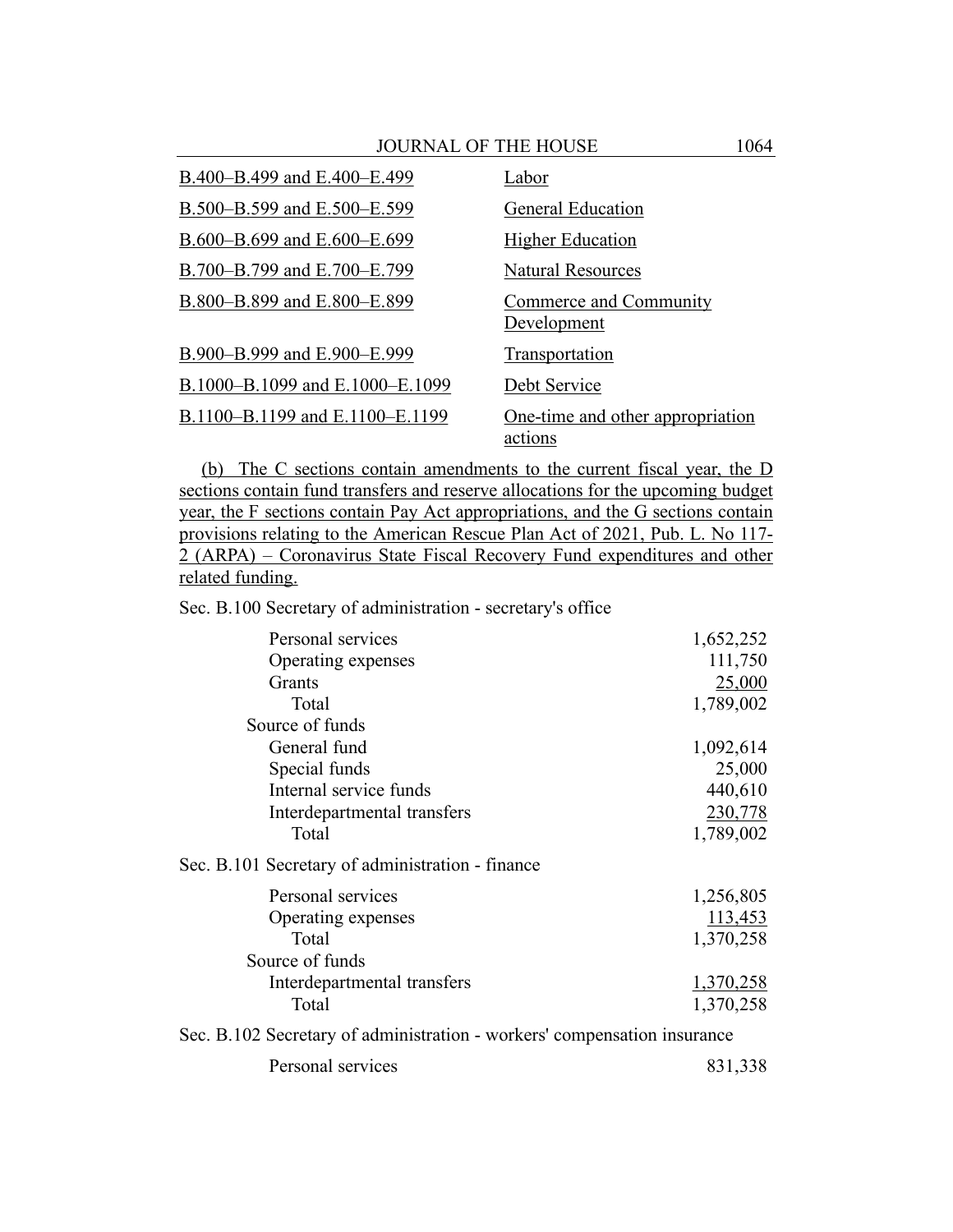| Operating expenses                                                                   | 115,218           |
|--------------------------------------------------------------------------------------|-------------------|
| Total                                                                                | 946,556           |
| Source of funds                                                                      |                   |
| Internal service funds                                                               | 946,556           |
| Total                                                                                | 946,556           |
| Sec. B.103 Secretary of administration - general liability insurance                 |                   |
| Personal services                                                                    | 507,371           |
| Operating expenses                                                                   | <u>38,155</u>     |
| Total                                                                                | 545,526           |
| Source of funds                                                                      |                   |
| Internal service funds                                                               | <u>545,526</u>    |
| Total                                                                                | 545,526           |
| Sec. B.104 Secretary of administration - all other insurance                         |                   |
| Personal services                                                                    | 192,702           |
| Operating expenses                                                                   | 17,643            |
| Total                                                                                | 210,345           |
| Source of funds                                                                      |                   |
| Internal service funds                                                               | 210,345           |
| Total                                                                                | 210,345           |
| Sec. B.105 Agency of digital services - communications and information<br>technology |                   |
| Personal services                                                                    | 99, 364, 395      |
| Operating expenses                                                                   | <u>34,833,539</u> |
| Total                                                                                | 134, 197, 934     |
| Source of funds                                                                      |                   |
| General fund                                                                         | 179,572           |
| Special funds                                                                        | 17,159,341        |
| Internal service funds                                                               | 116,859,021       |
| Total                                                                                | 134, 197, 934     |
| Sec. B.106 Finance and management - budget and management                            |                   |
| Personal services                                                                    | 1,560,869         |
| Operating expenses                                                                   | 328,431           |
| Total                                                                                | 1,889,300         |
| Source of funds                                                                      |                   |
| General fund                                                                         | 1,287,210         |
| Internal service funds                                                               | 602,090           |
| Total                                                                                | 1,889,300         |
|                                                                                      |                   |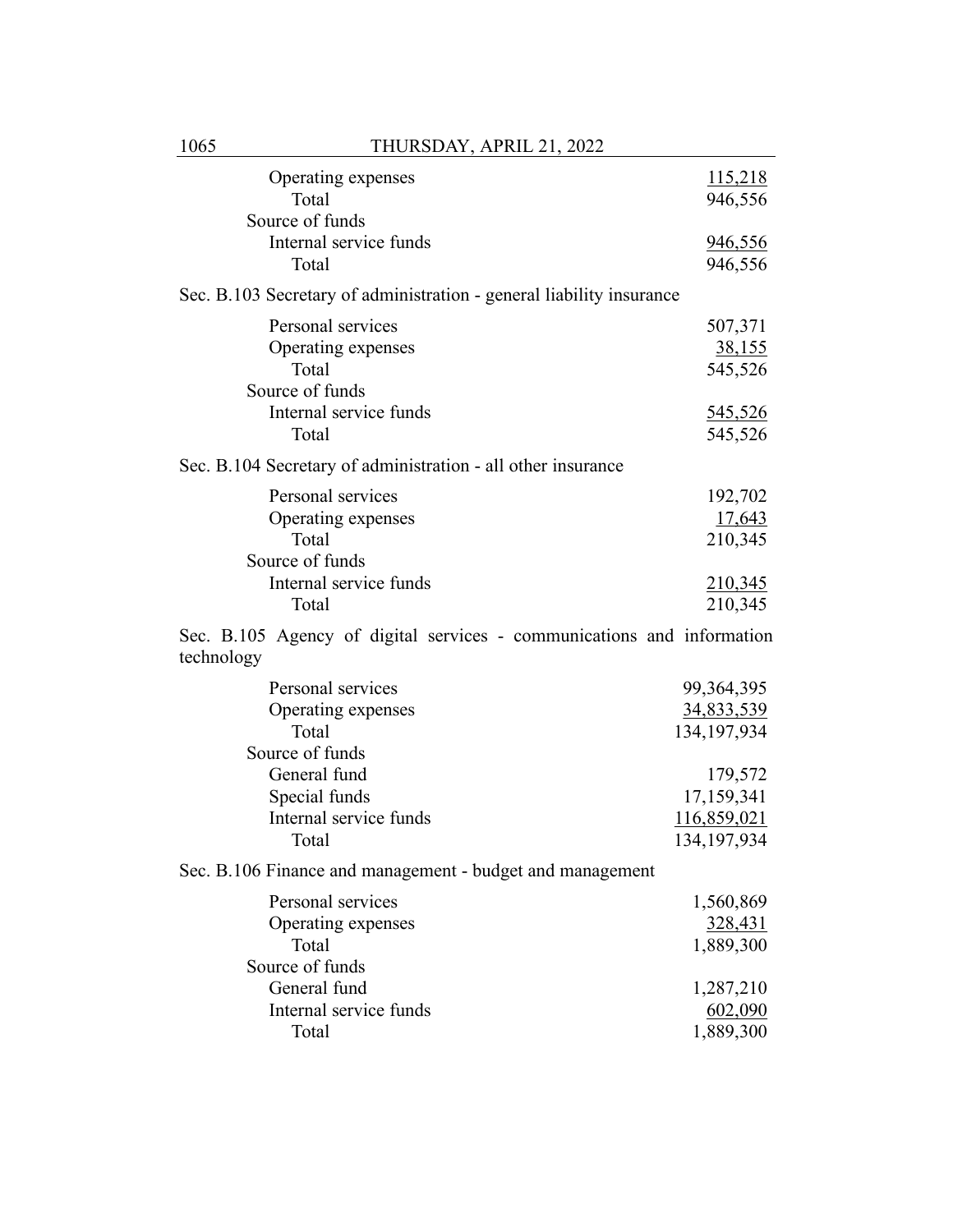| JOURNAL OF THE HOUSE                                      | 1066       |
|-----------------------------------------------------------|------------|
| Sec. B.107 Finance and management - financial operations  |            |
| Personal services                                         | 2,258,652  |
| Operating expenses                                        | 729,477    |
| Total                                                     | 2,988,129  |
| Source of funds                                           |            |
| Internal service funds                                    | 2,988,129  |
| Total                                                     | 2,988,129  |
| Sec. B.108 Human resources - operations                   |            |
| Personal services                                         | 9,623,786  |
| Operating expenses                                        | 1,337,649  |
| Total                                                     | 10,961,435 |
| Source of funds                                           |            |
| General fund                                              | 1,645,579  |
| Special funds                                             | 263,589    |
| Internal service funds                                    | 8,582,668  |
| Interdepartmental transfers                               | 469,599    |
| Total                                                     | 10,961,435 |
| Sec. B.108.1 Human resources - VTHR operations            |            |
| Personal services                                         | 1,795,870  |
| Operating expenses                                        | 712,551    |
| Total                                                     | 2,508,421  |
| Source of funds                                           |            |
| Internal service funds                                    | 2,508,421  |
| Total                                                     | 2,508,421  |
| Sec. B.109 Human resources - employee benefits & wellness |            |
| Personal services                                         | 1,109,145  |
| Operating expenses                                        | 601,415    |
| Total                                                     | 1,710,560  |
| Source of funds                                           |            |
| Internal service funds                                    | 1,710,560  |
| Total                                                     | 1,710,560  |
| Sec. B.110 Libraries                                      |            |
| Personal services                                         | 2,362,959  |
| Operating expenses                                        | 892,587    |
| Grants                                                    | 201,900    |
| Total                                                     | 3,457,446  |
| Source of funds                                           |            |
| General fund                                              | 2,004,119  |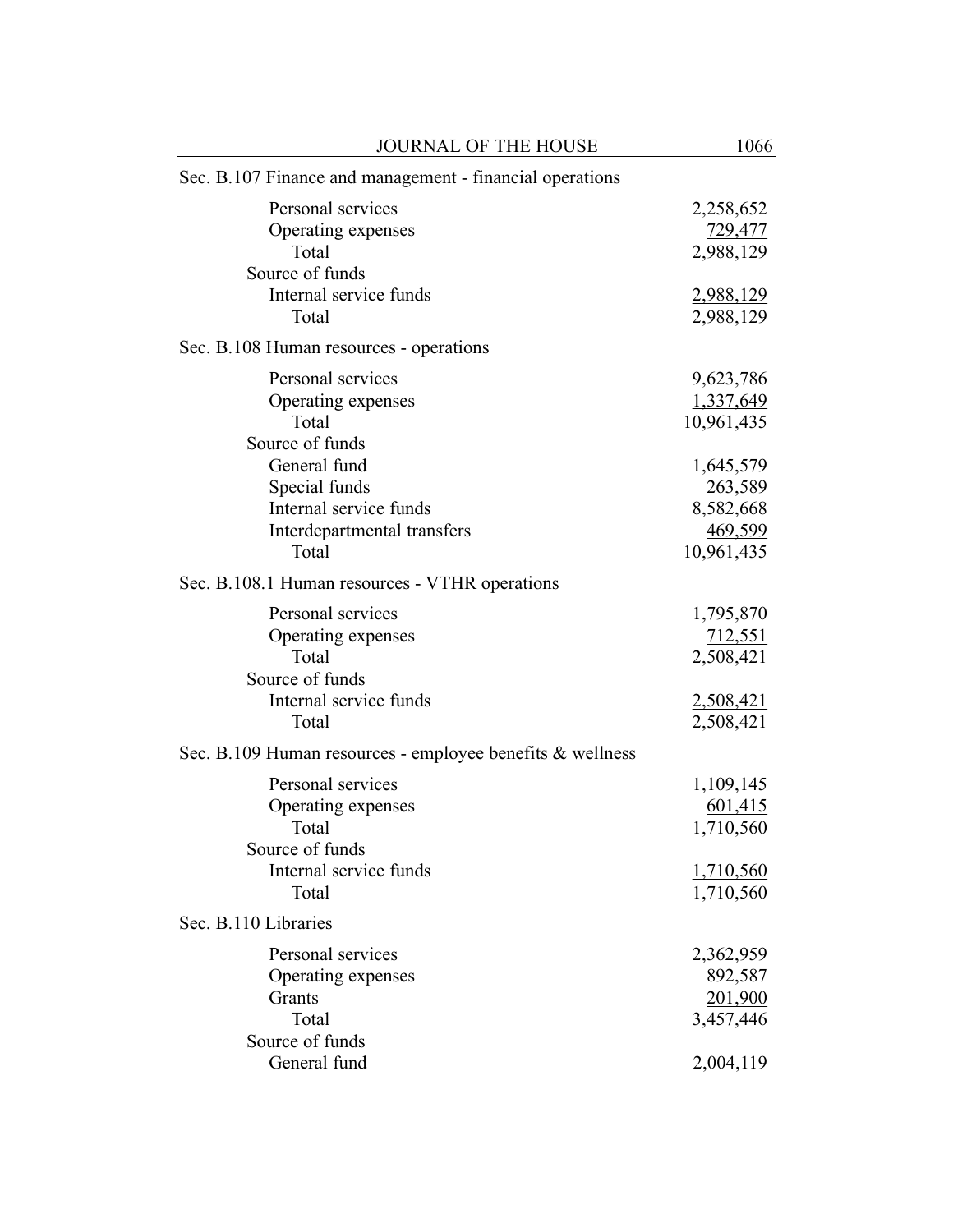| Special funds<br>Federal funds<br>Interdepartmental transfers<br>Total                                             | 35,276<br>1,308,858<br><u>109,193</u><br>3,457,446                 |
|--------------------------------------------------------------------------------------------------------------------|--------------------------------------------------------------------|
| Sec. B.111 Tax - administration/collection                                                                         |                                                                    |
| Personal services<br>Operating expenses<br>Total<br>Source of funds                                                | 17,831,398<br>5,790,925<br>23,622,323                              |
| General fund<br>Special funds<br>Interdepartmental transfers<br>Total                                              | 21,409,826<br>2,178,388<br>34,109<br>23,622,323                    |
| Sec. B.112 Buildings and general services - administration                                                         |                                                                    |
| Personal services<br>Operating expenses<br>Total<br>Source of funds<br>Interdepartmental transfers<br>Total        | 1,080,924<br><u>153,965</u><br>1,234,889<br>1,234,889<br>1,234,889 |
| Sec. B.113 Buildings and general services - engineering                                                            |                                                                    |
| Personal services<br>Operating expenses<br>Total<br>Source of funds<br>General fund<br>Interdepartmental transfers | 96,274<br>1,535,829<br>1,632,103<br>1,132,103<br>500,000           |
| Total                                                                                                              | 1,632,103                                                          |
| Sec. B.113.1 Buildings and General Services Engineering - Capital Projects                                         |                                                                    |
| Personal services<br>Total<br>Source of funds                                                                      | 2,756,153<br>2,756,153                                             |
| General fund<br>Total                                                                                              | 2,756,153<br>2,756,153                                             |
| Sec. B.114 Buildings and general services - information centers                                                    |                                                                    |
| Personal services<br>Operating expenses<br>Total                                                                   | 3,320,126<br>1,821,549<br>5, 141, 675                              |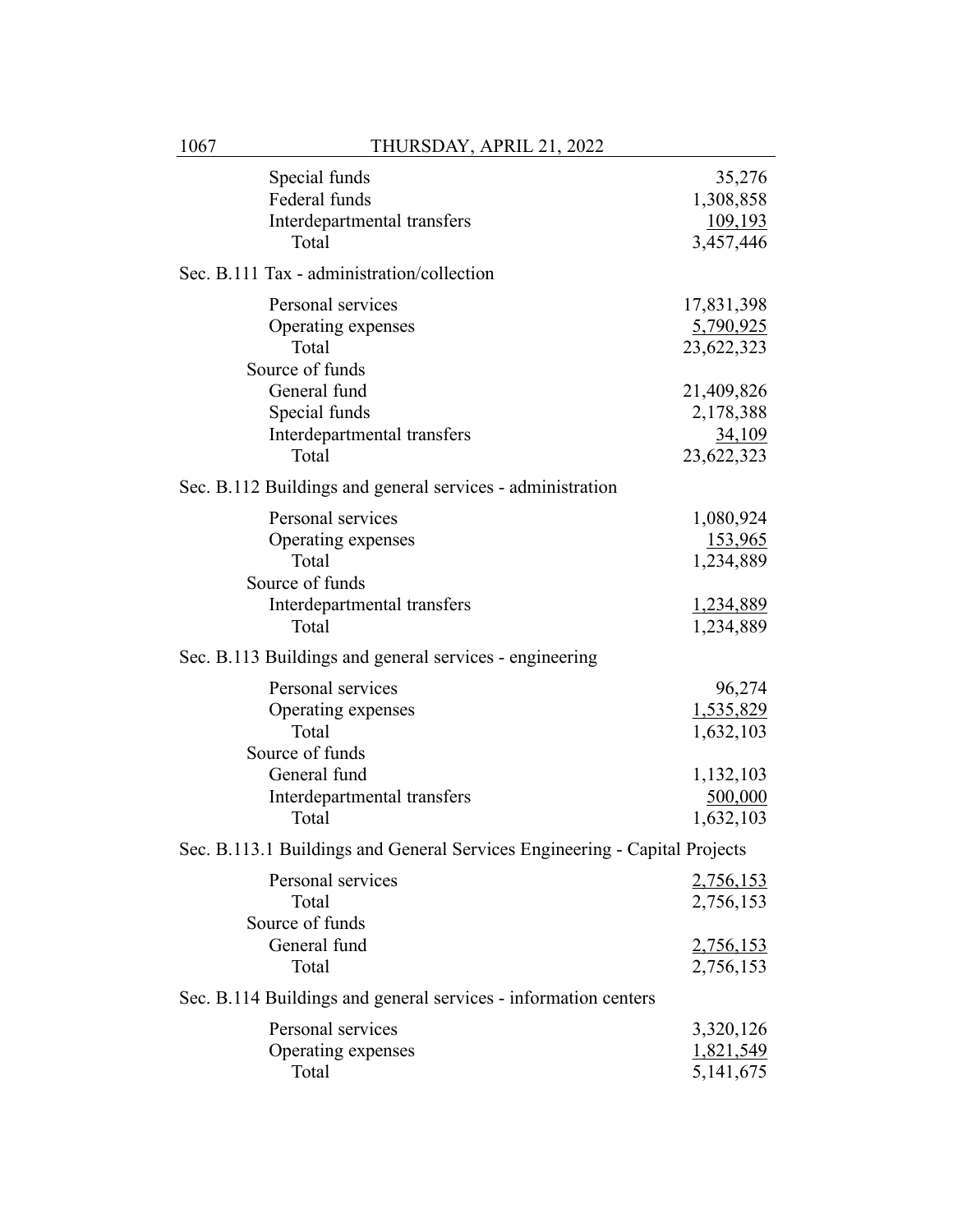| <b>JOURNAL OF THE HOUSE</b>                                           | 1068             |
|-----------------------------------------------------------------------|------------------|
| Source of funds                                                       |                  |
| General fund                                                          | 649,572          |
| Transportation fund                                                   | 4,059,343        |
| Special funds                                                         | 432,760          |
| Total                                                                 | 5, 141, 675      |
| Sec. B.115 Buildings and general services - purchasing                |                  |
| Personal services                                                     | 1,134,262        |
| Operating expenses                                                    | 222,957          |
| Total                                                                 | 1,357,219        |
| Source of funds                                                       |                  |
| General fund                                                          | <u>1,357,219</u> |
| Total                                                                 | 1,357,219        |
| Sec. B.116 Buildings and general services - postal services           |                  |
| Personal services                                                     | 757,054          |
| Operating expenses                                                    | 249,683          |
| Total                                                                 | 1,006,737        |
| Source of funds                                                       |                  |
| General fund                                                          | 84,986           |
| Internal service funds                                                | 921,751          |
| Total                                                                 | 1,006,737        |
| Sec. B.117 Buildings and general services - copy center               |                  |
| Personal services                                                     | 853,534          |
| Operating expenses                                                    | <u>171,957</u>   |
| Total                                                                 | 1,025,491        |
| Source of funds                                                       |                  |
| Internal service funds                                                | <u>1,025,491</u> |
| Total                                                                 | 1,025,491        |
| Sec. B.118 Buildings and general services - fleet management services |                  |
| Personal services                                                     | 777,083          |
| Operating expenses                                                    | 250,909          |
| Total                                                                 | 1,027,992        |
| Source of funds                                                       |                  |
| Internal service funds                                                | 1,027,992        |
| Total                                                                 | 1,027,992        |
| Sec. B.119 Buildings and general services - federal surplus property  |                  |
| Operating expenses                                                    | 6,979            |
| Total                                                                 | 6,979            |
| Source of funds                                                       |                  |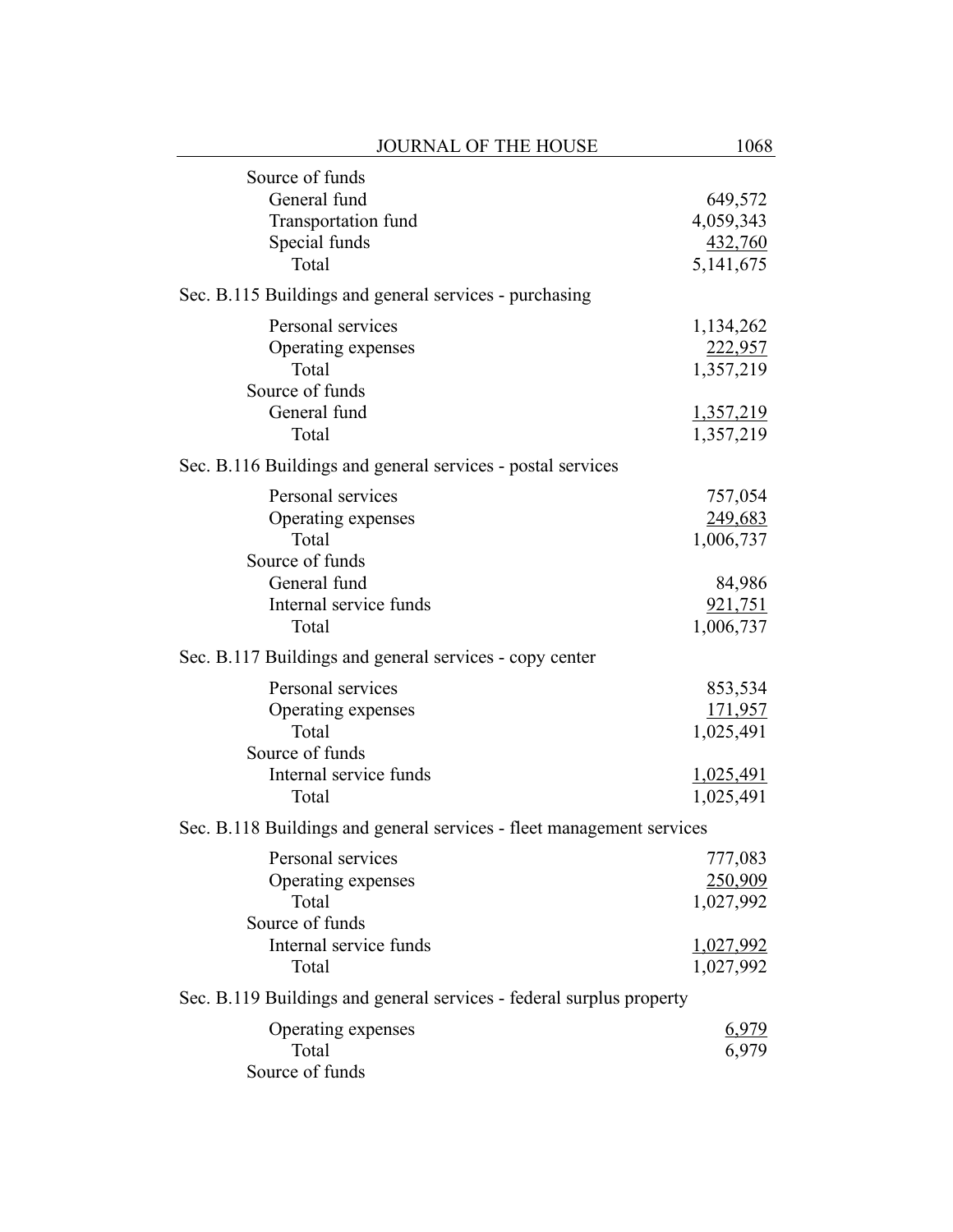| Enterprise funds<br>Total                                                                                                   | 6,979<br>6,979                                                                |
|-----------------------------------------------------------------------------------------------------------------------------|-------------------------------------------------------------------------------|
| Sec. B.120 Buildings and general services - state surplus property                                                          |                                                                               |
| Personal services<br>Operating expenses<br>Total<br>Source of funds                                                         | 343,550<br><u>125,259</u><br>468,809                                          |
| Internal service funds<br>Total                                                                                             | <u>468,809</u><br>468,809                                                     |
| Sec. B.121 Buildings and general services - property management                                                             |                                                                               |
| Personal services<br>Operating expenses<br>Total<br>Source of funds<br>Internal service funds<br>Total                      | 1,467,576<br>508,707<br>1,976,283<br>1,976,283<br>1,976,283                   |
| Sec. B.122 Buildings and general services - fee for space                                                                   |                                                                               |
| Personal services<br>Operating expenses<br>Total<br>Source of funds<br>Internal service funds<br>Total                      | 18,711,733<br>14,636,007<br>33, 347, 740<br><u>33,347,740</u><br>33, 347, 740 |
| Sec. B.124 Executive office - governor's office                                                                             |                                                                               |
| Personal services<br>Operating expenses<br>Total<br>Source of funds<br>General fund<br>Interdepartmental transfers<br>Total | 1,487,507<br>459,623<br>1,947,130<br>1,716,379<br>230,751<br>1,947,130        |
| Sec. B.125 Legislative counsel                                                                                              |                                                                               |
| Personal services<br>Operating expenses<br>Total<br>Source of funds<br>General fund                                         | 3,401,294<br>255,108<br>3,656,402<br><u>3,656,402</u>                         |
| Total                                                                                                                       | 3,656,402                                                                     |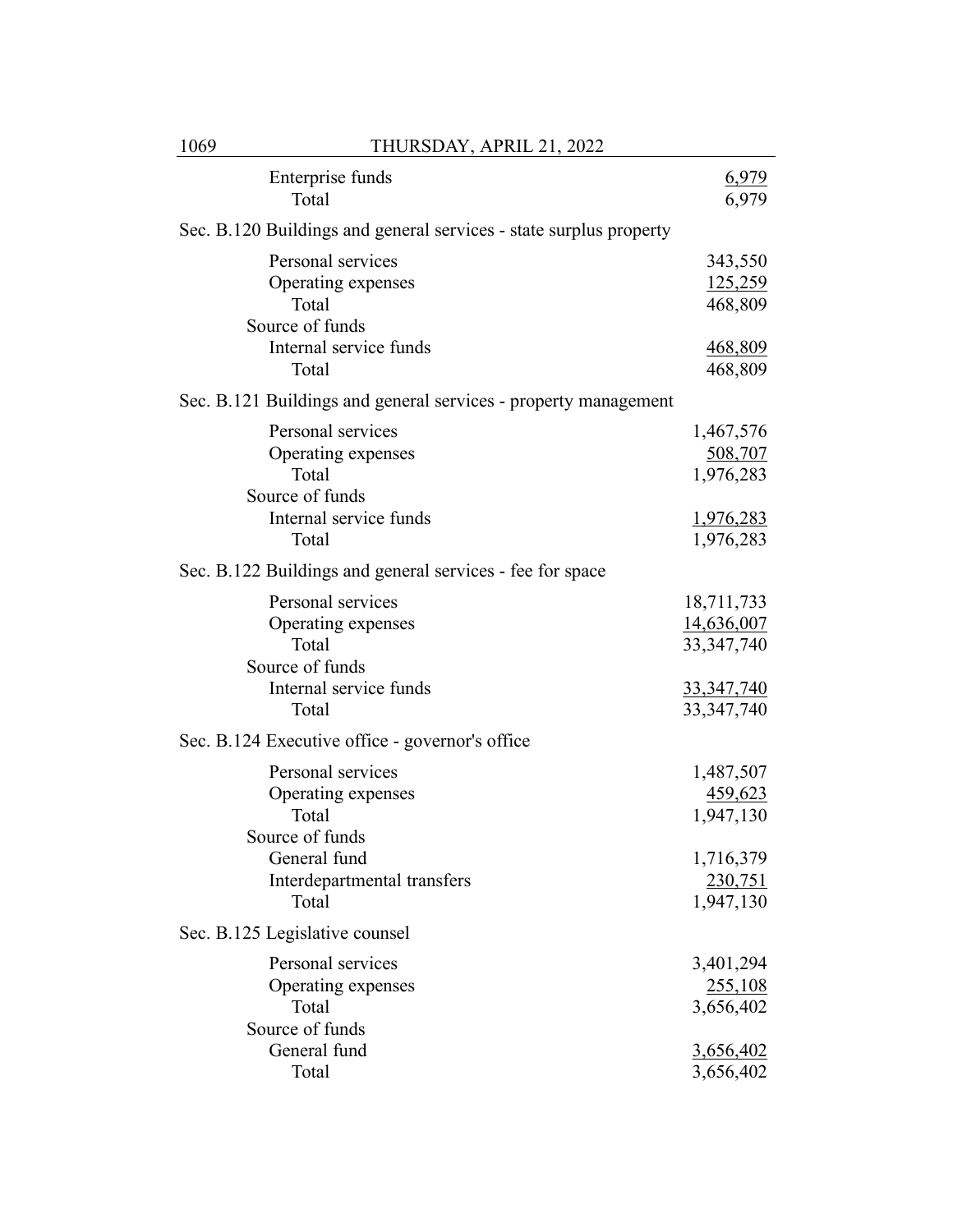| JOURNAL OF THE HOUSE                                                                         | 1070                                                               |
|----------------------------------------------------------------------------------------------|--------------------------------------------------------------------|
| Sec. B.126 Legislature                                                                       |                                                                    |
| Personal services<br>Operating expenses<br>Total<br>Source of funds                          | 5,790,208<br>4,510,892<br>10,301,100                               |
| General fund<br>Total                                                                        | 10,301,100<br>10,301,100                                           |
| Sec. B.126.1 Legislative information technology                                              |                                                                    |
| Personal services<br>Operating expenses<br>Total<br>Source of funds<br>General fund<br>Total | 1,141,119<br>564,119<br>1,705,238<br>1,705,238<br>1,705,238        |
| Sec. B.127 Joint fiscal committee                                                            |                                                                    |
| Personal services<br>Operating expenses<br>Total<br>Source of funds<br>General fund<br>Total | 2,551,475<br>170,638<br>2,722,113<br>2,722,113<br>2,722,113        |
| Sec. B.128 Sergeant at arms                                                                  |                                                                    |
| Personal services<br>Operating expenses<br>Total<br>Source of funds<br>General fund<br>Total | 1,063,777<br><u>109,829</u><br>1,173,606<br>1,173,606<br>1,173,606 |
| Sec. B.129 Lieutenant governor                                                               |                                                                    |
| Personal services<br>Operating expenses<br>Total<br>Source of funds<br>General fund<br>Total | 206,253<br>42,999<br>249,252<br>249,252<br>249,252                 |
| Sec. B.130 Auditor of accounts                                                               |                                                                    |
| Personal services                                                                            | 3,985,879                                                          |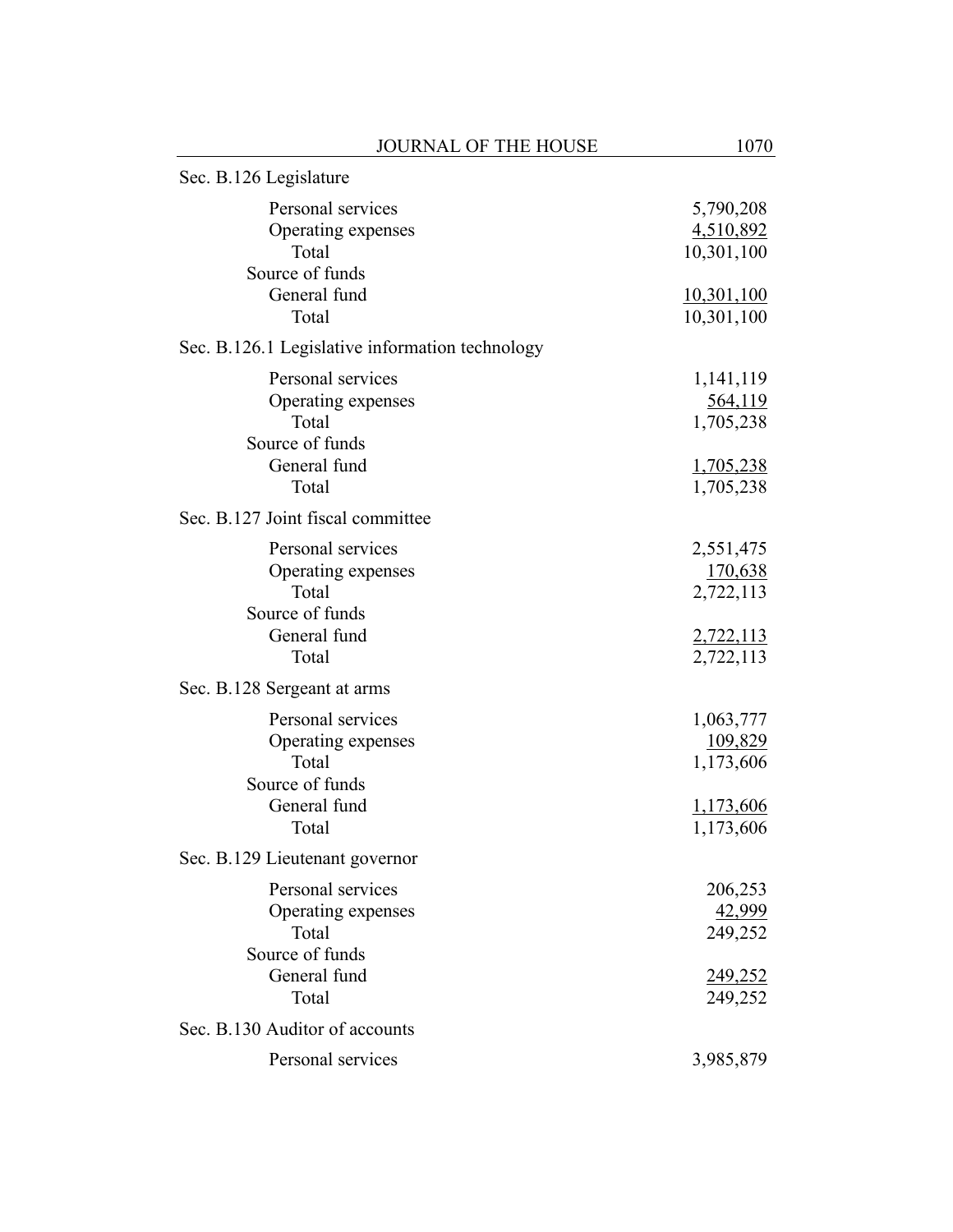| Operating expenses<br>Total                       | 179,191<br>4,165,070 |
|---------------------------------------------------|----------------------|
| Source of funds                                   |                      |
| General fund                                      | 357,074              |
| Special funds                                     | 53,145               |
| Internal service funds                            | 3,754,851            |
| Total                                             | 4,165,070            |
| Sec. B.131 State treasurer                        |                      |
| Personal services                                 | 4,215,443            |
| Operating expenses                                | 214,594              |
| Total                                             | 4,430,037            |
| Source of funds                                   |                      |
| General fund                                      | 1,409,658            |
| Special funds                                     | 2,803,034            |
| Interdepartmental transfers                       | 217,345              |
| Total                                             | 4,430,037            |
| Sec. B.132 State treasurer - unclaimed property   |                      |
| Personal services                                 | 829,638              |
| Operating expenses                                | 326,937              |
| Total                                             | 1,156,575            |
| Source of funds                                   |                      |
| Private purpose trust funds                       | <u>1,156,575</u>     |
| Total                                             | 1,156,575            |
| Sec. B.133 Vermont state retirement system        |                      |
| Personal services                                 | 180,911              |
| Operating expenses                                | 1,399,555            |
| Total                                             | 1,580,466            |
| Source of funds                                   |                      |
| Pension trust funds                               | 1,580,466            |
| Total                                             | 1,580,466            |
| Sec. B.134 Municipal employees' retirement system |                      |
| Personal services                                 | 198,399              |
| Operating expenses                                | 890,207              |
| Total                                             | 1,088,606            |
| Source of funds                                   |                      |
| Pension trust funds                               | 1,088,606            |
| Total                                             | 1,088,606            |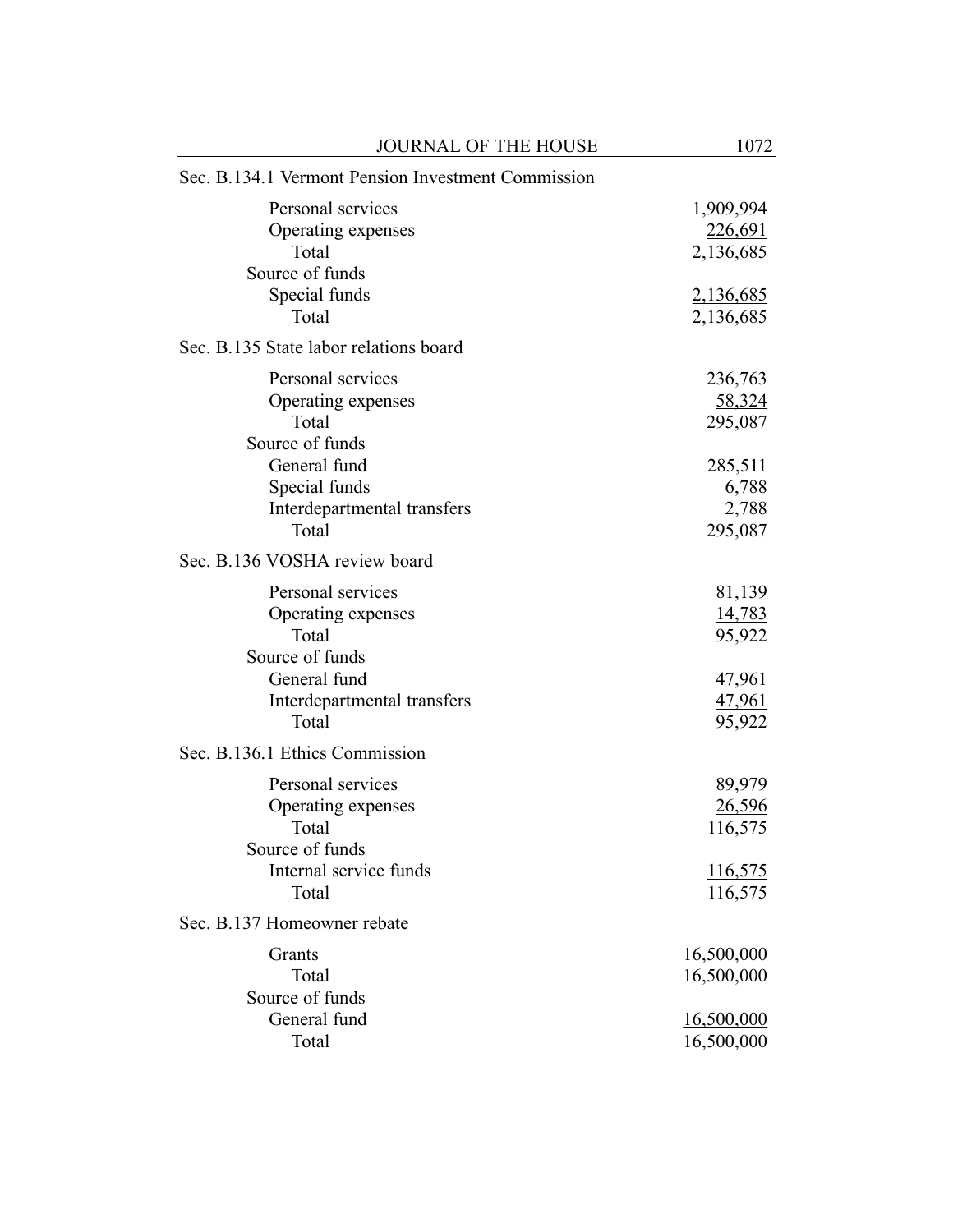| Sec. B.138 Renter rebate                                       |                                 |
|----------------------------------------------------------------|---------------------------------|
| Grants<br>Total<br>Source of funds                             | 9,500,000<br>9,500,000          |
| General fund<br>Total                                          | 9,500,000<br>9,500,000          |
| Sec. B.139 Tax department - reappraisal and listing payments   |                                 |
| Grants<br>Total<br>Source of funds                             | 4,238,000<br>4,238,000          |
| General fund                                                   | 4,238,000                       |
| Total                                                          | 4,238,000                       |
| Sec. B.140 Municipal current use                               |                                 |
| Grants                                                         | 17,800,000                      |
| Total                                                          | 17,800,000                      |
| Source of funds<br>General fund                                |                                 |
| Total                                                          | <u>17,800,000</u><br>17,800,000 |
| Sec. B.142 Payments in lieu of taxes                           |                                 |
| Grants                                                         | 10,575,000                      |
| Total                                                          | 10,575,000                      |
| Source of funds                                                |                                 |
| Special funds<br>Total                                         | <u>10,575,000</u><br>10,575,000 |
|                                                                |                                 |
| Sec. B.143 Payments in lieu of taxes - Montpelier              |                                 |
| Grants                                                         | <u>184,000</u>                  |
| Total<br>Source of funds                                       | 184,000                         |
| Special funds                                                  | 184,000                         |
| Total                                                          | 184,000                         |
| Sec. B.144 Payments in lieu of taxes - correctional facilities |                                 |
| Grants                                                         | 40,000                          |
| Total                                                          | 40,000                          |
| Source of funds                                                |                                 |
| Special funds                                                  | 40,000                          |
| Total                                                          | 40,000                          |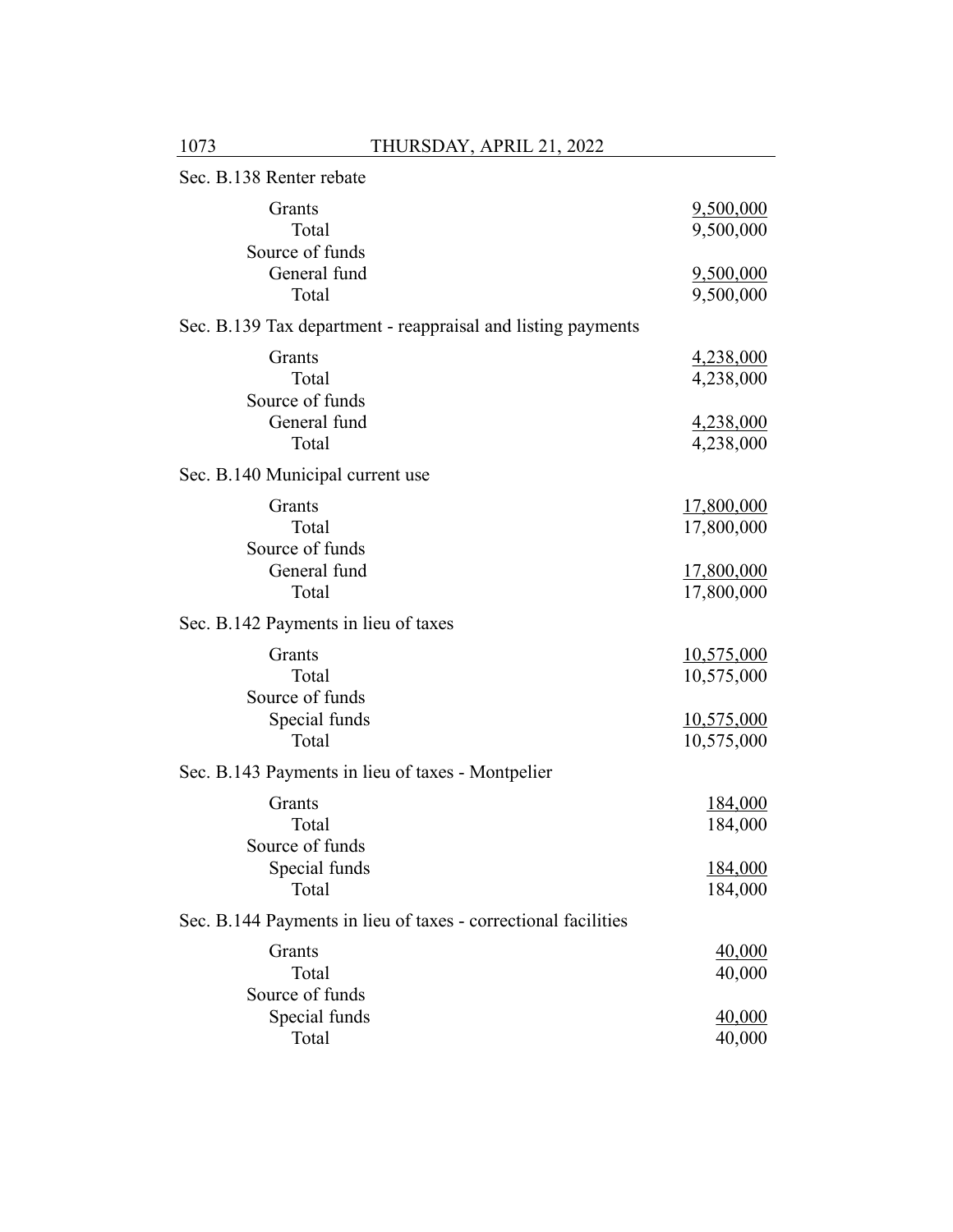## Sec. B.145 Total general government Source of funds General fund 105,261,247 Transportation fund 4,059,343 Special funds 35,893,006 Federal funds 1,308,858 Internal service funds 178,033,418 Interdepartmental transfers 4,447,671 Enterprise funds 6,979 Pension trust funds 2,669,072 Private purpose trust funds 1,156,575 Total 332,836,169 Sec. B.200 Attorney general Personal services 12,222,872 Operating expenses 1,615,595 Grants 20,000 Total 13,858,467 Source of funds General fund 6,533,053 Special funds 2,030,838 Tobacco fund 348,000 Federal funds 1,490,970 Interdepartmental transfers 3,455,606 Total 13,858,467 Sec. B.201 Vermont court diversion Personal services 1,250 Grants 3,006,479 Total 3,007,729 Source of funds General fund 2,749,732 Special funds 257,997 Total 3,007,729 Sec. B.202 Defender general - public defense Personal services 13,536,180 Operating expenses 1,168,458 Total 14,704,638 Source of funds General fund 14,114,985 Special funds 589,653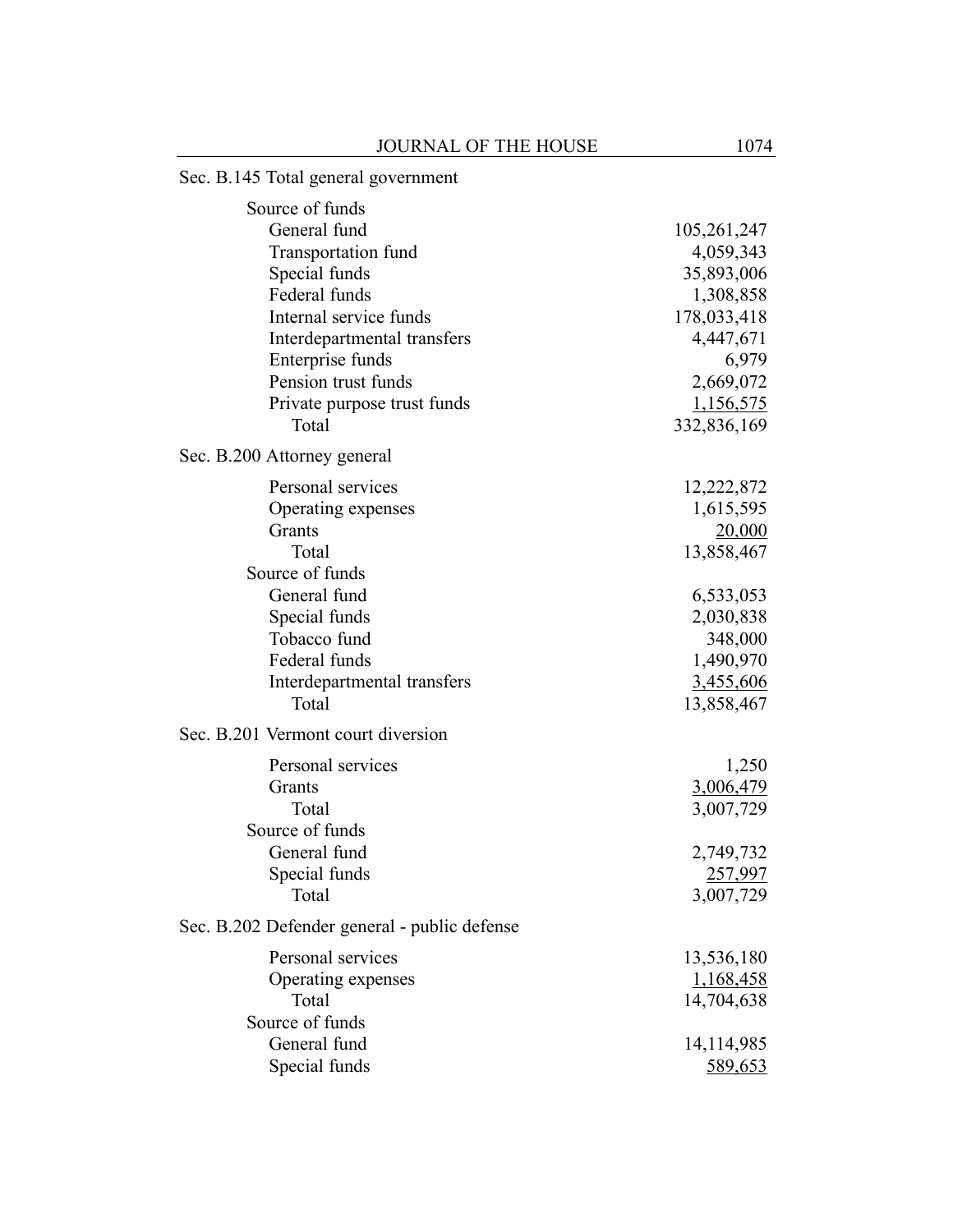| Total                                                                                  | 14,704,638                                                 |
|----------------------------------------------------------------------------------------|------------------------------------------------------------|
| Sec. B.203 Defender general - assigned counsel                                         |                                                            |
| Personal services<br>Operating expenses<br>Total                                       | 6,337,191<br>49,500<br>6,386,691                           |
| Source of funds                                                                        |                                                            |
| General fund<br>Total                                                                  | 6,386,691<br>6,386,691                                     |
| Sec. B.204 Judiciary                                                                   |                                                            |
| Personal services<br>Operating expenses<br>Grants<br>Total                             | 47,987,874<br>11,198,662<br>121,030<br>59,307,566          |
| Source of funds                                                                        |                                                            |
| General fund<br>Special funds<br>Federal funds<br>Interdepartmental transfers          | 52,997,805<br>3,260,434<br>953,928<br>2,095,399            |
| Total                                                                                  | 59,307,566                                                 |
| Sec. B.205 State's attorneys                                                           |                                                            |
| Personal services<br>Operating expenses<br>Total<br>Source of funds                    | 12,905,446<br>1,980,473<br>14,885,919                      |
| General fund<br>Special funds<br>Federal funds<br>Interdepartmental transfers<br>Total | 14,358,352<br>101,442<br>224,319<br>201,806<br>14,885,919  |
| Sec. B.206 Special investigative unit                                                  |                                                            |
| Personal services<br>Grants<br>Total<br>Source of funds<br>General fund<br>Total       | 86,487<br>2,077,230<br>2,163,717<br>2,163,717<br>2,163,717 |
| Sec. B.206.1 Crime Victims Advocates                                                   |                                                            |
| Personal services                                                                      | 2,562,572                                                  |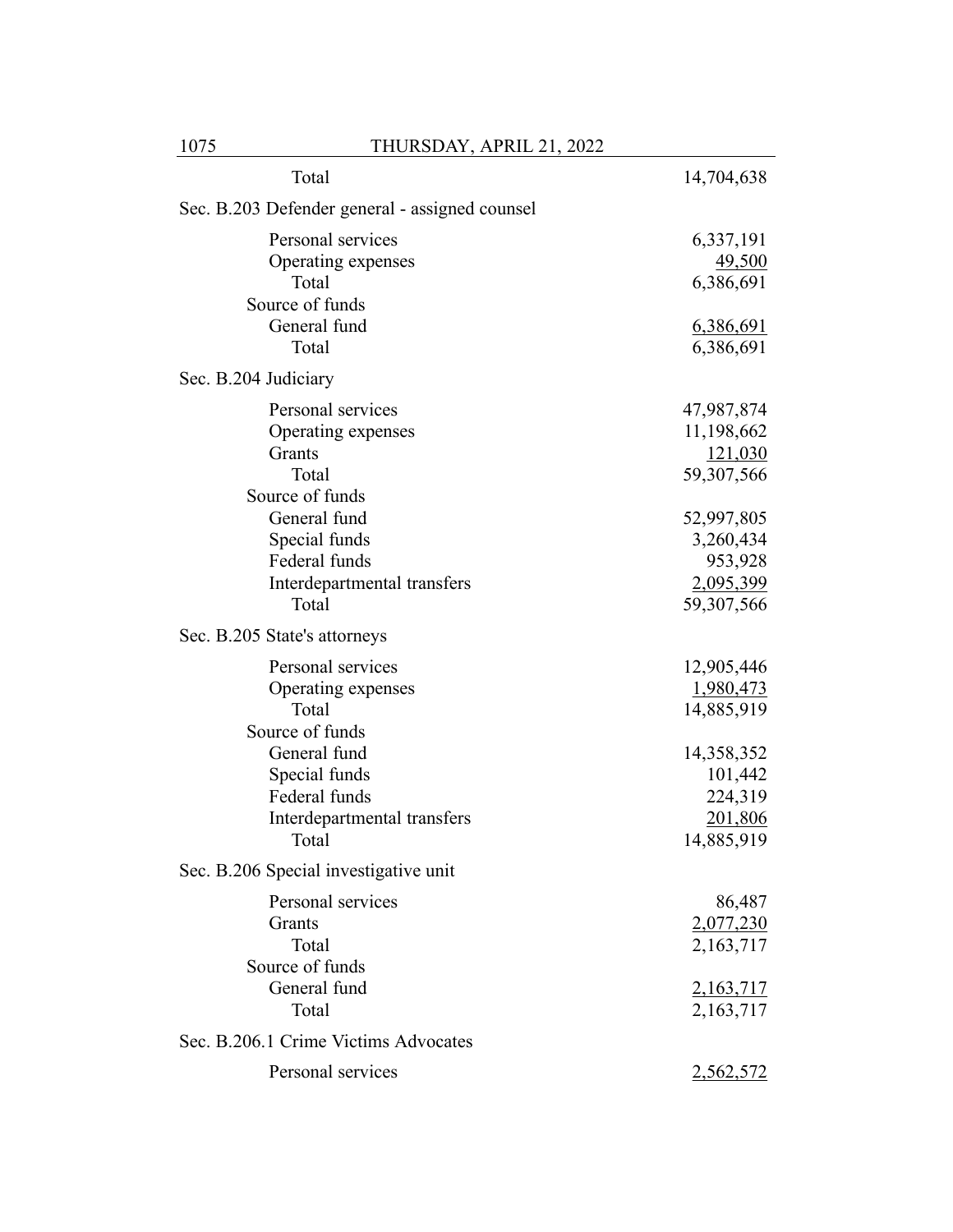| JOURNAL OF THE HOUSE                                 | 1076             |
|------------------------------------------------------|------------------|
| Total                                                | 2,562,572        |
| Source of funds                                      |                  |
| General fund                                         | 2,562,572        |
| Total                                                | 2,562,572        |
| Sec. B.207 Sheriffs                                  |                  |
| Personal services                                    | 4,440,864        |
| Operating expenses                                   | 415,366          |
| Total                                                | 4,856,230        |
| Source of funds                                      |                  |
| General fund                                         | <u>4,856,230</u> |
| Total                                                | 4,856,230        |
| Sec. B.208 Public safety - administration            |                  |
| Personal services                                    | 4,517,183        |
| Operating expenses                                   | 5,076,934        |
| Total                                                | 9,594,117        |
| Source of funds                                      |                  |
| General fund                                         | 5,743,935        |
| Special funds                                        | 4,105            |
| Federal funds                                        | 536,792          |
| Interdepartmental transfers                          | 3,309,285        |
| Total                                                | 9,594,117        |
| Sec. B.209 Public safety - state police              |                  |
| Personal services                                    | 62,598,426       |
| Operating expenses                                   | 12,660,950       |
| Grants                                               | 1,467,153        |
| Total                                                | 76,726,529       |
| Source of funds                                      |                  |
| General fund                                         | 46,676,421       |
| Transportation fund                                  | 20,250,000       |
| Special funds                                        | 3,116,711        |
| Federal funds                                        | 4,820,645        |
| Interdepartmental transfers                          | 1,862,752        |
| Total                                                | 76,726,529       |
| Sec. B.210 Public safety - criminal justice services |                  |
| Personal services                                    | 5,055,792        |
| Operating expenses                                   | 1,448,367        |
| Total                                                | 6,504,159        |
| Source of funds                                      |                  |
| General fund                                         | 1,423,477        |
|                                                      |                  |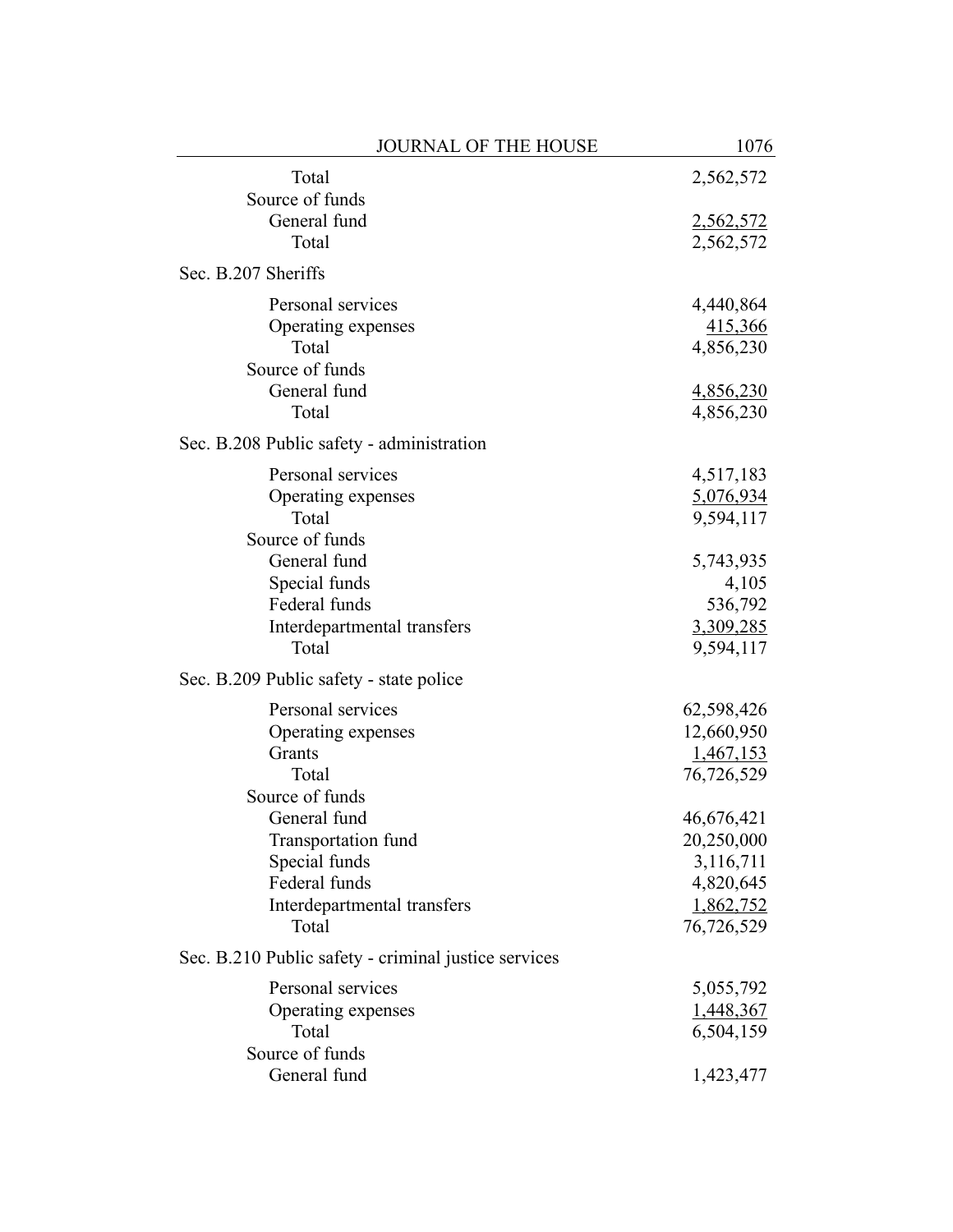| Special funds<br>Federal funds<br>Total                                                | 4,646,634<br>434,048<br>6,504,159                       |
|----------------------------------------------------------------------------------------|---------------------------------------------------------|
| Sec. B.211 Public safety - emergency management                                        |                                                         |
| Personal services<br>Operating expenses<br>Grants<br>Total<br>Source of funds          | 3,778,940<br>1,213,431<br>35,889,332<br>40,881,703      |
| General fund<br>Special funds<br>Federal funds<br>Interdepartmental transfers<br>Total | 627,088<br>710,000<br>39,537,389<br>7,226<br>40,881,703 |
| Sec. B.212 Public safety - fire safety                                                 |                                                         |
| Personal services<br>Operating expenses<br>Grants<br>Total<br>Source of funds          | 7,549,948<br>2,677,499<br>107,000<br>10,334,447         |
| General fund<br>Special funds<br>Federal funds<br>Interdepartmental transfers<br>Total | 740,787<br>8,998,928<br>549,732<br>45,000<br>10,334,447 |
| Sec. B.213 Public safety - Forensic Laboratory                                         |                                                         |
| Personal services<br>Operating expenses<br>Total<br>Source of funds                    | 3,219,911<br>938,253<br>4,158,164                       |
| General fund<br>Special funds<br>Federal funds<br>Interdepartmental transfers<br>Total | 3,407,657<br>62,782<br>320,000<br>367,725<br>4,158,164  |
| Sec. B.215 Military - administration                                                   |                                                         |
| Personal services<br>Operating expenses<br>Grants                                      | 887,895<br>656,621<br>1,319,834                         |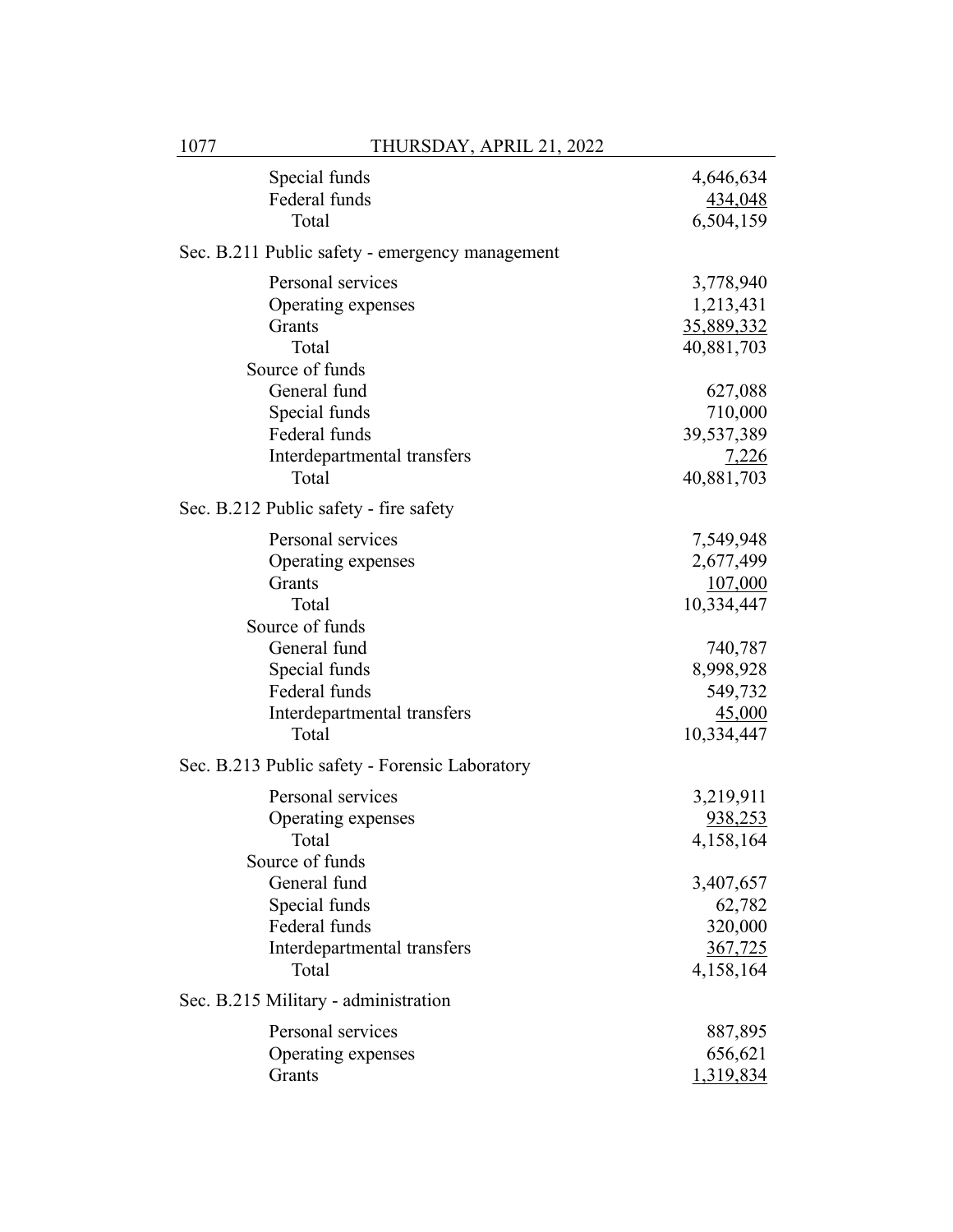| <b>JOURNAL OF THE HOUSE</b>                 | 1078         |
|---------------------------------------------|--------------|
| Total<br>Source of funds                    | 2,864,350    |
| General fund                                | 2,864,350    |
| Total                                       | 2,864,350    |
| Sec. B.216 Military - air service contract  |              |
| Personal services                           | 7,981,247    |
| Operating expenses                          | 1,200,811    |
| Total                                       | 9,182,058    |
| Source of funds                             |              |
| General fund                                | 636,623      |
| Federal funds<br>Total                      | 8,545,435    |
|                                             | 9,182,058    |
| Sec. B.217 Military - army service contract |              |
| Personal services                           | 40,946,121   |
| Operating expenses                          | 7,301,437    |
| Total                                       | 48, 247, 558 |
| Source of funds                             |              |
| Federal funds                               | 48,247,558   |
| Total                                       | 48,247,558   |
| Sec. B.218 Military - building maintenance  |              |
| Personal services                           | 779,881      |
| Operating expenses                          | 869,698      |
| Total                                       | 1,649,579    |
| Source of funds                             |              |
| General fund                                | 1,587,079    |
| Special funds                               | 62,500       |
| Total                                       | 1,649,579    |
| Sec. B.219 Military - veterans' affairs     |              |
| Personal services                           | 1,023,293    |
| Operating expenses                          | 154,362      |
| Grants                                      | 41,300       |
| Total                                       | 1,218,955    |
| Source of funds                             |              |
| General fund                                | 956,280      |
| Special funds                               | 162,675      |
| Federal funds                               | 100,000      |
| Total                                       | 1,218,955    |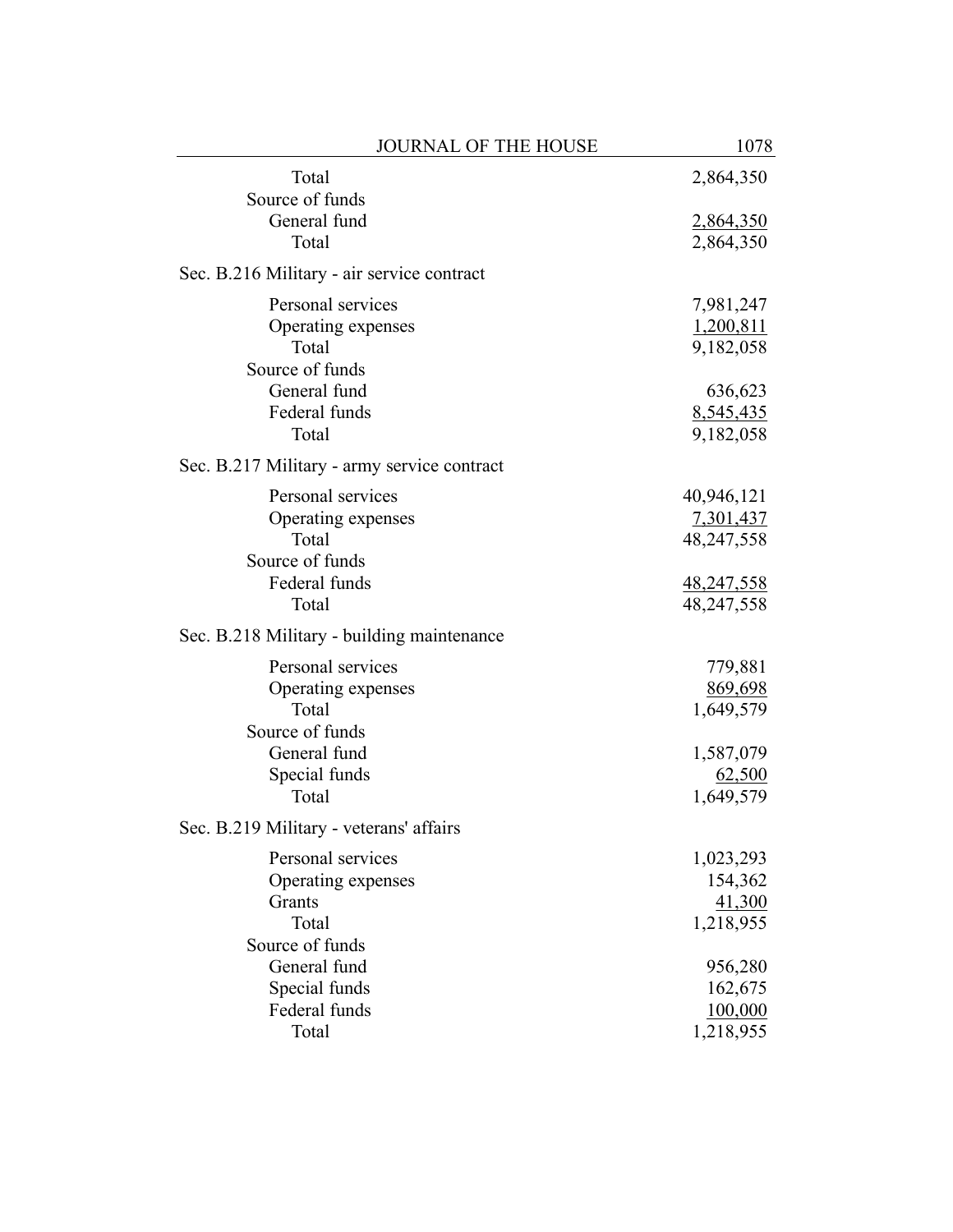| Sec. B.220 Center for crime victim services                                                                                     |                                                                                 |
|---------------------------------------------------------------------------------------------------------------------------------|---------------------------------------------------------------------------------|
| Personal services<br>Operating expenses<br>Grants<br>Total<br>Source of funds                                                   | 1,644,629<br>386,431<br>7,819,312<br>9,850,372                                  |
| General fund<br>Special funds<br>Federal funds<br>Total                                                                         | 1,382,712<br>3,461,971<br>5,005,689<br>9,850,372                                |
| Sec. B.221 Criminal justice council                                                                                             |                                                                                 |
| Personal services<br>Operating expenses<br>Total<br>Source of funds<br>General fund                                             | 1,980,066<br>1,480,716<br>3,460,782<br>3,130,282                                |
| Interdepartmental transfers<br>Total                                                                                            | 330,500<br>3,460,782                                                            |
| Sec. B.222 Agriculture, food and markets - administration                                                                       |                                                                                 |
| Personal services<br>Operating expenses<br>Grants<br>Total<br>Source of funds<br>General fund<br>Special funds<br>Federal funds | 1,979,598<br>537,899<br>227,972<br>2,745,469<br>1,234,172<br>988,397<br>522,900 |
| Total                                                                                                                           | 2,745,469                                                                       |
| Sec. B.223 Agriculture, food and markets - food safety and consumer<br>protection                                               |                                                                                 |
| Personal services<br>Operating expenses<br>Grants<br>Total<br>Source of funds                                                   | 4,459,775<br>844,913<br>2,780,000<br>8,084,688                                  |

General fund<br>
Special funds<br>
2,945,168<br>
3,765,425 Special funds<br>
Special funds<br>
3,765,425<br>
1,362,095 Federal funds<br>
Interdepartmental transfers
1,362,095<br>
12,000

Interdepartmental transfers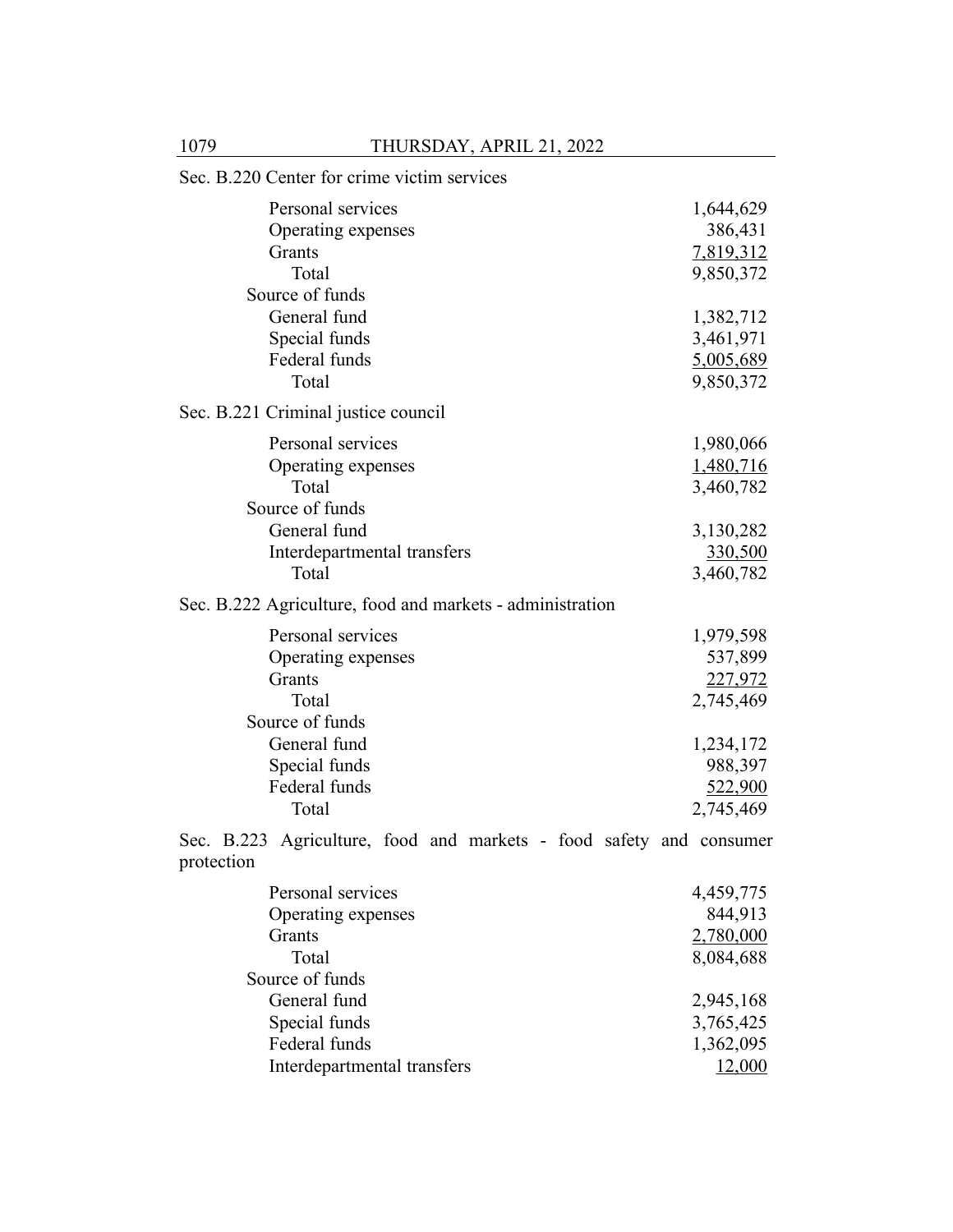| <b>JOURNAL OF THE HOUSE</b>                                                                                                                                             | 1080                                                                                                    |
|-------------------------------------------------------------------------------------------------------------------------------------------------------------------------|---------------------------------------------------------------------------------------------------------|
| Total                                                                                                                                                                   | 8,084,688                                                                                               |
| Sec. B.224 Agriculture, food and markets - agricultural development                                                                                                     |                                                                                                         |
| Personal services<br>Operating expenses<br>Grants<br>Total<br>Source of funds<br>General fund<br>Special funds<br>Federal funds<br>Total                                | 5,521,540<br>586,011<br>5,042,425<br>11,149,976<br>3,034,777<br>545,738<br>7,569,461<br>11,149,976      |
| Sec. B.225 Agriculture, food and markets - agricultural resource management<br>and environmental stewardship                                                            |                                                                                                         |
| Personal services<br>Operating expenses<br>Grants<br>Total<br>Source of funds<br>General fund<br>Special funds<br>Federal funds<br>Interdepartmental transfers<br>Total | 2,830,318<br>950,906<br>295,334<br>4,076,558<br>941,645<br>2,325,153<br>472,695<br>337,065<br>4,076,558 |
| Sec. B.225.1 Agriculture, food and markets - Vermont Agriculture and<br>Environmental Lab                                                                               |                                                                                                         |
| Personal services<br>Operating expenses<br>Total<br>Source of funds<br>General fund<br>Special funds<br>Interdepartmental transfers<br>Total                            | 1,622,126<br>1,237,280<br>2,859,406<br>1,051,709<br>1,732,793<br>74,904<br>2,859,406                    |
| Sec. B.225.2 Agriculture, Food and Markets - Clean Water<br>Personal services<br>Operating expenses<br>Grants<br>Total<br>Source of funds                               | 3,351,394<br>518,202<br>5,253,111<br>9,122,707                                                          |
|                                                                                                                                                                         |                                                                                                         |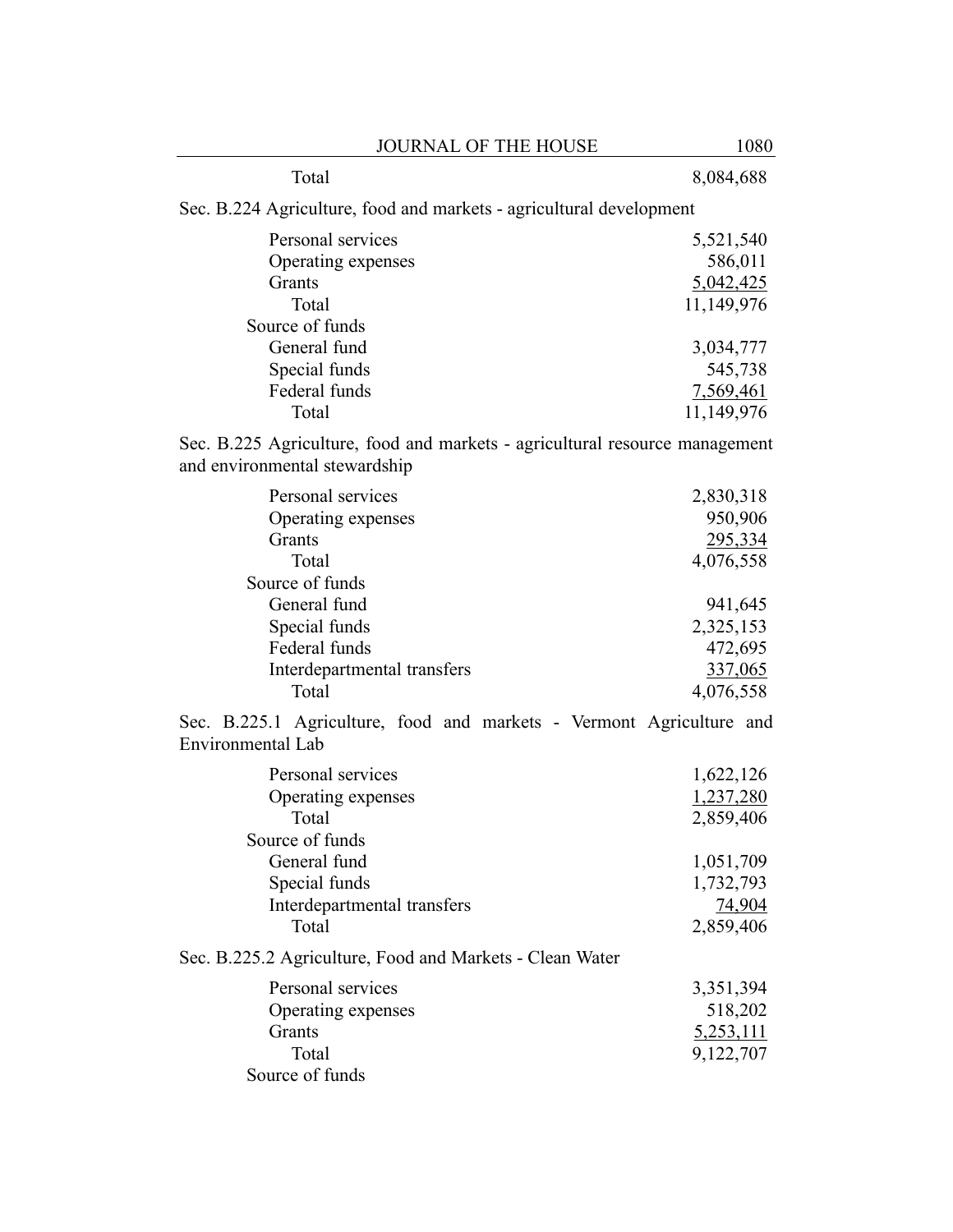| General fund<br>Special funds<br>Federal funds<br>Interdepartmental transfers<br>Total        | 1,100,802<br>7,266,122<br>441,907<br>313,876<br>9,122,707          |
|-----------------------------------------------------------------------------------------------|--------------------------------------------------------------------|
| Sec. B.226 Financial regulation - administration                                              |                                                                    |
| Personal services<br>Operating expenses<br>Total<br>Source of funds<br>Special funds<br>Total | 2,395,168<br>159,635<br>2,554,803<br>2,554,803<br>2,554,803        |
| Sec. B.227 Financial regulation - banking                                                     |                                                                    |
| Personal services<br>Operating expenses<br>Total<br>Source of funds<br>Special funds          | 2,099,711<br><u>481,536</u><br>2,581,247<br>2,581,247              |
| Total                                                                                         | 2,581,247                                                          |
| Sec. B.228 Financial regulation - insurance                                                   |                                                                    |
| Personal services<br>Operating expenses<br>Total<br>Source of funds<br>Special funds<br>Total | 4,586,782<br>678,282<br>5,265,064<br>5,265,064<br>5,265,064        |
| Sec. B.229 Financial regulation - captive insurance                                           |                                                                    |
| Personal services<br>Operating expenses<br>Total<br>Source of funds<br>Special funds<br>Total | 4,748,621<br>693,529<br>5,442,150<br><u>5,442,150</u><br>5,442,150 |
| Sec. B.230 Financial regulation - securities                                                  |                                                                    |
| Personal services<br>Operating expenses<br>Total<br>Source of funds                           | 1,177,808<br>274,059<br>1,451,867                                  |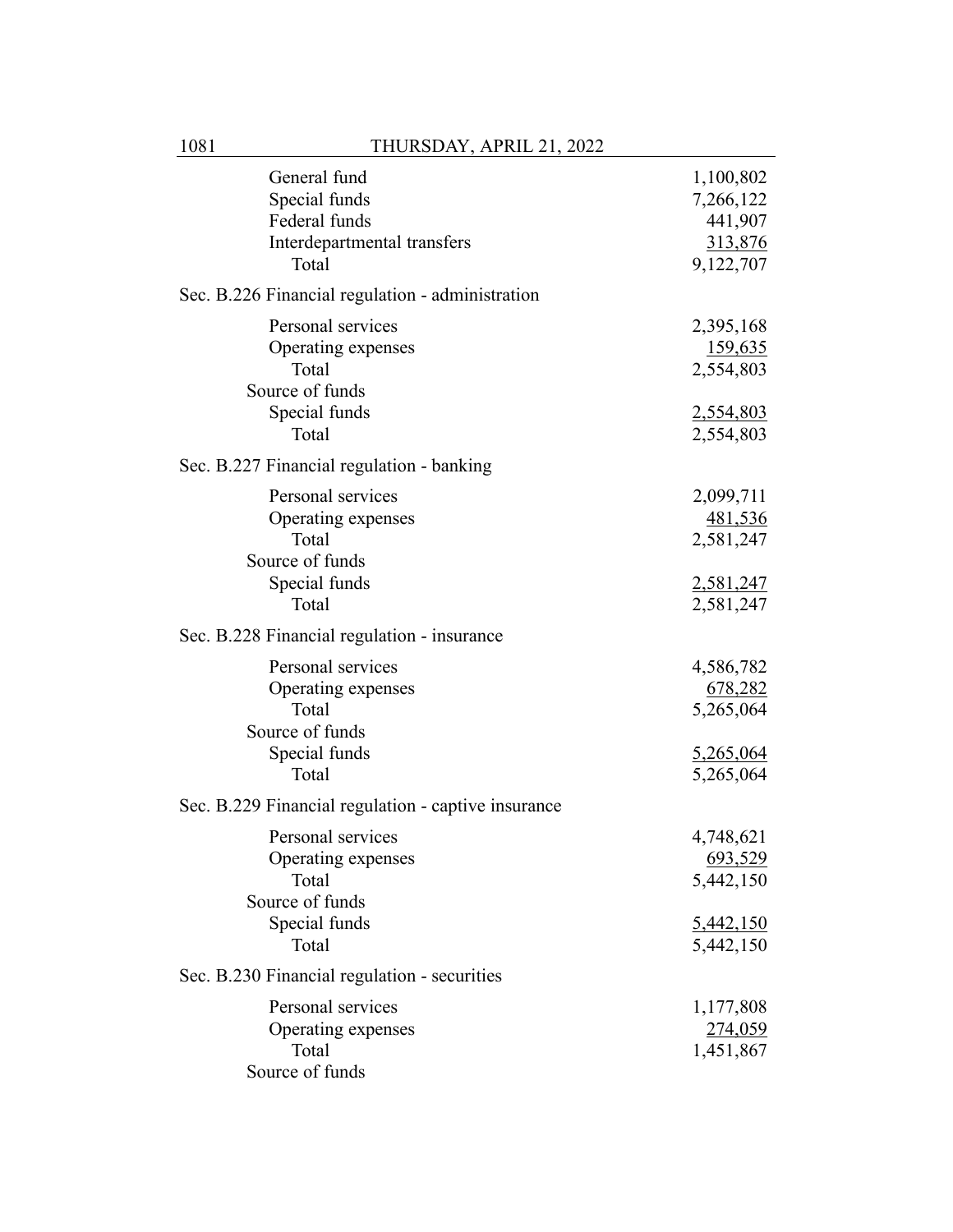| JOURNAL OF THE HOUSE                                                                                            | 1082                                                                           |
|-----------------------------------------------------------------------------------------------------------------|--------------------------------------------------------------------------------|
| Special funds<br>Total                                                                                          | 1,451,867<br>1,451,867                                                         |
| Sec. B.232 Secretary of state                                                                                   |                                                                                |
| Personal services<br>Operating expenses<br>Total<br>Source of funds<br>Special funds<br>Federal funds<br>Total  | 13,335,882<br>4,364,977<br>17,700,859<br>13,042,272<br>4,658,587<br>17,700,859 |
| Sec. B.233 Public service - regulation and energy                                                               |                                                                                |
| Personal services<br>Operating expenses<br>Grants<br>Total<br>Source of funds<br>Special funds<br>Federal funds | 10,741,089<br>1,153,898<br>1,346,948<br>13,241,935<br>11,632,917<br>1,056,721  |
| <b>ARRA</b> funds<br>Enterprise funds<br>Total                                                                  | 510,535<br>41,762<br>13,241,935                                                |
| Sec. B.234 Public utility commission                                                                            |                                                                                |
| Personal services<br>Operating expenses<br>Total<br>Source of funds<br>Special funds<br>Total                   | 3,597,784<br>501,906<br>4,099,690<br>4,099,690<br>4,099,690                    |
| Sec. B.235 Enhanced 9-1-1 Board                                                                                 |                                                                                |
| Personal services<br>Operating expenses<br>Total<br>Source of funds                                             | 4,144,834<br>443,064<br>4,587,898                                              |
| General fund<br>Special funds<br>Total                                                                          | $\theta$<br>4,587,898<br>4,587,898                                             |
| Sec. B.236 Human rights commission                                                                              |                                                                                |
| Personal services                                                                                               | 691,710                                                                        |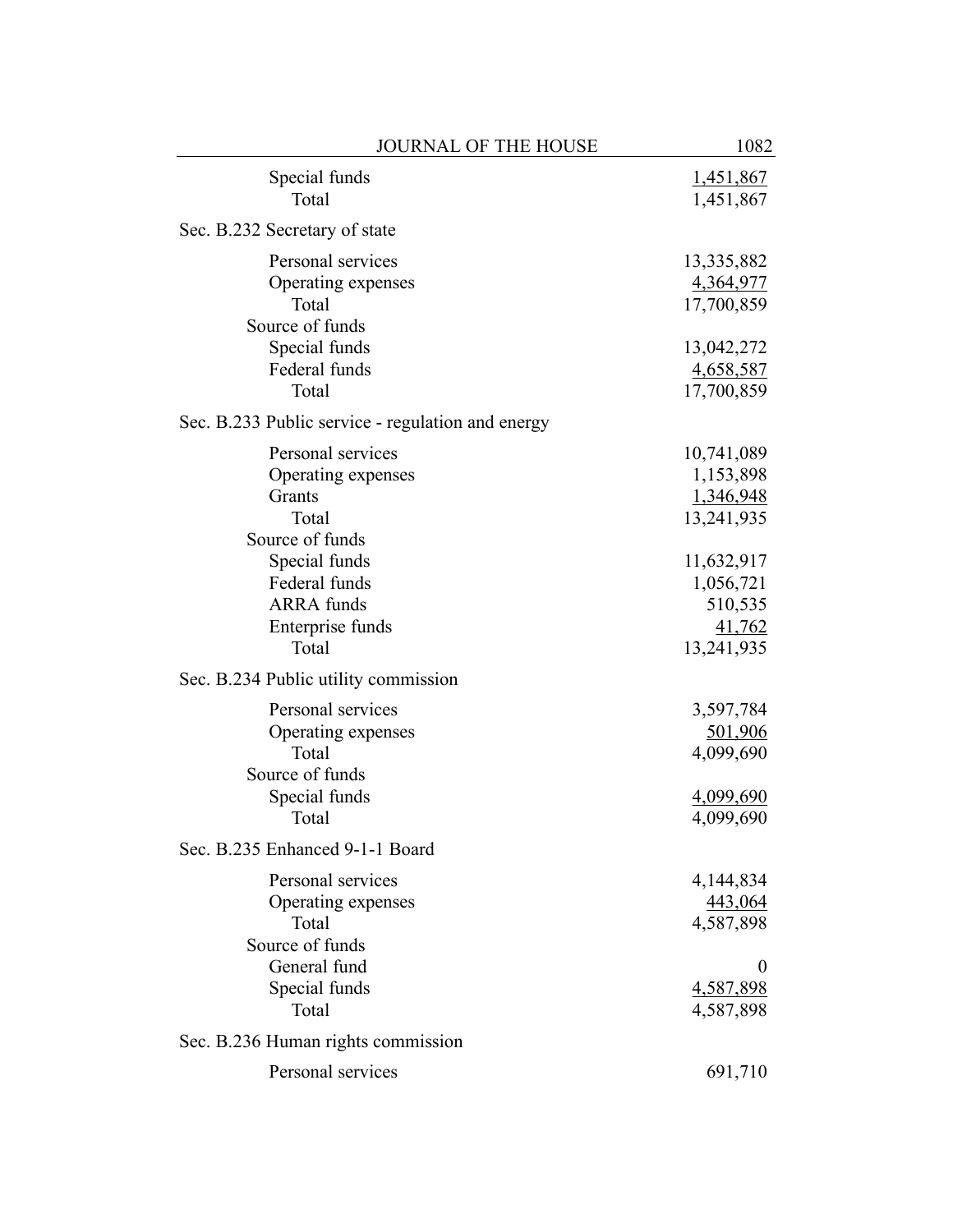| Operating expenses<br>Total<br>Source of funds        | 88,837<br>780,547 |
|-------------------------------------------------------|-------------------|
| General fund                                          | 700,290           |
| Federal funds                                         | 80,257            |
| Total                                                 | 780,547           |
| Sec. B.236.1 Liquor & Lottery Comm. Office            |                   |
| Personal services                                     | 452,118           |
| Operating expenses                                    | 20,306            |
| Total                                                 | 472,424           |
| Source of funds                                       |                   |
| Enterprise funds                                      | 472,424           |
| Total                                                 | 472,424           |
| Sec. B.236.2 Lottery Operations                       |                   |
| Personal services                                     | 2,325,309         |
| Operating expenses                                    | 1,625,023         |
| Grants                                                | 250,000           |
| Total                                                 | 4,200,332         |
| Source of funds                                       |                   |
| Enterprise funds                                      | 4,200,332         |
| Total                                                 | 4,200,332         |
| Sec. B.237 Liquor control - administration            |                   |
| Personal services                                     | 3,894,882         |
| Operating expenses                                    | 1,386,666         |
| Total                                                 | 5,281,548         |
| Source of funds                                       |                   |
| Tobacco fund                                          | 213,843           |
| Enterprise funds                                      | 5,067,705         |
| Total                                                 | 5,281,548         |
| Sec. B.238 Liquor control - enforcement and licensing |                   |
| Personal services                                     | 2,031,174         |
| Operating expenses                                    | 415,495           |
| Total                                                 | 2,446,669         |
| Source of funds                                       |                   |
| Federal funds                                         | 184,484           |
| Enterprise funds                                      | 2,262,185         |
| Total                                                 | 2,446,669         |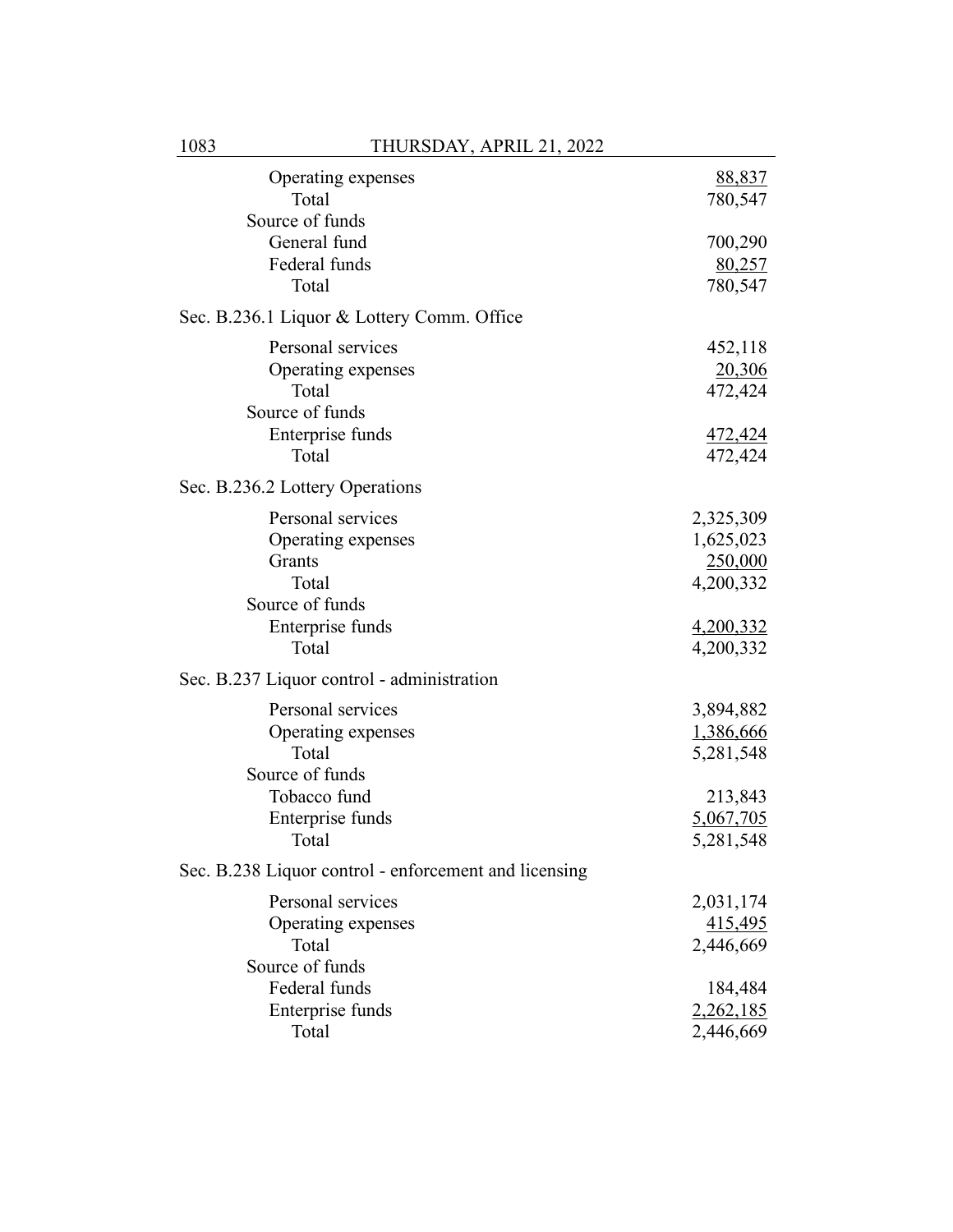| <b>JOURNAL OF THE HOUSE</b>                                               | 1084              |
|---------------------------------------------------------------------------|-------------------|
| Sec. B.239 Liquor control - warehousing and distribution                  |                   |
| Personal services                                                         | 1,076,103         |
| Operating expenses                                                        | 498,696           |
| Total                                                                     | 1,574,799         |
| Source of funds                                                           |                   |
| Enterprise funds                                                          | 1,574,799         |
| Total                                                                     | 1,574,799         |
| Sec. B.240 Cannabis Control Board                                         |                   |
| Personal services                                                         | 3,211,914         |
| Operating expenses                                                        | 278,608           |
| Total                                                                     | 3,490,522         |
| Source of funds                                                           |                   |
| Special funds                                                             | <u>3,490,522</u>  |
| Total                                                                     | 3,490,522         |
| Sec. B.241 Total protection to persons and property                       |                   |
| Source of funds                                                           |                   |
| General fund                                                              | 186,908,391       |
| Transportation fund                                                       | 20,250,000        |
| Special funds                                                             | 98,238,728        |
| Tobacco fund                                                              | 561,843           |
| Federal funds                                                             | 127, 115, 612     |
| <b>ARRA</b> funds                                                         | 510,535           |
| Interdepartmental transfers                                               | 12,413,144        |
| Enterprise funds                                                          | <u>13,619,207</u> |
| Total                                                                     | 459,617,460       |
| Sec. B.300 Human services - agency of human services - secretary's office |                   |
| Personal services                                                         | 12,157,314        |
| Operating expenses                                                        | 5,340,825         |
| Grants                                                                    | 2,895,202         |
| Total                                                                     | 20,393,341        |
| Source of funds                                                           |                   |
| General fund                                                              | 9,242,962         |
| Special funds                                                             | 135,517           |
| Federal funds                                                             | 10,233,551        |
| Interdepartmental transfers                                               | 781,311           |
| Total                                                                     | 20,393,341        |
| Sec. B.301 Secretary's office - global commitment                         |                   |
| Grants                                                                    | 1,833,642,970     |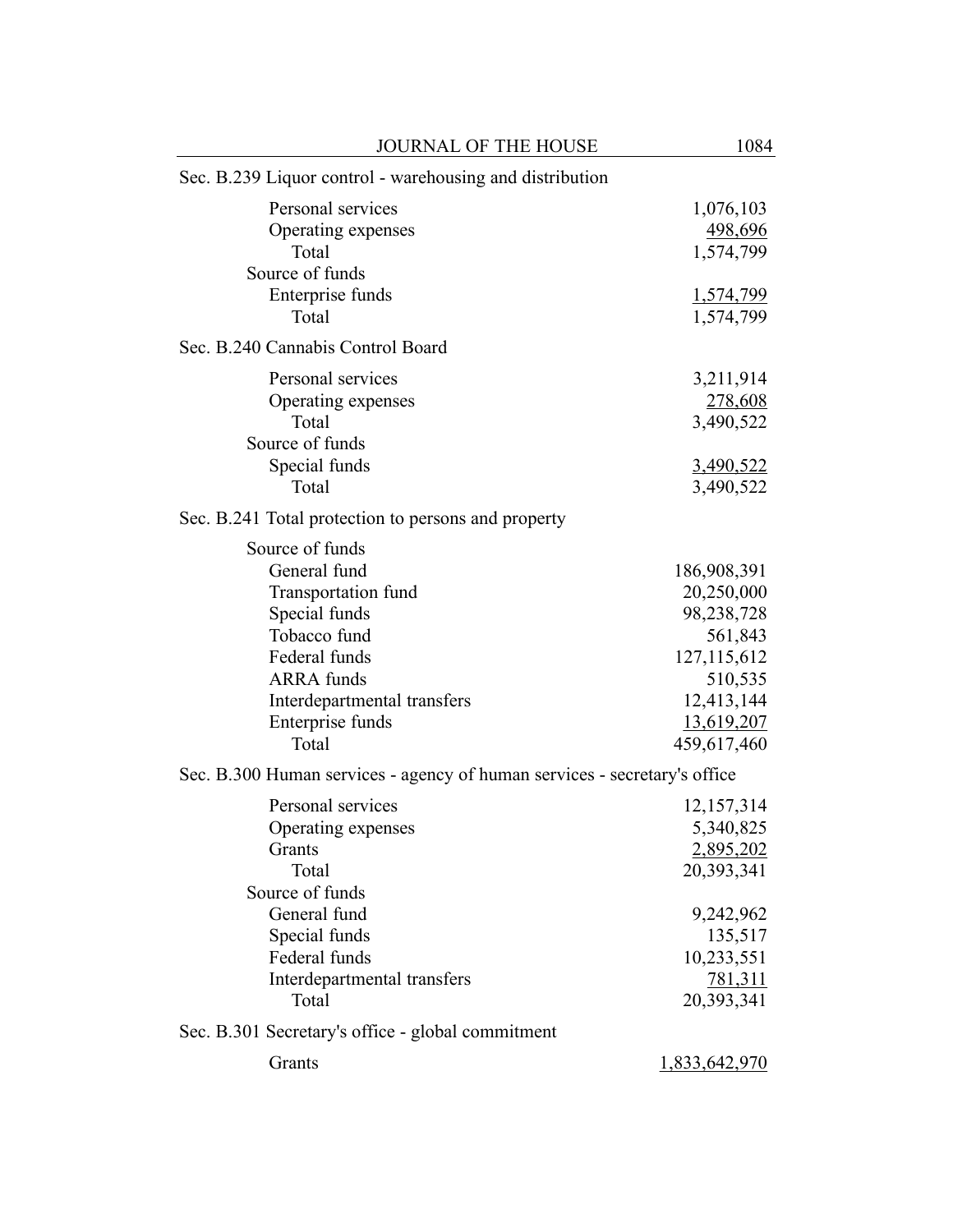| Total                                                           | 1,833,642,970                   |
|-----------------------------------------------------------------|---------------------------------|
| Source of funds                                                 |                                 |
| General fund                                                    | 607,567,996                     |
| Special funds                                                   | 33, 384, 536                    |
| Tobacco fund                                                    | 21,049,373                      |
| State health care resources fund                                | 17,078,501                      |
| Federal funds                                                   | 1,150,528,394                   |
| Interdepartmental transfers                                     | 4,034,170                       |
| Total                                                           | 1,833,642,970                   |
| Sec. B.303 Developmental disabilities council                   |                                 |
| Personal services                                               | 424,008                         |
| Operating expenses                                              | 95,289                          |
| Grants                                                          | <u>191,595</u>                  |
| Total                                                           | 710,892                         |
| Source of funds                                                 |                                 |
| Special funds                                                   | 12,000                          |
| Federal funds                                                   | 698,892                         |
| Total                                                           | 710,892                         |
| Sec. B.304 Human services board                                 |                                 |
| Personal services                                               | 766,312                         |
| Operating expenses                                              | 89,396                          |
| Total                                                           | 855,708                         |
| Source of funds                                                 |                                 |
| General fund                                                    | 490,779                         |
| Federal funds                                                   | 364,929                         |
| Total                                                           | 855,708                         |
| Sec. B.305 AHS - administrative fund                            |                                 |
|                                                                 |                                 |
| Personal services                                               | 330,000                         |
| Operating expenses                                              | 13,170,000                      |
| Total<br>Source of funds                                        | 13,500,000                      |
|                                                                 |                                 |
| Interdepartmental transfers<br>Total                            | <u>13,500,000</u><br>13,500,000 |
| Sec. B.306 Department of Vermont health access - administration |                                 |
|                                                                 |                                 |
| Personal services                                               | 133,258,216                     |
| Operating expenses                                              | 27,050,784                      |
| Grants                                                          | 2,912,301                       |
| Total                                                           | 163,221,301                     |
| Source of funds                                                 |                                 |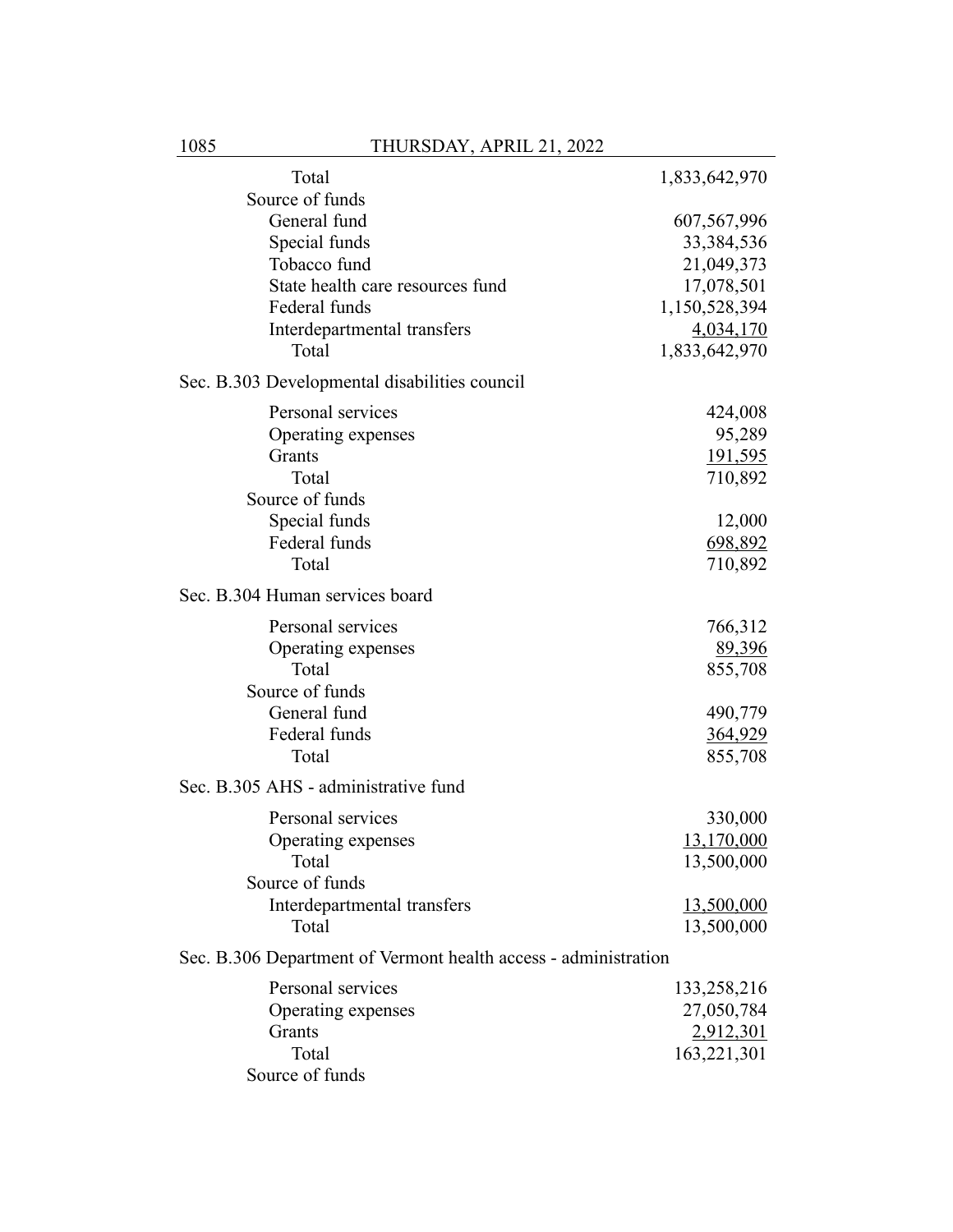| <b>JOURNAL OF THE HOUSE</b>                                                              | 1086              |
|------------------------------------------------------------------------------------------|-------------------|
| General fund                                                                             | 34,666,169        |
| Special funds                                                                            | 4,738,197         |
| Federal funds                                                                            | 114,997,590       |
| Global Commitment fund                                                                   | 3,986,316         |
| Interdepartmental transfers                                                              | 4,833,029         |
| Total                                                                                    | 163,221,301       |
| Sec. B.307 Department of Vermont health access - Medicaid program - global<br>commitment |                   |
| Personal services                                                                        | 547,983           |
| Grants                                                                                   | 836, 337, 225     |
| Total                                                                                    | 836,885,208       |
| Source of funds                                                                          |                   |
| Global Commitment fund                                                                   | 836,885,208       |
| Total                                                                                    | 836,885,208       |
| Sec. B.309 Department of Vermont health access - Medicaid program - state<br>only        |                   |
| Grants                                                                                   | <u>54,104,191</u> |
| Total                                                                                    | 54, 104, 191      |
| Source of funds                                                                          |                   |
| General fund                                                                             | 44,533,864        |
| Global Commitment fund                                                                   | 9,570,327         |
| Total                                                                                    | 54, 104, 191      |
| Sec. B.310 Department of Vermont health access - Medicaid non-waiver<br>matched          |                   |
| Grants                                                                                   | <u>35,125,592</u> |
| Total                                                                                    | 35,125,592        |
| Source of funds                                                                          |                   |
| General fund                                                                             | 12,736,699        |
| Federal funds                                                                            | 22,388,893        |
| Total                                                                                    | 35, 125, 592      |
| Sec. B.311 Health - administration and support                                           |                   |
| Personal services                                                                        | 7,880,051         |
| Operating expenses                                                                       | 7,161,896         |
| Grants                                                                                   | 15,313,608        |
| Total                                                                                    | 30,355,555        |
| Source of funds                                                                          |                   |
| General fund                                                                             | 3,017,738         |
| Special funds                                                                            | 2,123,150         |
| Federal funds                                                                            | 19,371,027        |
|                                                                                          |                   |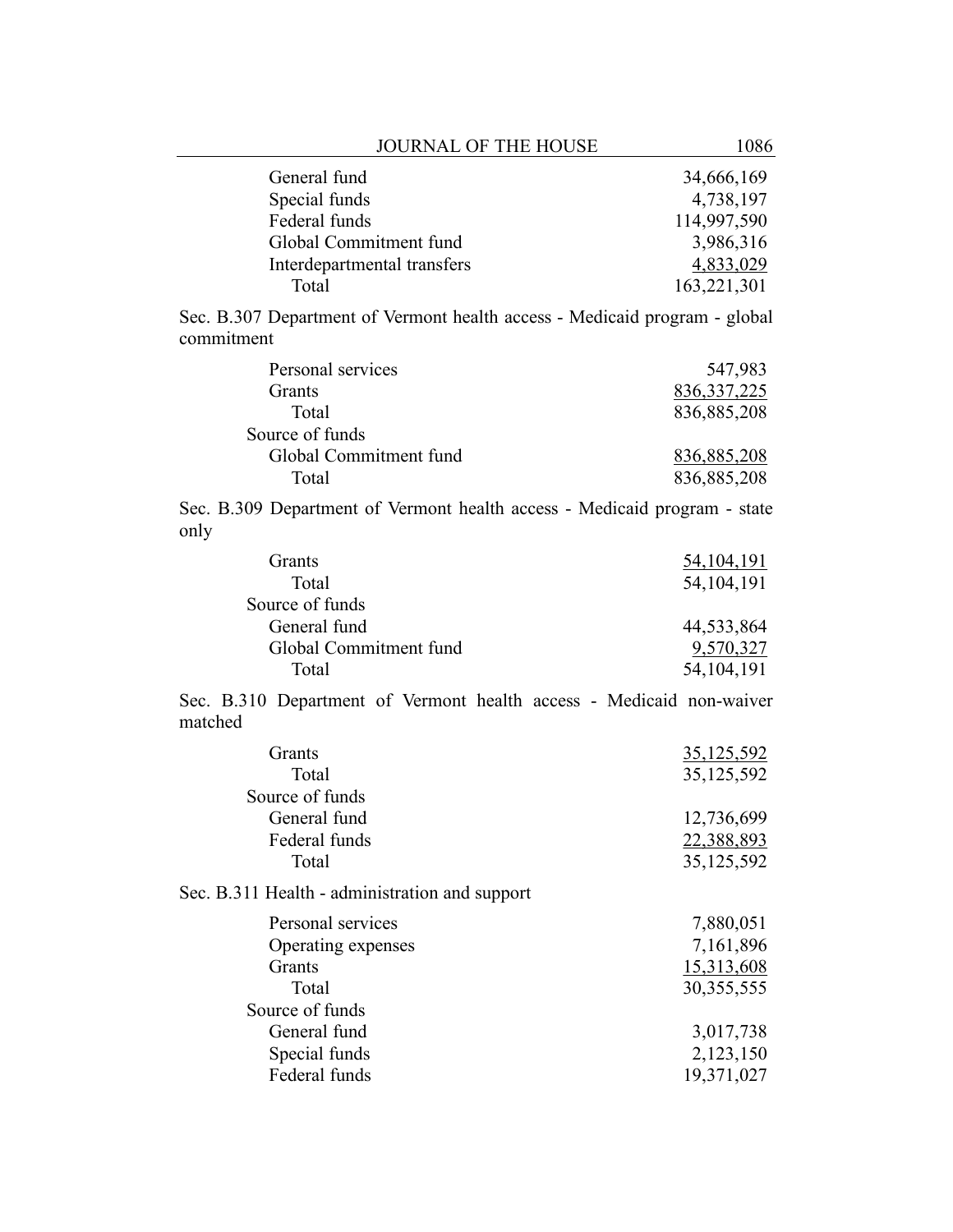| Global Commitment fund                              | 5,779,334    |
|-----------------------------------------------------|--------------|
| Interdepartmental transfers                         | 64,306       |
| Total                                               | 30, 355, 555 |
| Sec. B.312 Health - public health                   |              |
| Personal services                                   | 58, 557, 637 |
| Operating expenses                                  | 10,504,324   |
| Grants                                              | 45,239,861   |
| Total                                               | 114,301,822  |
| Source of funds                                     |              |
| General fund                                        | 12,220,271   |
| Special funds                                       | 22,422,908   |
| Tobacco fund                                        | 1,088,918    |
| Federal funds                                       | 61,398,428   |
| Global Commitment fund                              | 16,159,672   |
| Interdepartmental transfers                         | 986,625      |
| Permanent trust funds                               | 25,000       |
| Total                                               | 114,301,822  |
| Sec. B.313 Health - alcohol and drug abuse programs |              |
| Personal services                                   | 5,533,379    |
| Operating expenses                                  | 511,500      |
| Grants                                              | 55,313,374   |
| Total                                               | 61,358,253   |
| Source of funds                                     |              |
| General fund                                        | 5,686,142    |
| Special funds                                       | 1,392,101    |
| Tobacco fund                                        | 949,917      |
| Federal funds                                       | 21,131,903   |
| Global Commitment fund                              | 32,198,190   |
| Total                                               | 61,358,253   |
| Sec. B.314 Mental health - mental health            |              |
| Personal services                                   | 37,550,464   |
| Operating expenses                                  | 5,023,808    |
| Grants                                              | 251,958,650  |
| Total                                               | 294,532,922  |
| Source of funds                                     |              |
| General fund                                        | 12,966,387   |
| Special funds                                       | 1,690,187    |
| Federal funds                                       | 10,279,911   |
| Global Commitment fund                              | 269,471,344  |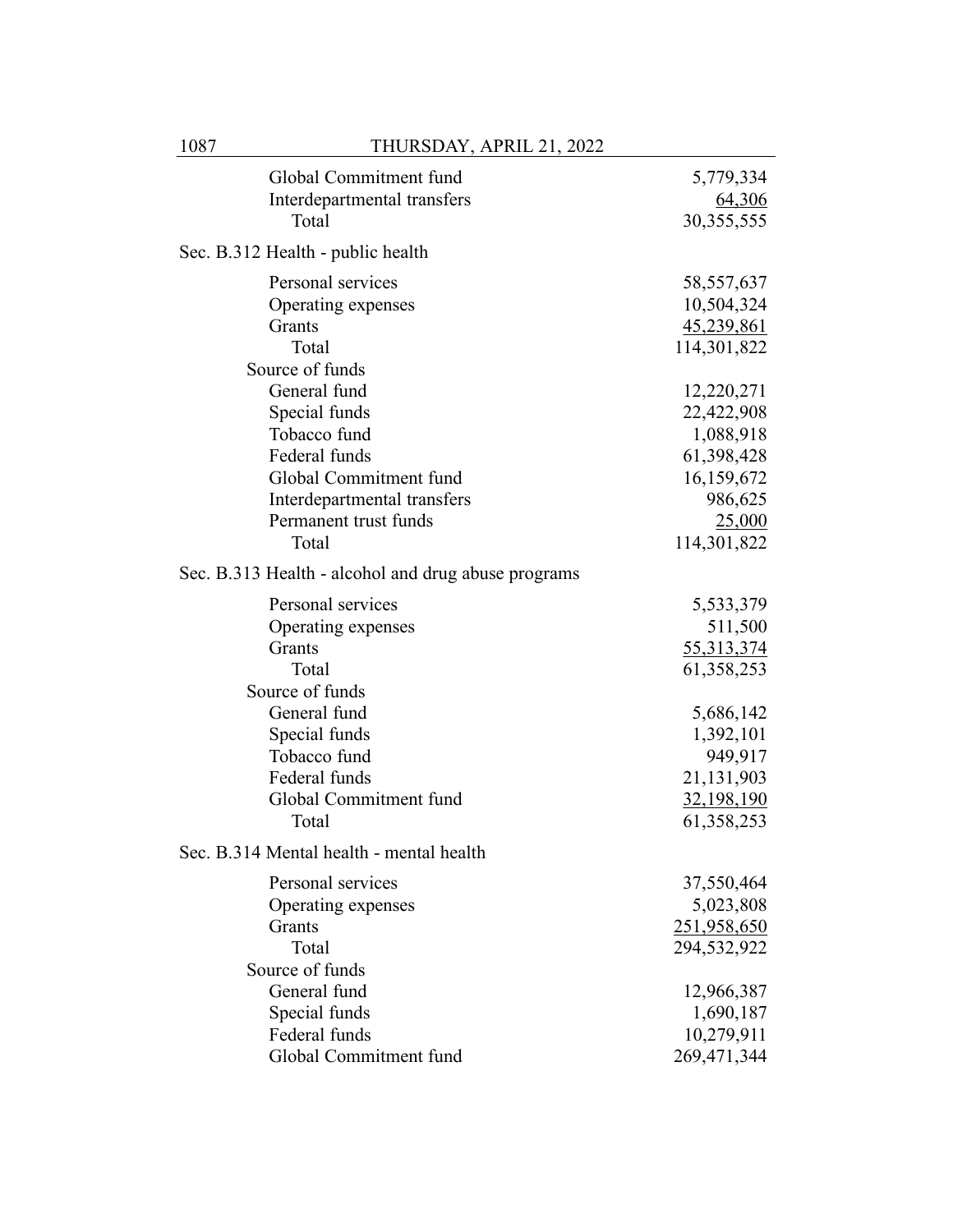| <b>JOURNAL OF THE HOUSE</b>                                                               | 1088                   |
|-------------------------------------------------------------------------------------------|------------------------|
| Interdepartmental transfers<br>Total                                                      | 125,093<br>294,532,922 |
| Sec. B.316 Department for children and families - administration $\&$ support<br>services |                        |
| Personal services                                                                         | 41,932,610             |
| Operating expenses                                                                        | 17,284,575             |
| Grants                                                                                    | 3,819,106              |
| Total                                                                                     | 63,036,291             |
| Source of funds                                                                           |                        |
| General fund                                                                              | 36,020,845             |
| Special funds                                                                             | 2,789,842              |
| Federal funds                                                                             | 22,463,191             |
| Global Commitment fund                                                                    | 1,409,481              |
| Interdepartmental transfers                                                               | 352,932                |
| Total                                                                                     | 63,036,291             |
| Sec. B.317 Department for children and families - family services                         |                        |
| Personal services                                                                         | 41, 455, 253           |
| Operating expenses                                                                        | 5,392,584              |
| Grants                                                                                    | 88,614,318             |
| Total                                                                                     | 135,462,155            |
| Source of funds                                                                           |                        |
| General fund                                                                              | 55,778,109             |
| Special funds                                                                             | 729,587                |
| Federal funds                                                                             | 32,206,285             |
| Global Commitment fund                                                                    | 46,710,437             |
| Interdepartmental transfers                                                               | 37,737                 |
| Total                                                                                     | 135,462,155            |
| Sec. B.318 Department for children and families - child development                       |                        |
| Personal services                                                                         | 5,487,235              |
| Operating expenses                                                                        | 860,622                |
| Grants                                                                                    | 106,205,300            |
| Total                                                                                     | 112,553,157            |
| Source of funds                                                                           |                        |
| General fund                                                                              | 33,449,566             |
| Special funds                                                                             | 16,820,011             |
| Federal funds                                                                             | 50,849,478             |
| Global Commitment fund                                                                    | 11,434,061             |
| Interdepartmental transfers                                                               | <u>41</u>              |
| Total                                                                                     | 112,553,157            |
|                                                                                           |                        |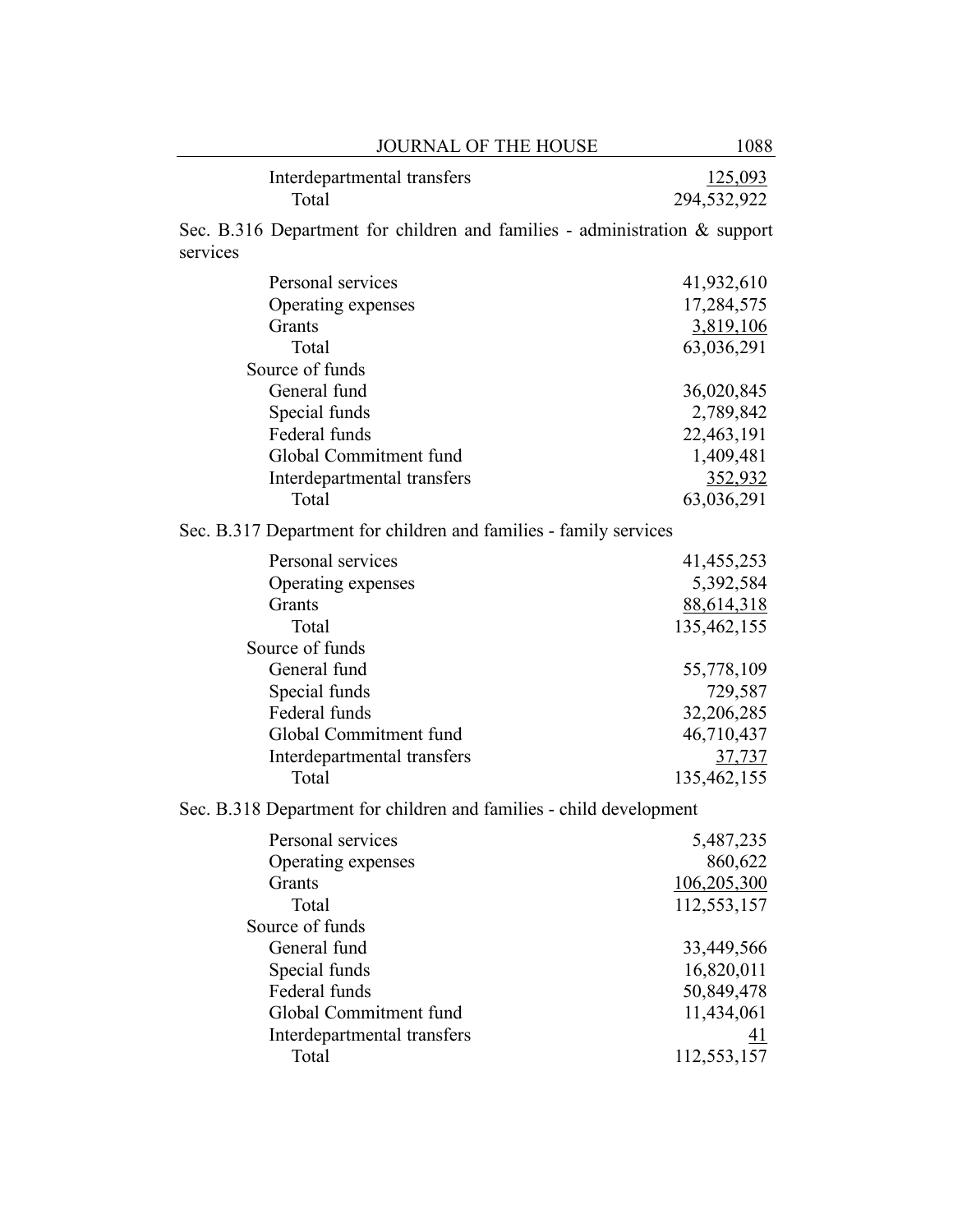| Sec. B.319 Department for children and families - office of child support            |                                       |
|--------------------------------------------------------------------------------------|---------------------------------------|
| Personal services<br>Operating expenses<br>Total                                     | 11,906,476<br>3,745,167<br>15,651,643 |
| Source of funds                                                                      |                                       |
| General fund                                                                         | 4,718,623                             |
| Special funds                                                                        | 455,719                               |
| Federal funds                                                                        | 10,089,701                            |
| Interdepartmental transfers                                                          | 387,600                               |
| Total                                                                                | 15,651,643                            |
| Sec. B.320 Department for children and families - aid to aged, blind and<br>disabled |                                       |
| Personal services                                                                    | 2,252,206                             |
| Grants                                                                               | 10,431,118                            |
| Total                                                                                | 12,683,324                            |
| Source of funds                                                                      |                                       |
| General fund                                                                         | 7,533,333                             |
| Global Commitment fund                                                               | 5,149,991                             |
| Total                                                                                | 12,683,324                            |
| Sec. B.321 Department for children and families - general assistance                 |                                       |
| Personal services                                                                    | 15,000                                |
| Grants                                                                               | 2,823,574                             |
| Total                                                                                | 2,838,574                             |
| Source of funds                                                                      |                                       |
| General fund                                                                         | 2,541,239                             |
| Federal funds<br>Global Commitment fund                                              | 11,320                                |
| Total                                                                                | 286,015<br>2,838,574                  |
|                                                                                      |                                       |
| Sec. B.322 Department for children and families - 3SquaresVT                         |                                       |
| Grants                                                                               | 44,377,812                            |
| Total                                                                                | 44,377,812                            |
| Source of funds                                                                      |                                       |
| Federal funds                                                                        | <u>44,377,812</u>                     |
| Total                                                                                | 44,377,812                            |
| Sec. B.323 Department for children and families - reach up                           |                                       |
| Operating expenses                                                                   | 30,633                                |
| Grants                                                                               | 27,235,606                            |
| Total                                                                                | 27,266,239                            |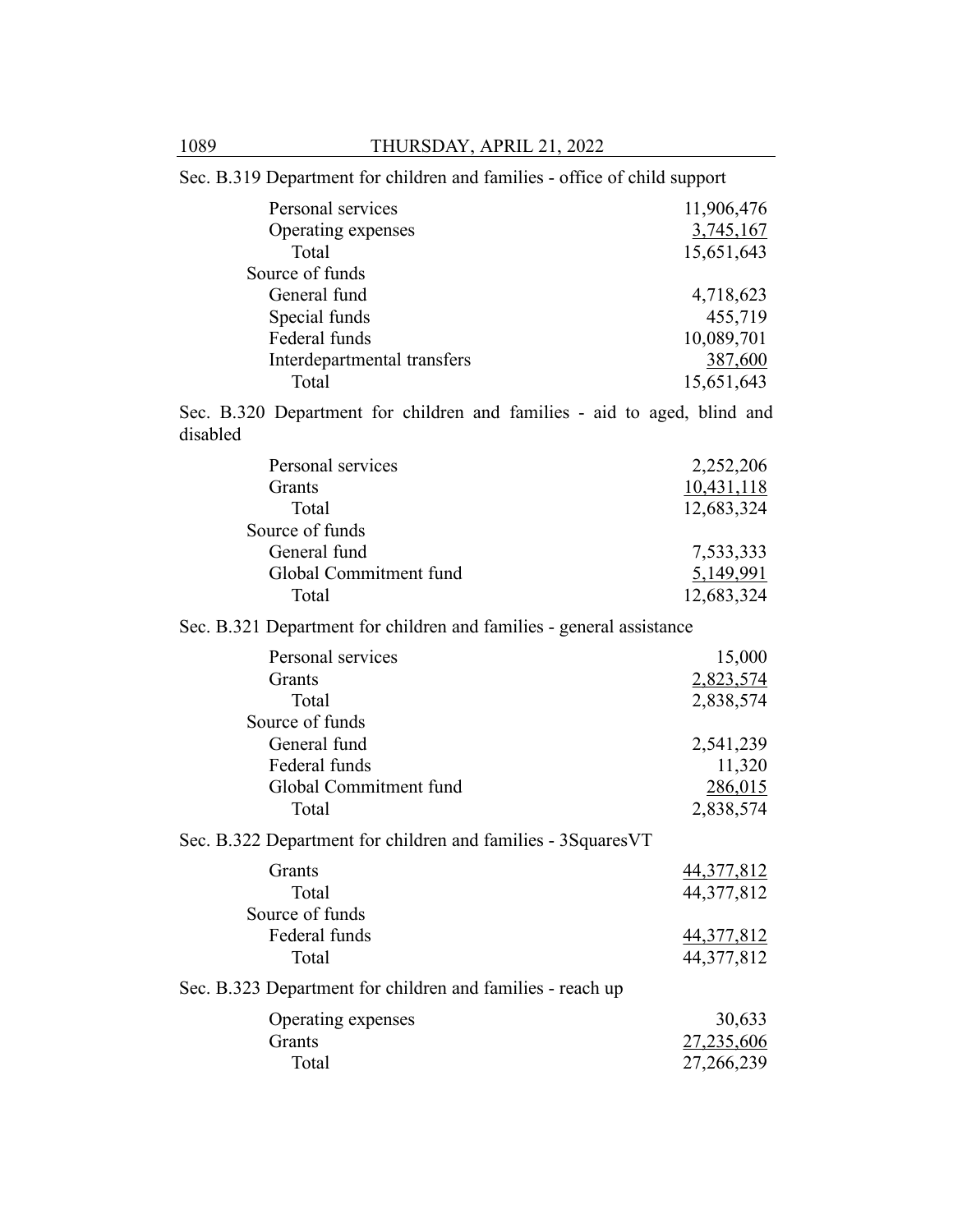| Source of funds        |            |
|------------------------|------------|
| General fund           | 15,097,457 |
| Special funds          | 5,955,834  |
| Federal funds          | 3,531,330  |
| Global Commitment fund | 2,681,618  |
| Total                  | 27,266,239 |

Sec. B.324 Department for children and families - home heating fuel assistance/LIHEAP

| 16,019,953 |
|------------|
| 16,019,953 |
|            |
| 1,480,395  |
| 14,539,558 |
| 16,019,953 |
|            |

Sec. B.325 Department for children and families - office of economic opportunity

| Personal services      | 707,738    |
|------------------------|------------|
| Operating expenses     | 80,979     |
| <b>Grants</b>          | 19,896,892 |
| Total                  | 20,685,609 |
| Source of funds        |            |
| General fund           | 14,328,930 |
| Special funds          | 58,135     |
| Federal funds          | 4,942,559  |
| Global Commitment fund | 1,355,985  |
| Total                  | 20,685,609 |

Sec. B.326 Department for children and families - OEO - weatherization assistance

| Personal services  | 376,286    |
|--------------------|------------|
| Operating expenses | 47,090     |
| <b>Grants</b>      | 12,038,018 |
| Total              | 12,461,394 |
| Source of funds    |            |
| Special funds      | 7,643,920  |
| Federal funds      | 4,817,474  |
| Total              | 12,461,394 |
|                    |            |

Sec. B.327 Department for Children and Families - Secure Residential Treatment

| Personal services | 258,100 |  |
|-------------------|---------|--|
|                   |         |  |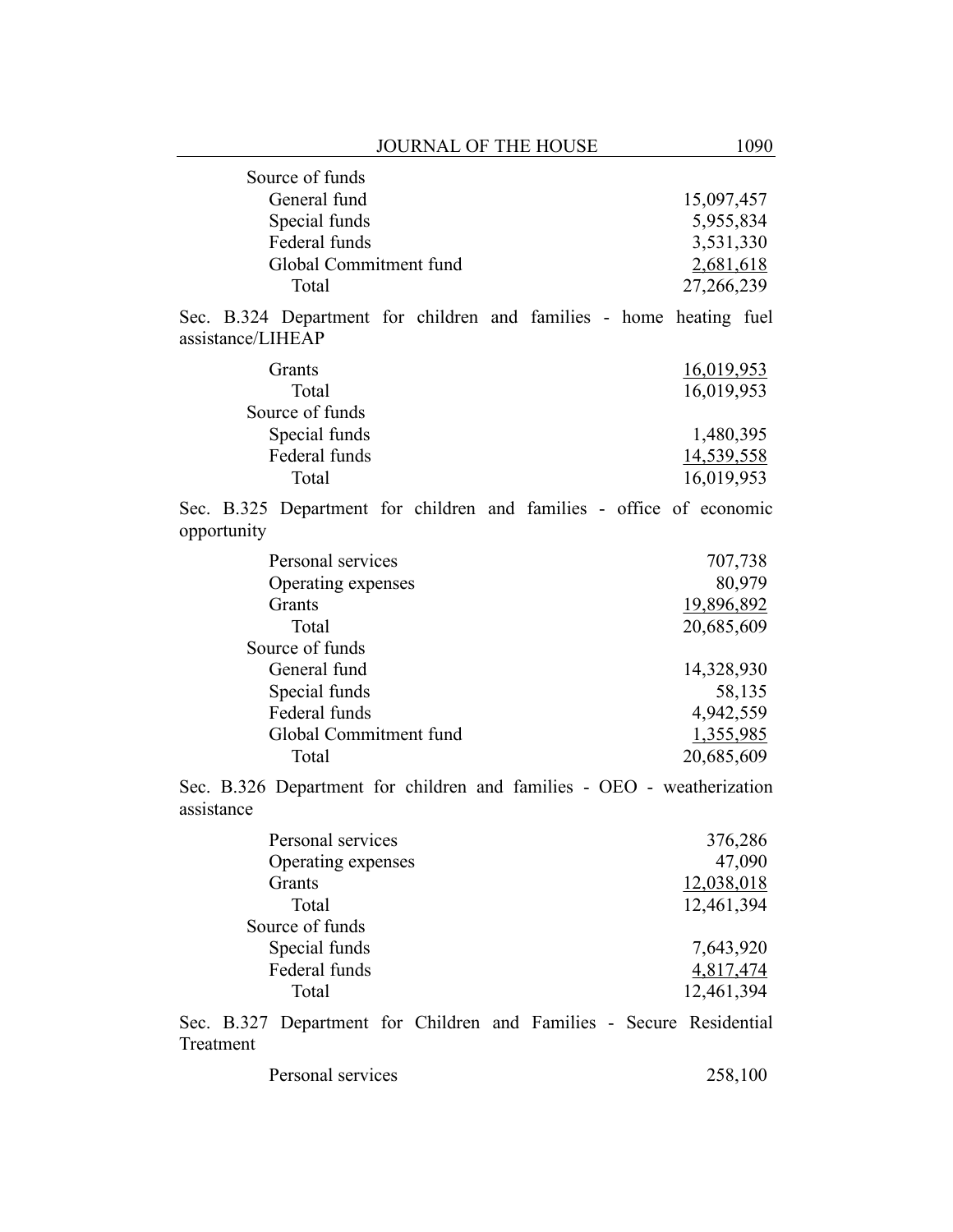| Operating expenses     | 441,999   |
|------------------------|-----------|
| <b>Grants</b>          | 3,476,862 |
| Total                  | 4,176,961 |
| Source of funds        |           |
| General fund           | 4,146,961 |
| Global Commitment fund | 30,000    |
| Total                  | 4,176,961 |

Sec. B.328 Department for children and families - disability determination services

| Personal services  | 7,271,721 |
|--------------------|-----------|
| Operating expenses | 472,446   |
| Total              | 7,744,167 |
| Source of funds    |           |
| General fund       | 115,885   |
| Federal funds      | 7,628,282 |
| Total              | 7,744,167 |

Sec. B.329 Disabilities, aging, and independent living - administration & support

| Personal services           | 37,398,355 |
|-----------------------------|------------|
| Operating expenses          | 6,178,888  |
| Total                       | 43,577,243 |
| Source of funds             |            |
| General fund                | 19,725,270 |
| Special funds               | 1,390,457  |
| Federal funds               | 21,360,232 |
| Global Commitment fund      | 35,000     |
| Interdepartmental transfers | 1,066,284  |
| Total                       | 43,577,243 |
|                             |            |

Sec. B.330 Disabilities, aging, and independent living - advocacy and independent living grants

| <b>Grants</b>          | 19,709,925 |
|------------------------|------------|
| Total                  | 19,709,925 |
| Source of funds        |            |
| General fund           | 7,754,865  |
| Federal funds          | 7,148,466  |
| Global Commitment fund | 4,806,594  |
| Total                  | 19,709,925 |
|                        |            |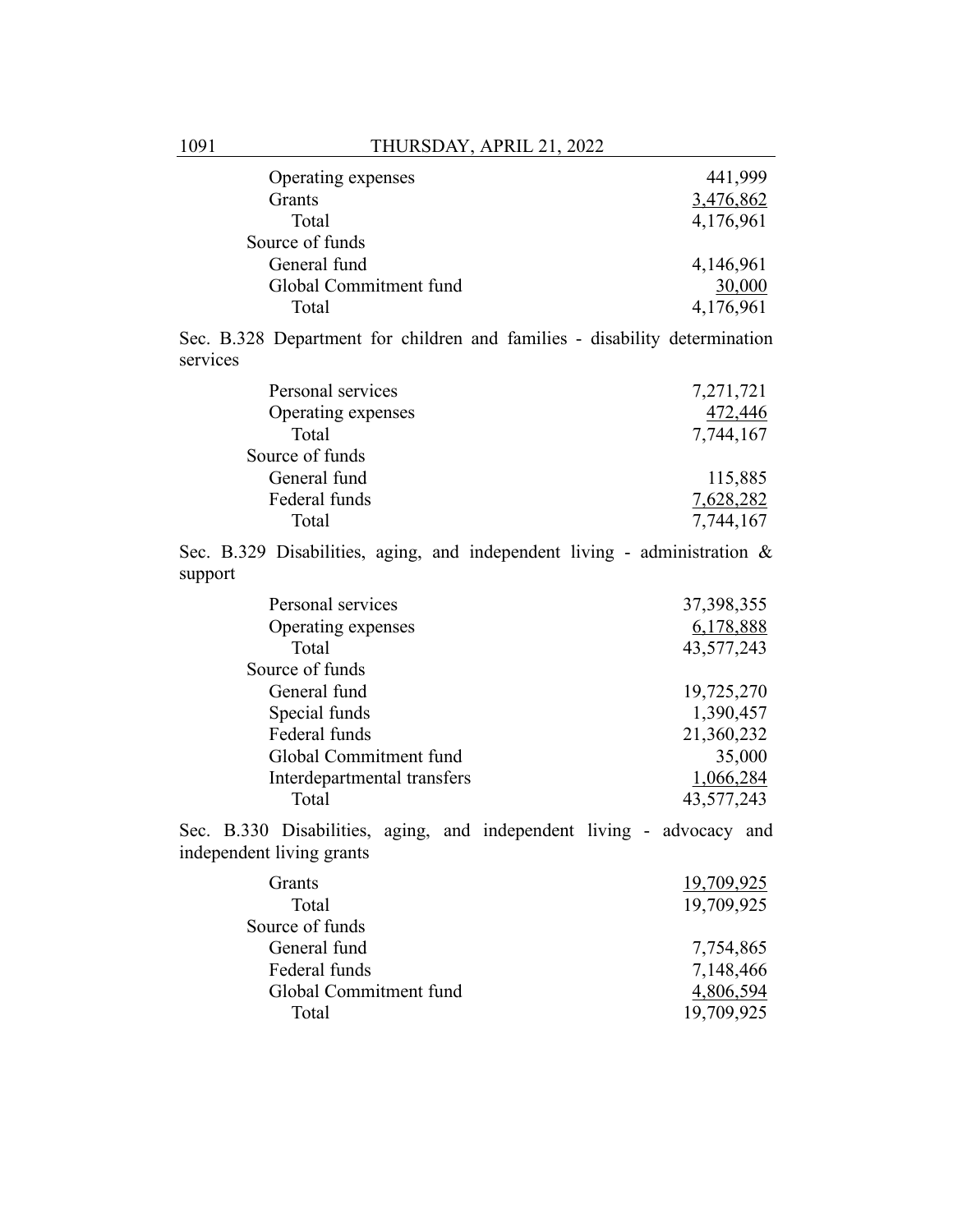Sec. B.331 Disabilities, aging, and independent living - blind and visually impaired

| Grants                                                                                                   | 1,761,457           |
|----------------------------------------------------------------------------------------------------------|---------------------|
| Total                                                                                                    | 1,761,457           |
| Source of funds                                                                                          |                     |
| General fund                                                                                             | 489,154             |
| Special funds                                                                                            | 223,450             |
| Federal funds                                                                                            | 743,853             |
| Global Commitment fund                                                                                   | 305,000             |
| Total                                                                                                    | 1,761,457           |
| Sec. B.332 Disabilities, aging, and independent<br>rehabilitation                                        | living - vocational |
| Grants                                                                                                   | 7,024,368           |
| Total                                                                                                    | 7,024,368           |
| Source of funds                                                                                          |                     |
| General fund                                                                                             | 1,371,845           |
| Federal funds                                                                                            | 4,402,523           |
| Interdepartmental transfers                                                                              | 1,250,000           |
| Total                                                                                                    | 7,024,368           |
| Sec. B.333 Disabilities, aging, and independent living - developmental services                          |                     |
| Grants                                                                                                   | <u>282,169,830</u>  |
| Total                                                                                                    | 282,169,830         |
| Source of funds                                                                                          |                     |
| General fund                                                                                             | 155,125             |
| Special funds                                                                                            | 15,463              |
| Federal funds                                                                                            | 359,857             |
| Global Commitment fund                                                                                   | 281,589,385         |
| Interdepartmental transfers                                                                              | 50,000              |
| Total                                                                                                    | 282,169,830         |
| Sec. B.334 Disabilities, aging, and independent living - Brain injury home and<br>community based waiver |                     |
| Grants                                                                                                   | 6,163,669           |
| Total                                                                                                    | 6,163,669           |
| Source of funds                                                                                          |                     |
| Global Commitment fund                                                                                   | 6,163,669           |
| Total                                                                                                    | 6,163,669           |
| Sec. B.334.1 Disabilities, aging and independent living - Long Term Care                                 |                     |
| Grants                                                                                                   | 247, 242, 665       |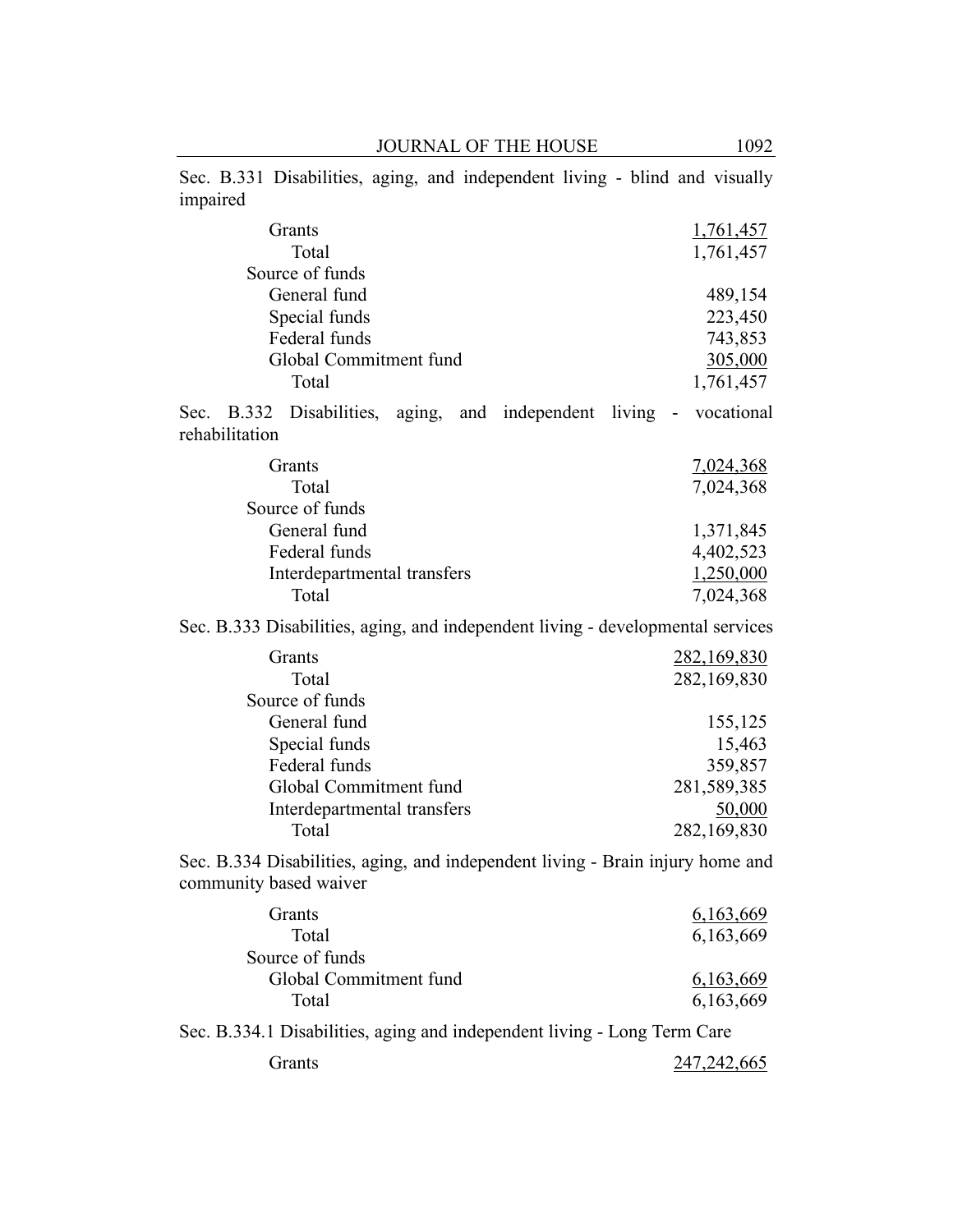| Total                                           | 247, 242, 665  |
|-------------------------------------------------|----------------|
| Source of funds                                 |                |
| General fund                                    | 498,579        |
| Federal funds                                   | 2,083,333      |
| Global Commitment fund                          | 244,660,753    |
| Total                                           | 247, 242, 665  |
| Sec. B.335 Corrections - administration         |                |
| Personal services                               | 3,370,381      |
| Operating expenses                              | 238,644        |
| Total                                           | 3,609,025      |
| Source of funds                                 |                |
| General fund                                    | 3,609,025      |
| Total                                           | 3,609,025      |
| Sec. B.336 Corrections - parole board           |                |
| Personal services                               | 385,959        |
| Operating expenses                              | 59,216         |
| Total                                           | 445,175        |
| Source of funds                                 |                |
| General fund                                    | <u>445,175</u> |
| Total                                           | 445,175        |
| Sec. B.337 Corrections - correctional education |                |
| Personal services                               | 3,504,641      |
| Operating expenses                              | 244,932        |
| Total                                           | 3,749,573      |
| Source of funds                                 |                |
| General fund                                    | 3,600,789      |
| <b>Education</b> fund                           | 0              |
| Interdepartmental transfers                     | 148,784        |
| Total                                           | 3,749,573      |
| Sec. B.338 Corrections - correctional services  |                |
| Personal services                               | 125,443,984    |
| Operating expenses                              | 24,337,405     |
| Grants                                          | 9,558,427      |
| Total                                           | 159,339,816    |
| Source of funds                                 |                |
| General fund                                    | 152,223,219    |
| Special funds                                   | 935,963        |
| Federal funds                                   | 473,523        |
| Global Commitment fund                          | 5,310,796      |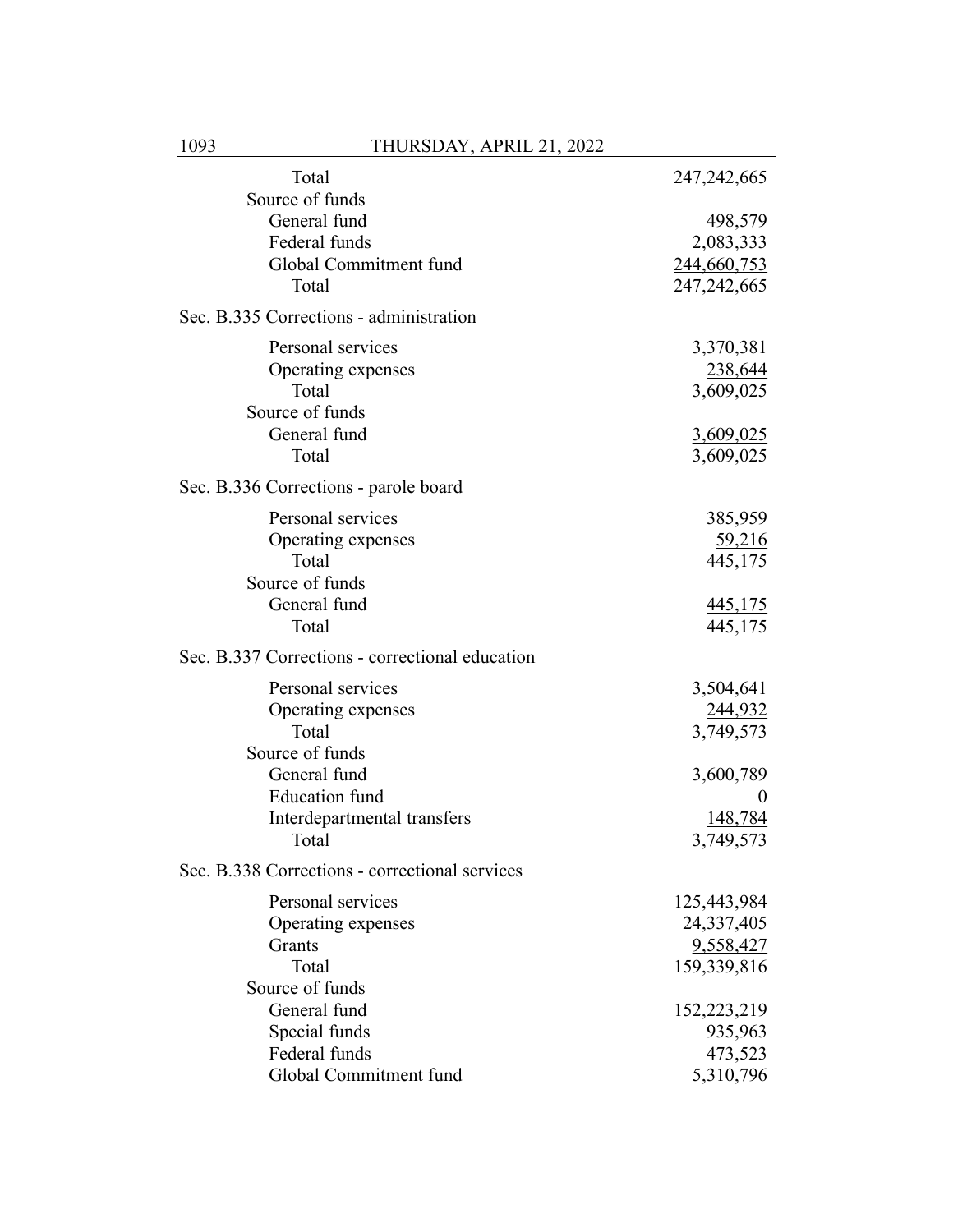| <b>JOURNAL OF THE HOUSE</b>                                                                                                          | 1094                                               |
|--------------------------------------------------------------------------------------------------------------------------------------|----------------------------------------------------|
| Interdepartmental transfers<br>Total                                                                                                 | 396,315<br>159,339,816                             |
| Sec. B.339 Corrections - Correctional services-out of state beds                                                                     |                                                    |
| Personal services<br>Total<br>Source of funds                                                                                        | 4,490,518<br>4,490,518                             |
| General fund<br>Total                                                                                                                | 4,490,518<br>4,490,518                             |
| Sec. B.340 Corrections - correctional facilities - recreation                                                                        |                                                    |
| Personal services<br>Operating expenses<br>Total<br>Source of funds<br>Special funds                                                 | 549,029<br>455,845<br>1,004,874<br>1,004,874       |
| Total                                                                                                                                | 1,004,874                                          |
| Sec. B.341 Corrections - Vermont offender work program                                                                               |                                                    |
| Personal services<br>Operating expenses<br>Total<br>Source of funds<br>Internal service funds<br>Total                               | 1,173,281<br>525,784<br>1,699,065<br>1,699,065     |
|                                                                                                                                      | 1,699,065                                          |
| Sec. B.342 Vermont veterans' home - care and support services<br>Personal services<br>Operating expenses<br>Total<br>Source of funds | 18,693,897<br>4,698,211<br>23,392,108              |
| General fund<br>Special funds<br>Federal funds<br>Total                                                                              | 4,068,733<br>11,892,624<br>7,430,751<br>23,392,108 |
| Sec. B.343 Commission on women                                                                                                       |                                                    |
| Personal services<br>Operating expenses<br>Total<br>Source of funds                                                                  | 364,225<br><u>70,416</u><br>434,641                |
| General fund<br>Special funds                                                                                                        | 430,793<br><u>3,848</u>                            |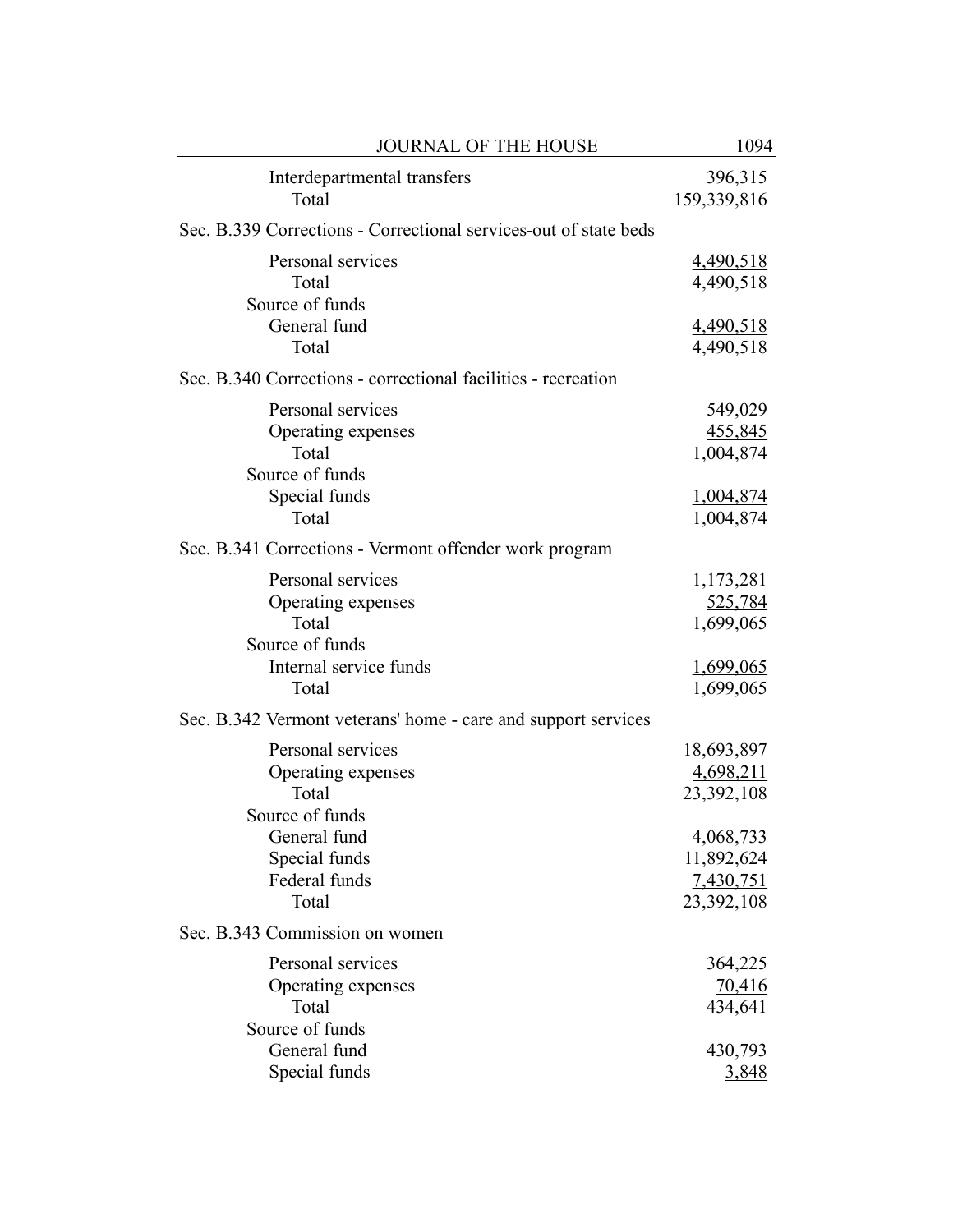| Total                                       | 434,641        |
|---------------------------------------------|----------------|
| Sec. B.344 Retired senior volunteer program |                |
| Grants                                      | <u>150,961</u> |
| Total                                       | 150,961        |
| Source of funds                             |                |
| General fund                                | <u>150,961</u> |
| Total                                       | 150,961        |
| Sec. B.345 Green Mountain Care Board        |                |
| Personal services                           | 7,816,704      |
| Operating expenses                          | 395,026        |
| Total                                       | 8,211,730      |
| Source of funds                             |                |
| General fund                                | 3,261,362      |
| Special funds                               | 4,950,368      |
| Total                                       | 8,211,730      |
| Sec. B.346 Total human services             |                |
| Source of funds                             |                |
| General fund                                | 1,119,135,368  |
| Special funds                               | 122,249,086    |
| Tobacco fund                                | 23,088,208     |
| State health care resources fund            | 17,078,501     |
| <b>Education</b> fund                       | 0              |
| Federal funds                               | 1,650,772,929  |
| Global Commitment fund                      | 1,786,024,401  |
| Internal service funds                      | 1,699,065      |
| Interdepartmental transfers                 | 28,014,227     |
| Permanent trust funds                       | 25,000         |
| Total                                       | 4,748,086,785  |
| Sec. B.400 Labor - programs                 |                |
| Personal services                           | 40,893,754     |
| Operating expenses                          | 5,784,394      |
| Grants                                      | 15,432,900     |
| Total                                       | 62,111,048     |
| Source of funds                             |                |
| General fund                                | 10,449,258     |
| Special funds                               | 10,772,259     |
| Federal funds                               | 40,639,531     |
| Interdepartmental transfers                 | 250,000        |
| Total                                       | 62,111,048     |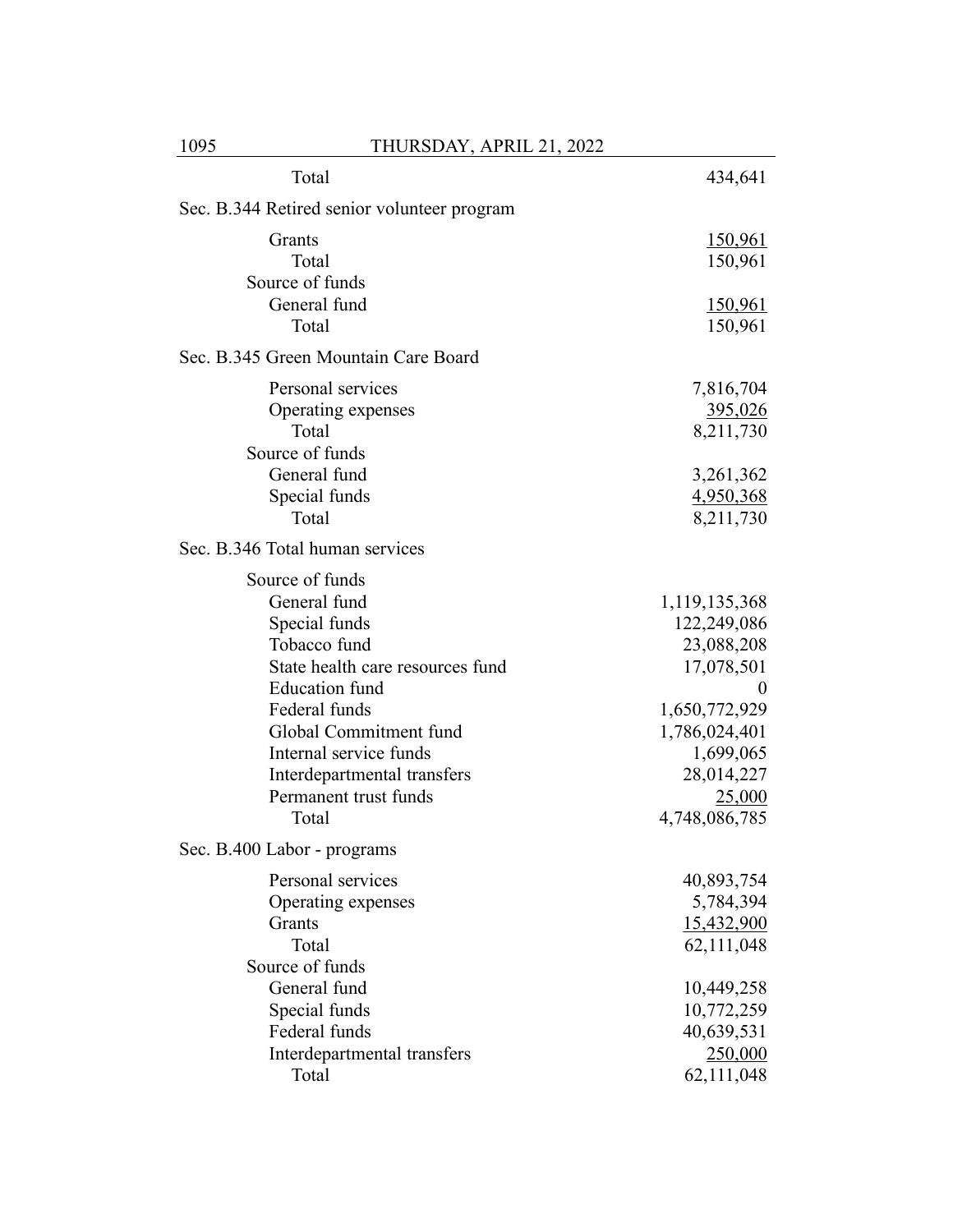|                                           | <b>JOURNAL OF THE HOUSE</b>                              | 1096          |
|-------------------------------------------|----------------------------------------------------------|---------------|
| Sec. B.401 Total labor                    |                                                          |               |
| Source of funds                           |                                                          |               |
| General fund                              |                                                          | 10,449,258    |
| Special funds                             |                                                          | 10,772,259    |
| Federal funds                             |                                                          | 40,639,531    |
|                                           | Interdepartmental transfers                              | 250,000       |
| Total                                     |                                                          | 62,111,048    |
|                                           | Sec. B.500 Education - finance and administration        |               |
| Personal services                         |                                                          | 16,916,498    |
| Operating expenses                        |                                                          | 4, 121, 123   |
| Grants                                    |                                                          | 14,770,700    |
| Total                                     |                                                          | 35,808,321    |
| Source of funds                           |                                                          |               |
| General fund                              |                                                          | 6,044,058     |
| Special funds                             |                                                          | 16,441,181    |
| <b>Education</b> fund                     |                                                          | 3,444,471     |
| Federal funds                             |                                                          | 9,253,287     |
| Global Commitment fund                    |                                                          | 260,000       |
|                                           | Interdepartmental transfers                              | 365,324       |
| Total                                     |                                                          | 35,808,321    |
| Sec. B.501 Education - education services |                                                          |               |
| Personal services                         |                                                          | 28,826,010    |
| Operating expenses                        |                                                          | 1,073,385     |
| Grants                                    |                                                          | 481, 143, 571 |
| Total                                     |                                                          | 511,042,966   |
| Source of funds                           |                                                          |               |
| General fund                              |                                                          | 4,880,340     |
| Special funds                             |                                                          | 3,009,310     |
| Tobacco fund                              |                                                          | 750,388       |
| Federal funds                             |                                                          | 502,402,928   |
| Total                                     |                                                          | 511,042,966   |
|                                           | Sec. B.502 Education - special education: formula grants |               |
| Grants                                    |                                                          | 208,073,400   |
| Total                                     |                                                          | 208,073,400   |
| Source of funds                           |                                                          |               |
| <b>Education</b> fund                     |                                                          | 208,073,400   |
| Total                                     |                                                          | 208,073,400   |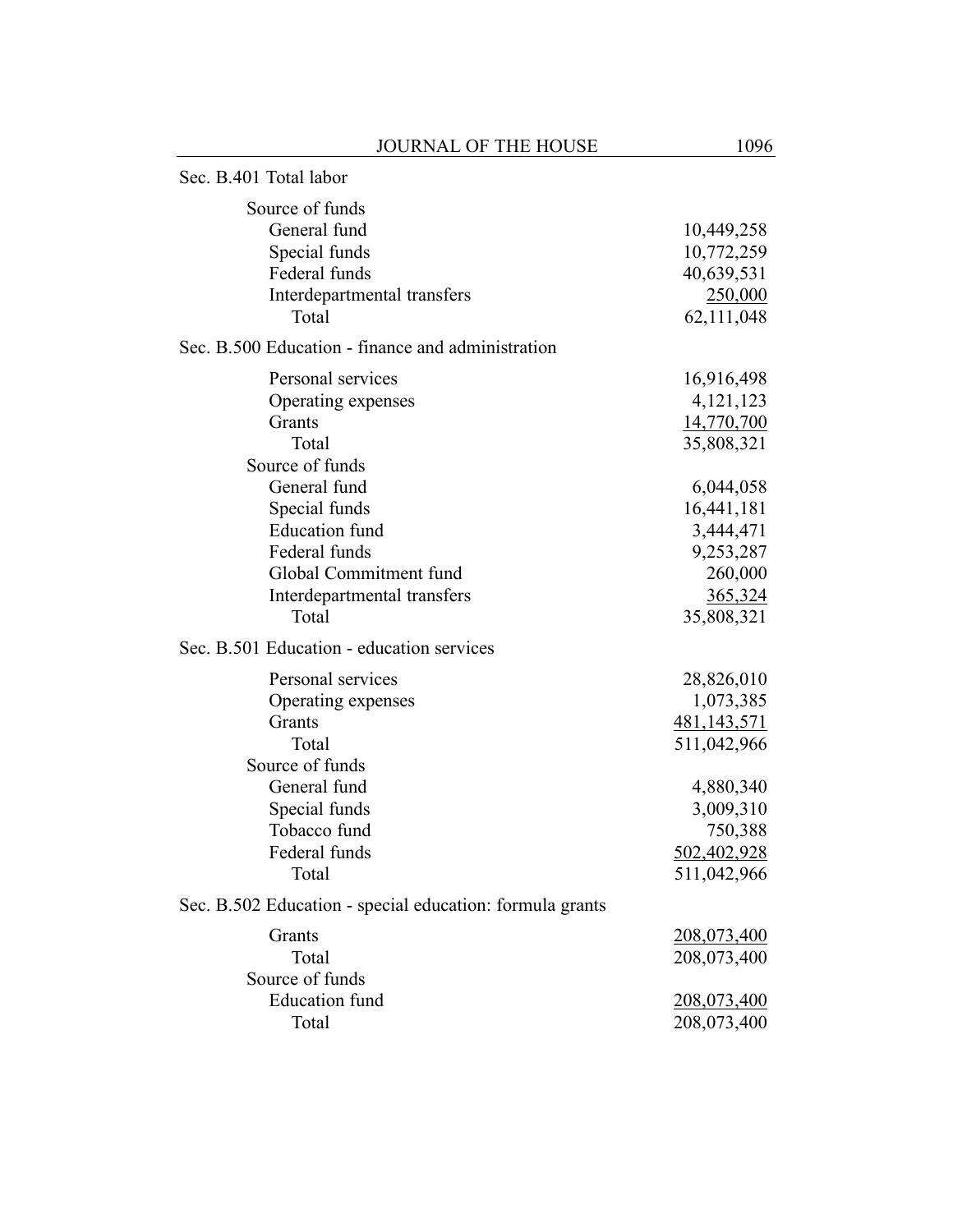| Sec. B.503 Education - state-placed students        |                                       |
|-----------------------------------------------------|---------------------------------------|
| Grants<br>Total<br>Source of funds                  | 17,500,000<br>17,500,000              |
| <b>Education</b> fund<br>Total                      | 17,500,000<br>17,500,000              |
| Sec. B.504 Education - adult education and literacy |                                       |
| Grants<br>Total<br>Source of funds                  | 4,412,900<br>4,412,900                |
| General fund<br>Federal funds<br>Total              | 3,496,850<br>916,050<br>4,412,900     |
| Sec. B.504.1 Education - Flexible Pathways          |                                       |
| Grants<br>Total<br>Source of funds                  | <u>9,293,000</u><br>9,293,000         |
| General fund<br><b>Education</b> fund<br>Total      | 996,500<br>8,296,500<br>9,293,000     |
| Sec. B.505 Education - adjusted education payment   |                                       |
| Grants<br>Total<br>Source of funds                  | 1,561,661,000<br>1,561,661,000        |
| <b>Education</b> fund<br>Total                      | <u>1,561,661,000</u><br>1,561,661,000 |
| Sec. B.506 Education - transportation               |                                       |
| Grants<br>Total<br>Source of funds                  | 21,786,000<br>21,786,000              |
| <b>Education</b> fund<br>Total                      | <u>21,786,000</u><br>21,786,000       |
| Sec. B.507 Education - small school grants          |                                       |
| Grants<br>Total<br>Source of funds                  | 8,200,000<br>8,200,000                |
| <b>Education</b> fund                               | 8,200,000                             |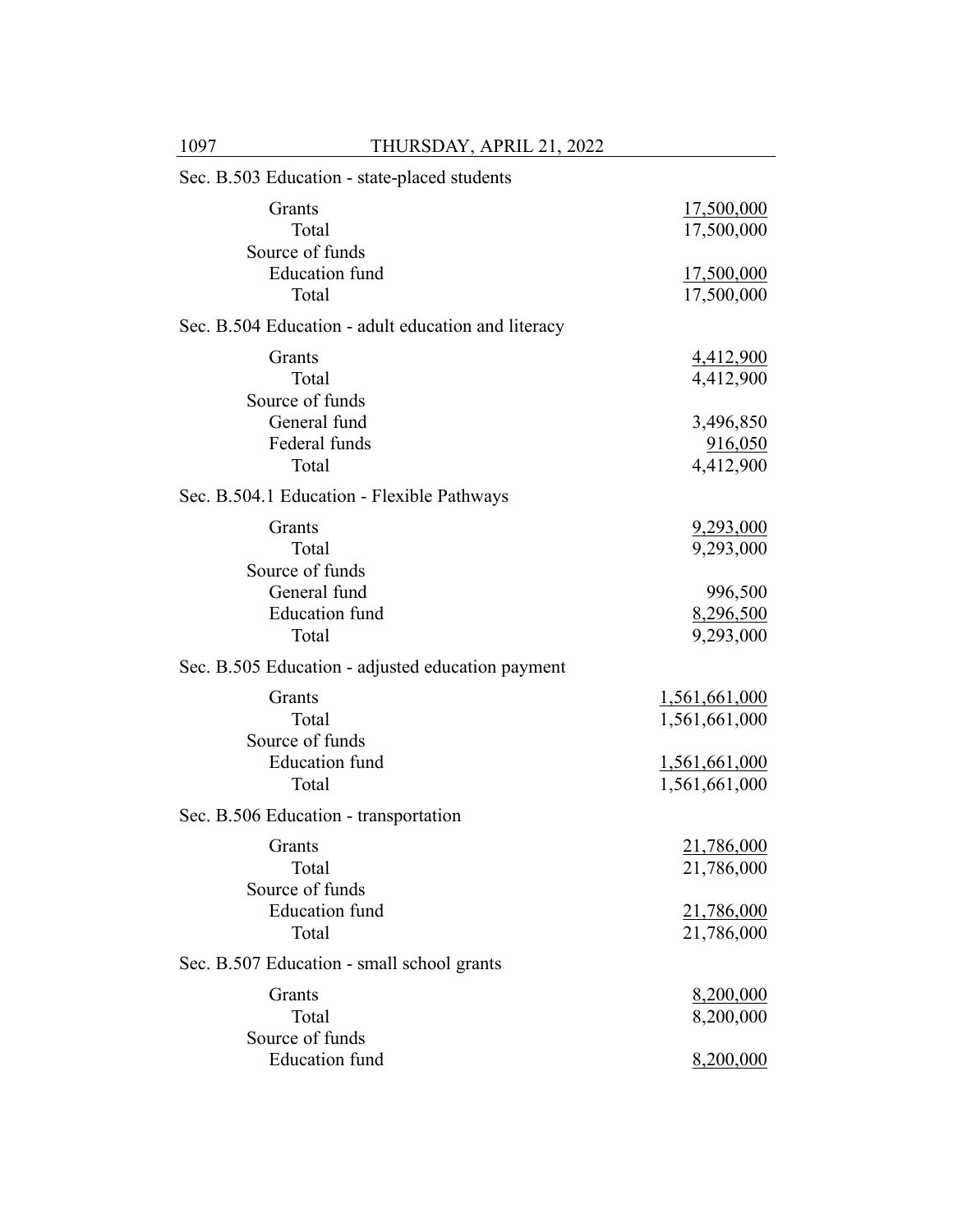| <b>JOURNAL OF THE HOUSE</b>                                          | 1098                                                               |
|----------------------------------------------------------------------|--------------------------------------------------------------------|
| Total                                                                | 8,200,000                                                          |
| Sec. B.510 Education - essential early education grant               |                                                                    |
| Grants<br>Total                                                      | <u>7,511,638</u><br>7,511,638                                      |
| Source of funds<br><b>Education</b> fund<br>Total                    | 7,511,638<br>7,511,638                                             |
| Sec. B.511 Education - technical education                           |                                                                    |
| Grants<br>Total<br>Source of funds<br><b>Education</b> fund<br>Total | <u>16,253,900</u><br>16,253,900<br><u>16,253,900</u><br>16,253,900 |
| Sec. B.511.1 State Board of Education                                |                                                                    |
| Personal services<br>Operating expenses<br>Total<br>Source of funds  | 38,905<br>31,803<br>70,708                                         |
| General fund<br>Total                                                | <u>70,708</u><br>70,708                                            |
| Sec. B.514 State teachers' retirement system                         |                                                                    |
| Grants<br>Total<br>Source of funds                                   | 187, 273, 782<br>187, 273, 782                                     |
| General fund<br><b>Education</b> fund<br>Total                       | 154, 345, 678<br>32,928,104<br>187, 273, 782                       |
| Sec. B.514.1 State teachers' retirement system administration        |                                                                    |
| Personal services<br>Operating expenses<br>Total<br>Source of funds  | 236,503<br>1,609,560<br>1,846,063                                  |
| Pension trust funds<br>Total                                         | 1,846,063<br>1,846,063                                             |
| Sec. B.515 Retired teachers' health care and medical benefits        |                                                                    |
| Grants<br>Total                                                      | 44,706,128<br>44,706,128                                           |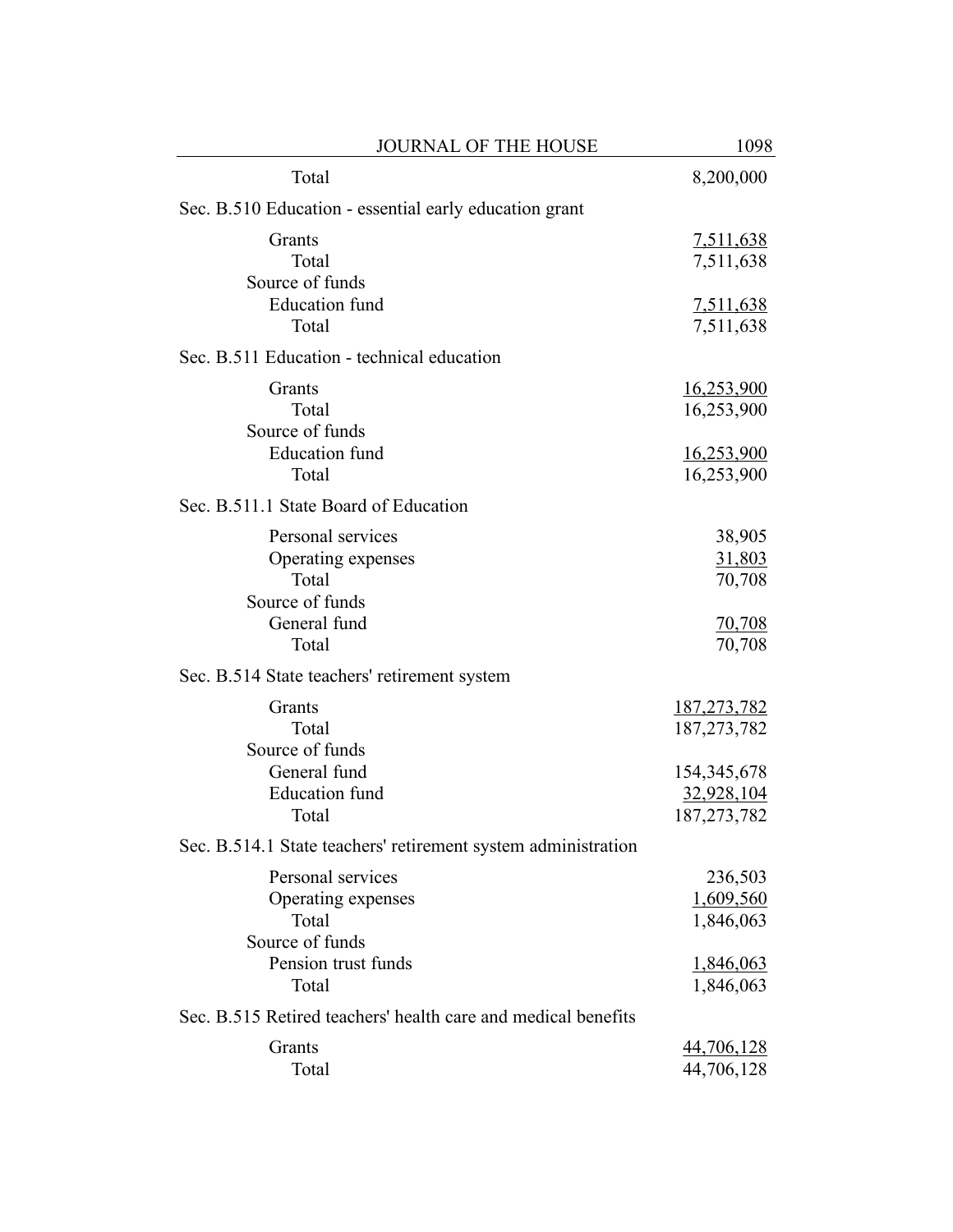| Source of funds                                              |                   |
|--------------------------------------------------------------|-------------------|
| General fund                                                 | 29,606,128        |
| <b>Education</b> fund                                        | 15,100,000        |
| Total                                                        | 44,706,128        |
| Sec. B.516 Total general education                           |                   |
| Source of funds                                              |                   |
| General fund                                                 | 199,440,262       |
| Special funds                                                | 19,450,491        |
| Tobacco fund                                                 | 750,388           |
| <b>Education</b> fund                                        | 1,900,755,013     |
| Federal funds                                                | 512, 572, 265     |
| Global Commitment fund                                       | 260,000           |
| Interdepartmental transfers                                  | 365,324           |
| Pension trust funds                                          | 1,846,063         |
| Total                                                        |                   |
|                                                              | 2,635,439,806     |
| Sec. B.600 University of Vermont                             |                   |
| Grants                                                       | 52,509,093        |
| Total                                                        | 52,509,093        |
| Source of funds                                              |                   |
| General fund                                                 | <u>52,509,093</u> |
| Total                                                        | 52,509,093        |
| Sec. B.602 Vermont state colleges                            |                   |
|                                                              |                   |
| Grants                                                       | <u>30,500,464</u> |
| Total                                                        | 30,500,464        |
| Source of funds                                              |                   |
| General fund                                                 | <u>30,500,464</u> |
| Total                                                        | 30,500,464        |
| Sec. B.602.2 Vermont state colleges - Transformation funding |                   |
| Grants                                                       | 15,000,000        |
| Total                                                        | 15,000,000        |
| Source of funds                                              |                   |
| General fund                                                 | 15,000,000        |
| Total                                                        | 15,000,000        |
| Sec. B.603 Vermont state colleges - allied health            |                   |
|                                                              |                   |
| Grants                                                       | <u>1,157,775</u>  |
| Total                                                        | 1,157,775         |
| Source of funds                                              |                   |
| General fund                                                 | 748,314           |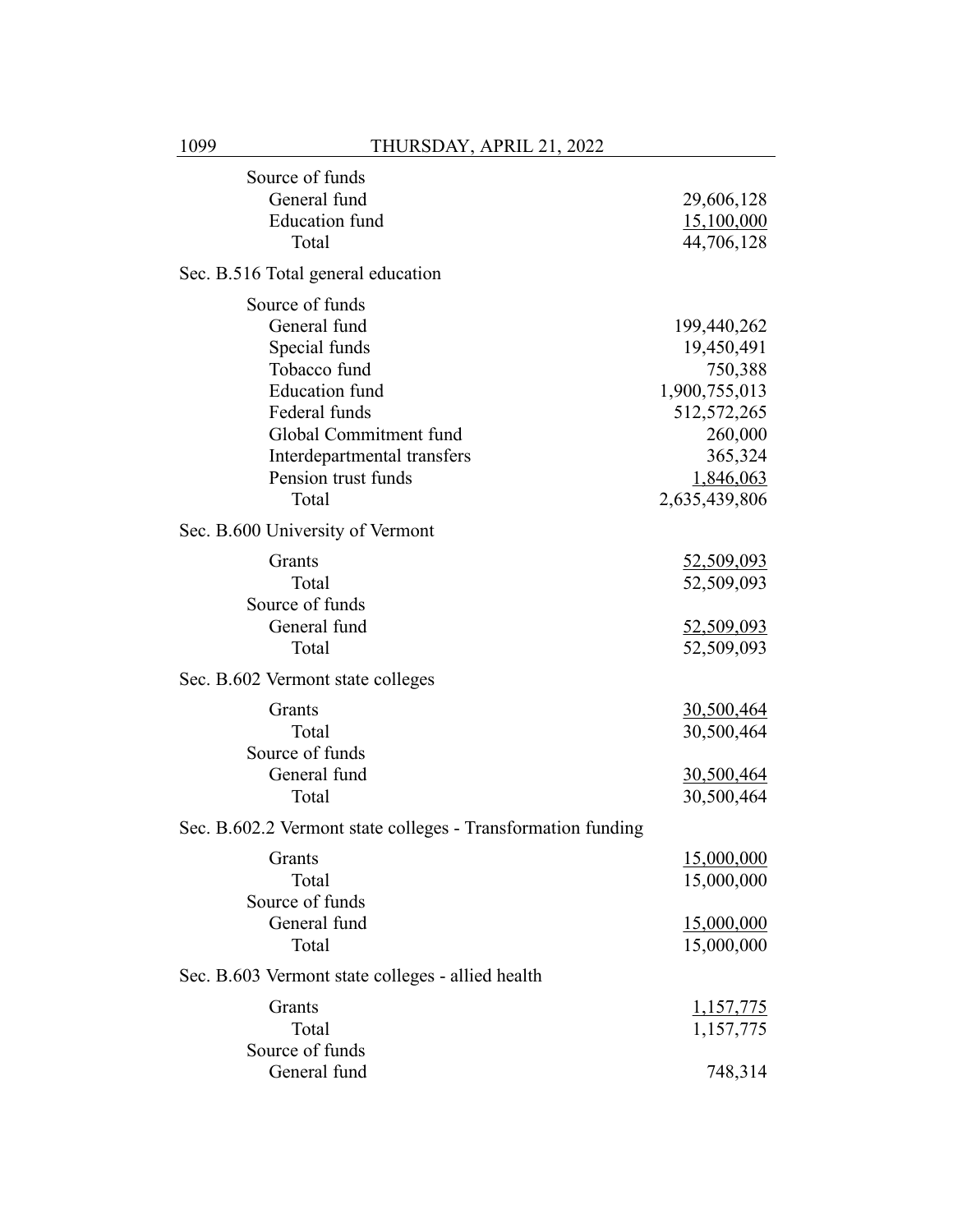| <b>JOURNAL OF THE HOUSE</b>                                                                 | 1100                                            |
|---------------------------------------------------------------------------------------------|-------------------------------------------------|
| Global Commitment fund<br>Total                                                             | 409,461<br>1,157,775                            |
| Sec. B.605 Vermont student assistance corporation                                           |                                                 |
| Grants<br>Total<br>Source of funds                                                          | <u>20,978,588</u><br>20,978,588                 |
| General fund<br>Total                                                                       | 20,978,588<br>20,978,588                        |
| Sec. B.605.1 VSAC - Flexible Pathways Stipend                                               |                                                 |
| Grants<br>Total<br>Source of funds                                                          | <u>82,450</u><br>82,450                         |
| General fund<br><b>Education</b> fund<br>Total                                              | 41,225<br>41,225<br>82,450                      |
| Sec. B.606 New England higher education compact                                             |                                                 |
| Grants<br>Total<br>Source of funds                                                          | 84,000<br>84,000                                |
| General fund<br>Total                                                                       | 84,000<br>84,000                                |
| Sec. B.607 University of Vermont - Morgan Horse Farm                                        |                                                 |
| Grants<br>Total<br>Source of funds<br>General fund                                          | T<br>$\mathbf{1}$<br>$\overline{1}$             |
| Total                                                                                       |                                                 |
| Sec. B.608 Total higher education                                                           |                                                 |
| Source of funds<br>General fund<br><b>Education</b> fund<br>Global Commitment fund<br>Total | 119,861,685<br>41,225<br>409,461<br>120,312,371 |
| Sec. B.700 Natural resources - agency of natural resources - administration                 |                                                 |
| Personal services<br>Operating expenses<br>Total                                            | 4,896,594<br>1,329,284<br>6,225,878             |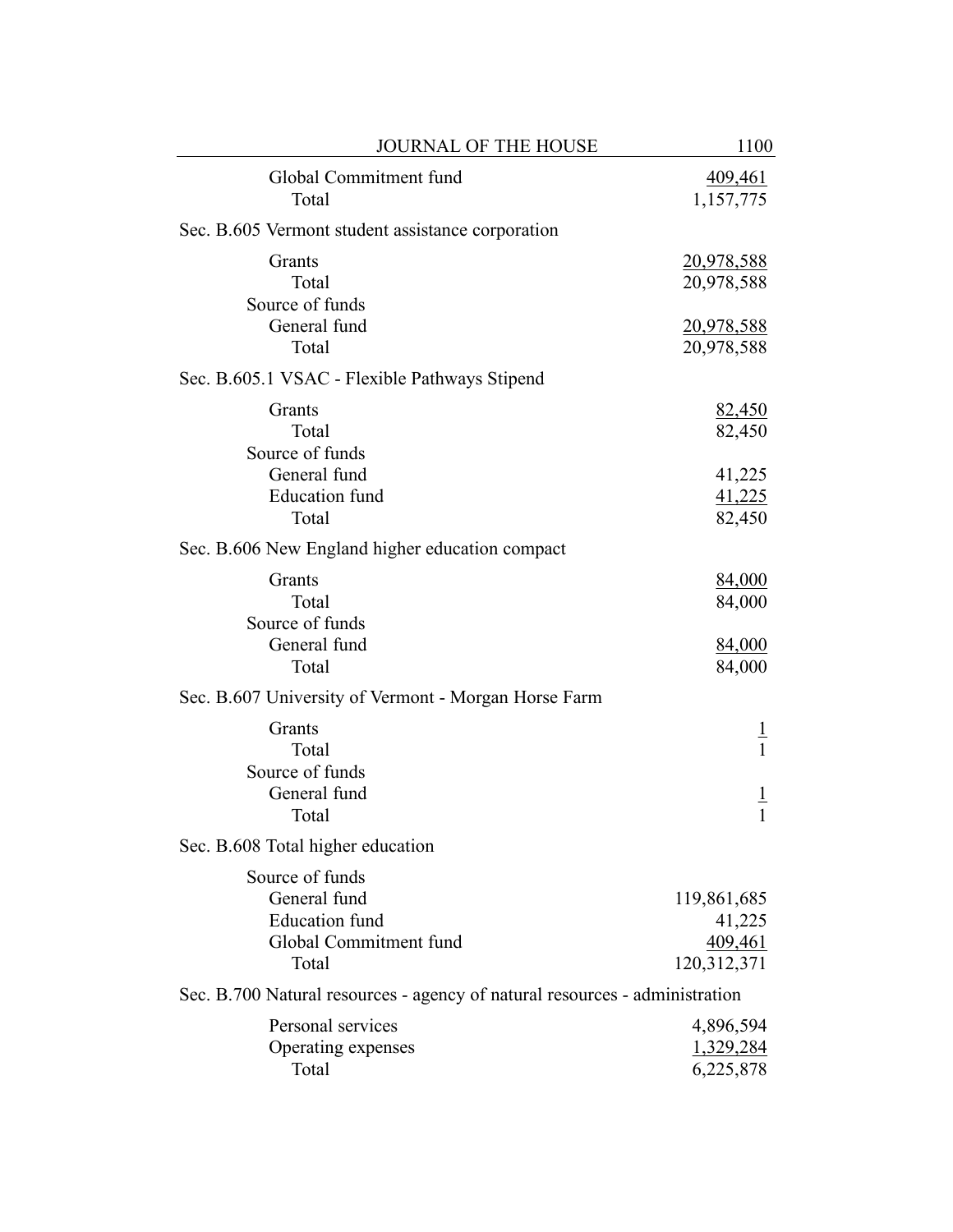| Source of funds                                                         |            |
|-------------------------------------------------------------------------|------------|
| General fund                                                            | 4,188,563  |
| Special funds                                                           | 680,985    |
| Interdepartmental transfers                                             | 1,356,330  |
| Total                                                                   | 6,225,878  |
| Sec. B.701 Natural resources - state land local property tax assessment |            |
| Operating expenses                                                      | 2,661,618  |
| Total                                                                   | 2,661,618  |
| Source of funds                                                         |            |
| General fund                                                            | 2,240,118  |
| Interdepartmental transfers                                             | 421,500    |
| Total                                                                   | 2,661,618  |
| Sec. B.702 Fish and wildlife - support and field services               |            |
| Personal services                                                       | 20,034,378 |
| Operating expenses                                                      | 8,439,670  |
| Grants                                                                  | 923,524    |
| Total                                                                   | 29,397,572 |
| Source of funds                                                         |            |
| General fund                                                            | 6,883,540  |
| Special funds                                                           | 701,314    |
| Fish and wildlife fund                                                  | 10,600,911 |
| Federal funds                                                           | 9,667,795  |
| Interdepartmental transfers                                             | 1,544,012  |
| Total                                                                   | 29,397,572 |
| Sec. B.703 Forests, parks and recreation - administration               |            |
| Personal services                                                       | 923,670    |
| Operating expenses                                                      | 1,544,702  |
| Total                                                                   | 2,468,372  |
| Source of funds                                                         |            |
| General fund                                                            | 2,468,372  |
| Total                                                                   | 2,468,372  |
| Sec. B.704 Forests, parks and recreation - forestry                     |            |
| Personal services                                                       | 6,710,849  |
| Operating expenses                                                      | 872,648    |
| Grants                                                                  | 1,160,000  |
| Total                                                                   | 8,743,497  |
| Source of funds                                                         |            |
| General fund                                                            | 5,624,772  |
| Special funds                                                           | 511,000    |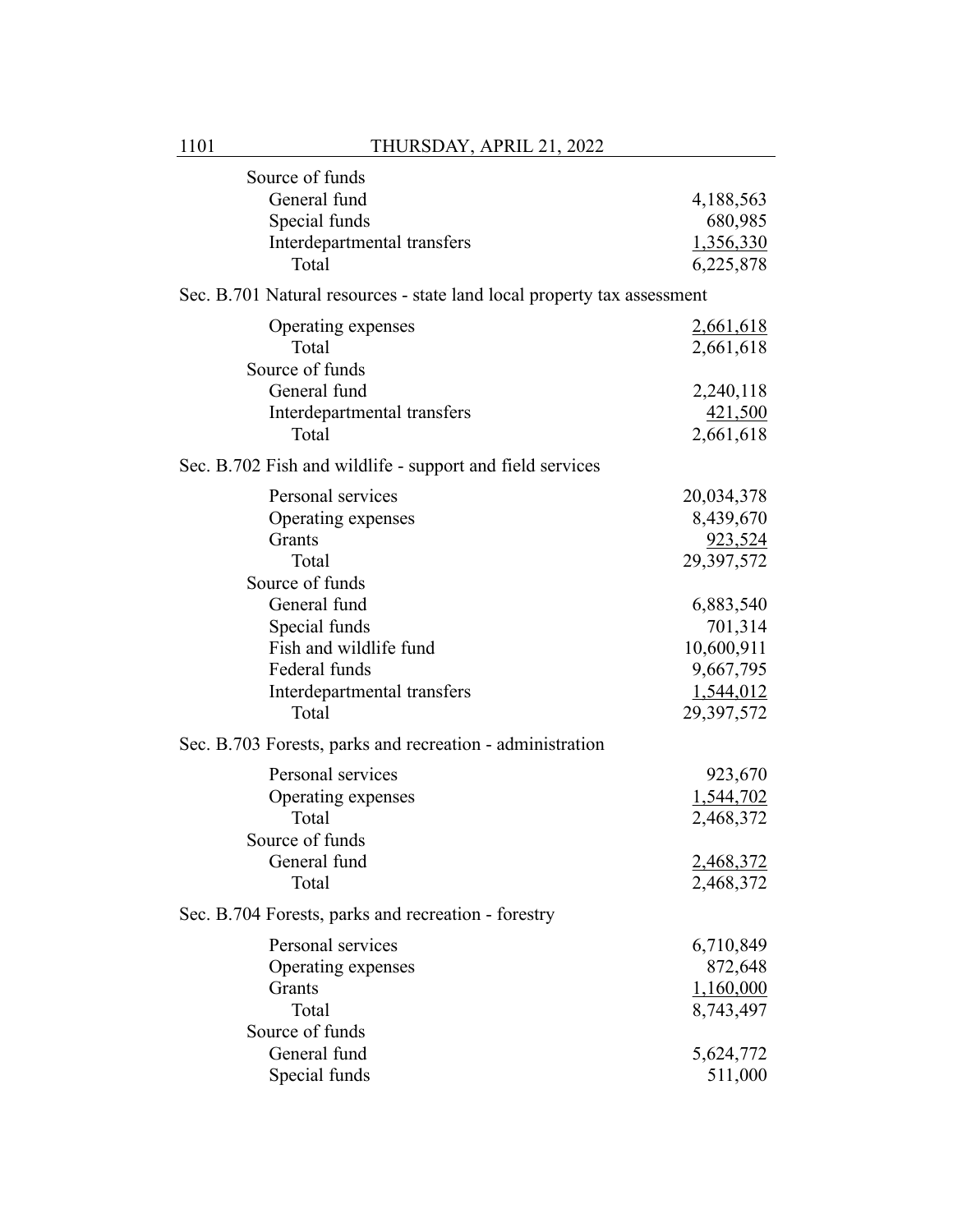| <b>JOURNAL OF THE HOUSE</b>                                                                                                                                                                                                                                                                                                | 1102                                                                                                                                            |
|----------------------------------------------------------------------------------------------------------------------------------------------------------------------------------------------------------------------------------------------------------------------------------------------------------------------------|-------------------------------------------------------------------------------------------------------------------------------------------------|
| Federal funds<br>Interdepartmental transfers<br>Total                                                                                                                                                                                                                                                                      | 2,280,669<br>327,056<br>8,743,497                                                                                                               |
| Sec. B.705 Forests, parks and recreation - state parks                                                                                                                                                                                                                                                                     |                                                                                                                                                 |
| Personal services<br>Operating expenses<br>Grants<br>Total<br>Source of funds<br>General fund<br>Special funds                                                                                                                                                                                                             | 10,725,136<br>3,273,814<br>120,000<br>14,118,950<br>641,157<br>13,477,793                                                                       |
| Total                                                                                                                                                                                                                                                                                                                      | 14,118,950                                                                                                                                      |
| Sec. B.706 Forests, parks and recreation - lands administration and recreation                                                                                                                                                                                                                                             |                                                                                                                                                 |
| Personal services<br>Operating expenses<br>Grants<br>Total<br>Source of funds<br>General fund<br>Special funds<br>Federal funds<br>Interdepartmental transfers<br>Total<br>Sec. B.708 Forests, parks and recreation - forest and parks access roads<br>Personal services<br>Operating expenses<br>Total<br>Source of funds | 2,284,177<br>1,408,591<br>2,827,589<br>6,520,357<br>1,025,494<br>2,190,151<br>3,082,575<br>222,137<br>6,520,357<br>130,000<br>99,925<br>229,925 |
| General fund<br>Total                                                                                                                                                                                                                                                                                                      | 229,925<br>229,925                                                                                                                              |
| Sec. B.709 Environmental conservation - management and support services                                                                                                                                                                                                                                                    |                                                                                                                                                 |
| Personal services<br>Operating expenses<br>Grants<br>Total<br>Source of funds<br>General fund<br>Special funds<br>Federal funds                                                                                                                                                                                            | 7,618,171<br>4,543,203<br>158,279<br>12,319,653<br>2,248,161<br>597,172<br>1,444,364                                                            |
|                                                                                                                                                                                                                                                                                                                            |                                                                                                                                                 |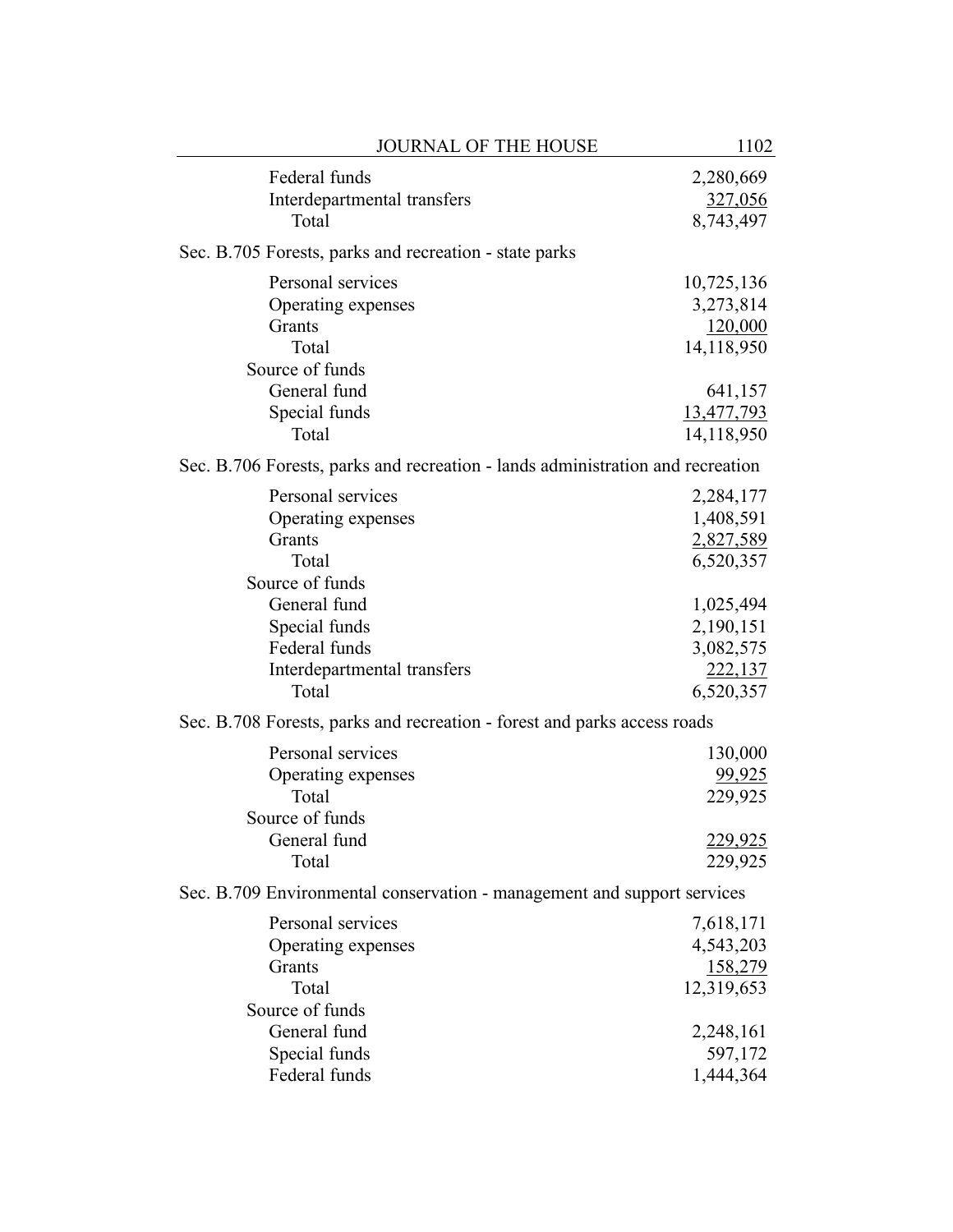| 1103 | THURSDAY, APRIL 21, 2022                                                                                                   |                                                                         |
|------|----------------------------------------------------------------------------------------------------------------------------|-------------------------------------------------------------------------|
|      | Interdepartmental transfers<br>Total                                                                                       | 8,029,956<br>12,319,653                                                 |
|      | Sec. B.710 Environmental conservation - air and waste management                                                           |                                                                         |
|      | Personal services<br>Operating expenses<br>Grants                                                                          | 16,109,934<br>10,203,296<br>7,163,707                                   |
|      | Total                                                                                                                      | 33,476,937                                                              |
|      | Source of funds<br>General fund<br>Special funds<br>Federal funds<br>Interdepartmental transfers<br>Total                  | 301,826<br>28,941,896<br>4,047,690<br><u>185,525</u><br>33,476,937      |
|      | Sec. B.711 Environmental conservation - office of water programs                                                           |                                                                         |
|      | Personal services<br>Operating expenses<br>Grants<br>Total                                                                 | 28,912,366<br>7,706,054<br>34,868,553<br>71,486,973                     |
|      | Source of funds<br>General fund<br>Special funds<br>Federal funds<br>Interdepartmental transfers<br>Total                  | 8,429,243<br>26, 283, 274<br>36,032,470<br><u>741,986</u><br>71,486,973 |
|      | Sec. B.713 Natural resources board                                                                                         |                                                                         |
|      | Personal services<br>Operating expenses<br>Total<br>Source of funds<br>General fund<br>Special funds<br>Total              | 2,929,837<br>352,482<br>3,282,319<br>673,554<br>2,608,765<br>3,282,319  |
|      | Sec. B.714 Total natural resources                                                                                         |                                                                         |
|      | Source of funds<br>General fund<br>Special funds<br>Fish and wildlife fund<br>Federal funds<br>Interdepartmental transfers | 34,954,725<br>75,992,350<br>10,600,911<br>56, 555, 563<br>12,828,502    |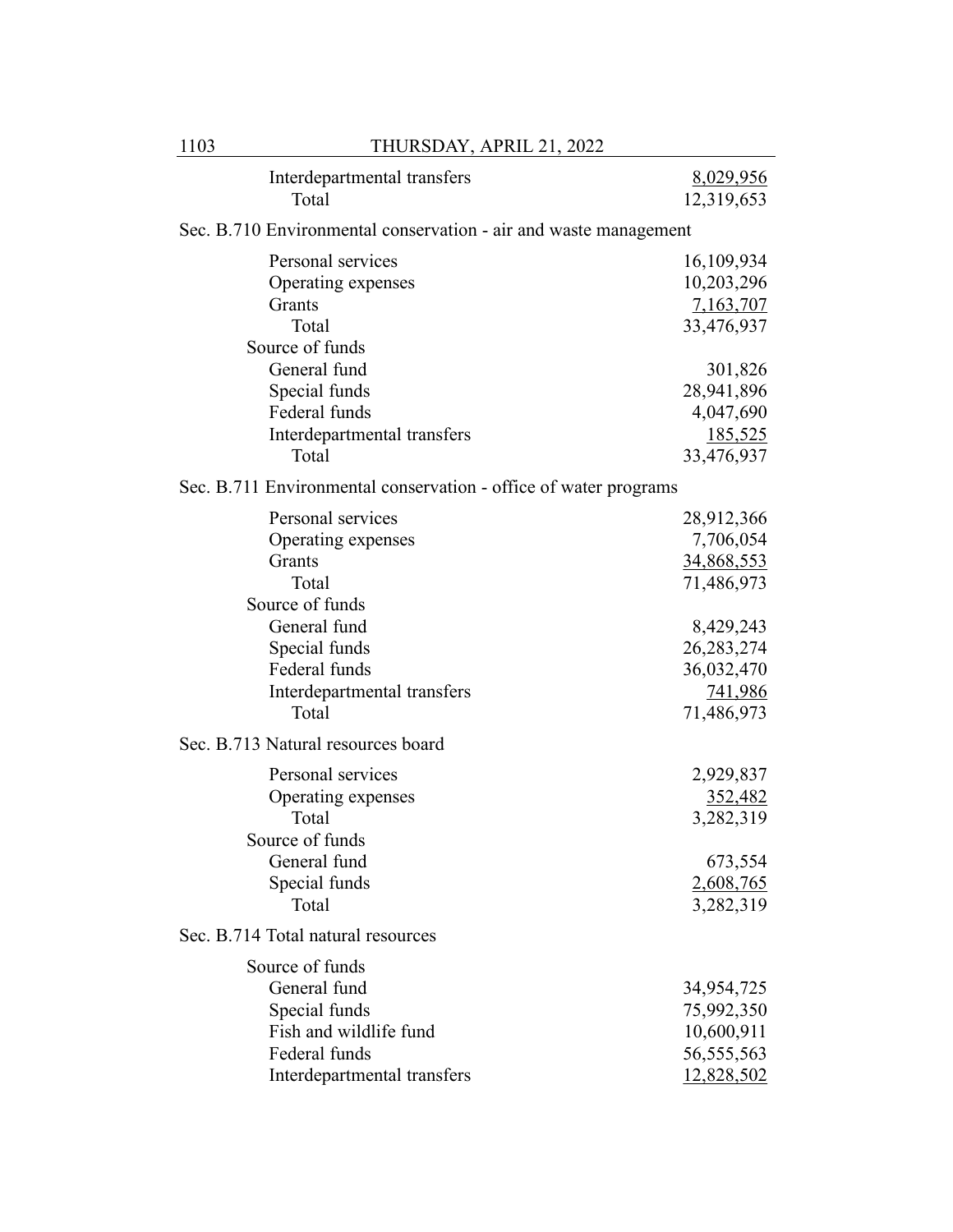| <b>JOURNAL OF THE HOUSE</b>                                                                                      | 1104              |
|------------------------------------------------------------------------------------------------------------------|-------------------|
| Total                                                                                                            | 190,932,051       |
| Sec. B.800 Commerce and community development - agency of commerce<br>and community development - administration |                   |
| Personal services                                                                                                | 2,392,723         |
| Operating expenses                                                                                               | 939,863           |
| Grants                                                                                                           | 539,820           |
| Total                                                                                                            | 3,872,406         |
| Source of funds                                                                                                  |                   |
| General fund                                                                                                     | 3,406,417         |
| Federal funds                                                                                                    | 351,000           |
| Interdepartmental transfers                                                                                      | 114,989           |
| Total                                                                                                            | 3,872,406         |
| Sec. B.801 Economic development                                                                                  |                   |
| Personal services                                                                                                | 4,678,628         |
| Operating expenses                                                                                               | 1,055,724         |
| Grants                                                                                                           | 8,638,149         |
| Total                                                                                                            | 14,372,501        |
| Source of funds                                                                                                  |                   |
| General fund                                                                                                     | 5,065,846         |
| Special funds                                                                                                    | 2,905,350         |
| Federal funds                                                                                                    | 3,932,132         |
| Interdepartmental transfers                                                                                      | 2,469,173         |
| Total                                                                                                            | 14,372,501        |
| Sec. B.802 Housing and community development                                                                     |                   |
| Personal services                                                                                                | 5,321,306         |
| Operating expenses                                                                                               | 673,807           |
| Grants                                                                                                           | <u>76,513,512</u> |
| Total                                                                                                            | 82,508,625        |
| Source of funds                                                                                                  |                   |
| General fund                                                                                                     | 4,065,708         |
| Special funds                                                                                                    | 7,204,966         |
| Federal funds                                                                                                    | 68, 364, 457      |
| Interdepartmental transfers                                                                                      | 2,873,494         |
| Total                                                                                                            | 82,508,625        |
| Sec. B.806 Tourism and marketing                                                                                 |                   |
| Personal services                                                                                                | 2,097,922         |
| Operating expenses                                                                                               | 11,900,488        |
| Grants                                                                                                           | 50,000            |
| Total                                                                                                            | 14,048,410        |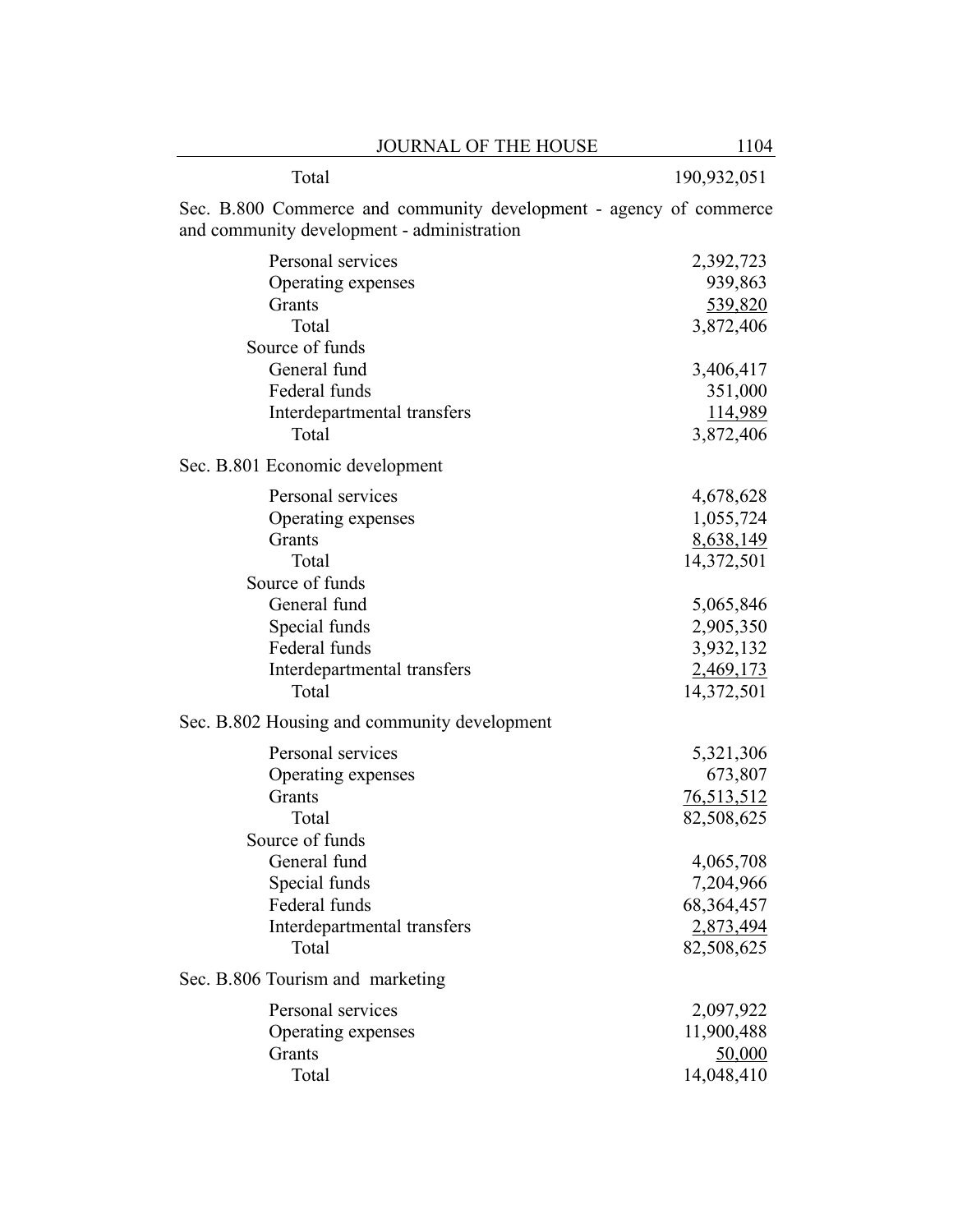| Source of funds                                   |                   |
|---------------------------------------------------|-------------------|
| General fund                                      | 3,490,357         |
| Federal funds                                     | 10,483,053        |
| Interdepartmental transfers                       | 75,000            |
| Total                                             | 14,048,410        |
| Sec. B.808 Vermont council on the arts            |                   |
| Grants                                            | 859,445           |
| Total                                             | 859,445           |
| Source of funds                                   |                   |
| General fund                                      | 859,445           |
| Total                                             | 859,445           |
| Sec. B.809 Vermont symphony orchestra             |                   |
| Grants                                            | <u>141,087</u>    |
| Total                                             | 141,087           |
| Source of funds                                   |                   |
| General fund                                      | <u>141,087</u>    |
| Total                                             | 141,087           |
| Sec. B.810 Vermont historical society             |                   |
| Grants                                            | 1,015,470         |
| Total                                             | 1,015,470         |
| Source of funds                                   |                   |
| General fund                                      | 1,015,470         |
| Total                                             | 1,015,470         |
| Sec. B.811 Vermont housing and conservation board |                   |
| Grants                                            | <u>99,461,424</u> |
| Total                                             | 99,461,424        |
| Source of funds                                   |                   |
| Special funds                                     | 22,473,849        |
| Federal funds                                     | 76,987,575        |
| Total                                             | 99,461,424        |
| Sec. B.812 Vermont humanities council             |                   |
| Grants                                            | 234,829           |
| Total                                             | 234,829           |
| Source of funds                                   |                   |
| General fund                                      | <u>234,829</u>    |
| Total                                             | 234,829           |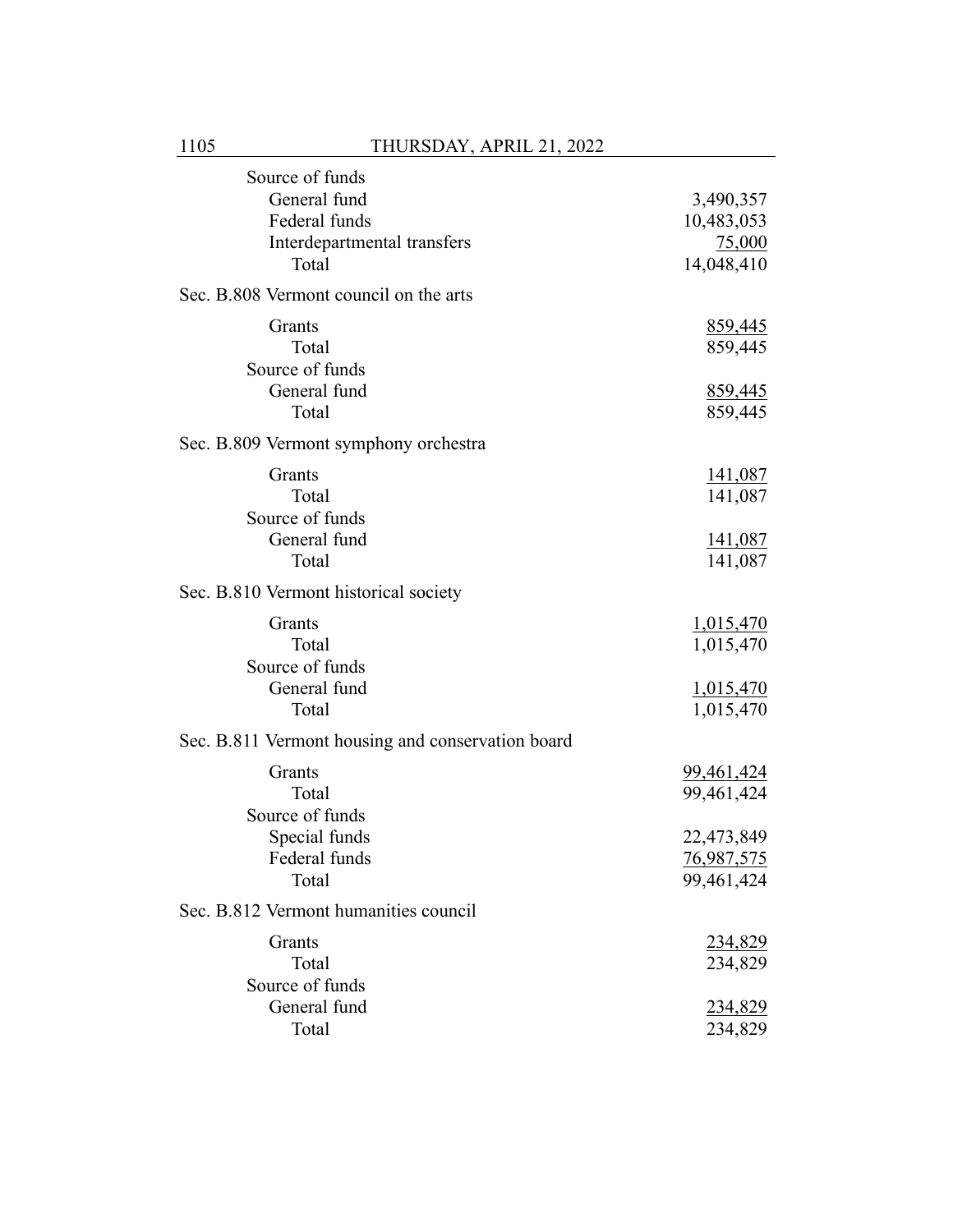| JOURNAL OF THE HOUSE                                                                                                           | 1106                                                                                     |  |  |
|--------------------------------------------------------------------------------------------------------------------------------|------------------------------------------------------------------------------------------|--|--|
| Sec. B.813 Total commerce and community development                                                                            |                                                                                          |  |  |
| Source of funds<br>General fund<br>Special funds<br>Federal funds<br>Interdepartmental transfers<br>Total                      | 18,279,159<br>32,584,165<br>160,118,217<br>5,532,656<br>216,514,197                      |  |  |
| Sec. B.900 Transportation - finance and administration                                                                         |                                                                                          |  |  |
| Personal services<br>Operating expenses<br>Grants<br>Total<br>Source of funds<br>Transportation fund<br>Federal funds<br>Total | 14,996,787<br>4,843,354<br>50,000<br>19,890,141<br>18,569,701<br>1,320,440<br>19,890,141 |  |  |
| Sec. B.901 Transportation - aviation                                                                                           |                                                                                          |  |  |
| Personal services<br>Operating expenses<br>Grants<br>Total<br>Source of funds<br>Transportation fund<br>Federal funds<br>Total | 3,795,770<br>5,346,224<br>222,000<br>9,363,994<br>5,693,133<br>3,670,861<br>9,363,994    |  |  |
| Sec. B.902 Transportation - buildings                                                                                          |                                                                                          |  |  |
| Operating expenses<br>Total<br>Source of funds                                                                                 | 2,050,000<br>2,050,000                                                                   |  |  |
| Transportation fund<br>TIB fund<br>Total                                                                                       | 850,000<br>1,200,000<br>2,050,000                                                        |  |  |
| Sec. B.903 Transportation - program development                                                                                |                                                                                          |  |  |
| Personal services<br>Operating expenses<br>Grants<br>Total<br>Source of funds                                                  | 67,084,877<br>317,718,748<br>28,106,566<br>412,910,191                                   |  |  |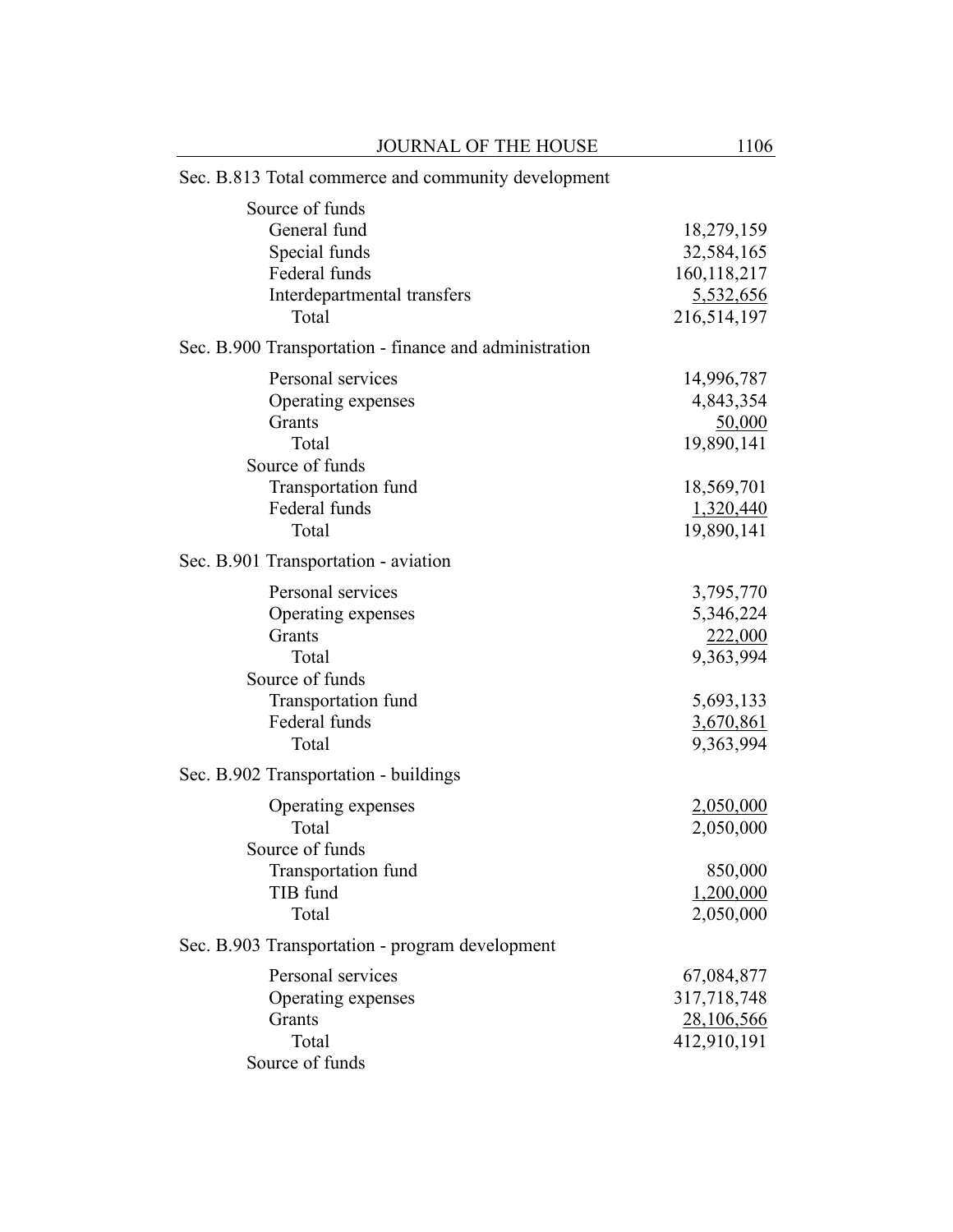| Transportation fund<br>TIB fund<br>Federal funds<br>Interdepartmental transfers<br>Local match<br>Total | 63,006,826<br>16,199,908<br>330, 355, 267<br>75,000<br>3,273,190<br>412,910,191 |
|---------------------------------------------------------------------------------------------------------|---------------------------------------------------------------------------------|
| Sec. B.904 Transportation - rest areas construction                                                     |                                                                                 |
| Personal services<br>Operating expenses<br>Total<br>Source of funds                                     | 150,000<br>268,416<br>418,416                                                   |
| Transportation fund<br>Federal funds<br>Total                                                           | 41,842<br><u>376,574</u><br>418,416                                             |
| Sec. B.905 Transportation - maintenance state system                                                    |                                                                                 |
| Personal services<br>Operating expenses<br>Total<br>Source of funds                                     | 44,709,478<br>61,554,303<br>106,263,781                                         |
| Transportation fund<br>Federal funds<br>Interdepartmental transfers<br>Total                            | 105,517,966<br>645,815<br>100,000<br>106,263,781                                |
| Sec. B.906 Transportation - policy and planning                                                         |                                                                                 |
| Personal services<br>Operating expenses<br>Grants<br>Total<br>Source of funds                           | 4,767,663<br>1,035,700<br>10,784,247<br>16,587,610                              |
| Transportation fund<br>Federal funds<br>Interdepartmental transfers<br>Total                            | 3,217,573<br>13,314,762<br>55,275<br>16,587,610                                 |
| Sec. B.907 Transportation - rail                                                                        |                                                                                 |
| Personal services<br>Operating expenses<br>Grants<br>Total<br>Source of funds                           | 4,662,380<br>30,650,803<br>50,000<br>35, 363, 183                               |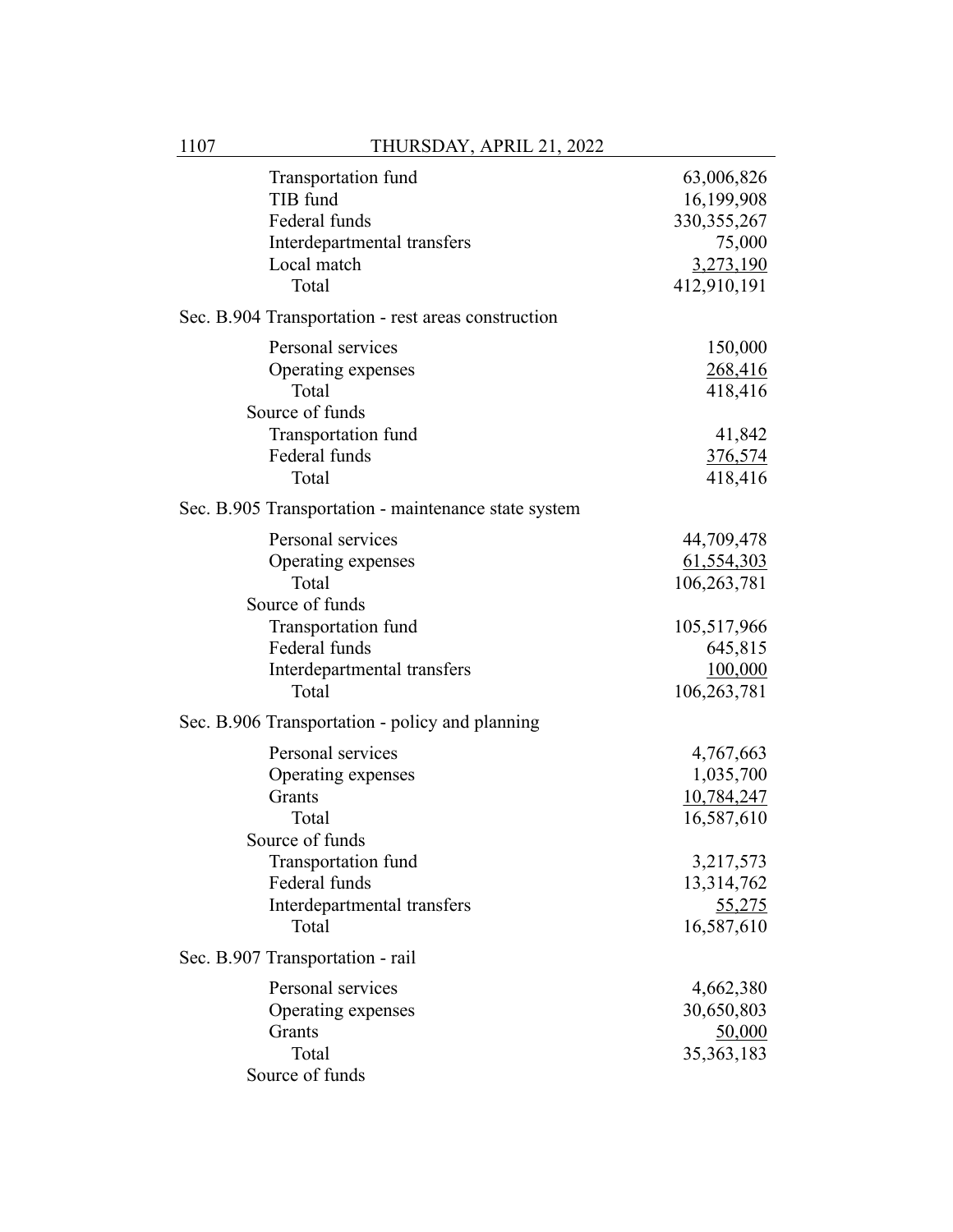| <b>JOURNAL OF THE HOUSE</b>                         | 1108              |
|-----------------------------------------------------|-------------------|
| Transportation fund                                 | 14,201,368        |
| Federal funds                                       | 18,015,401        |
| Interdepartmental transfers                         | 2,985,206         |
| Local match                                         | 161,208           |
| Total                                               | 35, 363, 183      |
| Sec. B.908 Transportation - public transit          |                   |
| Personal services                                   | 5,369,937         |
| Operating expenses                                  | 103,704           |
| Grants                                              | 39,065,637        |
| Total                                               | 44,539,278        |
| Source of funds                                     |                   |
| Transportation fund                                 | 4,108,577         |
| Federal funds                                       | 40,390,701        |
| Interdepartmental transfers                         | 40,000            |
| Total                                               | 44,539,278        |
| Sec. B.909 Transportation - central garage          |                   |
| Personal services                                   | 4,847,286         |
| Operating expenses                                  | 17,906,809        |
| Total                                               | 22,754,095        |
| Source of funds                                     |                   |
| Internal service funds                              | <u>22,754,095</u> |
| Total                                               | 22,754,095        |
| Sec. B.910 Department of motor vehicles             |                   |
| Personal services                                   | 27,635,785        |
| Operating expenses                                  | 12,106,049        |
| Total                                               | 39,741,834        |
| Source of funds                                     |                   |
| Transportation fund                                 | 37,942,872        |
| Federal funds                                       | 1,657,266         |
| Interdepartmental transfers                         | 141,696           |
| Total                                               | 39,741,834        |
| Sec. B.911 Transportation - town highway structures |                   |
| Grants                                              | <u>6,333,500</u>  |
| Total                                               | 6,333,500         |
| Source of funds                                     |                   |
| Transportation fund                                 | <u>6,333,500</u>  |
| Total                                               | 6,333,500         |
|                                                     |                   |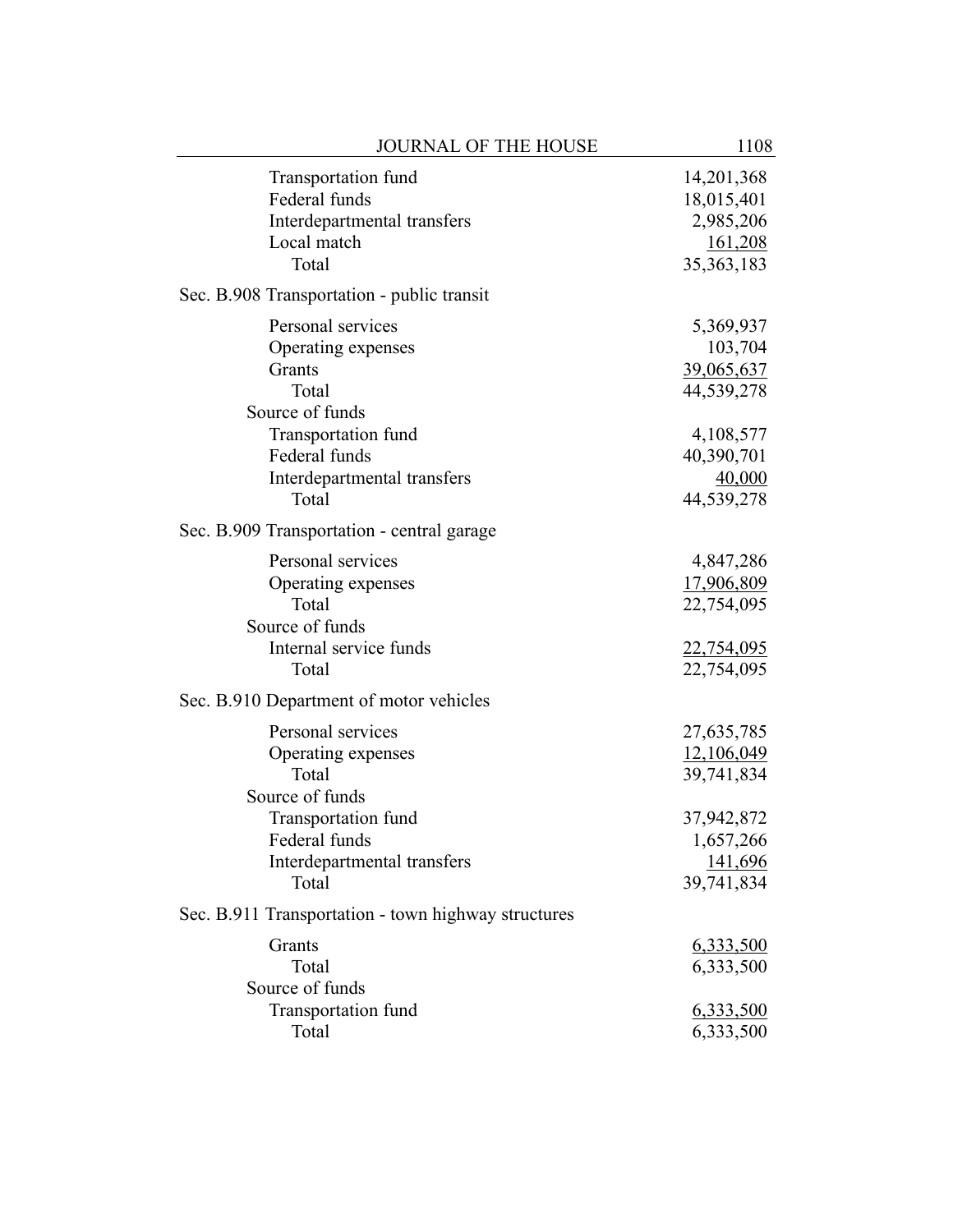| Sec. B.912 Transportation - town highway local technical assistance program |                               |  |
|-----------------------------------------------------------------------------|-------------------------------|--|
| Personal services<br>Operating expenses<br>Total                            | 371,731<br>42,750<br>414,481  |  |
| Source of funds<br>Transportation fund<br>Federal funds<br>Total            | 114,481<br>300,000<br>414,481 |  |
| Sec. B.913 Transportation - town highway class 2 roadway                    |                               |  |
| Grants<br>Total<br>Source of funds                                          | 7,648,750<br>7,648,750        |  |
| Transportation fund<br>Total                                                | <u>7,648,750</u>              |  |
|                                                                             | 7,648,750                     |  |
| Sec. B.914 Transportation - town highway bridges                            |                               |  |
| Personal services                                                           | 15,948,483                    |  |
| Operating expenses<br>Total                                                 | 14,365,704<br>30,314,187      |  |
| Source of funds                                                             |                               |  |
| Transportation fund                                                         | 1,230,817                     |  |
| TIB fund                                                                    | 2,402,455                     |  |
| Federal funds                                                               | 25,529,514                    |  |
| Local match                                                                 | 1,151,401                     |  |
| Total                                                                       | 30,314,187                    |  |
| Sec. B.915 Transportation - town highway aid program                        |                               |  |
| Grants                                                                      | <u>27,837,624</u>             |  |
| Total                                                                       | 27,837,624                    |  |
| Source of funds                                                             |                               |  |
| Transportation fund                                                         | <u>27,837,624</u>             |  |
| Total                                                                       | 27,837,624                    |  |
| Sec. B.916 Transportation - town highway class 1 supplemental grants        |                               |  |
| Grants<br>Total<br>Source of funds                                          | <u>128,750</u><br>128,750     |  |
| Transportation fund                                                         | <u>128,750</u>                |  |
| Total                                                                       | 128,750                       |  |
|                                                                             |                               |  |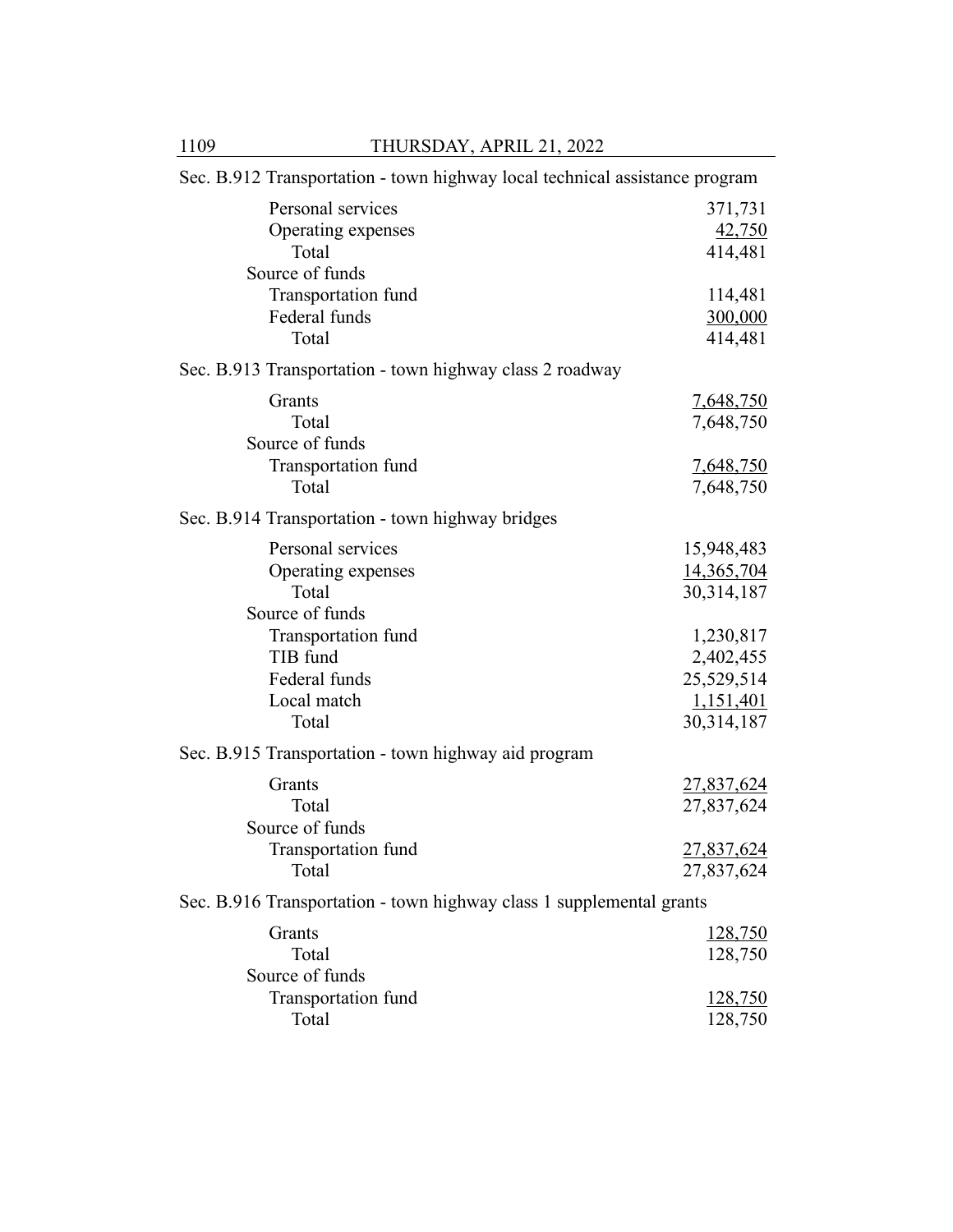| <b>JOURNAL OF THE HOUSE</b>                                                  | 1110           |
|------------------------------------------------------------------------------|----------------|
| Sec. B.917 Transportation - town highway: state aid for nonfederal disasters |                |
| Grants                                                                       | 1,150,000      |
| Total                                                                        | 1,150,000      |
| Source of funds                                                              |                |
| Transportation fund                                                          | 1,150,000      |
| Total                                                                        | 1,150,000      |
| Sec. B.918 Transportation - town highway: state aid for federal disasters    |                |
| Grants                                                                       | <u>180,000</u> |
| Total                                                                        | 180,000        |
| Source of funds                                                              |                |
| Transportation fund                                                          | 20,000         |
| Federal funds                                                                | 160,000        |
| Total                                                                        | 180,000        |
| Sec. B.919 Transportation - municipal mitigation assistance program          |                |
| Operating expenses                                                           | 265,000        |
| Grants                                                                       | 6,185,498      |
| Total                                                                        | 6,450,498      |
| Source of funds                                                              |                |
| Transportation fund                                                          | 705,000        |
| Special funds                                                                | 4,317,498      |
| Federal funds                                                                | 1,428,000      |
| Total                                                                        | 6,450,498      |
| Sec. B.920 Transportation - public assistance grant program                  |                |
| Operating expenses                                                           | 200,000        |
| Grants                                                                       | 1,050,000      |
| Total                                                                        | 1,250,000      |
| Source of funds                                                              |                |
| Special funds                                                                | 50,000         |
| Federal funds                                                                | 1,000,000      |
| Interdepartmental transfers                                                  | 200,000        |
| Total                                                                        | 1,250,000      |
| Sec. B.921 Transportation board                                              |                |
| Personal services                                                            | 169,595        |
| Operating expenses                                                           | 21,367         |
| Total                                                                        | 190,962        |
| Source of funds                                                              |                |
| Transportation fund                                                          | 190,962        |
| Total                                                                        | 190,962        |
|                                                                              |                |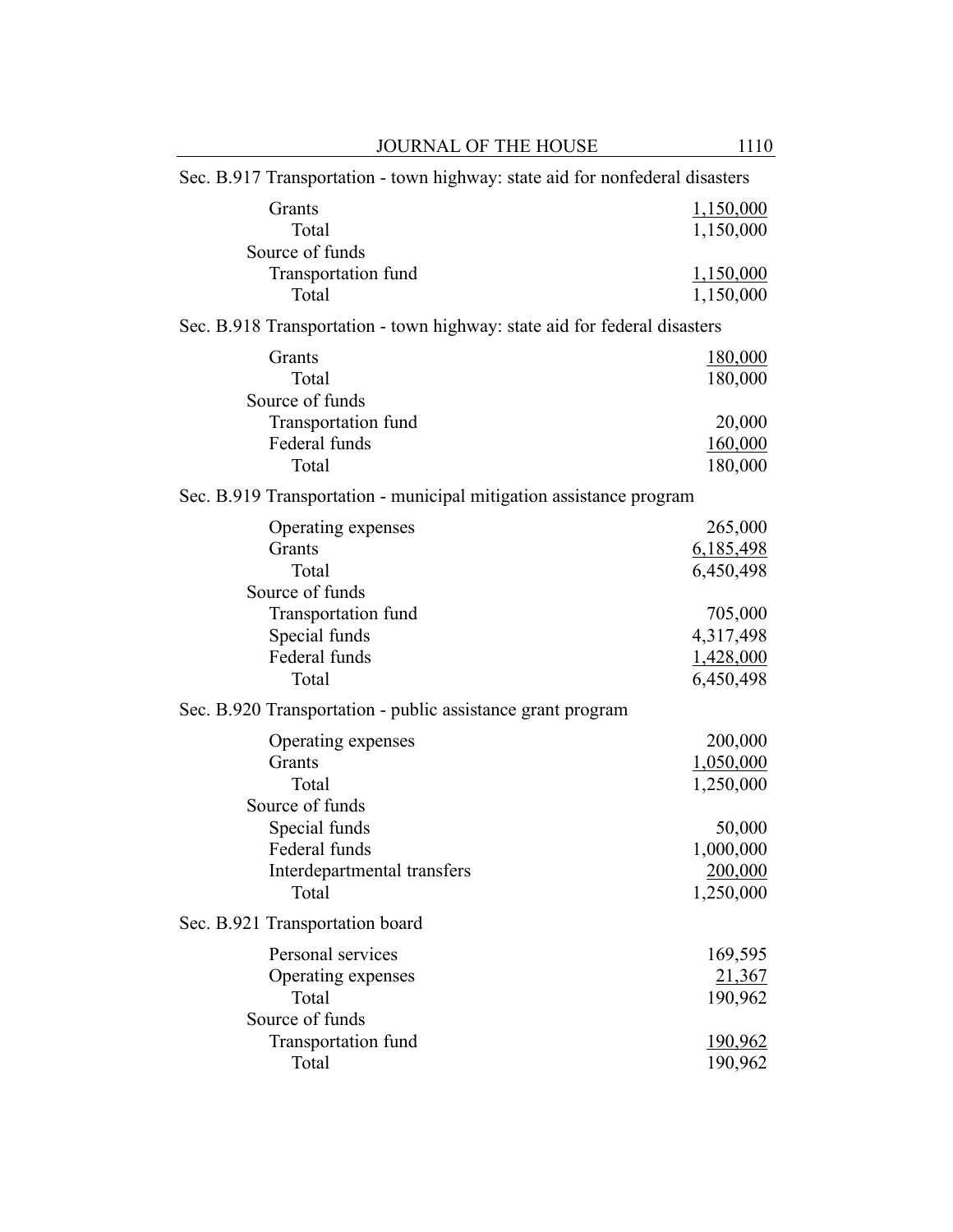# Sec. B.922 Total transportation Source of funds Transportation fund 298,509,742 TIB fund 19,802,363 Special funds 4,367,498 Federal funds 438,164,601 Internal service funds 22,754,095 Interdepartmental transfers 3,597,177 Local match 4,585,799 Total 791,781,275 Sec. B.1000 Debt service Operating expenses 76,877,244 Total 76,877,244 Source of funds General fund 76,375,109 Transportation fund 502,135 TIB debt service fund 0 Total 76,877,244 Sec. B.1001 Total debt service Source of funds General fund 76,375,109 Transportation fund 502,135 TIB debt service fund 0 Total 76,877,244

## Sec. B.1100 FISCAL YEAR 2023 ONE-TIME GENERAL FUND APPROPRIATIONS

(a) In fiscal year 2023, funds are appropriated from the General Fund for new and ongoing initiatives as follows:

(1) \$220,000 to the Agency of Administration for the Inclusion, Diversity, Equity, Action, Leadership (IDEAL) VT initiative to support municipalities in promoting these values within their communities.

(2) \$37,000 to the Ethics Commission to support the cost of one halftime position.

(3) \$205,000 to the Sergeant at Arms to support the costs associated with transitioning positions in the Capitol Police Department.

(4) \$75,000 to the General Assembly to provide funding for the Pension Oversight Committee to assist the Vermont Pension Investment Committee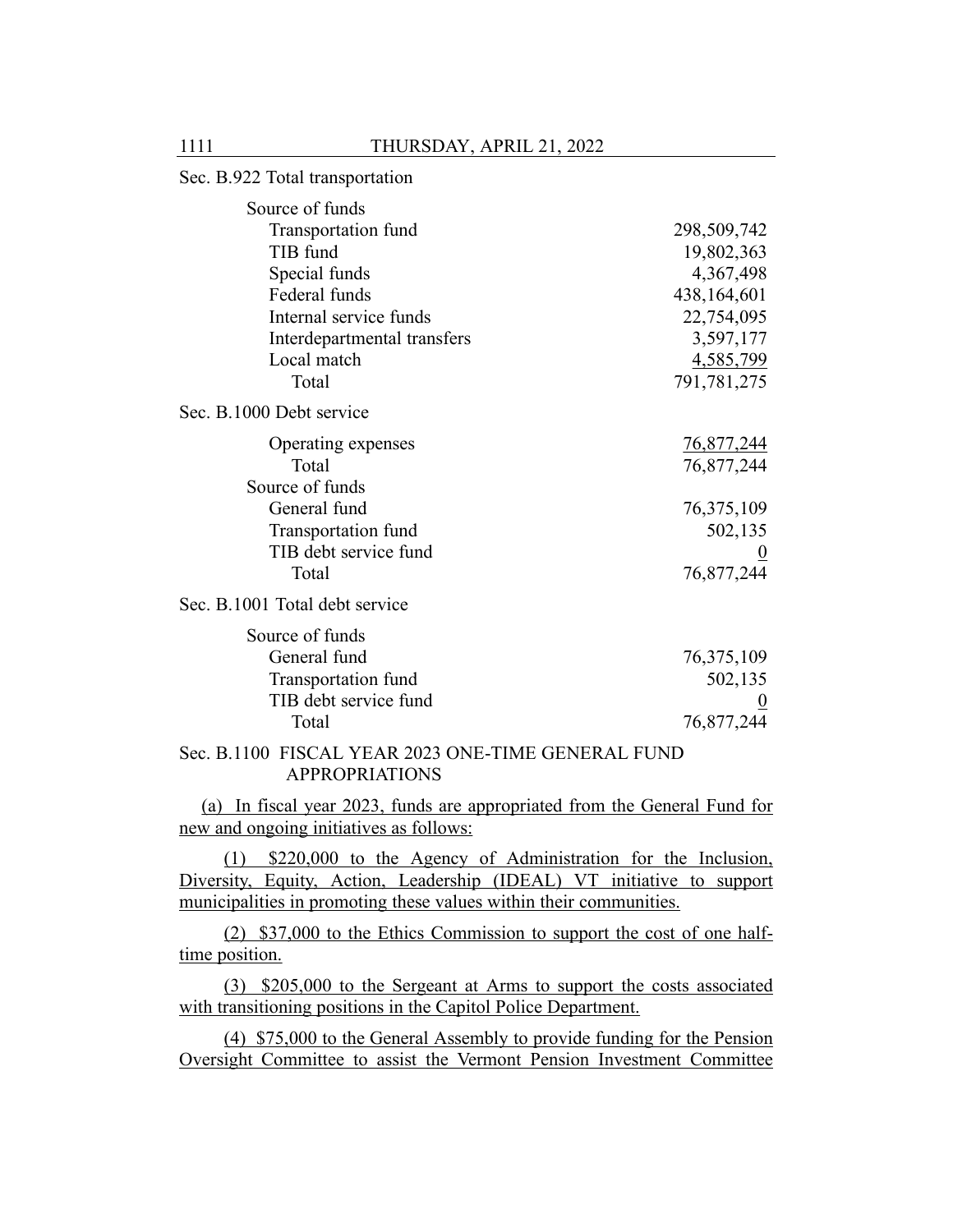(VPIC) analysis of the decarbonization of investments. Funds may be transferred to VPIC if the Pension Oversight Committee determines it necessary to accomplish the analysis.

(5) \$120,000 to the Judiciary for Sustaining Language Access Program improvements.

(6) \$1,283,400 to the Office of the Defender General to support costs associated with the reopening of the courts.

(7) \$700,000 to the Secretary of State as follows:

(A) \$450,000 for election support.

(B) \$250,000 to support operational expenditures not covered by revenue resulting from telehealth.

(8) \$2,010,000 to the Agency of Agriculture, Food and Markets, as follows:

(A) \$1,000,000 for the development of an agricultural Payment for Ecosystems Services Program to support the work of the Payment for Ecosystem Services and Soil Health Working Group (PES WG) – as authorized by 2019 Acts and Resolves No. 83, amended by 2020 Acts and Resolves No. 129 and 2021 Acts and Resolves No. 47 – to enable Payment for Ecosystem Services Program development to retain facilitation services, contract identified research needs, fund pilot program development, and deliver payments to farmers for quantified ecosystem services.

(B) \$200,000 to fund programs to assist individuals with low-income to access local, fresh or whole food at farmers' markets and through Community Supported Agriculture (CSA) shares. This one-time appropriation will respond to the record demand in these fresh food access programs due to increased food insecurity experienced by Vermonters during the pandemic.

(C) \$420,000 for the purchase of laboratory equipment to test for per- and Polyfluoroalkyl Substances (PFAS) in drinking water to support public health testing requirements of the Agencies of Natural Resources, Transportation and Agriculture, Food and Markets.

(D) \$90,000 for grants to State fairs and field days organizations.

(E) \$300,000 of which \$200,000 is to establish a grant program for organic milk farmers that are transitioning to a new buyer to assist with the costs of modifications needed to accommodate the new buyer and \$100,000 to the Produce Safety Improvement grant program.

(9) \$1,512,636 to the Center for Crime Victims Services as follows: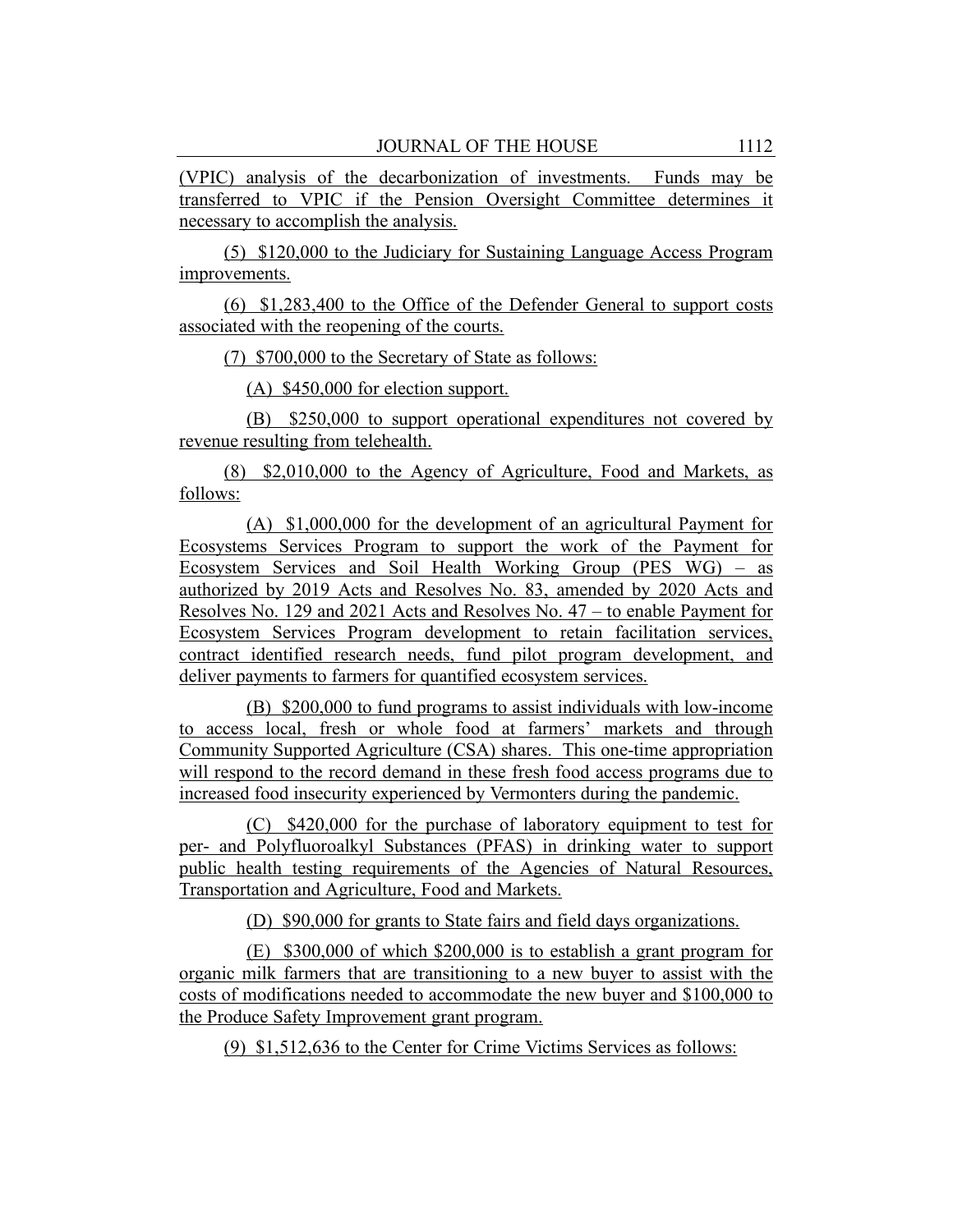(A) \$660,000 to replace shortfall in special fund revenue relating to fines and fees from the courts and traffic tickets.

(B) \$519,600 to replace declining federal Victims of Crime Act (VOCA) funds.

(C) \$308,036 for a grant to the Vermont Network Against Domestic and Sexual Violence.

(D) \$25,000 for a grant to the Kurn Hattin Survivors Support Group.

(10) \$150,000 to the Criminal Justice Council for the following:

(A) \$100,000 for an incident simulator to enable de-escalation training.

(B) \$50,000 for the development of a new entrance exam.

(11) \$8,000,000 to the Department of Public Safety- Emergency Management to provide state match for FEMA funds to purchase properties identified for high flood risk.

(12) \$1,180,000 to the Department for Children and Families for the following:

(A) \$50,000 for a grant to the Vermont Donor Milk Center for statewide activities.

(B) \$750,000 to the Parent Child Centers for upgrades to facilities, systems, or new equipment.

(C) \$180,000 to be granted to the Vermont Food Bank for statewide provision of diapers to families in need.

(D) \$200,000 to be granted to the five youth service provider organizations that currently have contracts with the Department of Health and the Department for Children and Families. Each organization shall receive a grant of \$20,000 and the remaining funds shall be granted to each organization in an equitable manner after consultation with the organizations and consideration of the scope of services by each organization.

(13) \$3,370,250 to the Department of Health, Office of Alcohol and Drug Abuse Programs for the following:

(A) \$3,000,000 for a grant to the Substance Misuse Prevention Coalitions. It is the intent of the General Assembly that this funding for the coalitions be continued with funds from cannabis revenues or opioid settlement funds, or both.

(B) \$100,000 for Mobile Medication-Assisted Treatment (MAT).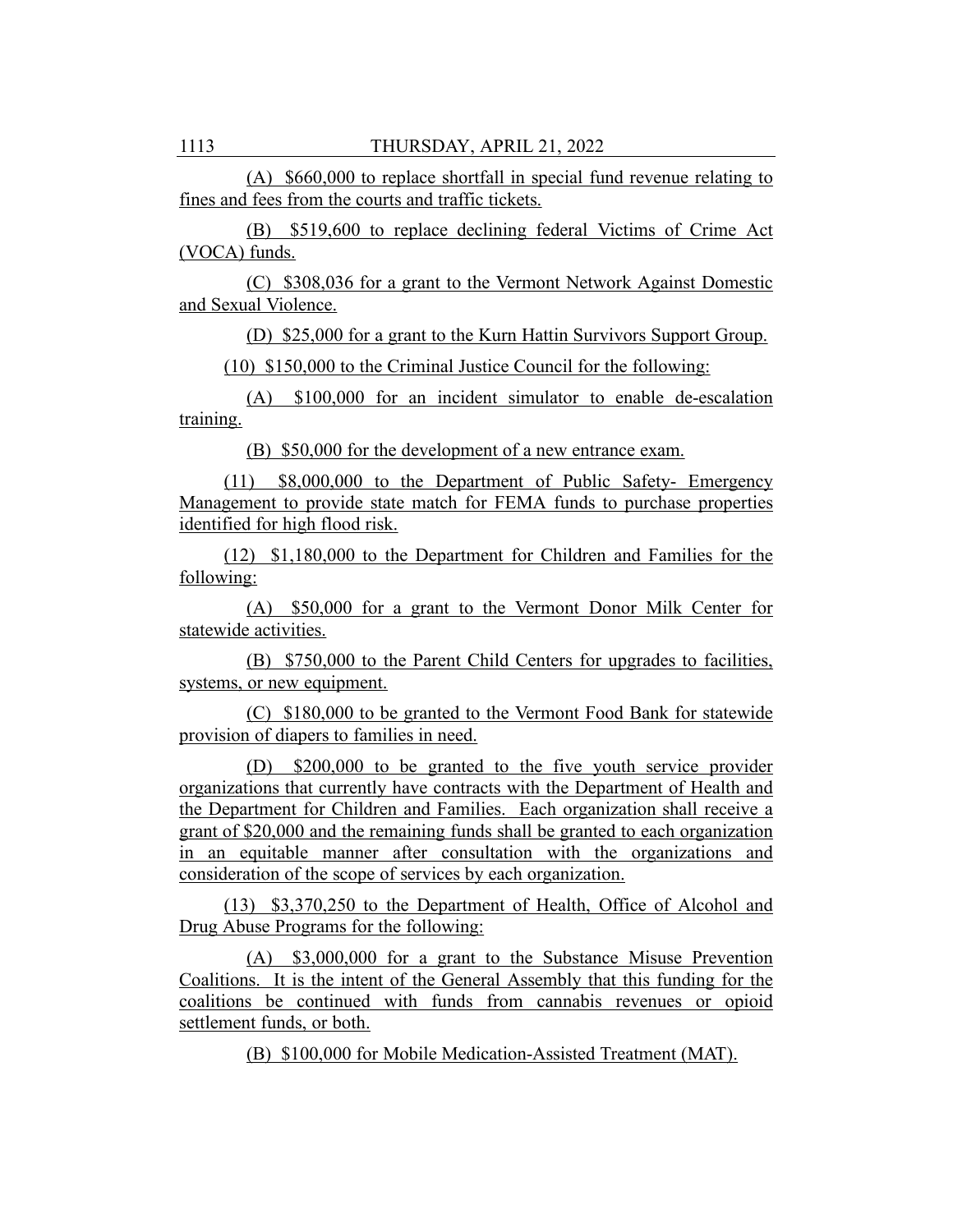(C) \$270,250 that shall be transferred to the Department of Disabilities, Aging, and Independent Living – Vocational Rehabilitation, to establish one new employment center to provide services to clients of Recovery Centers. It is the intent of the General Assembly that funding for the new employment center be continued with funds from cannabis revenues or opioid settlement funds, or both.

(14) \$1,215,860 to the Agency of Education as follows:

(A) \$500,000 for Child Nutrition Grants to school districts to purchase local foods.

(B) \$15,860 to the Vermont Ethnic and Social Equity Standards Advisory Working Group to cover per diem and reimbursement of expenses.

(C) \$700,000 to Adult Education and Literacy to provide grants to the Adult Learning Centers.

(15) \$67,000 to the Attorney General for the Court Diversion program to replace special fund shortfall.

(16) \$573,000 to the Agency of Natural Resources for the following:

(A) \$75,000 to the Central Office for contractual support to complete work associated with implementing the Global Warming Solutions Act of 2020.

(B) \$250,000 to the Department of Environmental Conservation to complete statewide wetland mapping updates and to update the Vermont Significant Wetland Inventory maps.

(C) \$248,000 to the Department of Environmental Conservation for a grant to the Conservation Districts for equipment and capital improvements.

(17) \$130,000 to the Agency of Commerce and Community Development for a grant to the Vermont Adaptive Ski and Sport program.

(18) \$500,000 to the Agency of Human Services, Central Office for the Vermont Refugee Resettlement program to provide assistance to refugees from Afghanistan.

(19) \$1,500,000 to the Department of Disabilities, Aging, and Independent Living (DAIL) to be used for grants to adult day service providers to support operating costs and program infrastructure. The funds shall be allocated on a equitable basis per a methodolgy developed by DAIL. On or before the first day of each quarter of fiscal year 2023 (July 1, 2022, October 1, 2022, January 1, 2023, and April 1, 2023), the Vermont Association of Adult Day Services shall provide a spreadsheet to the Department detailing quarterly expenditures versus the annual budget. DAIL shall work with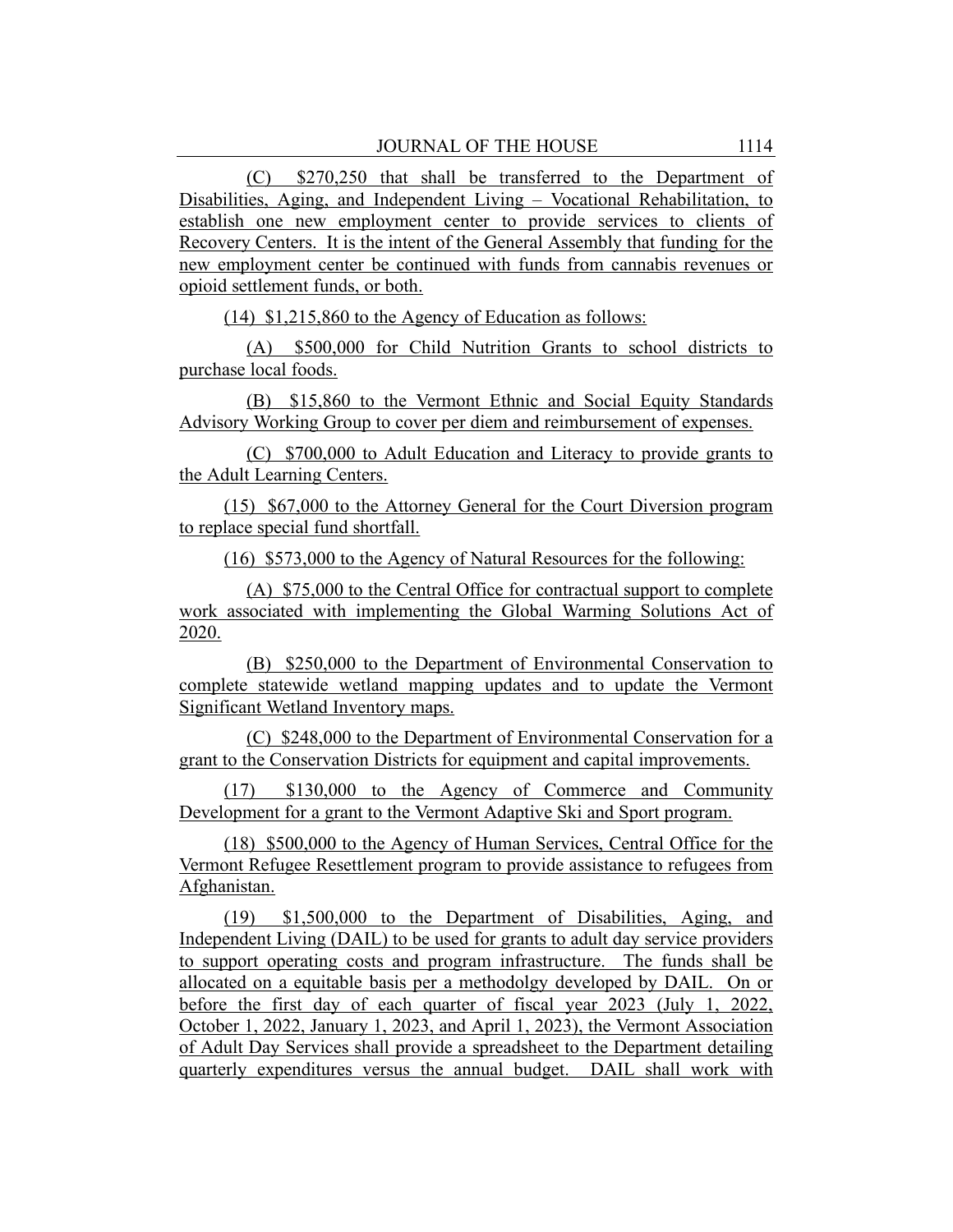community partners to seek organizations interested in opening an adult day center in the underserved regions where adult day centers closed during the COVID-19 pandemic. Up to \$50,000 of these funds may be used to support the start-up costs of a new adult day center. Any amount of this appropriation remaining at the end of fiscal year 2023 shall be carried forward and shall be used to support operating costs, and program infrastructure.

(20) \$250,000 to the Agency of Commerce and Community Development for a grant to the Vermont League of Cities and Towns to provide technical assistance to towns related to seeking or expending federal funds.

(21) \$267,364 to the Department of Taxes for appraisal and litigation costs associated with the Sheldon Springs Hydroelectric Dam.

(22) \$600,000 to the Department of Public Service for Public Access, Education, and Government Media to fund the 24 media centers.

(23) \$450,000 to the Vermont Historical Society for HVAC systems.

(b) \$11,000,000 is appropriated from the General Fund to the Department of Public Safety. Up to \$6,500,000 of this appropriation may be used to provide grants for establishing new regional dispatch facilities and grants to existing regional dispatch facilities. The Commissioner of Public Safety shall report to the Joint Fiscal Committee in September and November 2022 on the status of grants made under this provision. The remaining amount shall be held in reserve until further approval by the General Assembly is provided subsequent to the report required by Sec. E.209.1 of this act.

(c) The following General Fund appropriations are to provide transition funding in fiscal year 2023 for changes to State Employees and Teachers Pensions systems and prefunding of other post-employment benefits.

(1) State Employees fiscal year 2023 transitional employer contribution. \$10,000,000 is appropriated to the Agency of Administration for distribution as needed to departments and agencies if approved by the Commissioner of Finance and Management to fund the fiscal year 2023 payroll assessment necessary to meet the State-employees' pension and other post-employment benefits resulting from any changes to these programs enacted in the 2022 legislative session. The Commissioner shall report to the Joint Fiscal Committee at its November 2022 meeting on the status of this appropriation.

(2) Teachers' other post-employment benefits. \$5,500,000 is appropriated to the Retired Teachers' Health and Medical Benefits Fund, established in 16 V.S.A. § 1944b to meet the fiscal year 2023 Actuarial Determined Employer Contribution (ADEC) consistent with system prefunding changes enacted in the 2022 legislative session.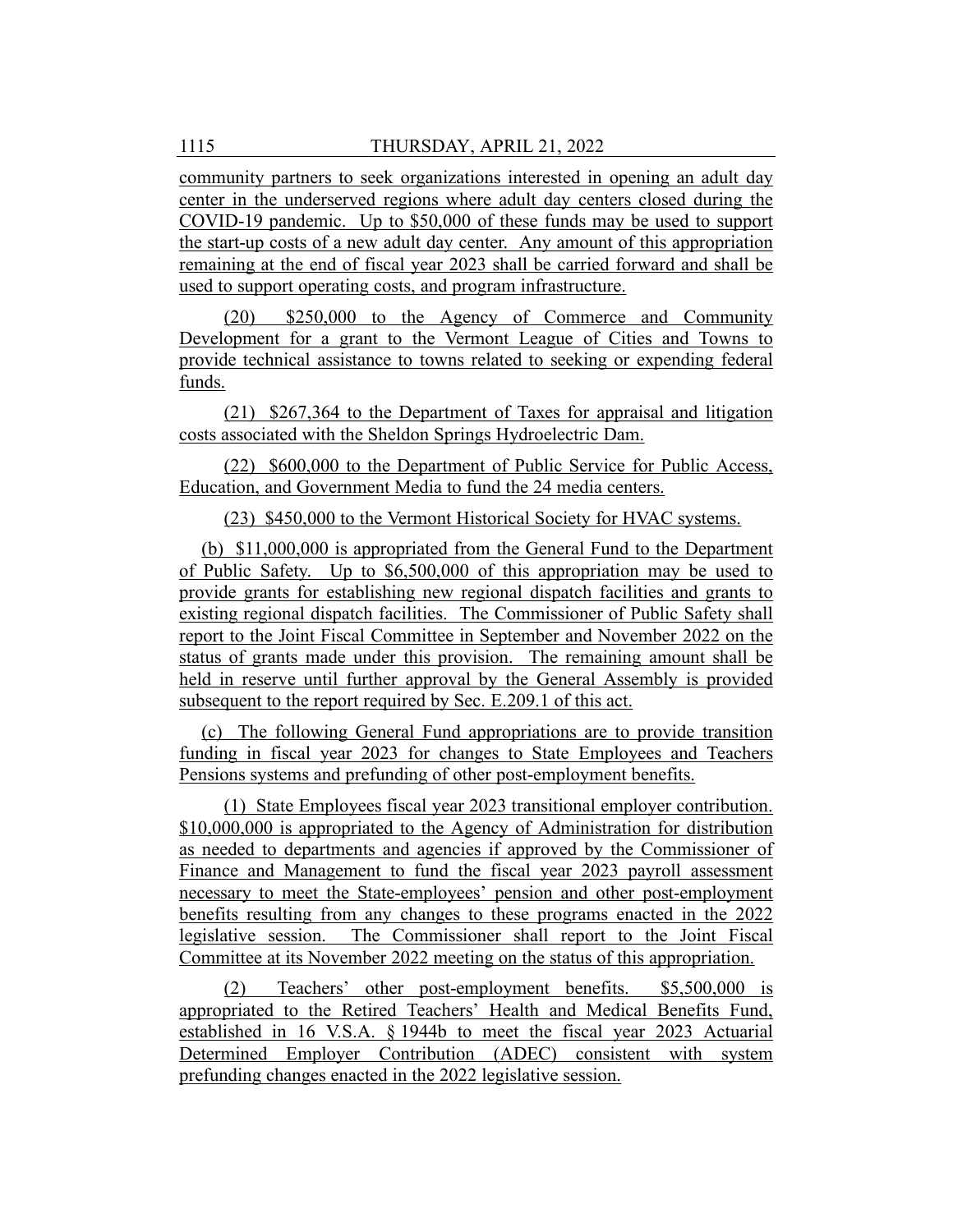\* \* \* Fiscal Year 2022 Adjustments, Appropriations, and Amendments \* \* \*

Sec. C.100 2021 Acts and Resolves No. 74, Sec. D.101(b)(2) is amended to read:

(b)(2) The following estimated amounts, which may be all or a portion of unencumbered fund balances, shall be transferred from the following funds to the General Fund. The Commissioner of Finance and Management shall report to the Joint Fiscal Committee at is July meeting the final amounts transferred from each fund and certify that such transfers will not impair the agency, office, or department reliant upon each fund from meeting its statutory requirements.

\* \* \*

62100 Unclaimed Property Fund \$3,027,750.00 \$4,106,300.00

Sec. C.101 2021 Acts and Resolves No. 74, Sec. E.602.2 is amended to read:

Sec. E.602.2 VERMONT STATE COLLEGES

(a) The Vermont State College (VSC) system shall transform itself into a fully integrated system that achieves financial stability in a responsible and sustainable way in order to meet each of these strategic priorities:

(1) Affordability. Ensure that student costs and debt obligations are not barriers to student access.

(2) Accessibility. Ensure that each VSC student, regardless of where the student's home campus is located, has increased access to academic opportunities, majors and courses across the statewide system.

(3) Equitability. Determine the extent to which gaps in educational access and success are being reduced for students from economically deprived backgrounds, first-generation students, students of color, and other marginalized groups.

 $(3)(4)$  Relevance.

(A) Ensure that each VSC student is prepared for a lifelong career and personal success in the globally competitive 21st century.

(B) Ensure that VSC offers educational programs that are:

(i) aligned with State workforce needs;

(ii) offered in a fiscally responsible manner; and

(iii) delivered in a manner that is relevant to current student and employer needs.

(b) VSC shall meet the following requirements during the transformation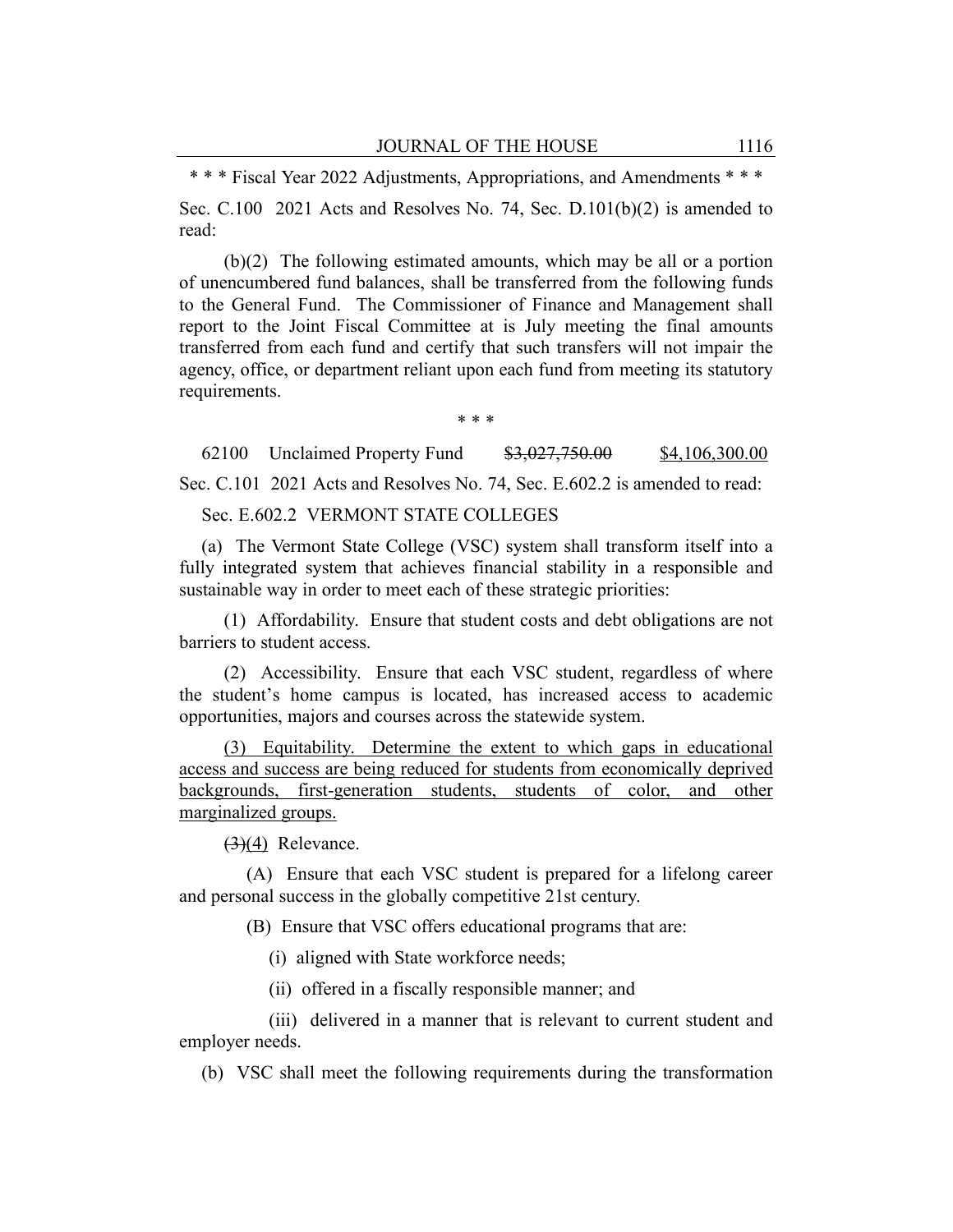of its system required under subsection (a) of this section and shall accommodate the oversight of the General Assembly in so doing.

(1) VSC shall reduce its structural deficit by \$5,000,000.00 per year for five years through a combination of annual operating expense reductions and increased enrollment revenues, for a total of \$25,000,000.00 by the end of fiscal year 2026. These reductions shall be structural in nature and shall not be met by use of one-time funds. The VSC Board of Trustees, through the Chancellor or designee, shall report the results of these structural reductions to the House and Senate Committees on Education and on Appropriations annually during the Chancellor's budget presentation.

(2) The VSC Board of Trustees shall develop and implement a 10-year strategic plan for managing its physical assets that is fiscally sustainable, maintains reasonable net asset value, and meets the needs of Vermont learners. On or before March 1, 2022, the Chancellor shall present this Board approved plan Updates to the plan and an annual report on its implementation shall be presented to the House Committee on Corrections and Institutions and the Senate Committee on Institutions.

(3) VSC shall maintain its present campus locations as educational and student-support centers, recognizing that overall campus size, governance and operational structures as well as program and service offerings may change as circumstances require.

(4) Beginning in fiscal year 2022 and through 2031, the VSC Board of Trustees, acting through the Chancellor or designee, shall brief, as part of the Chancellor's annual budget proposal, the House and Senate Committees on Education and Committees on Appropriations:

(A) enrollment levels in courses offered by VSC, reported on the basis of courses with fewer than five students, courses with five to nine students, courses with 10 to 14 students, and courses with 15 or more students, along with relevant information about these enrollment data;

(B) in order to demonstrate accessibility, the percentage of courses and programs offered by VSC on a statewide basis and on the formats in which they are offered;

(C) an assessment of affordability and accessibility within VSC and recommendations on how to improve them;

(D) retention statistics with corresponding trend lines and benchmarks;

(E) enrollment statistics with methods of comparison using readily available metrics that pertain to the student enrollment efforts authorized by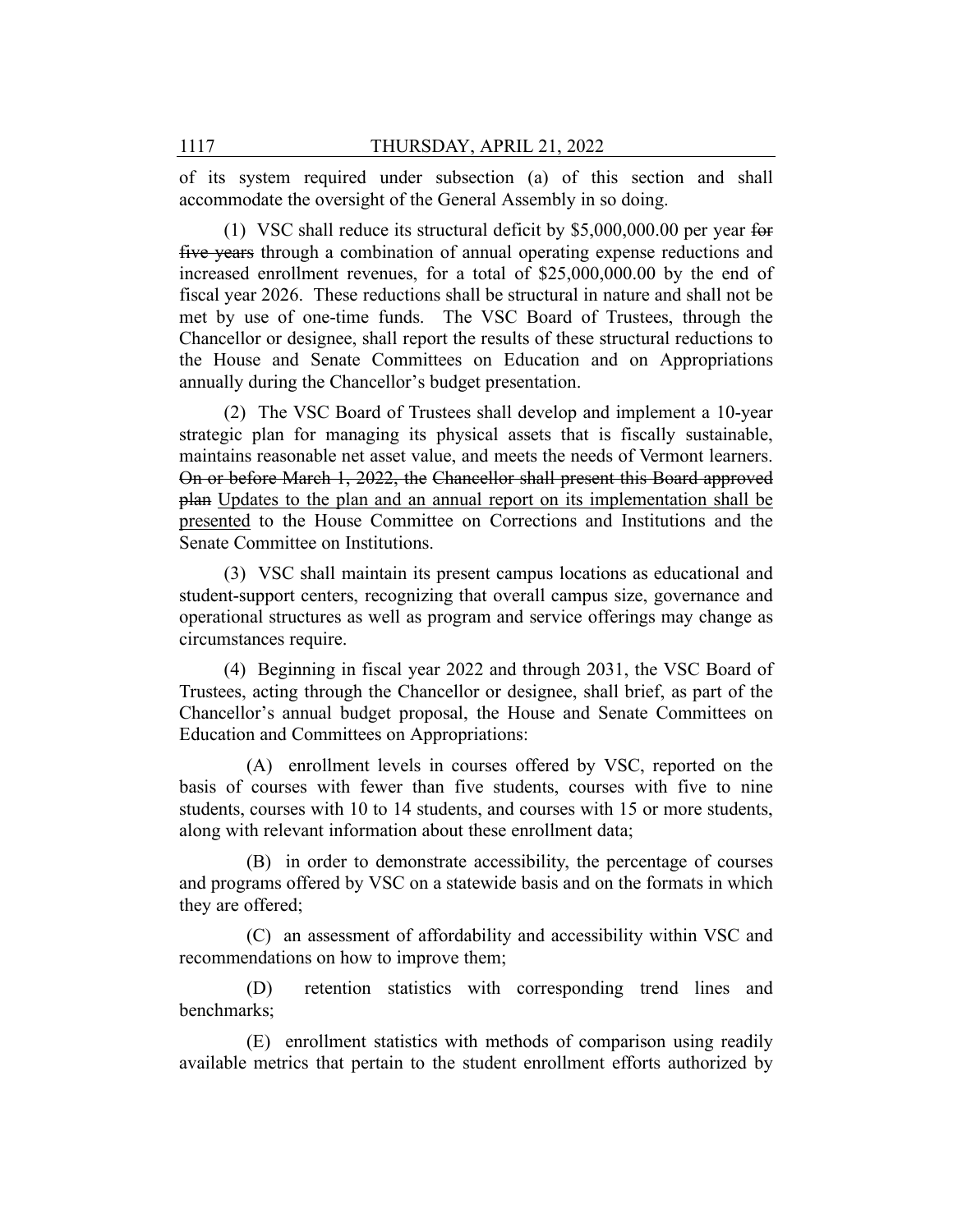the current fiscal year 2022 Vermont budget bill with the net student revenue generated and discount rate applied in order to enroll the students, aggregated by cohort; and

\* \* \*

Sec. C.102 2022 Acts and Resolves No. 83, Sec. 53(c) is added to read:

(c) After meeting the requirements of subsections (a) and (b) of this section, but prior to satisfying the requirements of 32 V.S.A. § 308c, the remaining unreserved and undesignated funds at the close of fiscal year 2022 shall remain in the General Fund and be carried forward to fiscal year 2023.

Sec. C.102.1 2022 Acts and Resolves No. 83, Sec. 53(b)(5) is amended to read:

(5) \$25,000,000 is reserved and carried forward into fiscal year 2023 to improve the debt position of the State. This may include the redemption of general obligation bonds, reducing the amount of new debt to be issued or to address negative internal fund balances. To the extent funds are available they shall be applied and shall be allocated as follows:

(A) \$5,000,000 shall be transferred to the Property Management Fund (58700) established by 29 V.S.A. § 160.

(B) \$20,000,000 shall be appropriated to the State Treasurer's Office and used for redeeming State of Vermont general obligation bonds prior to maturity. In fiscal year 2024, to the extent bonds are redeemed, an amount equal to the reduction in payments for debt service required resulting from any redemption shall be reserved in the Capital Expenditure Cash Fund, as established in 32 V.S.A. § 1001b.

Sec. C.103 2021 Acts and Resolves No. 74, Sec G.300(a)(8)(C) as amended by 2022 Acts and Resolves No. 83, Sec. 68 is further amended to read:

(C) \$14,700,000 to provide free last dollar tuition for one year of undergraduate studies for critical occupation careers, including bookkeeping certificate, IT service desk specialist certificate, certified production technician, graphic design certificate, software and web development program, electrical and plumbing apprenticeships, dental hygiene, certificate in accounting, small business management, radiologic science, and respiratory therapy. \$540,000 of these funds shall be allocated for paramedic/EMS programs and any unexpended amount of this allocation shall be available for the broader purpose in this subdivision (C). Funds may be used for practical nursing, childcare child care, nursing, and mental health counseling, and psychology and social work programs only after available federal and State financial aid is applied to ensure no cost to the student. Of this amount,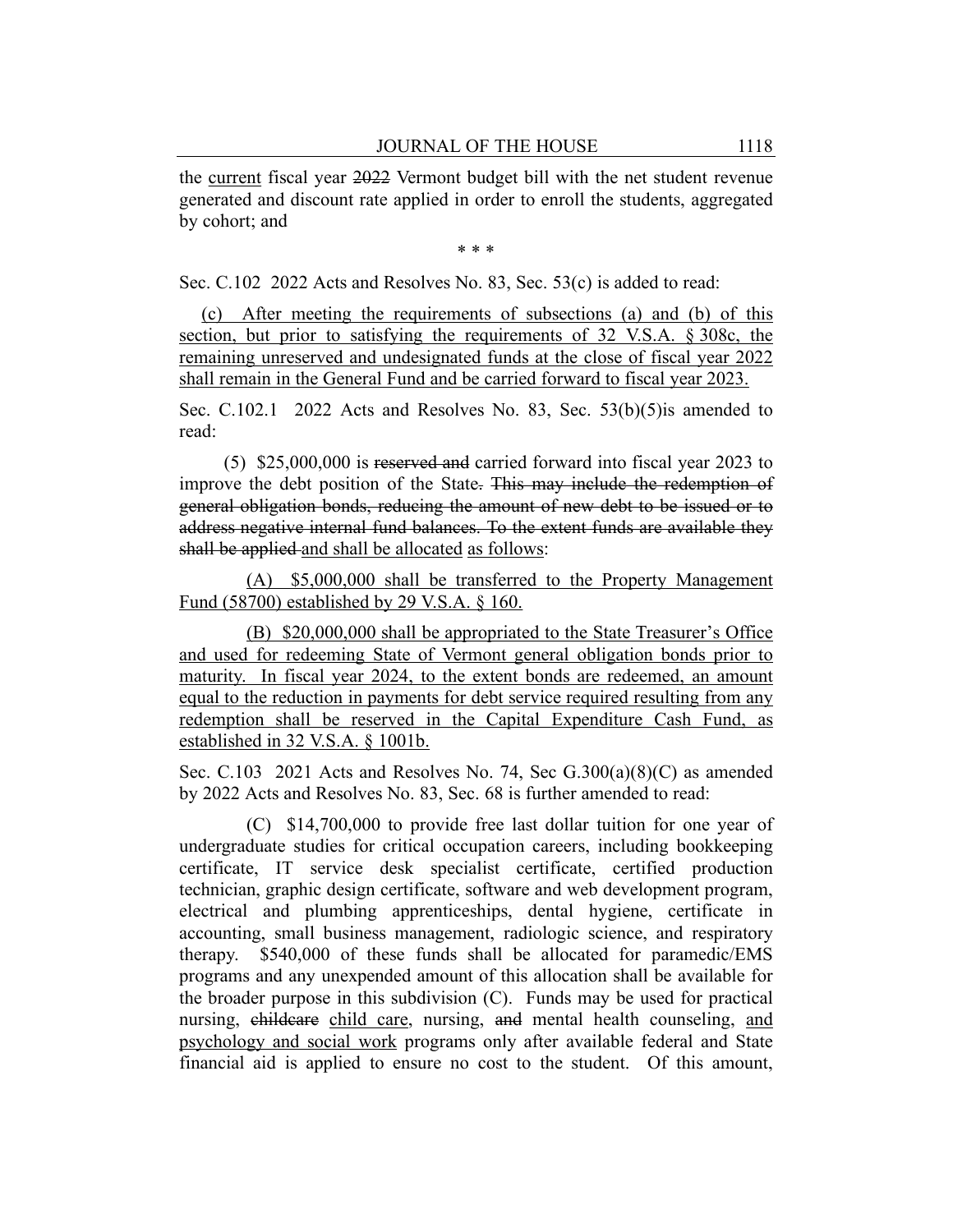\$7,350,000 shall be carried forward for the 2022–2023 school year. If demand from undergraduates is met, then funds may be used to pay for tuition for the following graduate programs:

(i) Master Master's in Education (all programs);

(ii) Master Master's in Educational Leadership;

(iii) Master Master's of Arts and Certificate of Advanced Graduate Studies in School Psychology;

(iv) Masters Master's in Counseling; and

(v) Masters Master's in Clinical Mental Health Counseling; and

(vi) Master's in Clinical Social Work.

#### Sec. C.104 FISCAL YEAR 2022 AND FISCAL YEAR 2023; OUT-OF-STATE BEDS SAVINGS; APPROPRIATION

(a) In fiscal year 2022, \$360,140 of the amount appropriated in 2021 Acts and Resolves No. 74, Sec. B.339 (correctional services for out-of-state beds) shall be allocated as follows:

(1) \$300,000 to the Department of Corrections to expand and eliminate participant fees for community-based domestic violence intervention programming and to create domestic violence intervention programming and curricula for lesbian, gay, bisexual, transgender, queer, or questioning (LGBTQ) individuals; and

(2) \$60,140 for Offender Management System/data system improvements.

(b) In fiscal year 2022, \$417,030 of the amount appropriated in 2021 Acts and Resolves No. 74, Sec. B.338 (correctional services) shall be used for community justice centers.

Sec. C.105 2022 Acts and Resolves No. 83, Sec. 72a is amended to read:

Sec. 72a. MEDICAID HOME- AND COMMUNITY-BASED SERVICES (HCBS) PLAN

(a) Pursuant to Sec. 9817 of the American Rescue Plan Act (ARPA), in October 2021 February 2022, the State submitted a home- and communitybased services (HCBS) spending plan to the Centers for Medicare and Medicaid Services. This plan currently totals \$146,600,000 \$149,550,122, consisting of the following major components:

- (1) \$77,800,000 \$77,839,612 allocated to improve services;
- $(2)$  \$25,000,000 \$20,258,042 allocated to promote a high-performing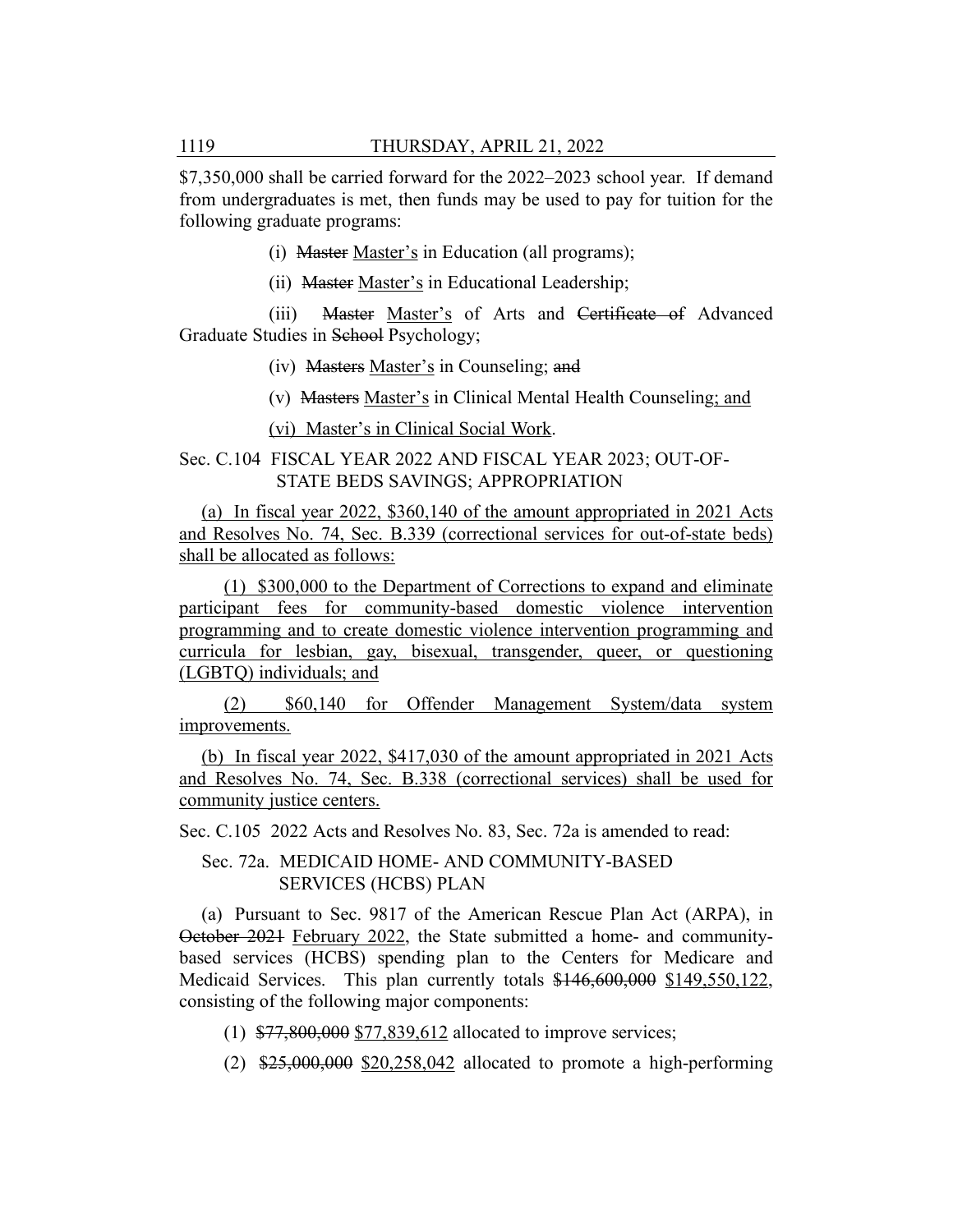and stable HCBS workforce; and

(3) \$43,800,000 \$51,452,468 allocated to improve HCBS care through data systems, value-based payment models, and oversight.

\* \* \*

(e) In fiscal year 2023, a total of \$71,239,891 is appropriated from the Global Commitment Fund to AHS to meet the objectives of the HCBS plan. This appropriation consists of \$17,136,654 as appropriated in 2021 Acts and Resolves No. 74 for a three percent rate increase to HCBS providers, including the assistive community care rates and children integrated services rates, and the following appropriations in distinct one-time departmental IDs:

(1) \$23,510,987 is appropriated to the Agency of Human Services – Secretary's Office.

(2) \$10,500,000 is appropriated to the Department of Disabilities, Aging, and Independent Living.

(3) \$1,500,000 is appropriated to the Department of Mental Health.

(4) \$17,000,000 is appropriated to the Department of Vermont Health Access.

(5) \$1,500,000 is appropriated to the Department of Health.

(6) \$92,250 is appropriated to the Department for Children and Families.

(f) The Global Commitment Fund appropriated in subsection (e) of this section may be obligated in fiscal year 2023 for the purposes of bringing HCBS plan spending authority forward into fiscal year 2024. The funds appropriated in subsections (b), (c), and (e) of this section may be transferred on a net-neutral basis in fiscal year 2023 in the same manner as the Global Commitment appropriations in Sec. E.301 of this act. The Agency shall report to the Joint Fiscal Committee in September 2023 on transfers of appropriations made and final amounts expended by each department in fiscal year 2023 and any obligated funds carried forward to be expended in fiscal year 2024.

Sec. C.106 CANNABIS CONTROL BOARD; PHASE I SYSTEM

(a) In fiscal year 2022, the amount of \$760,000 is transferred from the General Fund to the Cannabis Regulation Fund (21998) to support phase one of the online registration, licensing, and business application portal.

Sec. C.107 [Deleted.]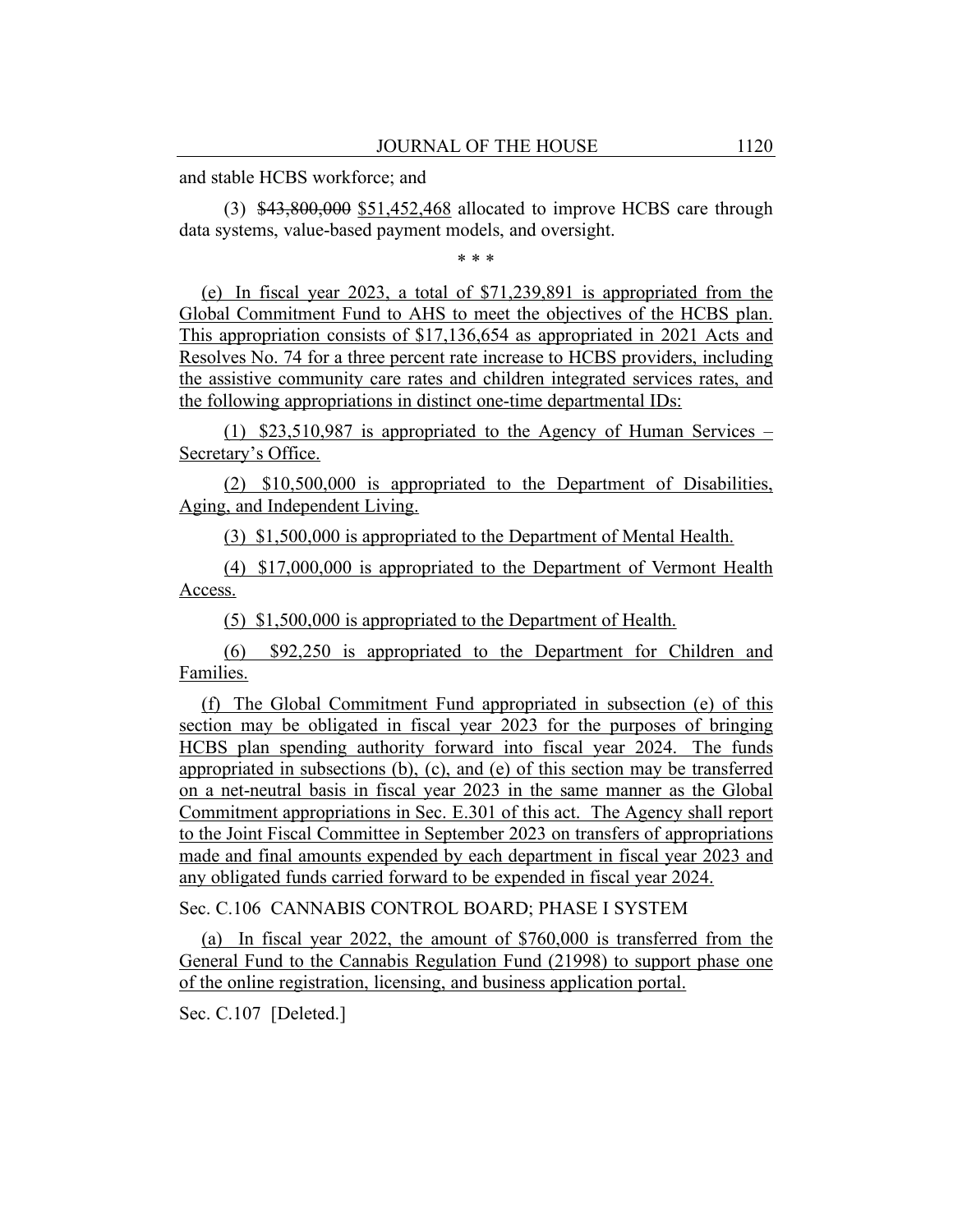### Sec. C.108 DEPARTMENT OF LABOR; TRADE APPRENTICESHIP EXPENSE REIMBURSEMENT; PROGRAM EXPANSION

(a) Up to \$1,000,000 of the funds appropriated in 2021 Acts and Resolves No. 74, Sec. G.300(a)(6) may be carried forward by the Vermont Department of Labor and used to reimburse Vermont employers for costs incurred for work tools and personal protective equipment for new apprentices and for expansion of registered apprenticeship programs and participants. Employers may be reimbursed up to \$300 for tools per apprentice.

Sec. C.109 16 V.S.A. § 944 is amended to read:

§ 944. DUAL ENROLLMENT PROGRAM

\* \* \*

(b) Students.

(1) A Vermont resident who has completed grade 10 but has not received a high school diploma is eligible to participate in the Program if:

 $(A)$  the student:

 $(i)$  is enrolled in:

(I) a Vermont public school, including a Vermont career technical center;

(II) a public school in another state or an approved independent school that is designated as the public secondary school for the student's district of residence; or

(III) an approved independent school in Vermont to which the student's district of residence pays publicly funded tuition on behalf of the student;

(ii) is assigned to a public school through the High School Completion Program; or

(iii) is a home study student; none of the payment to the accredited postsecondary institution will be used to support religious instruction, religious indoctrination (where "indoctrination" means to instruct in a body of doctrine or principles), as defined in section 820 of this title, religious worship, or the propagation of religious views, except for religious instruction that is designed to provide an overview of religious history and teachings and does not support religious instruction, religious indoctrination, religious worship, or the propagation of religious views of any one religion or theology over others; and

(B) the student is not enrolled in a recognized independent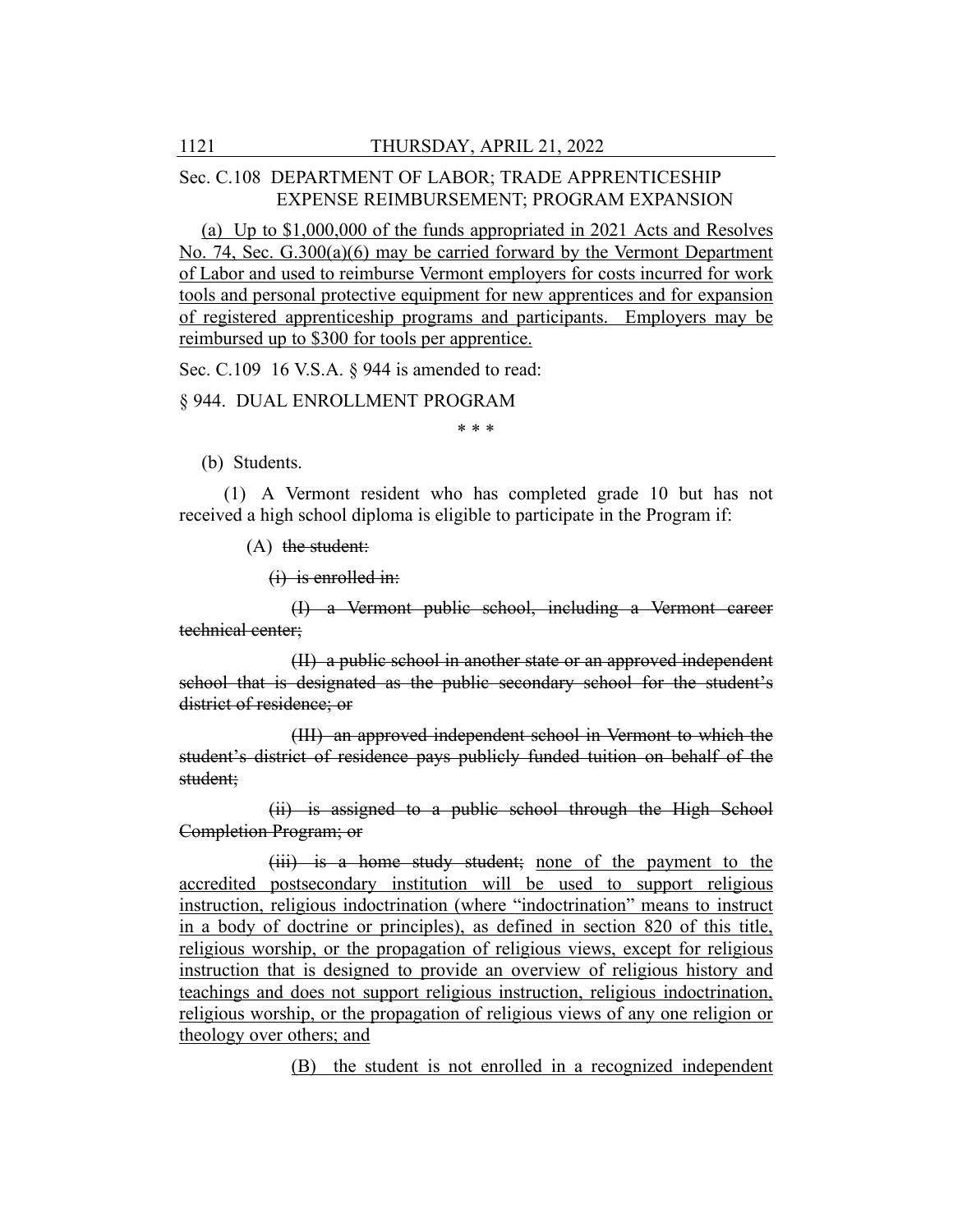school or a school or program that is not recognized for attendance purposes under section 1121 of this title;

 $(B)(C)$  dual enrollment is an element included within the student's personalized learning plan; and

(C)(D) the secondary school and the postsecondary institution have determined that the student is sufficiently prepared to succeed in a dual enrollment course, which can be determined in part by the assessment tool or tools identified by the participating postsecondary institution.

#### Sec. C. 110 TOBACCO FUNDS; APPROPRIATION

(a) The amount of \$1,000,000 in tobacco funds are appropriated in fiscal year 2022 to the Department of Health, Public Health, and carried forward to fiscal year 2023 for tobacco prevention and cessation programs developed in coordination with the Chief Prevention Officer in the Agency of Administration.

Sec. C.111 2021 Acts and Resolves No. 74, Sec. E.335 as amended by 2022 Acts and Resolves No. 83, Sec. 62, is further amended by adding a subsection (c) to read:

(c) Any funds expended on community-based service programs pursuant to subsection (b) of this section shall be included in the subsequent year Department of Corrections budget for the same purpose at the same amount.

\* \* \* Fiscal Year 2023 Fund Transfers and Reserve Allocations \* \* \*

Sec. D.100 APPROPRIATIONS; PROPERTY TRANSFER TAX

(a) This act contains the following amounts appropriated from special funds that receive revenue from the property transfer tax. Expenditures from these appropriations shall not exceed available revenues.

(1) The sum of \$428,933 is appropriated from the Current Use Administration Special Fund to the Department of Taxes for administration of the Use Tax Reimbursement Program. Notwithstanding 32 V.S.A. § 9610(c), amounts above \$428,933 from the property transfer tax that are deposited into the Current Use Administration Special Fund shall be transferred into the General Fund.

(2) The sum of \$21,128,985 is appropriated from the Vermont Housing and Conservation Trust Fund to the Vermont Housing and Conservation Board. Notwithstanding 10 V.S.A. § 312, amounts above \$21,128,985 from the property transfer tax and surcharge established by 32 V.S.A. § 9602a that are deposited into the Vermont Housing and Conservation Trust Fund shall be transferred into the General Fund.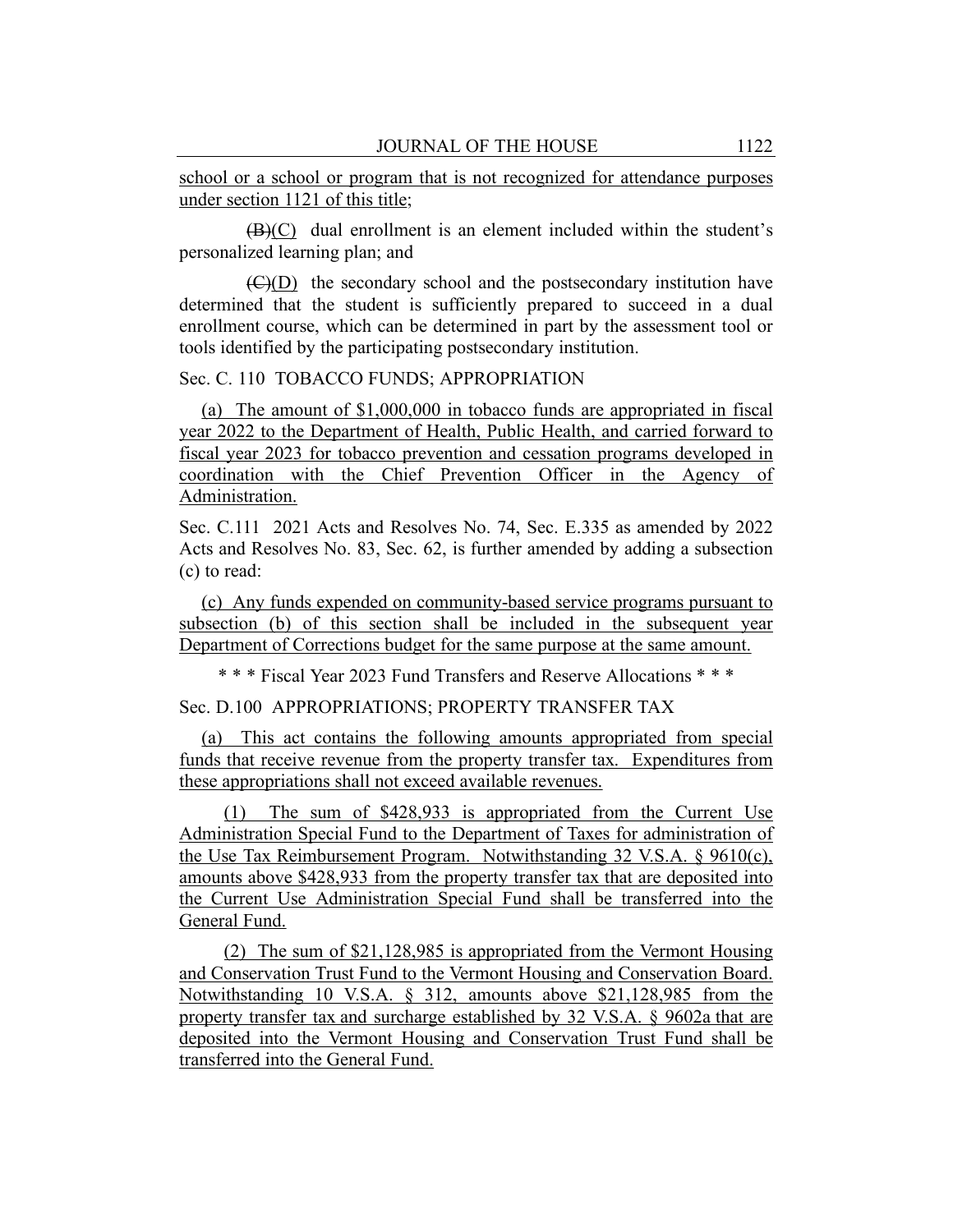(A) The dedication of \$2,500,000 in revenue from the property transfer tax pursuant to 32 V.S.A. § 9610(d) for the debt payments on the affordable housing bond, 10 V.S.A. § 314, is to be offset by the reduction of \$1,500,000 in the appropriation to the Vermont Housing and Conservation Board and \$1,000,000 from the surcharge established by 32 V.S.A. § 9602a. The fiscal year 2023 appropriation of \$21,128,985 to VHCB reflects the \$1,500,000 reduction. The affordable housing bond and related property transfer tax and surcharge provisions are repealed after the life of the bond on July 1, 2039. Once the bond is retired, the \$1,500,000 reduction in the appropriation to VHCB is intended to be restored.

(3) The sum of \$5,882,597 is appropriated from the Municipal and Regional Planning Fund. Notwithstanding 24 V.S.A. § 4306(a), amounts above \$5,882,597 from the property transfer tax that are deposited into the Municipal and Regional Planning Fund shall be transferred into the General Fund. The \$5,882,597 shall be allocated as follows:

(A) \$4,574,417 for disbursement to regional planning commissions in a manner consistent with 24 V.S.A. § 4306(b);

(B) \$872,120 for disbursement to municipalities in a manner consistent with 24 V.S.A. § 4306(b); and

(C) \$436,060 to the Agency of Digital Services for the Vermont Center for Geographic Information.

Sec. D.101 FUND TRANSFERS, REVERSIONS, AND RESERVES

(a) Notwithstanding any other provision of law, the following amounts are transferred from the funds indicated:

(1) From the General Fund to the All Other Insurance Fund (56300): \$1,000,000.

(2) From the General Fund to the Workers' Compensation Fund (56100): \$2,000,000.

(3) From the General Fund to the Enhanced 911 Special Fund (21711): \$1,300,000.

(4) From the General Fund to the Technology Modernization Special Fund created in Sec. E.105.1 of this act: \$16,760,000.

(5) From the Clean Water Fund (21932) established by 10 V.S.A. § 1388 to the Agricultural Water Quality Special Fund (21933) created under 6 V.S.A. § 4803: \$5,816,111.

(6) From the Clean Water Fund established by 10 V.S.A. § 1388 to the Lake in Crisis Response Program Special Fund (21938) created under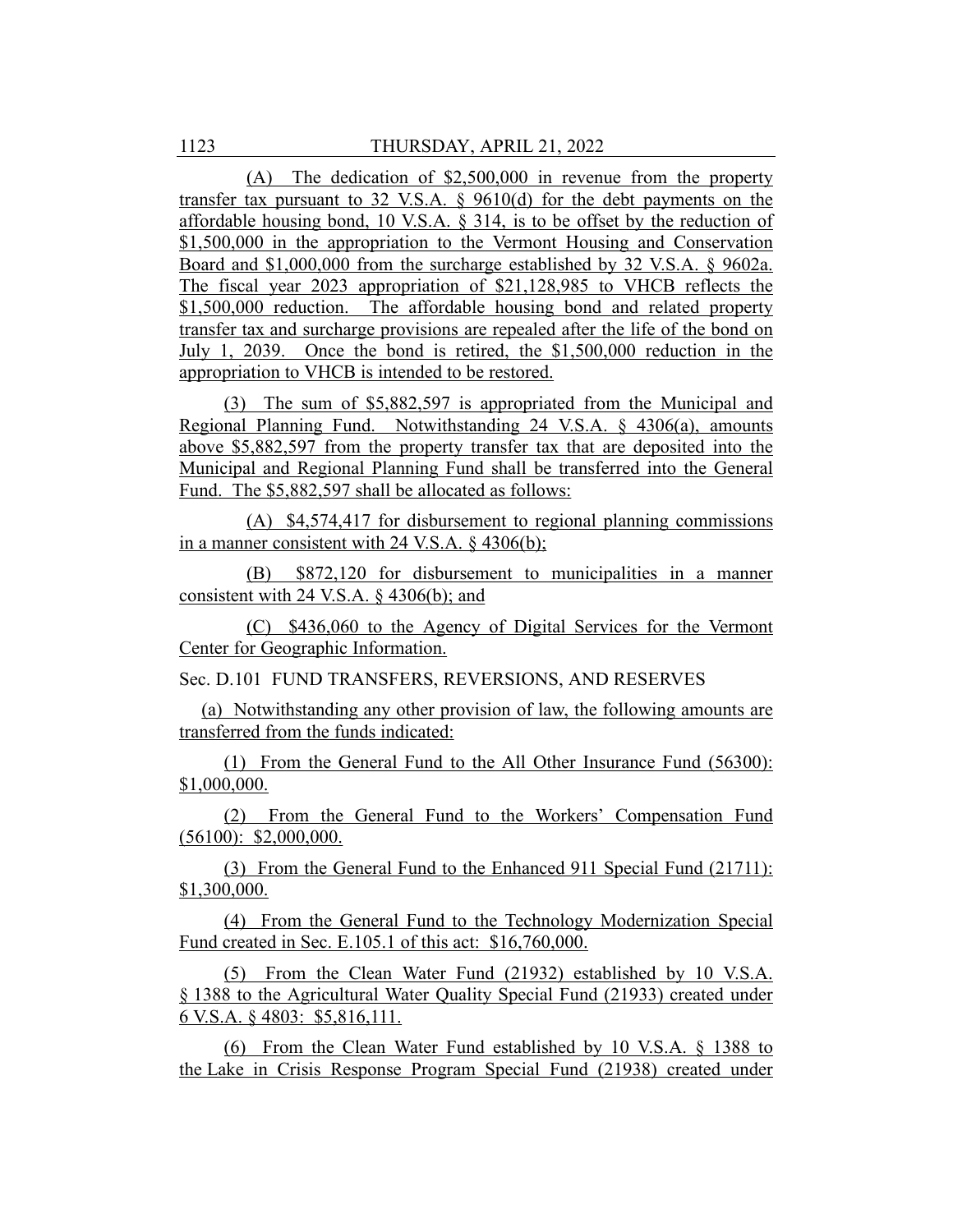10 V.S.A. § 1315: \$50,000.

(7) From the Transportation Fund to the Downtown Transportation and Related Capital Improvement Fund (21575) established by 24 V.S.A. § 2796 to be used by the Vermont Downtown Development Board for the purposes of the Fund: \$523,966.

(b) Notwithstanding any provisions of law to the contrary, in fiscal year 2023:

(1) The following amounts shall be transferred to the General Fund from the funds indicated:

| 22005 AHS Central Office earned federal receipts \$4,641,960 |              |
|--------------------------------------------------------------|--------------|
| 50300 Liquor Control Fund                                    | \$20,400,000 |
| Caledonia Fair                                               | \$5,000      |
| North Country Hospital Loan                                  | \$24,047     |
| Springfield Hospital promissory note                         |              |
| repayment                                                    | \$121,416    |

(2) The following estimated amounts, which may be all or a portion of unencumbered fund balances, shall be transferred from the following funds to the General Fund. The Commissioner of Finance and Management shall report to the Joint Fiscal Committee at its July meeting the final amounts transferred from each fund and certify that such transfers will not impair the agency, office, or department reliant upon each fund from meeting its statutory requirements.

| 21638 AG-Fees $&$ reimbursement – Court order | \$2,000,000 |
|-----------------------------------------------|-------------|
| 21928 Secretary of State Services Funds       | \$1,200,000 |
| 62100 Unclaimed Property Fund                 | \$1,773,425 |
| 21998 Cannabis Regulation Fund                | \$3,059,478 |

(3) Notwithstanding 2016 Acts and Resolves No. 172, Sec. E. 228, \$45,664,476 of the unencumbered balances in the Insurance Regulatory and Supervision Fund (21075), the Captive Insurance Regulatory and Supervision Fund (21085), and the Securities Regulatory and Supervision Fund (21080) shall be transferred to the General Fund.

(4) Notwithstanding any provision of law to the contrary, in fiscal year 2023, the following amounts shall revert to the General Fund from the accounts indicated:

1210002000 Legislature \$205,000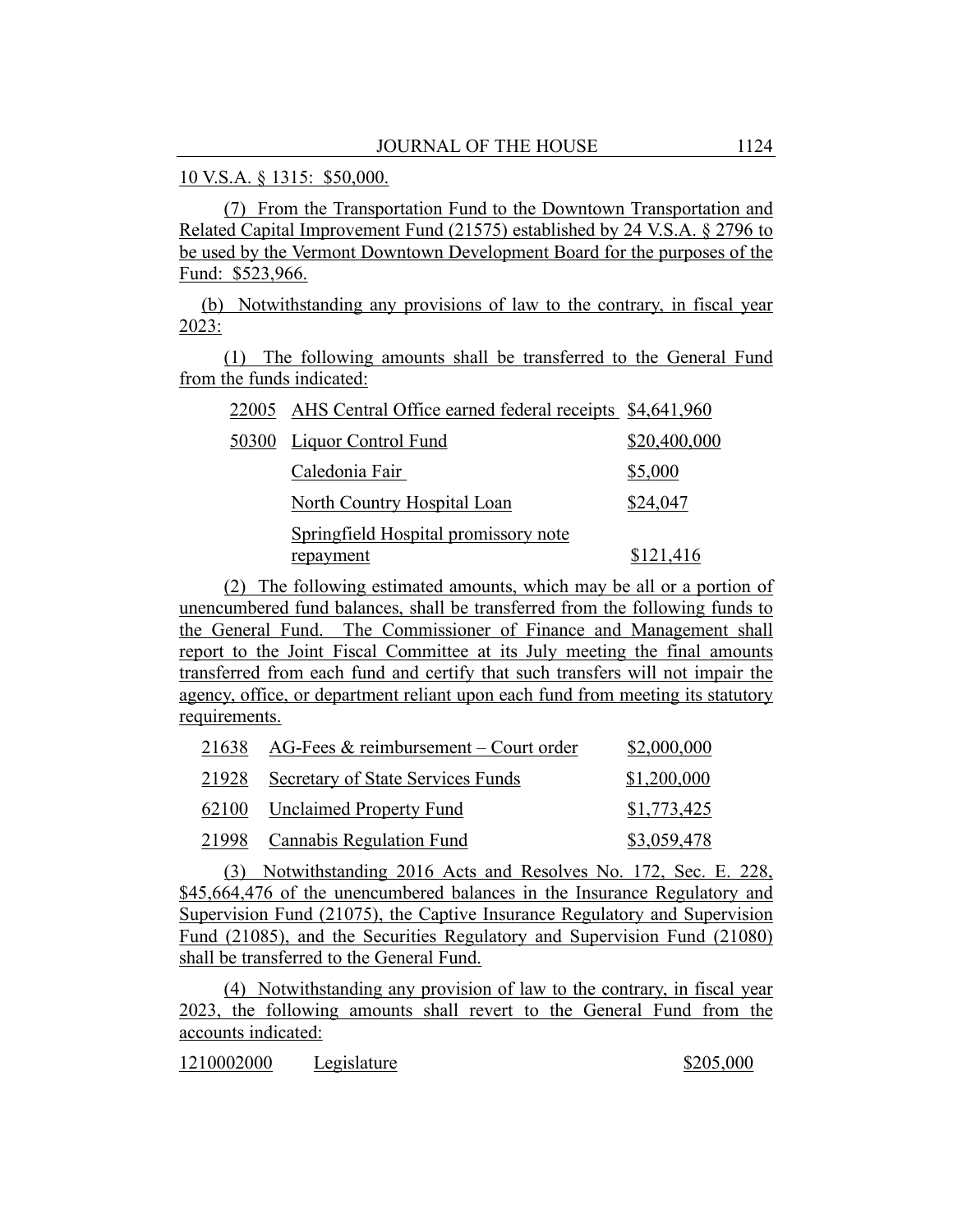(c) Notwithstanding any provisions of law to the contrary, in fiscal year 2023 the following estimated General Fund reserves shall be made:

(1) Pursuant to 32 V.S.A. § 308, an estimated amount of \$18,629,568 shall be reserved in the General Fund Budget Stabilization Reserve.

Sec. D.102 27/53 RESERVE

(a) \$3,020,000 from the General Fund shall be reserved in the 27/53 reserve in fiscal year 2022. This action is the fiscal year 2023 contribution to the reserve for the 53rd week of Medicaid as required by 32 V.S.A. § 308e and the 27th payroll reserve as required by 32 V.S.A. § 308e.

Sec. D.103 [Deleted.]

\* \* \* General Government \* \* \*

Sec. E.100 EXECUTIVE BRANCH POSITIONS

(a) The establishment of the following new positions is authorized in fiscal year 2023:

(1) Permanent classified positions:

(A) Agency of Agriculture, Food and Markets - Vermont Agriculture and Environmental Lab: one new VAEL Scientist IV; Chemistry.

(B) Department of Buildings and General Services – Fee for Space:

(i) one BGS Utility Mechanic;

(ii) three BGS Institutional Custodians; and

(iii) one BGS Maintenance Mechanic II.

(C) Department of Disabilities, Aging, and Independent Living's Administration and Support division:

(i) one Survey and Certification Non-clinical Manager;

(ii) three Nurse Surveyors;

(iii) one Administrative Assistant; and

(iv) one Office of Public Guardian Community Financial Specialist.

(D) Department of Mental Health:

(i) one Suicide Prevention Director;

(ii) one Quality Control Specialist III;

(iii) one Staffing Office Manager;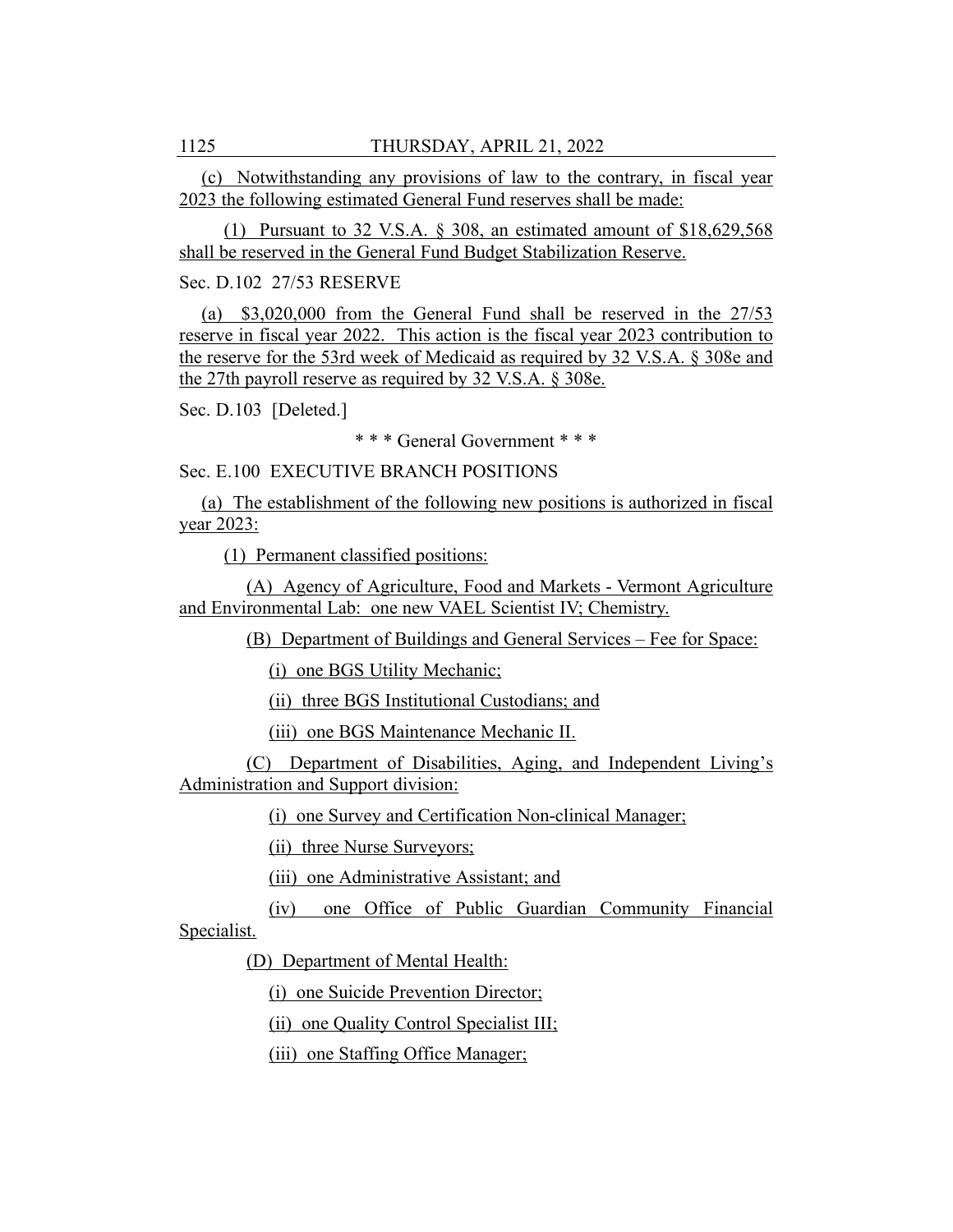(iv) five Mental Health Scheduling Coordinators;

(v) one DMH Psychologist;

(vi) one DMH Activity Therapist;

(vii) one Psychiatric Social Worker II;

(viii) two Food Service Workers;

(ix) two Cook Cs; and

(x) one Supervising Chef.

(E) Agency of Education:

(i) one School Facility Coordinator; and

(ii) one Communication Coordinator.

(F) Cannabis Control Board:

(i) two enforcement officers; and

(ii) one data analyst.

(G) State Treasurer: one Retirement Program Technician.

(H) Agency of Natural Resources Central Office:

(i) one Environmental Analyst VII; and

(ii) two Environmental Analyst V.

(2) Permanent Exempt Positions:

(A) Vermont Pension Investment Commission: one Principal Assistant.

(b) The conversion of the following limited-service positions to classified permanent status is authorized in fiscal year 2023 as follows:

(1) Department of Vermont Health Access:

(A) DVHA, Business Office Unit – one Financial Manager III;

(B) DVHA, Business Office Unit – one Grants Management Specialist;

(C) DVHA, Contracts & Grants Unit – two Contracts & Grants Administrators;

(D) DVHA, Contracts & Grants Unit – one Financial Manager I;

(E) DVHA, HAEEU – one Assister Program Manager;

(F) DVHA, HAEEU – seven Benefits Program Mentors;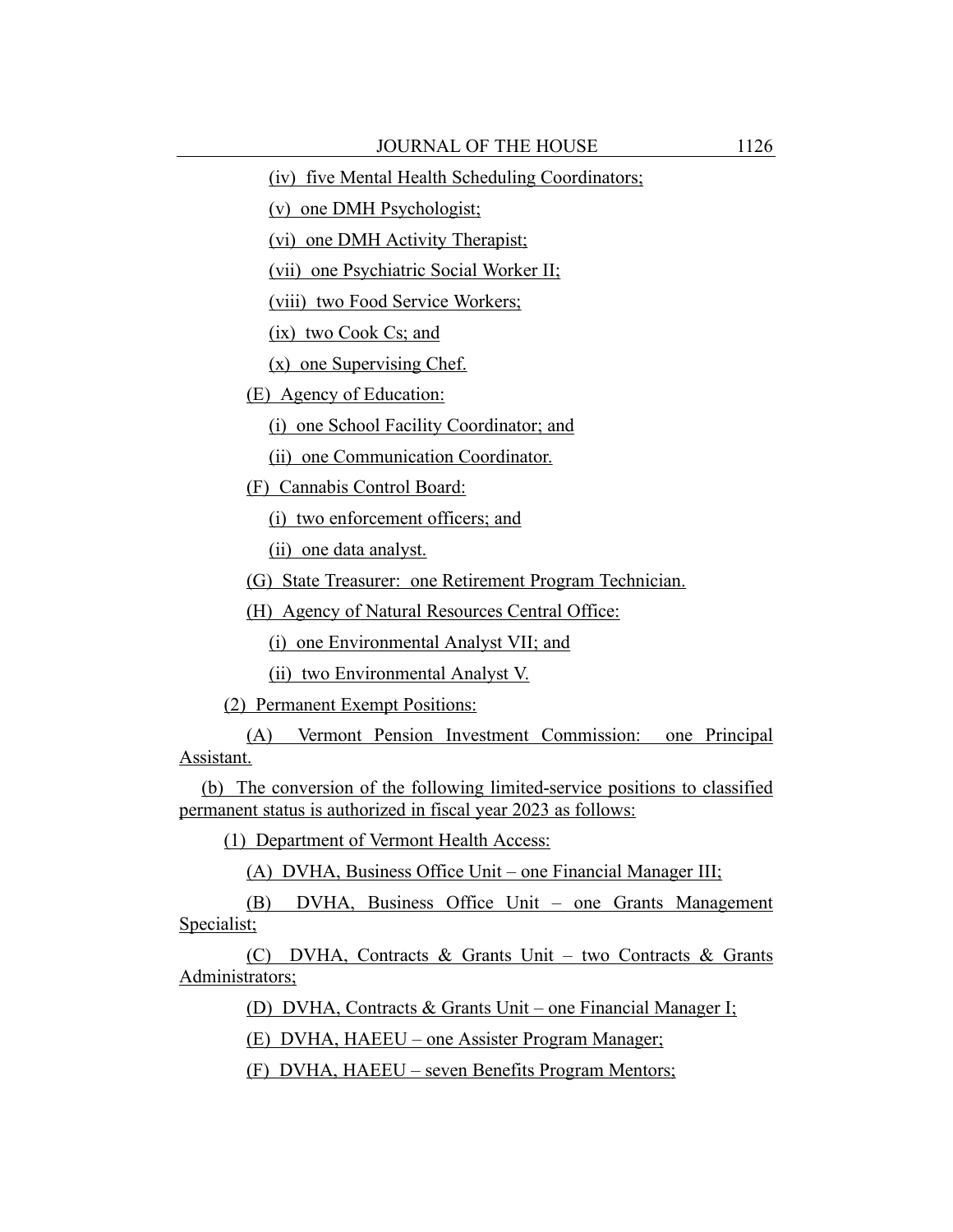(G) DVHA, HAEEU – two Business Analysts;

(H) DVHA, HAEEU – one Communications & Outreach Coordinator;

(I) DVHA, HAEEU – one Health Care Training/Community Manager;

(J) DVHA, HAEEU – seven Health Program Administrators;

(K) DVHA, HAEEU – three Healthcare Assistant Admin Is;

(L) DVHA, HAEEU – five Healthcare Assistant Admin IIs;

(M) DVHA, HAEEU – one VHC Business Process Coordinator;

(N) DVHA, HAEEU – one VHC Education & Outreach Coordinator;

(O) DVHA, HAEEU – five VHC Support Services Specialists;

(P) DVHA, HAEEU – 16 VT Healthcare Service Specialist Is;

(Q) DVHA, HAEEU – 25 VT Healthcare Service Specialist IIs;

(R) DVHA, HAEEU – five VT Healthcare Service Specialist IIIs;

(S) DVHA, Health Care Appeals Unit – five Fair Hearing Specialists;

(T) DVHA, Health Care Appeals Unit – one Program Technician I;

(U) DVHA, Legal Unit – one Staff Attorney II; and

(V) DVHA, Long Term Care Unit – three Long Term Care Specialist

(2) Department of Forests, Parks and Recreation – Forestry: one Forester III.

(3) State Treasurer: one Financial Manager.

(c) The establishment of the following new classified limited-service positions are authorized in fiscal year 2023 as follows:

(1) Department of Labor: three positions to assist with the UI Modernization project.

(2) Agency of Education:

(A) one Grants Manager; and

(B) three Monitoring Coordinators.

(3) Department of Environmental Conservation:

(A) one Environmental Analyst V.

Is.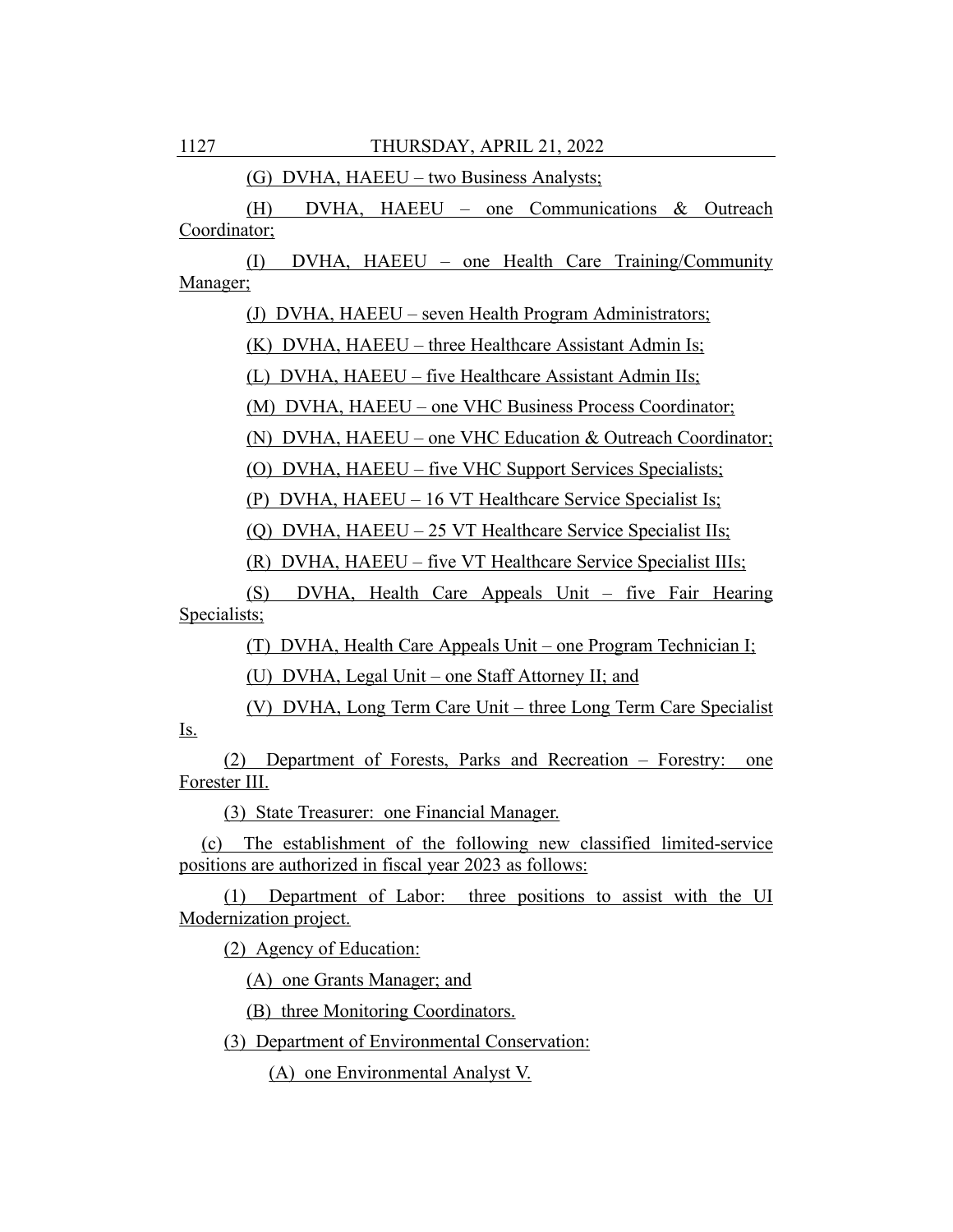(4) Department of Motor Vehicles – to support DMV Core Modernization Phase II:

(A) one Purchasing/Inventory & Facilities Specialist III,

(B) two Direct Client Service Specialist I,

(C) one Financial Specialist III, and

(D) one Direct Customer Service Specialist I.

(d) The establishment of the following new classified limited-service positions are authorized in fiscal year July 1, 2022 through December 31, 2024 as follows:

(1) Department of State's Attorneys and Sheriffs:

(A) ten Deputy State's Attorneys; and

(B) two Administrative Assistants.

(e) The transfer of the following exempt position is authorized in fiscal year 2023 as follows:

(1) From the Agency of Administration to the Office of the Attorney General:

(A) one Staff Attorney III.

(f) The establishment of two additional classified permanent Tax Examiner positions is authorized in the Department of Taxes beginning in fiscal year 2023.

(1) Department of Taxes:

(A) two Tax Examiners.

Sec. E.100.1 2014 Acts and Resolves No. 179, Sec. E.100(d), as amended by 2015 Acts and Resolves No. 4, Sec. 74; 2016 Acts and Resolves No. 172, Sec. E.100.2; 2017 Acts and Resolves No. 85, Sec. E.100.1; 2018 (Sp. Sess.) Acts and Resolves No. 11, Sec. E.100.1; 2020 Acts and Resolves No. 120, Sec. A.7; 2020 Act and Resolves No. 154, Sec. E.100.2; and by 2021 Acts and Resolves No. 74, Sec. E.100.1, is further amended to read:

(d) Position Pilot Program. A Position Pilot is hereby created to assist participating departments in more effectively managing costs of overtime, compensatory time, temporary employees, and contractual work by removing the position cap with the goal of maximizing resources to the greatest benefit of Vermont taxpayers.

(1) Notwithstanding Sec. A.107 of this act, the Agency of Transportation, the Department for Children and Families, the Agency of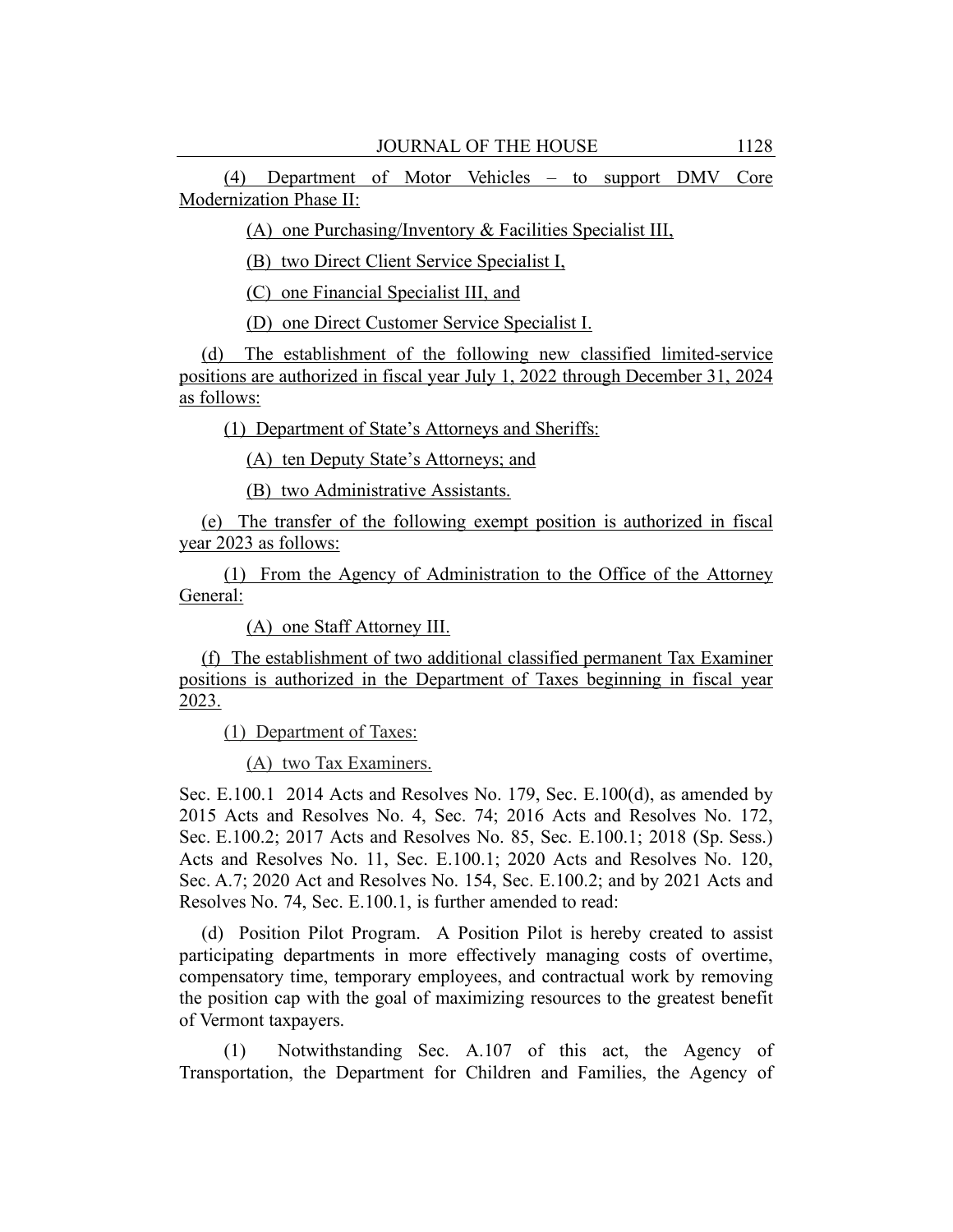Natural Resources, the Department of Buildings and General Services, the Department of Labor, the Department of Corrections, and the Department of Public Safety, the Department of State's Attorneys and Sheriffs, and the Vermont Veterans' Home shall not be subject to the cap on positions for the duration of the Pilot.

(A) The Department of Corrections is authorized to add only Correctional Officer I and II positions.

(B) The Department of State's Attorneys and Sheriffs is authorized to add only State's Attorney positions.

(C) The Vermont Veterans' Home is authorized to add direct care positions, including part-time positions. Prior to authorizing positions under subdivision (d)(2) of this section, the Secretary of Administration shall be provided the financial analysis from the Vermont Veterans' Home reviewed by the Commissioner of Finance and Management which demonstrates reduction in the cost of overtime expenses or other expenses equal to or greater than the projected cost of the positions for the current and successive fiscal year of operations.

\* \* \*

(7) This Pilot shall sunset on  $July \frac{1}{2023}$  July 1, 2025, unless extended or modified by the General Assembly.

(8) On or before January 15, 2019 Annually on or before January 15, the Commissioner of Human Resources, in coordination with the Vermont State Employees' Association (VSEA), shall provide a report on the total number of positions created under the authority of this section to the House and Senate Committees on Appropriations. The report shall include a recommendation on whether this program should be expanded and continue and, if so, should it be extended but remain in session law or be made permanent by codification in statute.

#### Sec. E.100.2 CHIEF PREVENTION OFFICER

(a) The Office of the Chief Prevention Officer shall coordinate all budget and policy initiatives across the full spectrum of the prevention continuum.

Sec. E.105 3 V.S.A. § 3303 is amended to read:

#### § 3303. REPORTING, RECORDS, AND REVIEW REQUIREMENTS

(a) Annual report and budget. The Secretary shall submit to the General Assembly, concurrent with the Governor's annual budget request required under 32 V.S.A. § 306, an annual report for information technology and cybersecurity. The report shall reflect the priorities of the Agency and shall include: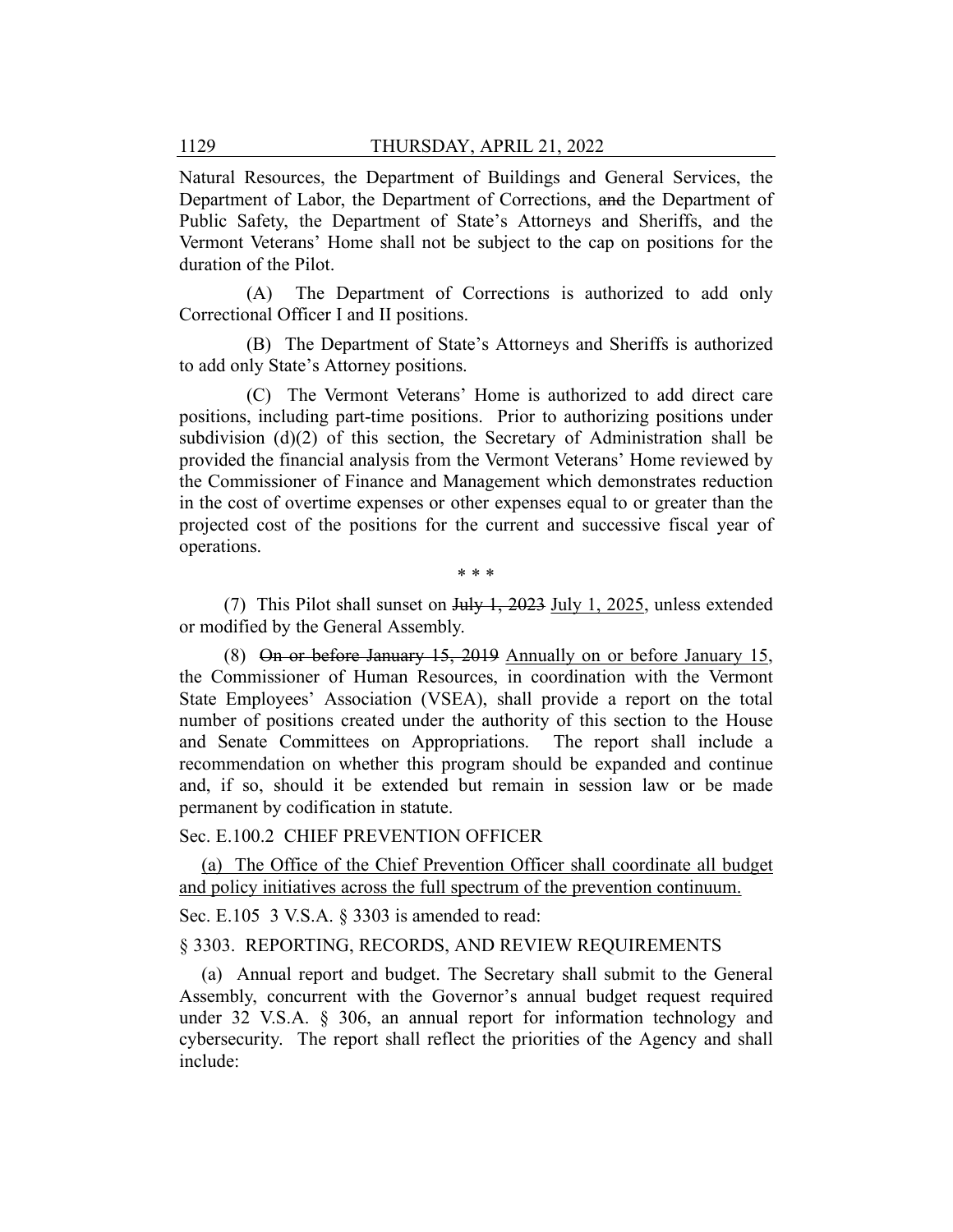(1) performance metrics and trends, including baseline and annual measurements, for each division of the Agency;

(2) a financial report of revenues and expenditures to date for the current fiscal year;

(3) costs avoided or saved as a result of technology optimization for the previous fiscal year;

(4) an outline summary of information, including scope, schedule, budget, and status for information technology projects with total costs of \$500,000.00 or greater;

(5) an annual update to the strategic plan prepared pursuant to subsection (c) of this section;

(6) a summary of independent reviews as required by subsection (d) of this section; and

(7) the Agency budget submission; and

(8) a report on the expenditures of the Technology Modernization Special Fund, a list of projects receiving funding from the Fund in the prior fiscal year, and a list of prioritized recommendations for projects to be funded from the Fund in the next fiscal year.

\* \* \*

Sec. E.105.1 3 V.S.A. § 3305 is added to read:

§ 3305. TECHNOLOGY MODERNIZATION SPECIAL FUND

(a) Creation. There is created the Technology Modernization Special Fund, to be administered by the Agency of Digital Services. Monies in the Fund shall be used to purchase, implement, and upgrade technology platforms, systems, and cybersecurity services used by State agencies and departments to carry out their statutory functions.

(b) Funds. The Fund shall consist of:

(1) any amounts transferred or appropriated to it by the General Assembly; and

(2) any interest earned by the Fund.

(c) Fund balance. Any balance remaining at the end of the fiscal year shall remain in the Fund.

(d) Receipts. The Commissioner of Finance and Management may anticipate receipts to this Fund and issue warrants based thereon.

(e) Priorities. The General Assembly shall prioritize projects to receive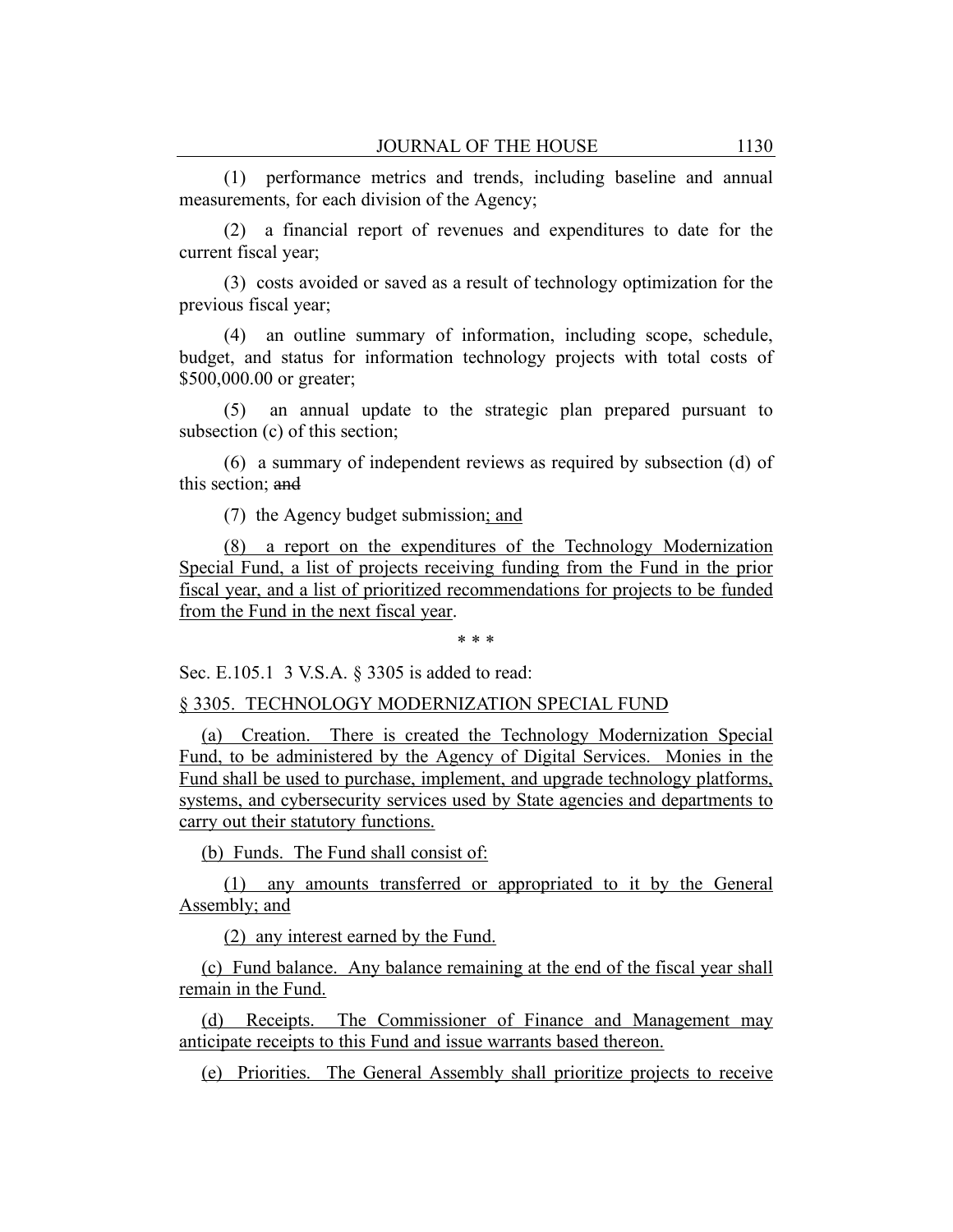monies from the Fund based on recommendations from the Chief Information Officer submitted pursuant to subsection 3303(a) of this title.

Sec. E.105.2 FISCAL YEAR 2023; TECHNOLOGY MODERNIZATION SPECIAL FUND; AUTHORIZATIONS

(a) In fiscal 2023, the following expenditures are authorized from the Technology Modernization Special Fund to the projects described in this section:

(1) the sum of \$11,800,000 for Enterprise Resource Planning (ERP) system upgrade of core statewide financial accounting system and integration with the Vermont Department of Labor and the Agency of Transportation financial systems;

(2) the sum of \$1,800,000 for continued implementation of the Workplace Information Management System for property management at the Department of Buildings and General Services;

(3) the sum of \$960,000 for the Fire Safety System Modernization to replace the current technology with a modern platform to improve records management and public interaction functionalities related to permitting and licensing; and

(4) the sum of \$2,200,000 for a case management system at the Office of the Attorney General.

(b) The expenditures authorized in subdivision (a)(1) of this section shall only be released following approval by the Joint Information Technology Oversight Committee upon a review of the following documentation as provided by the Agency of Digital Services, the Agency of Administration, and the Joint Fiscal Office's IT consultant:

(1) adequacy of departmental readiness;

(2) the responsiveness of requests for proposals; and

(3) results of the independent review.

Sec. E.106 EXECUTIVE BRANCH FEES AND FUND DEFICITS; PROPOSED INCREASES AND FOREGONE REVENUE; REPORT

(a) According to the report submitted by the Commissioner of Finance and Management pursuant to 2021 Acts and Resolves No. 74, Sec. E.106, \$22,000,000 in revenue was foregone in one fiscal year due to lack of inflationary increases in certain fees, including Agency of Transportation fees.

(b) On or before November 15, 2022, the Commissioner of Finance and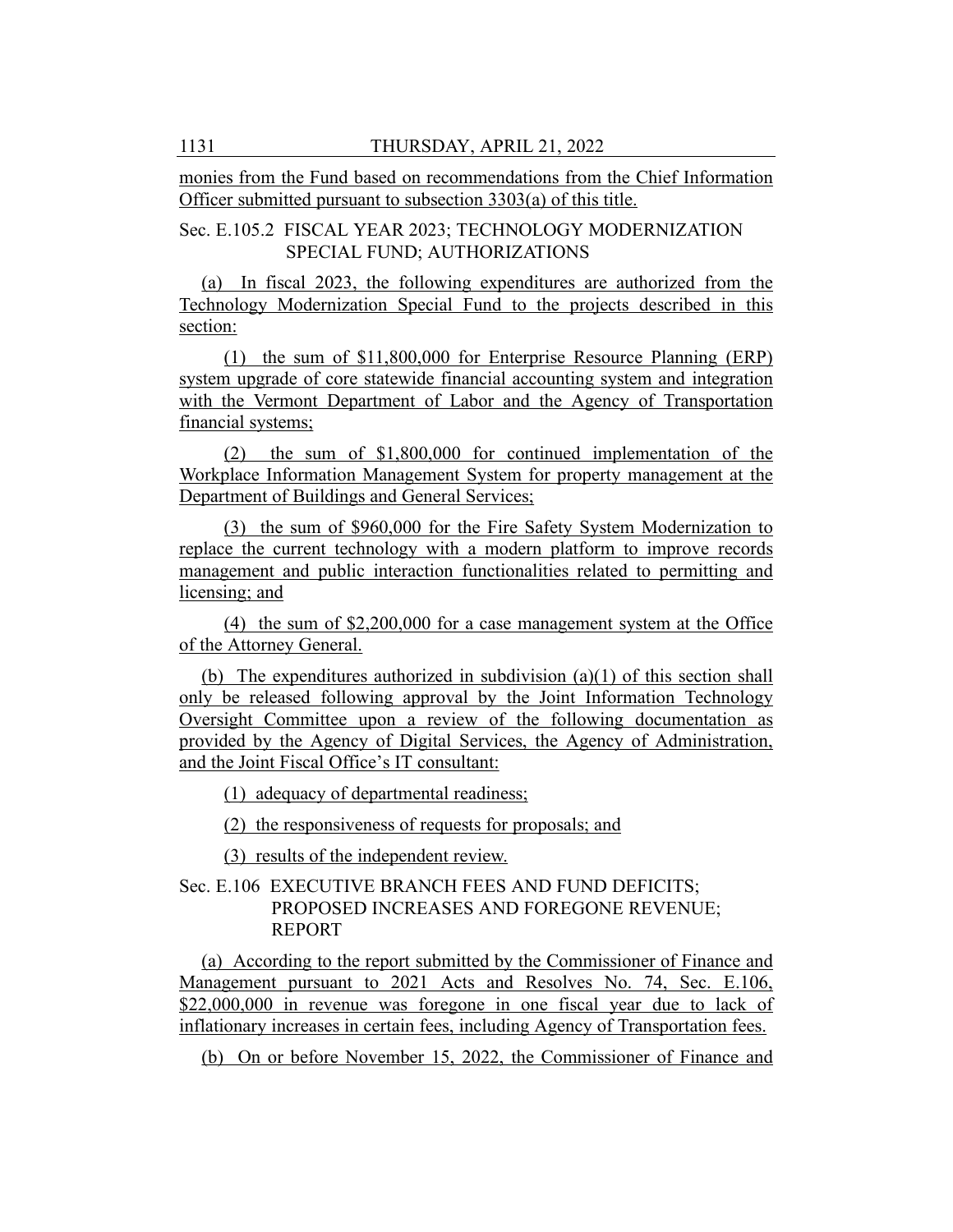Management shall submit an inventory of all existing fees within State government to the Joint Fiscal Committee in Excel format. This inventory shall include all fees collected by the Executive Branch, the Attorney General, and the State Treasurer, as well as fees collected by the Judicial Branch. For fees within the Judicial Branch, the Commissioner shall have the assistance of the State Court Administrator. The fee inventory shall contain the following information for each fee in existence on the preceding July 1:

(1) the statutory authorization and termination date if any;

(2) its current rate or amount and the date this was last set or adjusted by the General Assembly or by the Joint Fiscal Committee;

(3) the fund into which its revenues are deposited;

(4) the revenues derived from it in each of the two previous fiscal years and an estimate of what will be collected in the current fiscal year; and

(5) in the case of licensing and registration fees, whether the fee is collected annually, biennially, or on some other set time frame.

(c) On or before November 15, 2022, the Secretary of State shall submit an inventory of its existing fees to the Joint Fiscal Committee in Excel format. The fee inventory shall contain the following information for each fee in existence on the preceding July 1:

(1) the statutory authorization and termination date if any;

(2) its current rate or amount and the date this was last set or adjusted by the General Assembly or by the Joint Fiscal Committee;

(3) the fund into which its revenues are deposited;

(4) the revenues derived from it in each of the two previous fiscal years and an estimate of what will be collected in the current fiscal year; and

(5) in the case of licensing and registration fees, whether the fee is collected annually, biennially, or on some other set time frame.

(d) On or before November 15, 2022, the Commissioner of Finance and Management shall provide a list of all funds to the Joint Fiscal Committee for which one or both of the following conditions are true:

(A) the fund was in a deficit at the end of the most recent fiscal year or is expected to be in a deficit at the end of the current fiscal year; or

(B) general funds were needed in any of the last three years to address a fund deficit or to support the related operating costs of programs supported by the fund.

(e) On or before January 15, 2023, the Commissioner of Finance and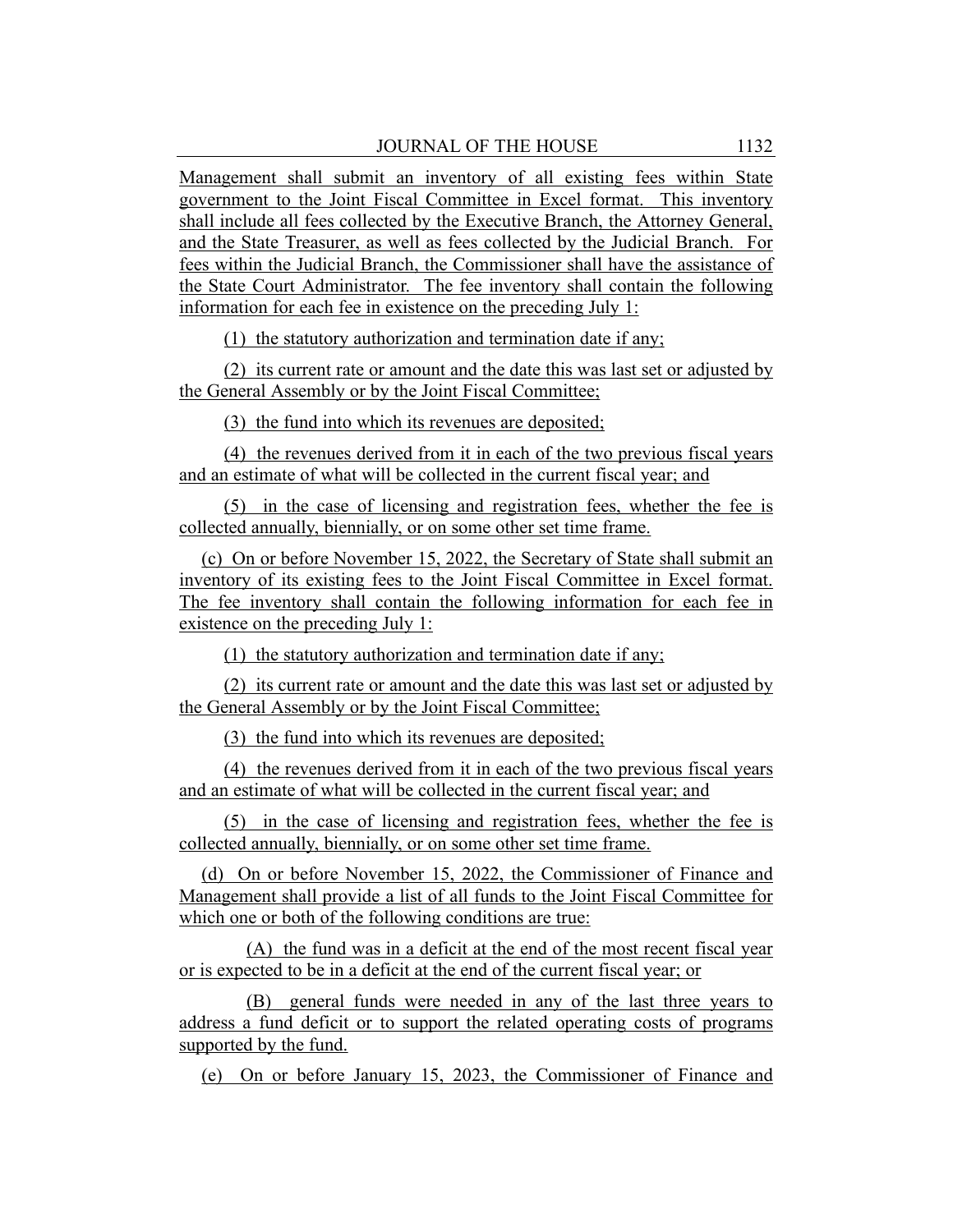Management shall submit a report to the General Assembly that provides a list of programs by department where the fees do not fully cover the cost of providing the service or regulatory function.

Sec. E.106.1 32 V.S.A. § 1001b is added to read:

#### § 1001b. CAPITAL EXPENDITURE CASH FUND

(a) Creation. There is hereby created the Capital Expenditure Cash Fund to be administered by the Commissioner of Finance and Management, in consultation with the State Treasurer, for the purpose of using general funds to defray the costs of future capital expenditures that would otherwise be paid for using the State's general obligation bonding authority and debt service obligations.

(b) Fund. The Fund may consist of:

(1) any appropriations or transfers made by the General Assembly; and

(2) any interest earned by the Fund.

(c) Use of funds. Monies in the Fund shall only be used for:

(1) costs associated with a proposed capital project that occur prior to the construction phase of that project, including feasibility, planning, design, and engineering and architectural costs;

(2) projects with an anticipated lifespan of less than 20 years;

(3) costs associated with the early redemption of general obligation bonds; and

(4) other eligible capital projects receiving an appropriation from the General Assembly.

(d) Fund balance. All balances in the Fund at the end of any fiscal year shall be carried forward and remain part of the Fund.

(e) Early redemption transfer. If any expenditures are made from the Fund or the General Assembly appropriates general funds to pay for the early redemption of general obligation bonds pursuant to subdivision  $(c)(3)$  of this section, then an amount equal to the reduction in debt service required in any fiscal year resulting from that redemption shall be transferred to the Fund.

Sec. E.106.2 CAPITAL EXPENDITURE CASH FUND; ANALYSIS

(a) The Commissioner of Finance and Management, in consultation with the Joint Fiscal Office and the State Treasurer, shall analyze and make recommendations on:

(1) a dedicated revenue source or State fiscal capacity to fund the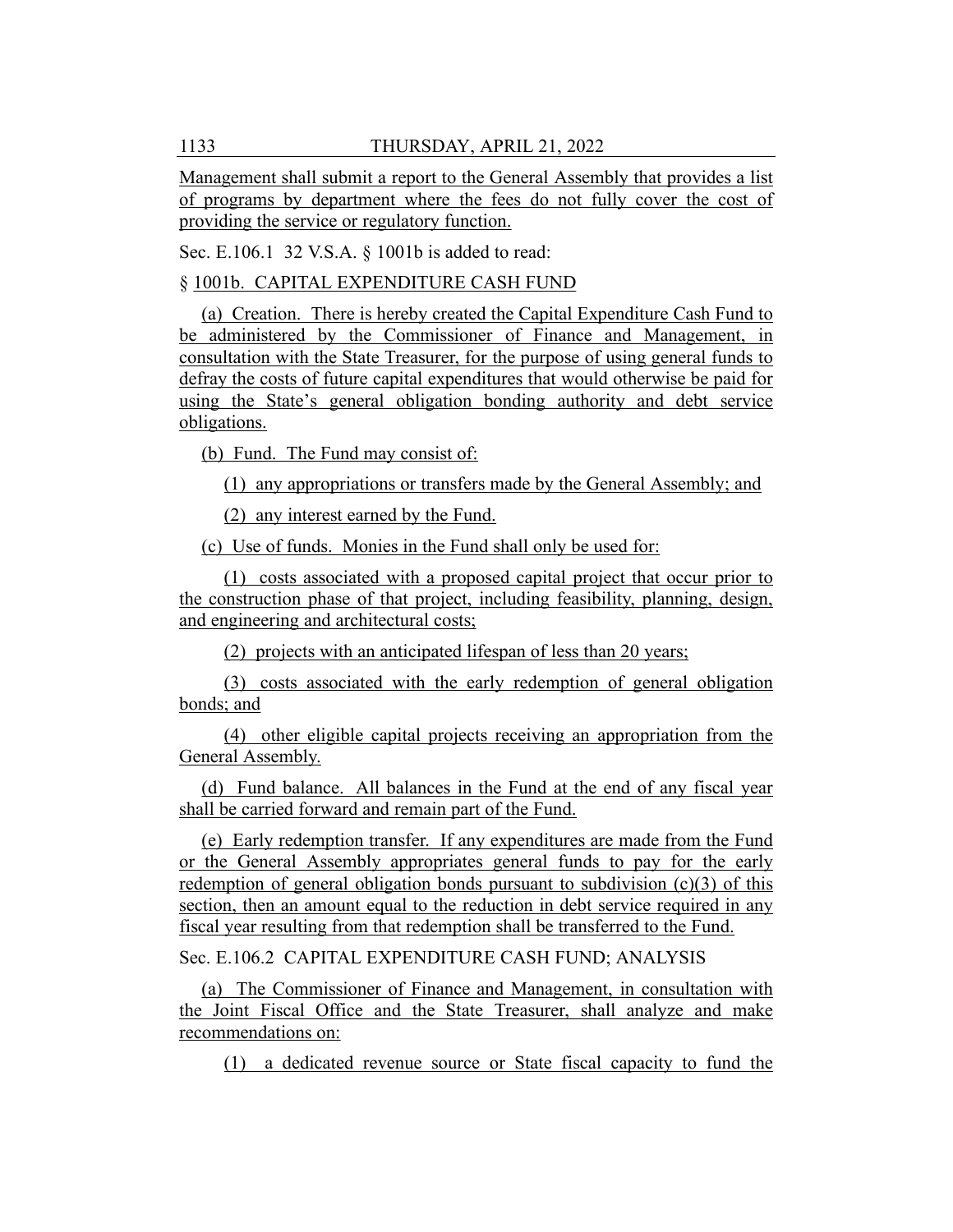#### Capital Expenditure Cash Fund; and

(2) for any revenue source or State fiscal capacity identified in subdivision (1) of this subsection, an analysis of the benefits and costs of dedicating this revenue source to the Capital Expenditure Cash Fund in comparison to other identified unfunded State fiscal pressures.

(b) On or before January15, 2023, the Commissioner of Finance and Management shall submit any recommendations to the House Committees on Appropriations and on Corrections and Institutions and the Senate Committees on Appropriations and on Institutions.

### Sec. E.107 CORONAVIRUS RELIEF FUND APPROPRIATIONS; REVERSION AND REALLOCATION; REPORTS

(a) From July 1, 2022 through September 30, 2022, the Commissioner of Finance and Management is authorized to revert all unobligated Coronavirus Relief Fund (CRF) appropriations and allocate the monies for expenditure pursuant to 32 V.S.A. § 511 to any agency or department for CRF-eligible costs incurred from March 1, 2020 through December 31, 2021.

(b) The Commissioner of Finance and Management shall report at the September meeting of the Joint Fiscal Committee on final CRF activity and if any monies will be returned to the federal government.

### Sec. E.126 TRANSFER OF FUNDS WITHIN LEGISLATIVE BRANCH

(a) Notwithstanding 32 V.S.A. § 706, in fiscal year 2023, appropriations within the Legislative Branch may be transferred between respective offices to ensure a balanced close-out in the fiscal year.

### Sec. E.126.1 DECARBONIZATION OF PUBLIC PENSION FUNDS; JOINT PUBLIC PENSION OVERSIGHT COMMITTEE; REPORT

(a) Study. The Joint Public Pension Oversight Committee shall, in consultation with the State Treasurer, the Chair of the Vermont Pension Investment Commission, and any interested stakeholders with investment and environmental expertise, develop a strategy and timeline for the policies of the State to decarbonize the investments of the Vermont State Employees' Retirement System, the State Teachers' Retirement System, and the Municipal Employees' Retirement System. The strategy and timeline developed by the Committee shall be in accordance with sound investment criteria and consistent with the fiduciary obligations of the Retirement Board for the Vermont State Employees' Retirement System, the Board of Trustees for the Vermont Teachers' Retirement System, and the Retirement Board of the Municipal Employees' Retirement System. In developing the strategy and plan, the Committee shall consider the feasibility of different decarbonization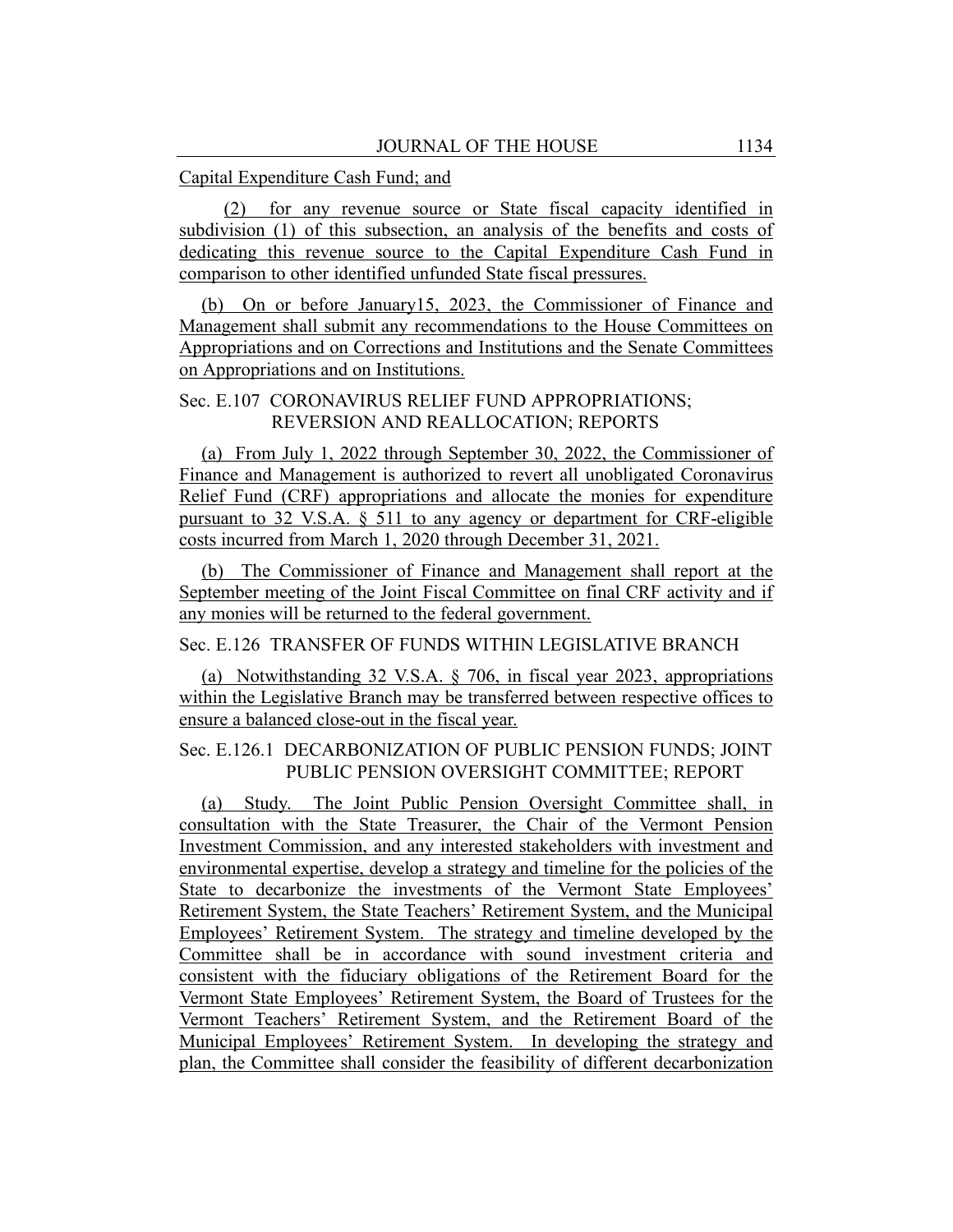strategies, including divestment to the fullest extent possible, and review models used in New York and in other states for decarbonization.

(b) Assistance. The Committee shall have the fiscal assistance of the Vermont Pension Investment Commission to conduct the work described in subsection (a) of this section.

(c) Report. On or before January 15, 2023, the Committee shall submit a report on the strategy and timeline described in subsection (a) of this section to the House and Senate Committees on Government Operations.

Sec. E.128 [Deleted.]

Sec. E.128.1 FARMERS' NIGHT CONCERT SERIES APPROPRIATION

(a) The Office of the Sergeant at Arms is authorized to use not more than \$10,000 from resources available within the General Assembly's budget to provide honoraria to speakers and performing groups who are invited to participate in the 2023 Farmers' Night Concert Series and who are not otherwise sponsored or compensated for their participation.

### Sec. E.134 VERMONT MUNICIPAL EMPLOYEES' RETIREMENT SYSTEM; FISCAL YEARS 2023–2026; RATES

(a) Notwithstanding the provisions of 24 V.S.A. § 5064(b), for the period from July 1, 2022 through June 30, 2023, contributions shall be made by:

(1) Group A members at the rate of 3.5 percent of earnable compensation;

(2) Group B members at the rate of 5.875 percent of earnable compensation;

(3) Group C members at the rate of 11 percent of earnable compensation; and

(4) Group D members at the rate of 12.35 percent of earnable compensation.

(b) Notwithstanding the provisions of 24 V.S.A. § 5064(b), for the period from July 1, 2023 through June 30, 2024, contributions shall be made by:

(1) Group A members at the rate of 3.75 percent of earnable compensation;

(2) Group B members at the rate of 6.125 percent of earnable compensation;

(3) Group C members at the rate of 11.25 percent of earnable compensation; and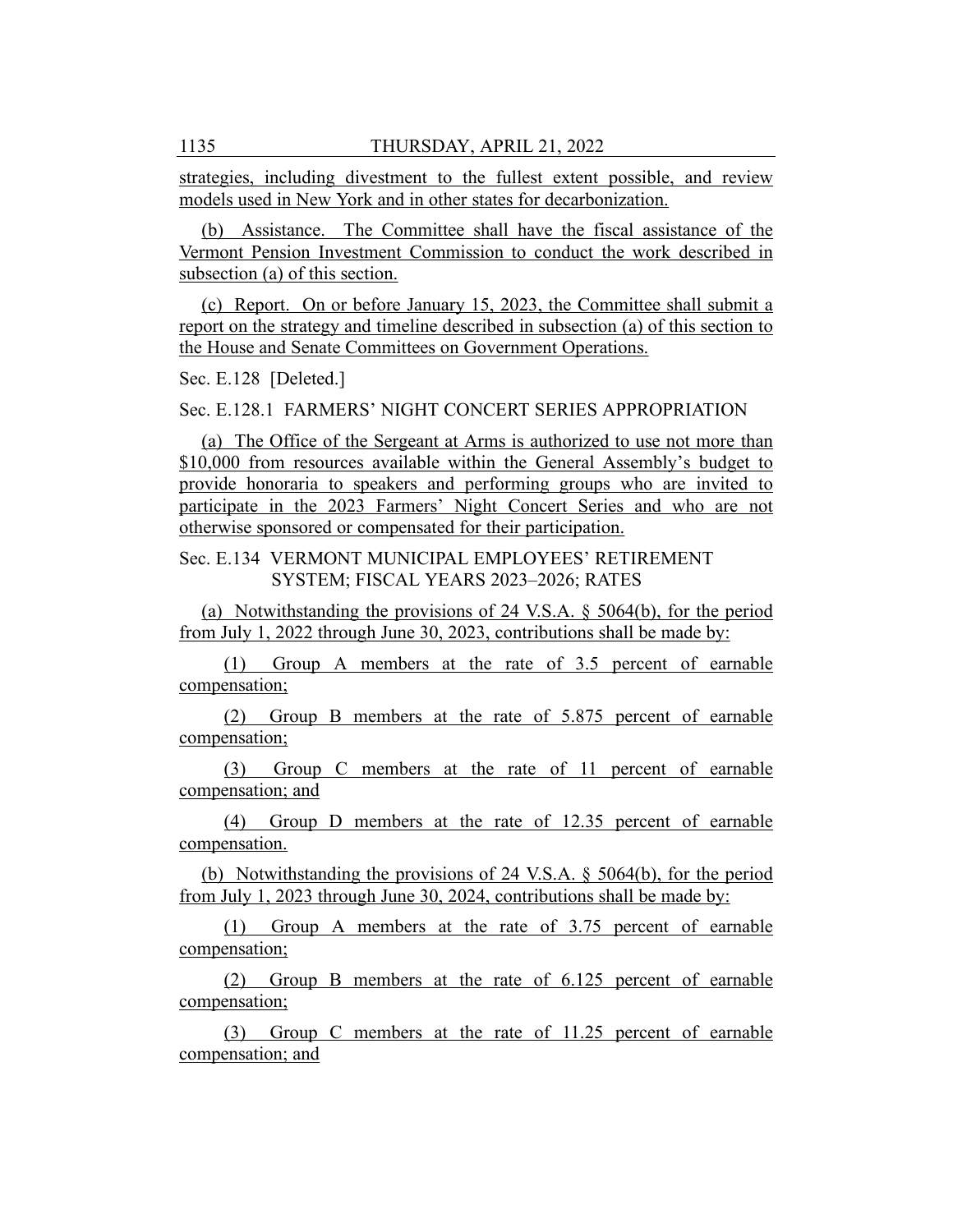(4) Group D members at the rate of 12.6 percent of earnable compensation.

(c) Notwithstanding the provisions of 24 V.S.A. § 5064(b), for the period from July 1, 2024 through June 30, 2025, contributions shall be made by:

(1) Group A members at the rate of 4 percent of earnable compensation;

(2) Group B members at the rate of 6.375 percent of earnable compensation;

(3) Group C members at the rate of 11.5 percent of earnable compensation; and

(4) Group D members at the rate of 12.85 percent of earnable compensation.

(d) Notwithstanding the provisions of 24 V.S.A. § 5064(b), for the period from July 1, 2025 through June 30, 2026, contributions shall be made by:

(1) Group A members at the rate of 4.25 percent of earnable compensation;

(2) Group B members at the rate of 6.625 percent of earnable compensation;

(3) Group C members at the rate of 11.75 percent of earnable compensation; and

(4) Group D members at the rate of 13.1 percent of earnable compensation.

Sec. E.134.1 3 V.S.A. § 522 is amended to read:

§ 522. VERMONT PENSION INVESTMENT COMMISSION

\* \* \*

(i) Assistance and expenses.

(1) The Commission shall have the administrative and technical support of the Office of the State Treasurer.

(2) The Commission may collect proportionally from the funds of the three retirement systems and any individual municipalities that have been allowed to invest their retirement funds pursuant to subsection 523(a) of this title, any expenses incurred that are associated with carrying out its duties, and any expenses incurred by the Treasurer's office in support of the Commission.

(3)(2) The Attorney General shall serve as legal advisor to the Commission.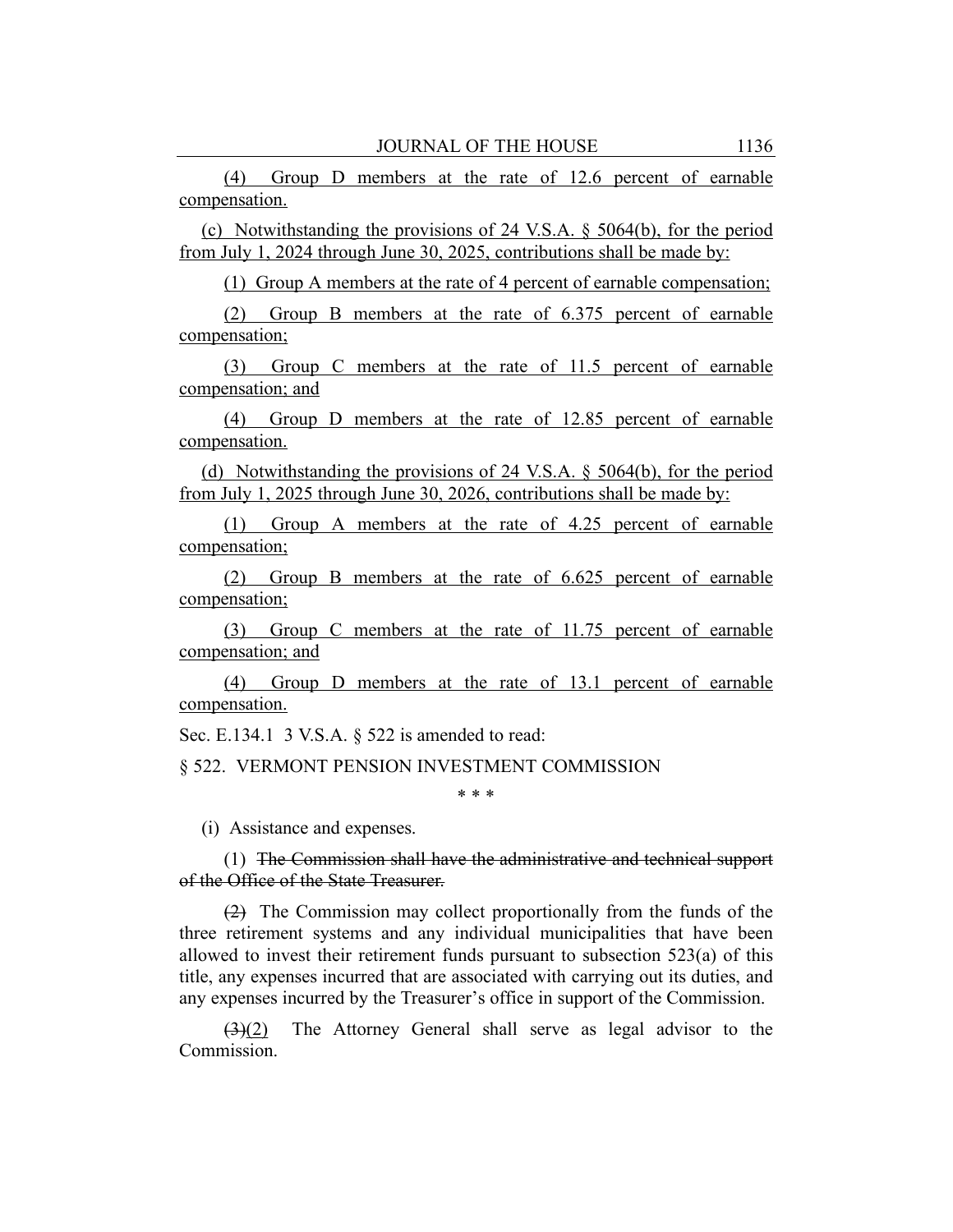Sec. E. 134.2 3 V.S.A. § 524 is added to read:

## § 524. VERMONT PENSION INVESTMENT COMMISSION SPECIAL FUND

(a) Creation. There is hereby created the Vermont Pension Investment Commission Special Fund, administered by the Vermont Pension Investment Commission, for the purpose of receiving funds transferred to the Commission pursuant to subsection 523(i) of this title. Monies in the Fund shall be used to pay expenses associated with carrying out the Commission's duties.

(b) Funds. The Fund shall consist of:

(1) any amounts collected and transferred by the three retirement systems and any individual municipalities that have been allowed to invest their retirement funds pursuant to subsection 523(a) of this title;

(2) any amounts transferred or appropriated to it by the General Assembly; and

(3) any interest earned by the Fund.

### Sec. E.134.3 VERMONT PENSION INVESTMENT COMMISSION; SOURCE OF FUNDS

(a) The funds appropriated in Sec. B.134.1 of this act are costs to the State's pension funds and have been considered in each pension systems' actuarial valuations but have not been included in the funds appropriated in Secs. B.133, B.134, and B.514.1 of this act.

(b) The funds appropriated from the pension systems for administrative costs in Secs. B.133, B.134, and B.514.1 of this act are intended to provide spending authority needed to transfer funds from the State's pension systems to the Treasurers Retirement Admin Costs fund (21520) to cover the portion of the Treasurer's budget attributable to the State's pension systems.

# Sec. E.134.4 MEMBERSHIP TRANSFER OF CERTAIN SHERIFF DEPARTMENT EMPLOYEES; COSTS; MUNICIPAL EMPLOYEES' RETIREMENT SYSTEM; STATE TREASURER; REPORT

(a) The State Treasurer, in consultation with the Joint Pension Oversight Committee shall, with assistance of actuarial analysis, determine the costs associated with transferring the membership of:

(1) certified law enforcement officials employed by county sheriff departments from Group F in the Vermont State Employees' Retirement System to a Group D membership in the Vermont Municipal Employees' Retirement System; and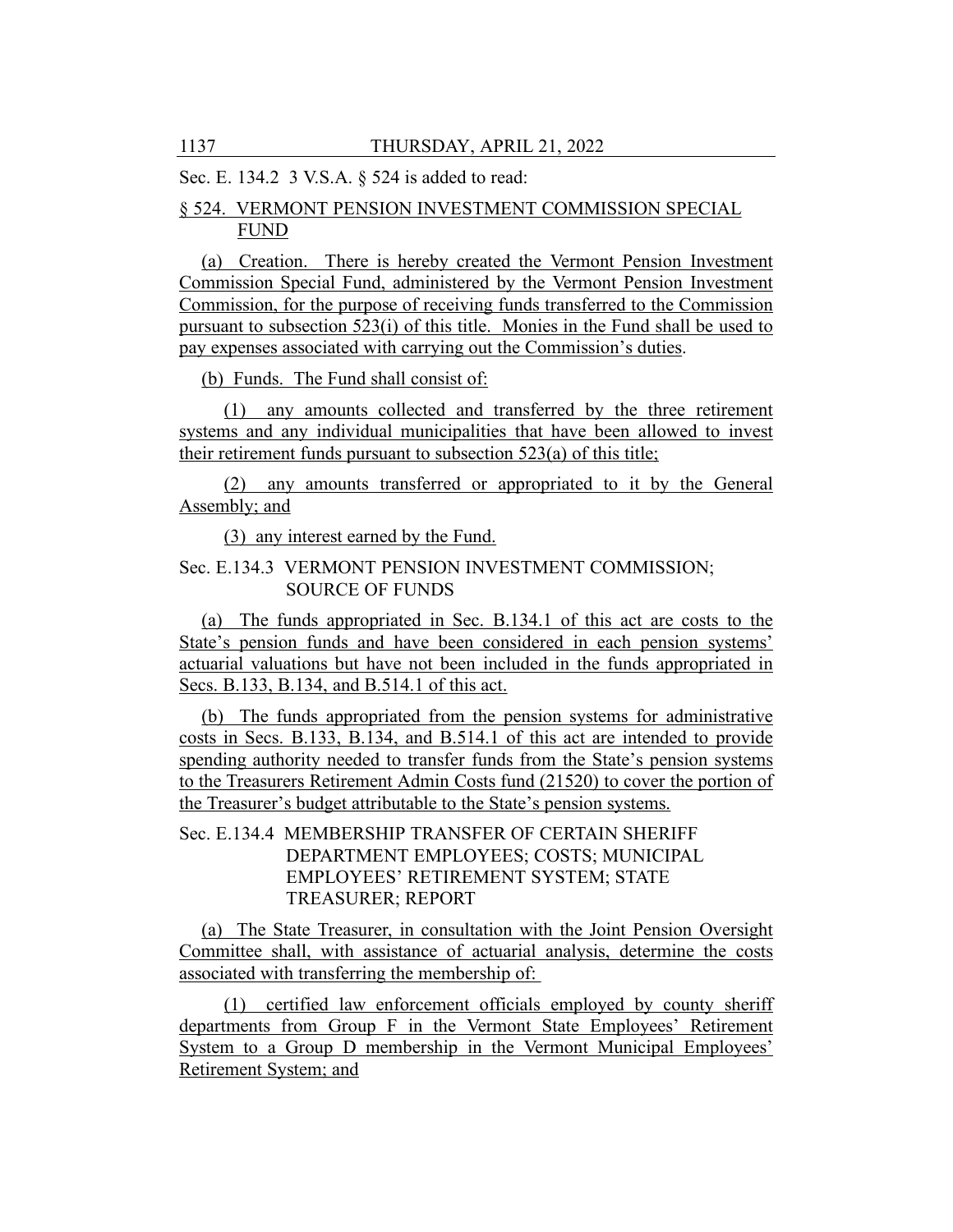(2) support staff employed by county sheriff departments from Group F in the Vermont State Employees' Retirement System to Group A, B, or C in the Vermont Municipal Employees' Retirement System.

(b) On or before October 1, 2022, the State Treasurer shall submit a report to the House Committees on Appropriations and on Government Operations and the Senate Committees on Appropriations and on Government Operations that includes the results of the study described in subsection (a) of this section. The report shall include an inventory of all employees, as of a specified date, for each county sheriff department with the current enrollment status of each employee in a State or municipal pension system by group; or if the employee is not enrolled in a State or municipal pension system; or is enrolled in another retirement system.

Sec. E.136.1 2017 Acts and Resolves No. 79, Sec. 13, as amended by 2020 Acts and Resolves No. 120, Sec. A.8, and 2021 Acts and Resolves No. 44, Sec. 2, is further amended to read:

## Sec. 13. STATE ETHICS COMMISSION FUNDING SOURCE SURCHARGE; REPEAL

(a) Surcharge.

(1) Notwithstanding the provisions of 3 V.S.A. § 2283(c) setting forth the purpose and rate of charges collected in the Human Resource Services Internal Service Fund, in fiscal year 2018 and thereafter, a surcharge of up to 2.3 percent, but no greater than the cost of the activities of the State Ethics Commission set forth in Sec. 7 of this act, on the per-position portion of the charges authorized in 3 V.S.A.  $\S$  2283(c)(2) shall be assessed to all Executive Branch agencies, departments, and offices and shall be paid by all assessed entities solely with State funds.

(2) The amount collected shall be accounted for within the Human Resource Services Internal Service Fund and used solely for the purposes of funding the activities of the State Ethics Commission set forth in Sec. 7 of this act.

(b) Repeal. This section shall be repealed on July 1, 2022 July 1, 2025.

# Sec. E.139 GRAND LIST LITIGATION ASSISTANCE

(a) Of the funds appropriated in Sec. B.139 of this act, \$9,000 shall be transferred to the Attorney General and \$70,000 shall be transferred to the Department of Taxes, Division of Property Valuation and Review and reserved and used with any remaining funds from the amount previously transferred for final payment of expenses incurred by the Department or towns in defense of grand list appeals regarding the reappraisals of the hydroelectric plants and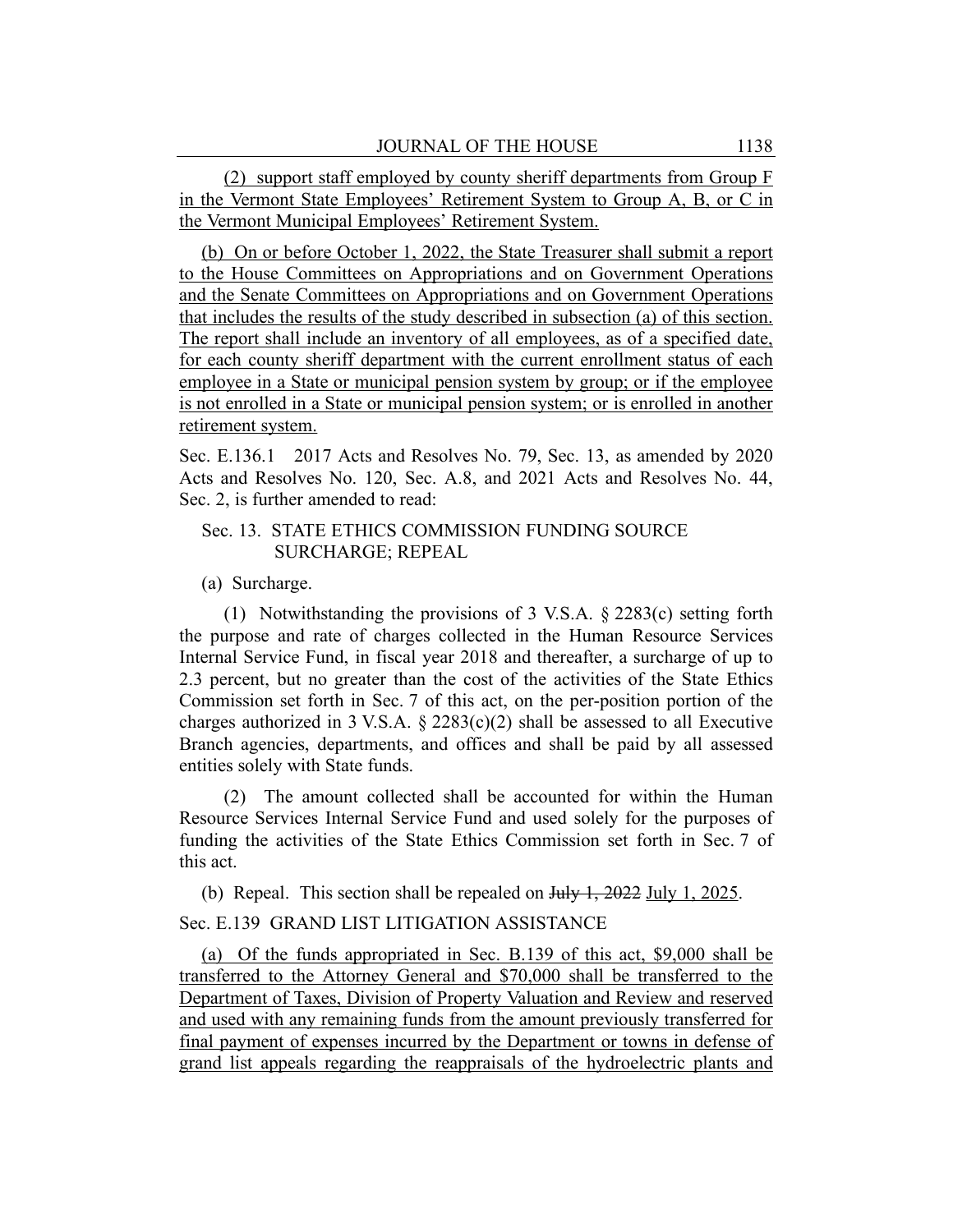expenses incurred to undertake complex commercial and utility property appraisals conducted by the Department to aid town valuations.

# Sec. E.142 PAYMENTS IN LIEU OF TAXES

(a) This appropriation is for State payments in lieu of property taxes under 32 V.S.A. chapter 123, subchapter 4, and the payments shall be calculated in addition to and without regard to the appropriations for PILOT for Montpelier and for correctional facilities elsewhere in this act. Payments in lieu of taxes under this section shall be paid from the PILOT Special Fund under 32 V.S.A. § 3709.

(b) Notwithstanding subsection (a) of this section, the payments under this section shall be adjusted so that the total payments made under Secs. E.142, E.143, and E.144 do not exceed 100 percent of the assessed value of State buildings defined by 32 V.S.A. § 3701(2).

Sec. E.143 PAYMENTS IN LIEU OF TAXES – MONTPELIER

(a) Payments in lieu of taxes under this section shall be paid from the PILOT Special Fund under 32 V.S.A. § 3709.

# Sec. E.144 PAYMENTS IN LIEU OF TAXES – CORRECTIONAL FACILITIES

(a) Payments in lieu of taxes under this section shall be paid from the PILOT Special Fund under 32 V.S.A. § 3709.

\* \* \* Protection to Persons and Property \* \* \*

Sec. E.200 ATTORNEY GENERAL

(a) Notwithstanding any other provisions of law, the Office of the Attorney General, Medicaid Fraud and Residential Abuse Unit, is authorized to retain, subject to appropriation, one-half of the State share of any recoveries from Medicaid fraud settlements, excluding interest, that exceed the State share of restitution to the Medicaid Program. All such designated additional recoveries retained shall be used to finance Medicaid Fraud and Residential Abuse Unit activities.

(b) Of the revenue available to the Attorney General under 9 V.S.A. § 2458(b)(4), \$1,545,393 is appropriated in Sec. B.200 of this act.

Sec. E.203 [Deleted.]

Sec. E.205 24 V.S.A. § 290 is amended to read:

§ 290. COUNTY SHERIFF'S DEPARTMENT

\* \* \*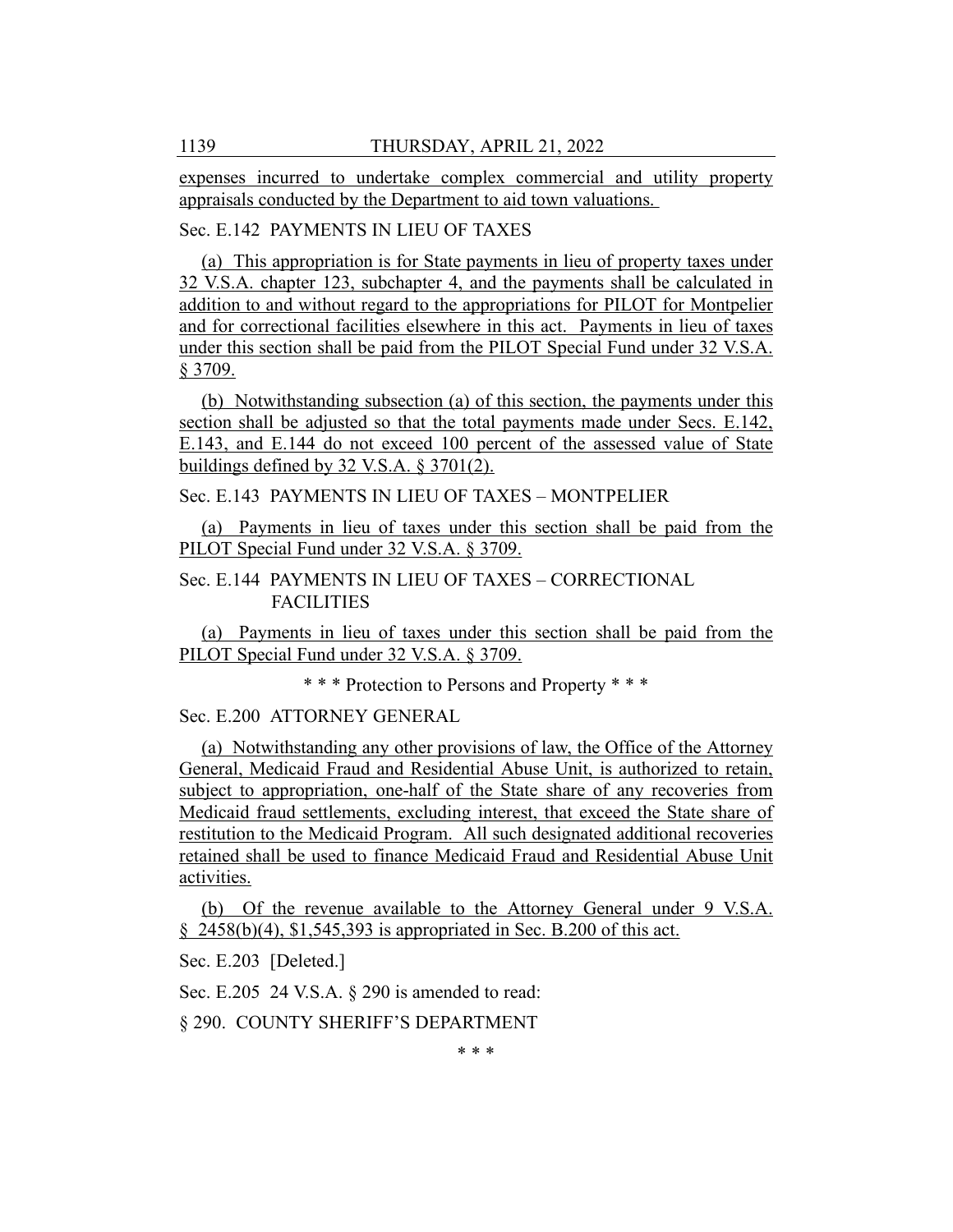(b) Full-time State deputy sheriffs whose primary responsibility is transportation of prisoners and persons with a mental condition or psychiatric disability shall be paid by the State of Vermont. The appointment of such deputies and their salary shall be approved by the Governor or his or her designee. The Executive Committee of the Vermont Sheriffs Association and the Executive Director of the Department of State's Attorneys and Sheriffs shall jointly have authority for the assignment of position locations in the counties of State-paid deputy sheriffs and shall review the county location assignments periodically for efficient use of resources. The positions and their funding shall be assigned to the Department of State's Attorneys and Sheriffs. The Executive Director shall have the authority to determine job duties for the position, assignment of positions to county, regular and temporary work locations, assistance to other State agencies and departments, timesheet systems, daily work logs, and to have final approval of personnel matters including, but not limited to, approval for hiring, paygrade assignment, hiring rate, discipline and termination. The Sheriffs shall have an Executive Committee of not more than five current Sheriffs, elected for a two-year term by a vote of the Sheriffs held not later than January 15, for a term starting February 1. The Executive Committee shall have a Chair, Vice-Chair, Secretary-Treasurer, and two members at large. The Executive Committee shall meet at least quarterly to provide input to the Department of State's Attorneys and Sheriffs regarding budget, legislation, personnel and policies, and the assignment of positions, when vacancies arise, for efficient use of resources.

\* \* \*

Sec. E.205.1 32 V.S.A. § 1591(2) is amended to read:

(2) For the transportation and care of prisoners, juveniles, and patients with a mental condition or psychiatric disability:

(A) For necessary assistance in arresting or transporting prisoners, juveniles, or persons with mental illness, the sum of \$18.00 per hour State's Attorneys and Sheriffs Executive Director shall annually set the per hour chargeable rate for each deputy sheriff or assistant so required if the to assist in the transport. The Executive Director shall consult with the Sheriffs Association before setting the per hour chargeable rate. The sheriff or constable makes oath that the deputy sheriff, assistant, or assistants were required, giving the name of the assistant or assistants if there were more than one; provided, however, a full-time law enforcement officer shall provide the documentation required by the Department. The deputy sheriff or assistant shall not receive compensation under this subsection if otherwise compensated from any other funding source for the same hours during which such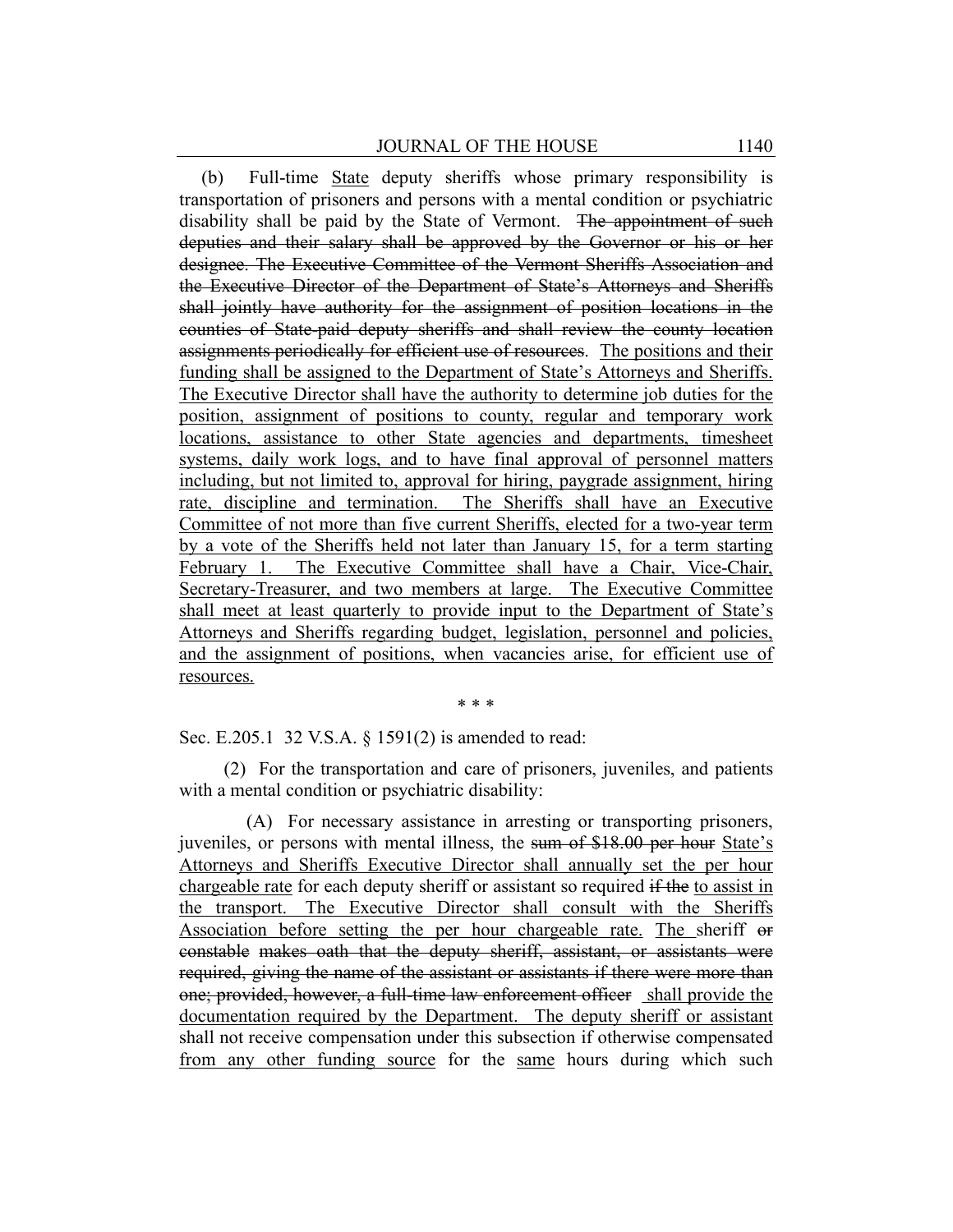transportation is performed. In addition to the rate established the sheriffs' department shall be reimbursed for the costs of the employers' contribution to Social Security and workers' compensation insurance attributable to services provided under this section. Reimbursement shall be calculated on an hourly basis; the sheriff's department shall also be reimbursed for the costs of employer contributions for unemployment compensation, when a claim is filed and the percentage owed from the sheriff's department to the State can be accounted for under this section.

\* \* \*

#### Sec. E.208 PUBLIC SAFETY – ADMINISTRATION

(a) The Commissioner of Public Safety is authorized to enter into a performance-based contract with the Essex County Sheriff's Department to provide law enforcement service activities agreed upon by both the Commissioner of Public Safety and the Sheriff.

# Sec. E.209 PUBLIC SAFETY – STATE POLICE

(a) Of the General Fund appropriation in Sec. B.209, \$35,000 shall be available to the Southern Vermont Wilderness Search and Rescue Team, which comprises State Police, the Department of Fish and Wildlife, county sheriffs, and local law enforcement personnel in Bennington, Windham, and Windsor Counties, for snowmobile enforcement.

(b) Of the General Fund appropriation in Sec. B.209, \$405,000 is allocated for grants in support of the Drug Task Force. Of this amount, \$190,000 shall be used by the Vermont Drug Task Force to fund three town task force officers. These town task force officers shall be dedicated to enforcement efforts with respect to both regulated drugs as defined in 18 V.S.A. § 4201(29) and the diversion of legal prescription drugs. Any unobligated funds may be allocated by the Commissioner to fund the work of the Drug Task Force or carried forward.

Sec. E.209.1 PUBLIC SAFETY – VERMONT STATE POLICE; DISPATCH WORKING GROUP; TRANSITION PROPOSAL; REPORT

(a) Creation. The Commissioner of the Department of Public Safety shall convene a working group on the new regional dispatch model. The task force shall provide a written report to the Governor and the General Assembly on or before December 1, 2022. The report shall include recommendations on:

(1) The long-term funding model for regional dispatch that fairly assesses costs statewide; and

(2) The estimated timeline and transition funding needed as new regional dispatch centers come on line and local dispatch services are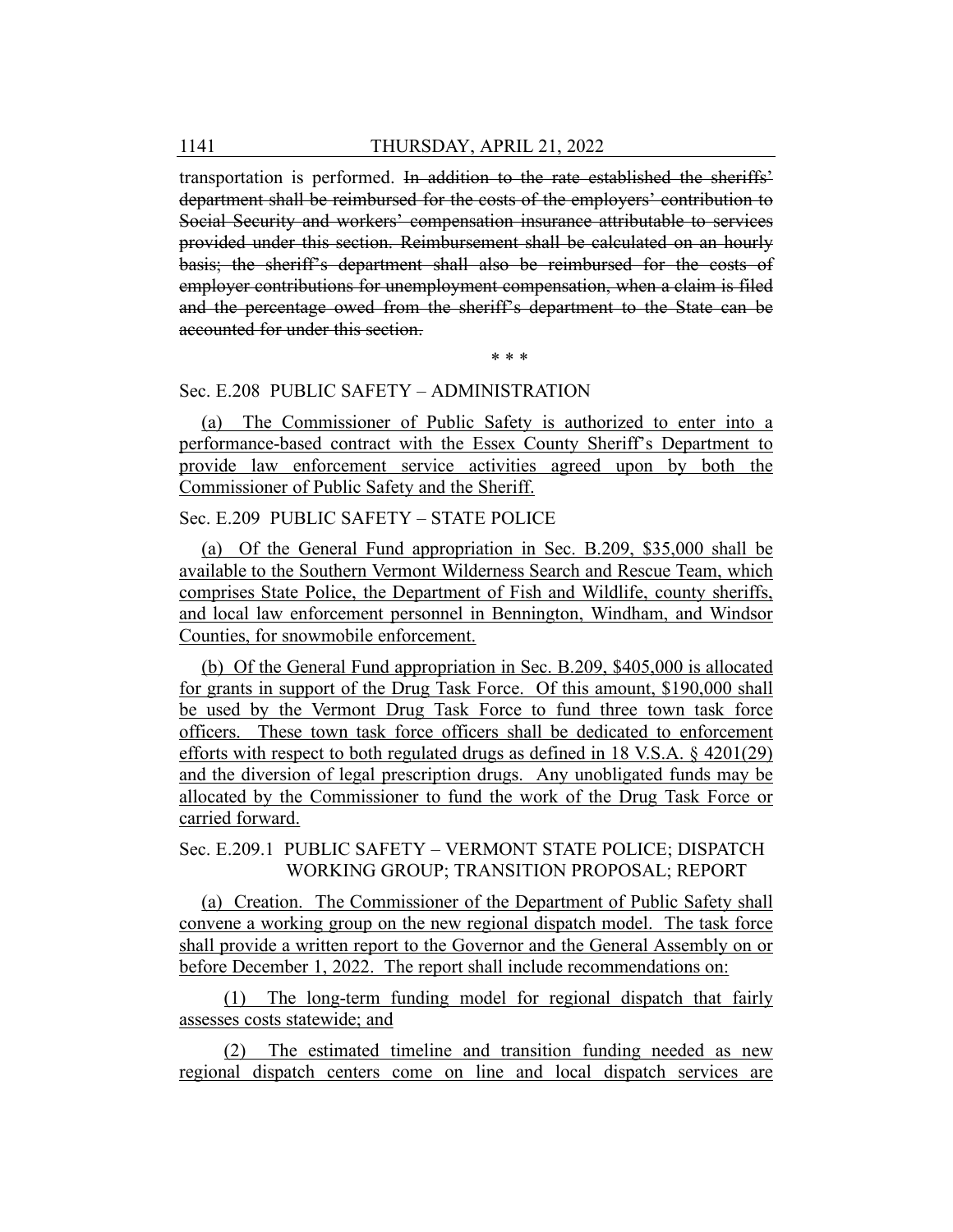transitioned away from state operated facilities.

(b) Membership. The working group shall be composed of the following members:

(1) one representative of the Vermont State Police, selected by the Commissioner of Public Safety;

(2) two representatives of local legislative bodies, selected by the Vermont League of Cities and Towns, one of which utilizes a State-dispatch center and one of which utilizes an existing regional or local dispatch center;

(3) one representative of an existing local or regional dispatch center, selected by the Vermont League of Cities and Towns;

(4) two police chiefs, selected by the Vermont Police Chiefs Association, one of whom utilizes a State-dispatch center and one of whom utilizes an existing regional or local dispatch center;

(5) one emergency medical responder, selected by the Vermont EMS Advisory Committee;

(6) one firefighter, selected by the Vermont State Firefighters Association;

(7) one sheriff, selected by the Vermont Sheriffs Association; and

(8) one representative of the Enhanced 911 Board, selected by the Board Chair.

(c) Powers and Duties. The working group shall:

(1) Consider and document how current dispatch services are provided statewide and the various methods of funding that exist to cover the cost of dispatch services. This shall include detail by town and or by emergency service provider. This analysis shall identify any funding inequities that exist in the current system between those entities paying for services using local funds and those entities receiving dispatch services provide by the State without cost. The analysis of current costs and payments flows for dispatch services shall be compared to the projected costs and payment flows under the new regional dispatch model. This analysis shall also estimate how first responder entities dispatched though the new regional system may be financially impacted in the transition to the new regional system.

(2) Identify a transitional timeline and the tasks to be completed within that timeline for transitioning to the new regional dispatch model.

(3) Identify any State resources that may become available once the new dispatch system is fully operational and recommend if and how such resources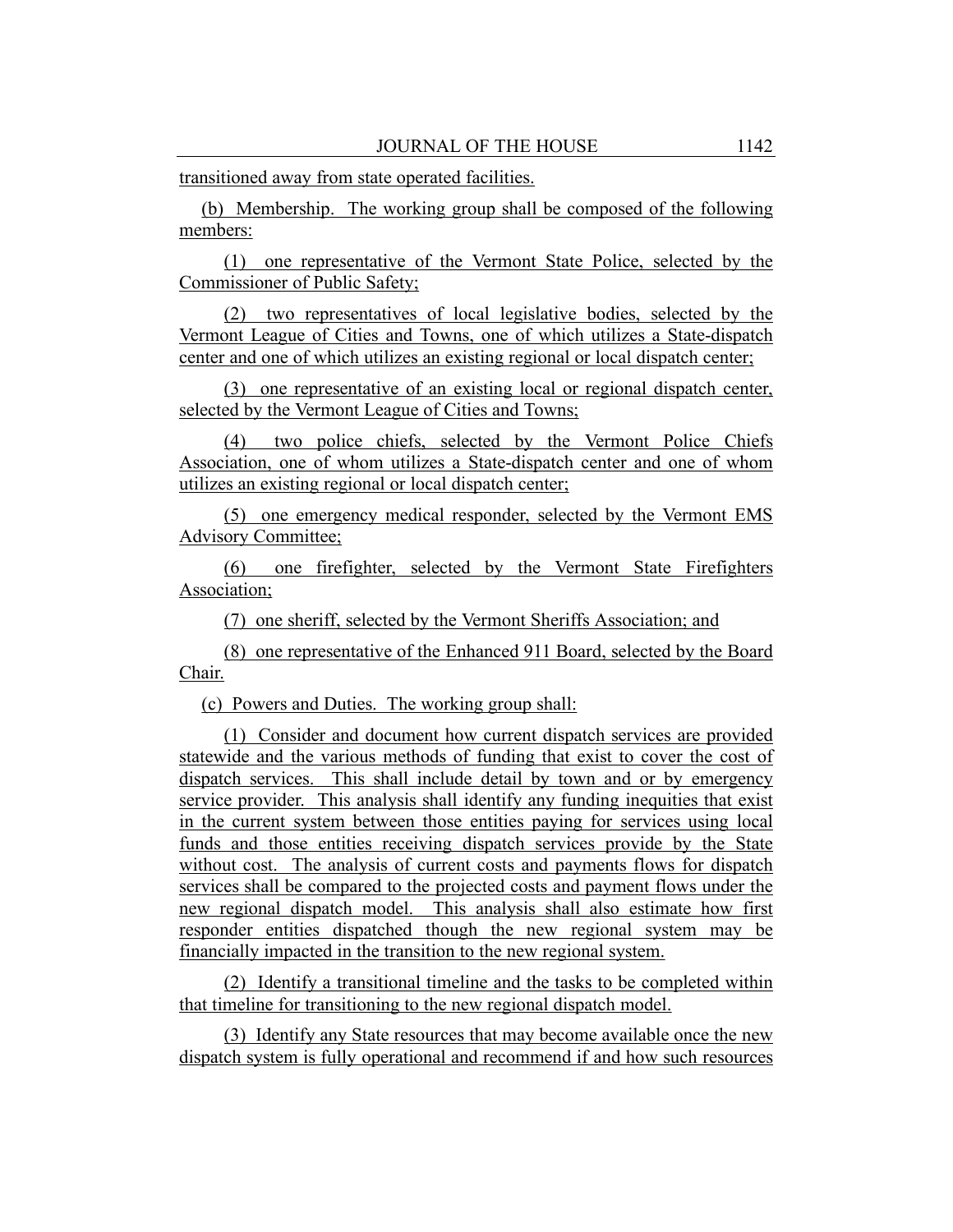should be distributed to equitably reduce local costs.

(4) Identify any other ongoing sources of statewide revenue to be dedicated to statewide emergency response communications to equitably reduce local costs.

(d) Meetings.

(1) The Commissioner of Public Safety or designee shall call the first meeting of the working group.

(2) The working group shall determine its chair from among the members of the working group.

(3) A majority of the membership shall constitute a quorum.

(e) Assistance. The working group shall have the administrative, technical, and legal assistance of the Department of Public Safety.

Sec. E.212 PUBLIC SAFETY – FIRE SAFETY

(a) Of the funds appropriated in Sec. B.212 of this act, \$55,000 shall be granted to the Vermont Rural Fire Protection Task Force for the purpose of designing dry hydrants.

Sec. E.215 MILITARY – ADMINISTRATION

(a) The amount of \$1,319,834 shall be disbursed to the Vermont Student Assistance Corporation for the National Guard Tuition Benefit Program established in 16 V.S.A. § 2857.

Sec. E.219 MILITARY – VETERANS' AFFAIRS

(a) Of the funds appropriated in Sec. B.219 of this act, \$1,000 shall be used for continuation of the Vermont Medal Program, \$4,800 shall be used for the expenses of the Governor's Veterans' Advisory Council, \$7,500 shall be used for the Veterans' Day parade, and \$10,000 shall be granted to the American Legion for the Boys' State and Girls' State programs.

Sec. E.222 NEW FARMER PROGRAM COORDINATION

(a) The Secretary of Agriculture shall, in consultation with the Vermont Housing Conservation Board, inventory the programs available to assist new farmers beginning operations in the State. On or before January 15, 2023, the Secretary shall provide a report to the House and Senate Committees on Agriculture on the degree of coordination across these programs. This shall include recommendations for improvement or change in operations and coordination that would benefit new farmers experience in seeking assistance.

Sec. E.232 [Deleted.]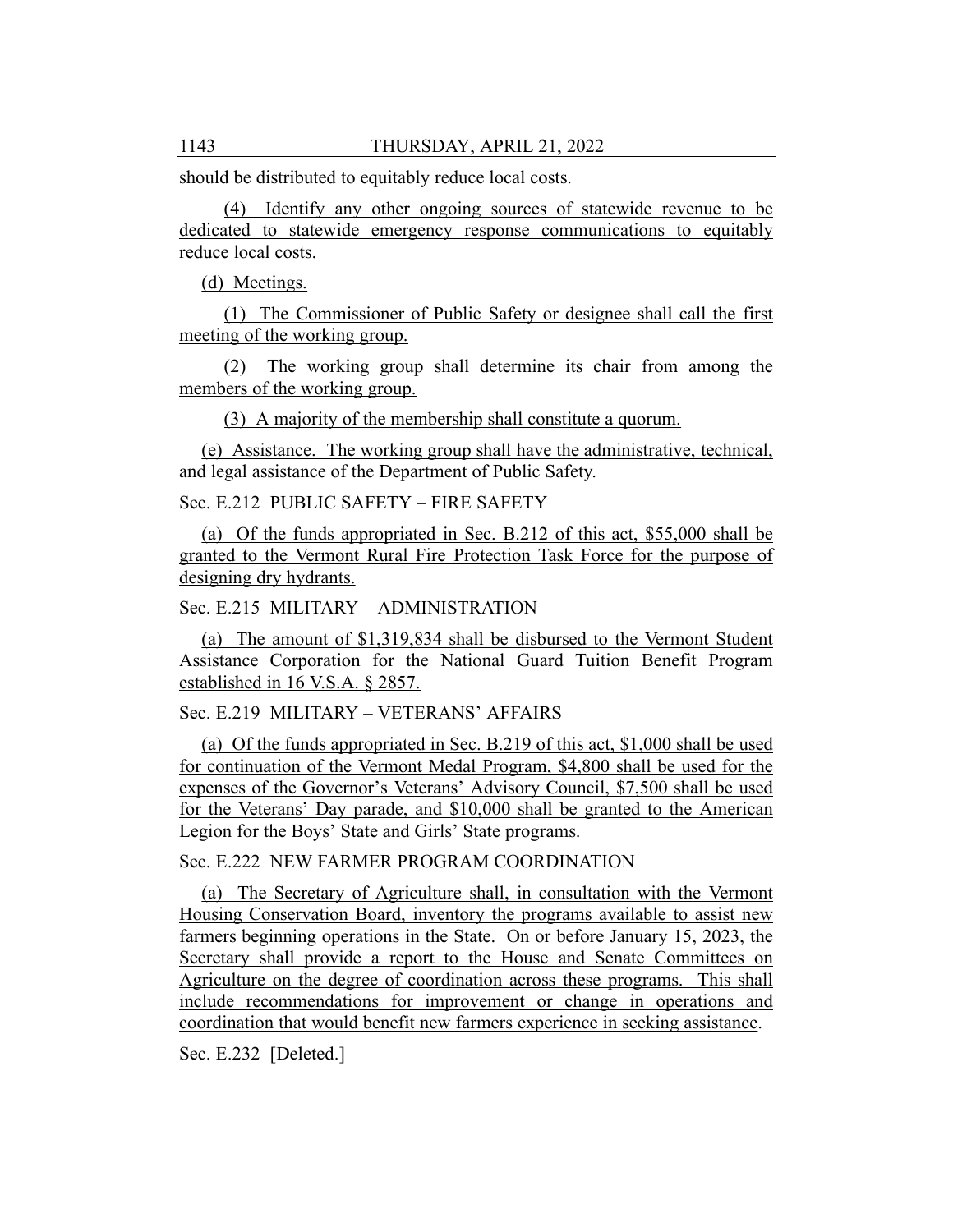Sec. E.233 30 V.S.A. § 8083(b)(6) is amended to read:

(6) upon approval by the General Assembly, up to \$1,500,000.00 annually to fund the operational expenses of the Board and the Department to the extent the Department's expenses support the work of the Board.

## Sec. E.233.1 VERMONT COMMUNITY BROADBAND BOARD; OPERATIONAL EXPENSES; ANNUAL BUDGET

(a) On or before December 1, 2022, the Vermont Community Broadband Board shall submit to the Governor and the General Assembly a proposed budget for its operational expenses for fiscal year 2023 for inclusion in the fiscal year 2023 budget adjustment act.

(b) On or before January 15, 2023, the Vermont Community Broadband Board shall submit to the Governor and the General Assembly a proposed budget for its operational expenses in fiscal year 2024 for inclusion in the Governor's recommended fiscal year 2024 appropriations for the support of government.

(c) In preparing a proposed budget for its operational expenses, the Vermont Community Broadband Board shall maximize first the use of any federal funds in the Vermont Community Broadband Fund that are available for administrative costs, and then shall draw upon monies transferred to the Vermont Community Broadband Fund pursuant to 30 V.S.A. § 7523(b).

Sec. E.233.2 VERMONT COMMUNITY BROADBAND BOARD

(a) In fiscal year 2023 there is appropriated to the Vermont Community Broadband Board a total of \$1,500,000 from special funds to operate the Board. The intent of this section is to provide the necessary spending authority to the Board to operate in fiscal year 2023 until a new line-item budget is included in the budget adjustment for fiscal year 2023 pursuant to Sec. 233.1. of this act.

### Sec. E.233.3 MUNICIPAL FUNDS FOR BROADBAND

(a) Notwithstanding any other provision of law to the contrary, a municipality may accept and finance broadband projects with funds received from the American Rescue Plan Act of 2021, Pub. L. 117-2, including funds received as lost revenue.

## Sec. E.240 CANNABIS CONTROL BOARD

(a) The funds appropriated for the Cannabis Control Board in Sec. B.240 of this act include one-time special funds of \$703,432 to support phase two of the license application and seed to sale tracking information technology system.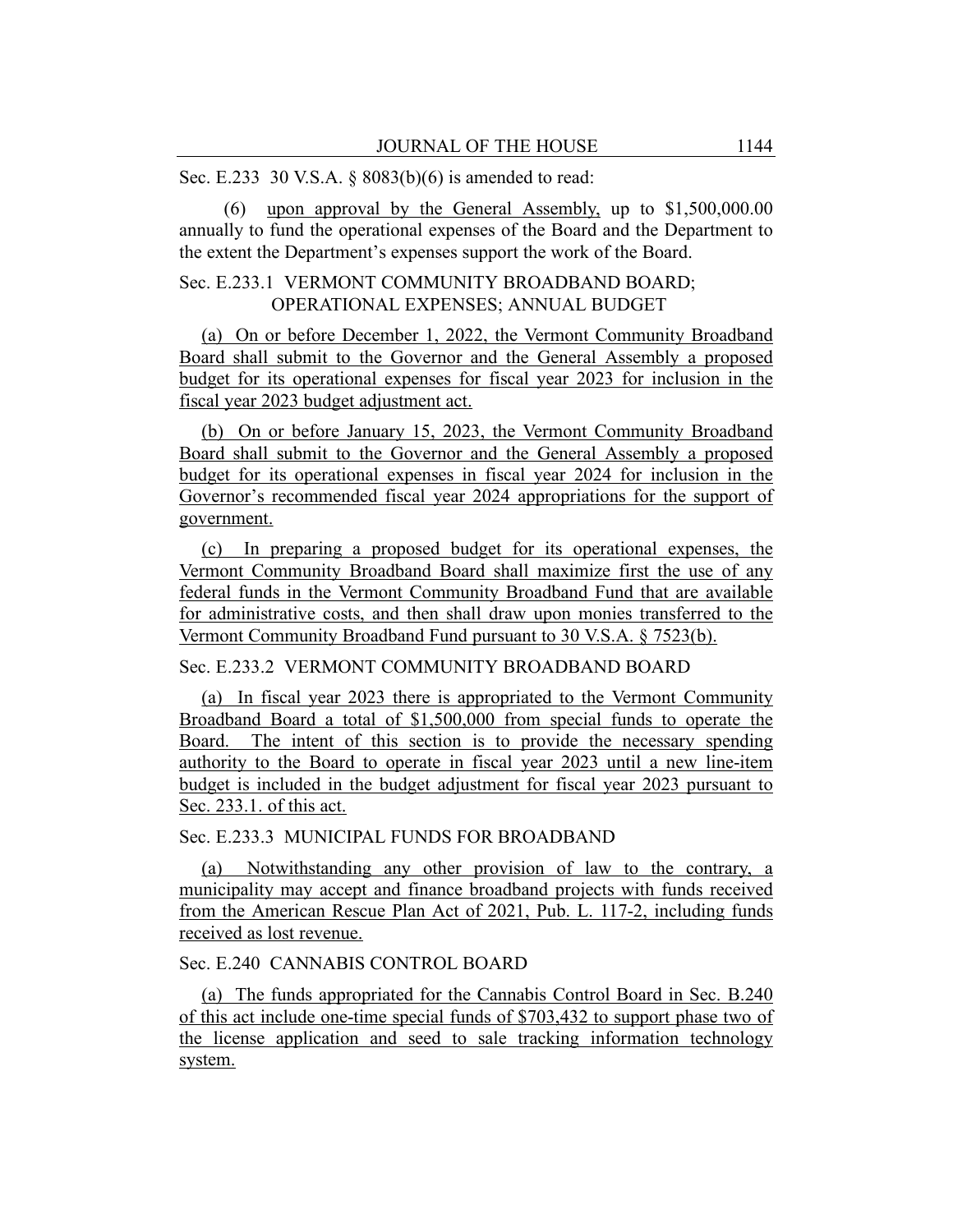\* \* \* Cannabis Regulation Fund;

Cannabis Excise Tax Revenue in Fiscal Years 2023–2025 \* \* \*

Sec. E.240.1 7 V.S.A. § 845 is amended to read:

§ 845. CANNABIS REGULATION FUND

(a) There is established the Cannabis Regulation Fund, which shall be managed in accordance with 32 V.S.A. chapter 7, subchapter 5. The Fund shall be maintained by the Cannabis Control Board.

(b) The Fund shall be composed of:

(1) all State application fees, annual license fees, renewal fees, and civil penalties collected by the Board pursuant to chapters 33 (cannabis establishments) and 37 (medical cannabis dispensaries) of this title; and

(2) all annual and renewal fees collected by the Board pursuant to chapter 35 (medical cannabis registry) of this title; and

(3) all cannabis excise tax revenue raised pursuant to 32 V.S.A. § 7902.

(c) Monies from the Fund shall only be appropriated for the purposes of implementation, administration, and enforcement of this chapter and chapter 33 of this title.

(d) The Commissioner of Finance and Management shall do the following not later than July 31 each year:

(1) transfer the unexpended and unobligated balance of the Cannabis Regulation Fund to the General Fund at the close of the prior fiscal year; and

(2) report the amount of the transfer made pursuant to subdivision (1) of this subsection to the Joint Fiscal Committee.

Sec. E.240.2 32 V.S.A. § 7909 is amended to read:

§ 7909. SUBSTANCE MISUSE PREVENTION FUNDING

(a) Thirty percent of the revenues raised by the cannabis excise tax imposed by section 7902 of this title unexpended and unobligated balance of the Cannabis Regulation Fund that is transferred to the General Fund pursuant to 7 V.S.A. §  $845(d)(1)$ , not to exceed \$10,000,000.00 per fiscal year, shall be used to fund substance misuse prevention programming in the subsequent fiscal year.

\* \* \*

Sec. E.240.3. REPEAL

(a) 2020 Acts and Resolves No. 164, Sec. 6c (contingent Cannabis Regulation Fund deficit offset) is repealed.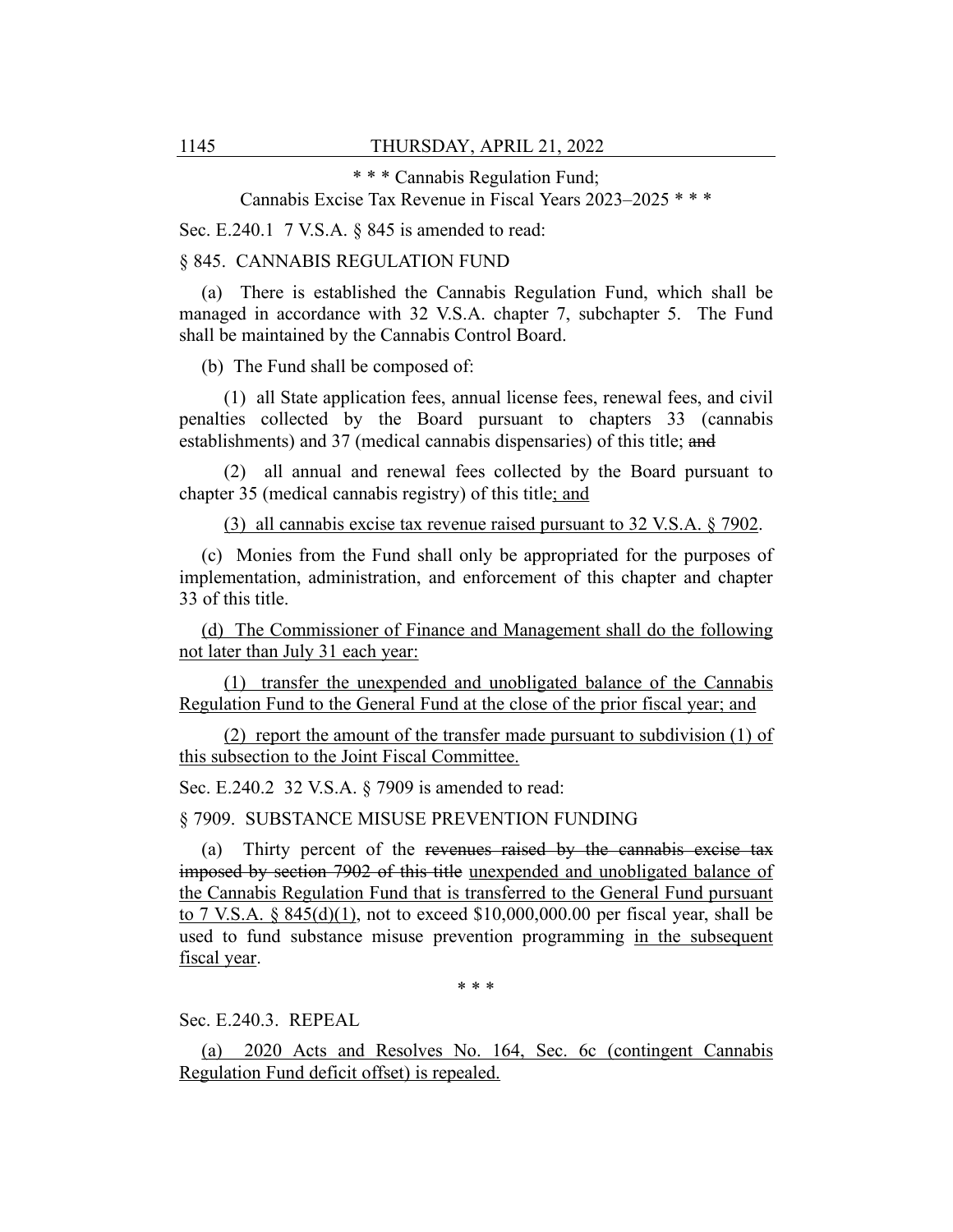Sec. E.240.4 2020 Acts and Resolves No. 164, Sec. 33(h) is amended to read:

(h) Sec. 6c (contingent Cannabis Regulation Fund deficit offset) shall take effect on July 1, 2024. [Repealed.]

\* \* \* Cannabis Excise Tax Revenue Starting in Fiscal Year 2025 \* \* \*

Sec. E.240.5. 7 V.S.A. § 845 is amended to read:

#### § 845. CANNABIS REGULATION FUND

(a) There is established the Cannabis Regulation Fund, which shall be managed in accordance with 32 V.S.A. chapter 7, subchapter 5. The Fund shall be maintained by the Cannabis Control Board.

(b) The Fund shall be composed of:

(1) all State application fees, annual license fees, renewal fees, and civil penalties collected by the Board pursuant to chapters 33 (cannabis establishments) and 37 (medical cannabis dispensaries) of this title; and

(2) all annual and renewal fees collected by the Board pursuant to chapter 35 (medical cannabis registry) of this title; and.

(3) all cannabis excise tax revenue raised pursuant to  $32$  V.S.A.  $\S$  7902. [Repealed.]

(c) Monies from the Fund shall only be appropriated for the purposes of implementation, administration, and enforcement of this chapter and chapter 33 of this title.

(d) The Commissioner of Finance and Management shall do the following not later than July 31 each year:

(1) transfer the unexpended and unobligated balance of the Cannabis Regulation Fund to the General Fund at the close of the prior fiscal year; and

(2) report the amount of the transfer made pursuant to subdivision (1) of this subsection to the Joint Fiscal Committee. [Repealed.]

Sec. E.240.6. 32 V.S.A. § 7909(a) is amended to read:

(a) Thirty percent of the revenues raised by the cannabis excise tax imposed by section 7902 of this title unexpended and unobligated balance of the Cannabis Regulation Fund that is transferred to the General Fund pursuant to 7 V.S.A.  $\S$  845(d)(1), not to exceed \$10,000,000.00 per fiscal year, shall be used to fund substance misuse prevention programming in the subsequent fiscal year.

Sec. E.240.7 TRANSFER IN JULY 2025

(a) Notwithstanding any provision of law to the contrary, the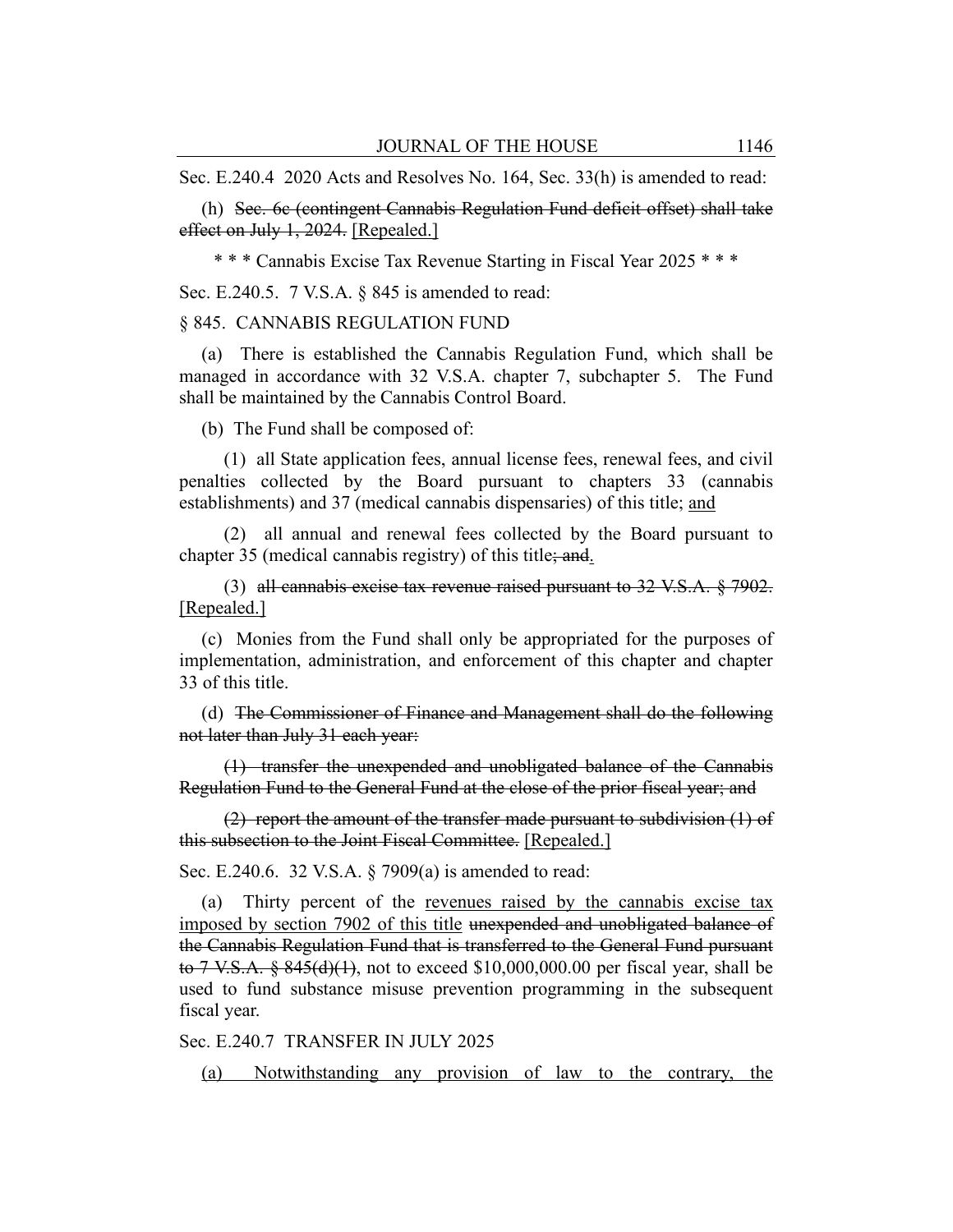Commissioner of Finance and Management shall do the following not later than July 31, 2025:

(1) transfer the unexpended and unobligated balance of the Cannabis Regulation Fund to the General Fund at the close of the 2024 fiscal year; and

(2) report the amount of the transfer made pursuant to subdivision (1) of this section to the Joint Fiscal Committee.

\* \* \* Human Services \* \* \*

## Sec. E.300 FUNDING FOR THE OFFICE OF THE HEALTH CARE ADVOCATE

(a) Of the funds appropriated in Sec. B.300 of this act, \$1,847,406 shall be used for the contract with the Office of the Health Care Advocate.

Sec. E.300.1 PRIVATE NONMEDICAL INSTITUTIONS; COSTS

(a) On or before September 1, 2022, the Agency of Human Services shall report to Joint Fiscal Committee on a plan to address costs associated with contract staffing for private Nonmedical institutions. The plan shall include a timeline to address the rate setting process for future ongoing base costs starting in State fiscal year 2023.

Sec. E.301 SECRETARY'S OFFICE – GLOBAL COMMITMENT:

(a) The Agency of Human Services (AHS) shall use the funds appropriated in this section for payment of the actuarially certified premium required under the intergovernmental agreement between the Agency of Human Services and the managed care entity, the Department of Vermont Health Access, as provided for in the Global Commitment for Health Waiver (Global Commitment) approved by the Centers for Medicare and Medicaid Services under Section 1115 of the Social Security Act.

(b) In addition to the State funds appropriated in this section, a total estimated sum of \$25,231,644 is anticipated to be certified as State matching funds under the Global Commitment as follows:

(1) \$22,230,100 certified State match available from local education agencies for eligible special education school-based Medicaid services under the Global Commitment. This amount combined with \$28,269,900 of federal funds appropriated in Sec. B.301 of this act equals a total estimated expenditure of \$50,500,000. An amount equal to the amount of the federal matching funds for eligible special education school-based Medicaid services under Global Commitment shall be transferred from the Global Commitment Fund to the Medicaid Reimbursement Special Fund created in 16 V.S.A. § 2959a.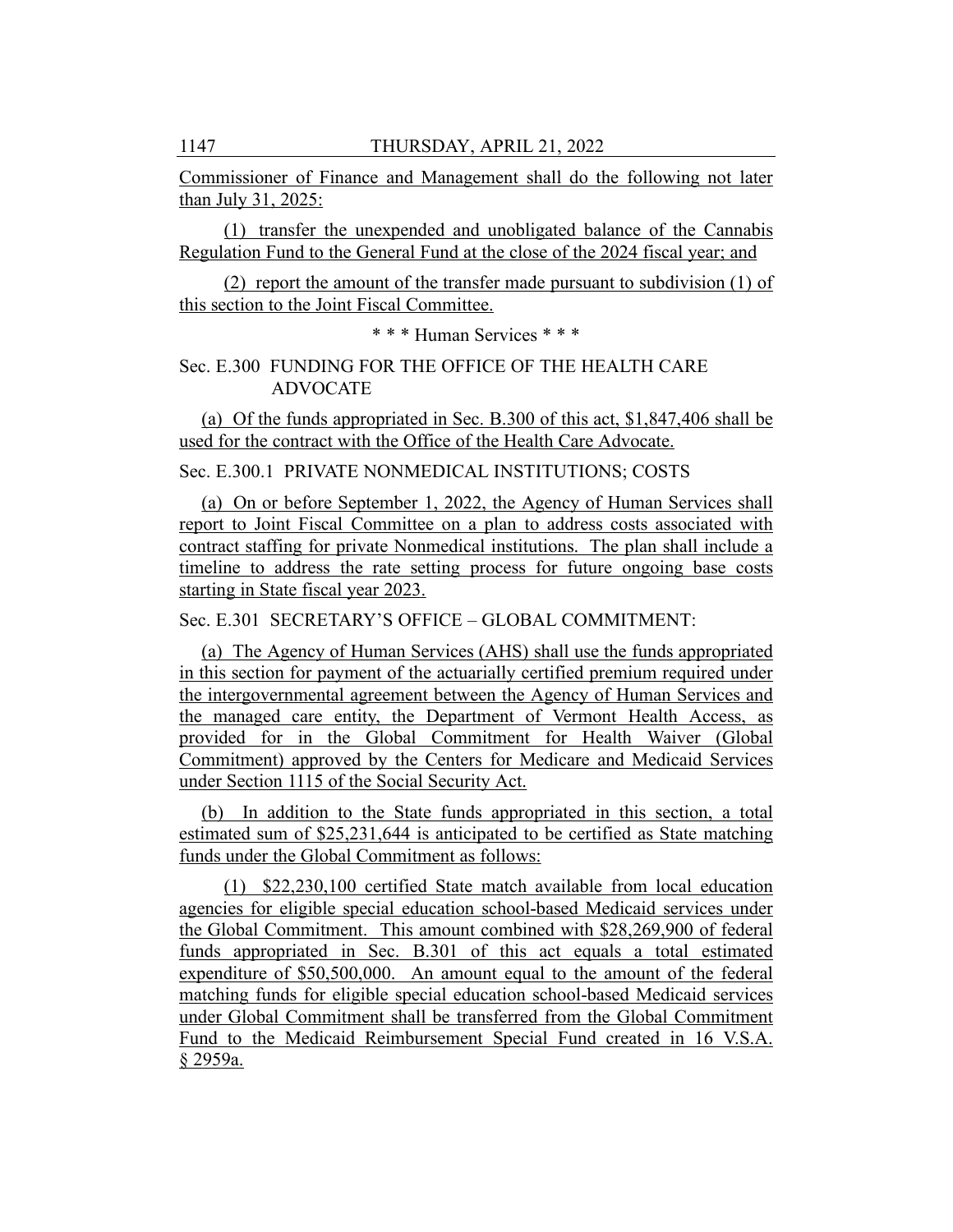(2) \$3,001,544 certified State match available from local designated mental health and developmental services agencies for eligible mental health services provided under Global Commitment.

(c) Up to \$4,034,170 is transferred from the AHS Federal Receipts Holding Account to the Interdepartmental Transfer Fund consistent with the amount appropriated in Sec. B.301 – Secretary's Office – Global Commitment of this act.

### Sec. E.301.1 GLOBAL COMMITMENT APPROPRIATIONS; TRANSFER; REPORT

(a) In order to facilitate the end-of-year closeout for fiscal year 2023, the Secretary of Human Services, with approval from the Secretary of Administration, may make transfers among the appropriations authorized for Medicaid and Medicaid-waiver program expenses, including Global Commitment appropriations outside the Agency of Human Services. At least three business days prior to any transfer, the Agency shall submit to the Joint Fiscal Office a proposal of transfers to be made pursuant to this section. A final report on all transfers made under this section shall be made to the Joint Fiscal Committee for review at the September 2023 meeting. The purpose of this section is to provide the Agency with limited authority to modify the appropriations to comply with the terms and conditions of the Global Commitment for Health waiver approved by the Centers for Medicare and Medicaid Services under Section 1115 of the Social Security Act.

### Sec. E.301.2 GLOBAL COMMITMENT WAIVER AMENDMENT

(a) The Secretary of Human Services is authorized to seek to extend or renew Vermont's Global Commitment to Health Section 1115 Demonstration Waiver, which is currently set to expire on June 30, 2022. The Agency of Human Services shall strive to maintain or increase the State's flexibility to use Global Commitment investment dollars to increase access to care and coverage, improve health outcomes, strengthen health care delivery, and promote transformation to value-based and integrated models of care.

#### Sec. E.301.3 PROVIDER RATE INCREASES

(a) Recipients of any increased rates under Secs.B.314 and B.333 of this act shall be transparent in the use of these funds through timely and accurate reporting as defined by the State, including complying with specific performance measures using existing data collected by providers to assure accountability to the clients and the system of care.

#### Sec. E.306 VERMONT HEALTH BENEFIT EXCHANGE RULES

(a) The Agency of Human Services may adopt rules pursuant to 3 V.S.A.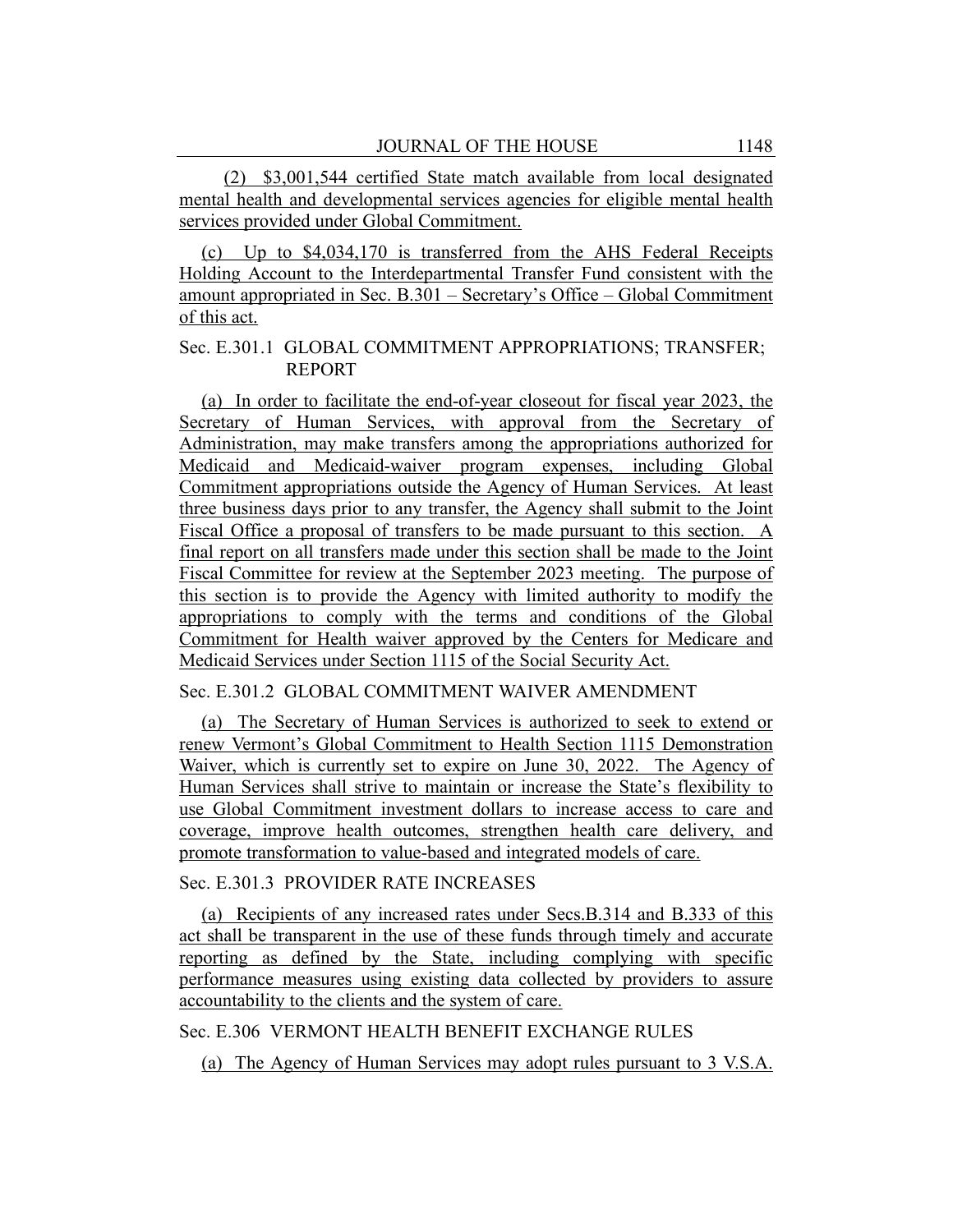chapter 25 to conform Vermont's rules regarding health care eligibility and enrollment and the operation of the Vermont Health Benefit Exchange to state and federal law and guidance. The Agency may use the emergency rules process pursuant to 3 V.S.A. § 844 prior to June 30, 2023, but only in the event that new state or federal law or guidance require Vermont to amend or adopt its rules in a time frame that cannot be accomplished under the traditional rulemaking process. An emergency rule adopted under these exigent circumstances shall be deemed to meet the standard for the adoption of emergency rules required pursuant to 3 V.S.A. § 844(a).

Sec. E.306.1 [Deleted.]

## Sec. E.312 HEALTH – PUBLIC HEALTH

(a) AIDS/HIV funding.

(1) In fiscal year 2023 and as provided in this section, the Department of Health shall provide grants in the amount of \$475,000 in AIDS Medication Rebates special funds to the Vermont AIDS service and peer-support organizations for client-based support services. The Department of Health AIDS Program shall meet at least quarterly with the Community Advisory Group (CAG) with current information and data relating to service initiatives. The funds shall be allocated according to an RFP process.

(2) In fiscal year 2023 and as provided in this section, the Department of Health shall provide grants in the amount of \$295,000 to the following organizations:

(A) Vermont CARES - \$140,000;

(B) AIDS Project of Southern Vermont - \$100,000; and

(C) HIV/HCV Resource Center - \$55,000.

(3) Ryan White Title II funds for AIDS services and the Vermont Medication Assistance Program (VMAP) shall be distributed in accordance with federal guidelines. The federal guidelines shall not apply to programs or services funded solely by State general funds.

(A) The Secretary of Human Services shall immediately notify the Joint Fiscal Committee if at any time there are insufficient funds in VMAP to assist all eligible individuals. The Secretary shall work in collaboration with persons living with HIV/AIDS to develop a plan to continue access to VMAP medications until such time as the General Assembly can take action.

(B) As provided in this section, the Secretary of Human Services shall work in collaboration with the VMAP Advisory Committee, which shall be composed of not less than 50 percent of members who are living with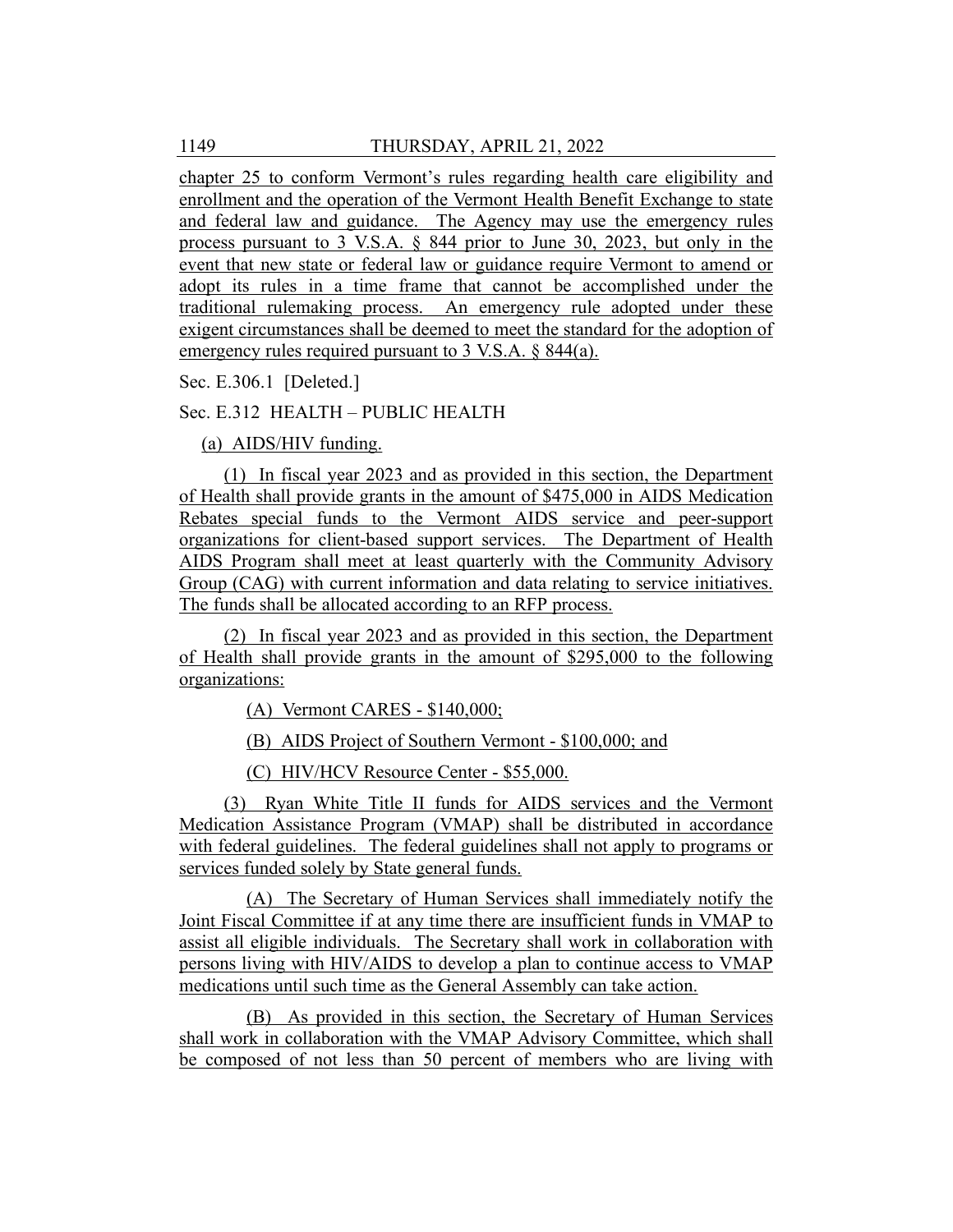HIV/AIDS. If a modification to the program's eligibility requirements or benefit coverage is considered, the Committee shall make recommendations regarding the program's formulary of approved medication, related laboratory testing, nutritional supplements, and eligibility for the program.

(4) In fiscal year 2023, the Department of Health shall provide grants in the amount of \$100,000 in general funds to Vermont AIDS service organizations and other Vermont HIV/AIDS prevention providers for community-based HIV prevention programs and services. These funds shall be used for HIV/AIDS prevention purposes, including syringe exchange programs; improving the availability of confidential and anonymous HIV testing; prevention work with at-risk groups such as women, intravenous drug users, and people of color; and anti-stigma campaigns. Not more than 15 percent of the funds may be used for the administration of such services by the recipients of these funds. The method by which these prevention funds are distributed shall be determined by mutual agreement of the Department of Health and the Vermont AIDS service organizations and other Vermont HIV/AIDS prevention providers.

(5) In fiscal year 2023, the Department of Health shall provide grants in the amount of \$150,000 in general funds to Vermont AIDS service organizations and other Vermont HIV/AIDS prevention providers for syringe exchange programs. The method by which these prevention funds are distributed shall be determined by mutual agreement of the Department of Health, the Vermont AIDS service organizations, and other Vermont HIV/AIDS prevention providers. The performance period for these grants will be State fiscal year 2023. Grant reporting shall include outcomes and results.

(6) In fiscal year 2023, the Department of Health shall not reduce any grants to the Vermont AIDS service and peer-support organizations or syringe service programs without receiving prior approval from the Joint Fiscal Committee.

### Sec. E.313 REPORT, PUBLIC INEBRIATE AND SOBER BED PROGRAMMING

(a) The new alcohol and drug abuse program beds funded through Sec. B.313 of this act shall be used to treat public inebriates instead of having these individuals held by the Department of Corrections. On or before January 15, 2023, the Department of Health, in consultation with the Chief Prevention Officer, Vermont Care Partners, the Vermont Association for Mental Health and Addiction Recovery, and the Vermont Alliance for Recovery Residences, shall submit a written report to the House Committees on Appropriations and on Human Services and to the Senate Committees on Appropriations and on Health and Welfare examining whether there is excess bed capacity among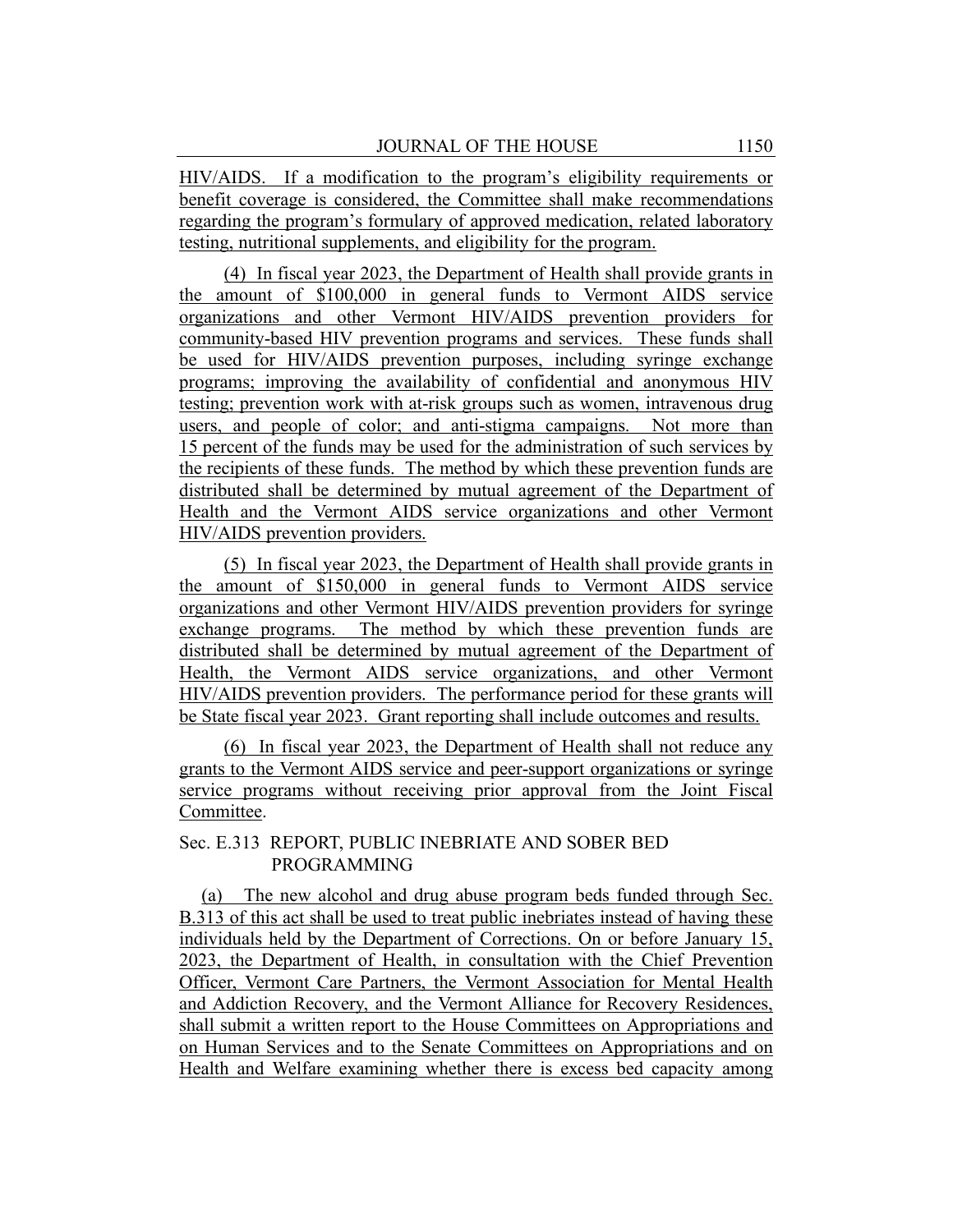those programs designated for use by public inebriates. If the Department determines that there is excess capacity, the report shall include a plan to make efficient use of the excess capacity, including possibly redesignating beds for alternative purposes.

## Sec. E.314 DEPARTMENT OF MENTAL HEALTH; MOBILE CRISIS OUTREACH SERVICES

(a) The Department of Mental Health shall build an urgent care model for mental health by expanding mobile outreach services based on the Department's analysis of statewide mobile crisis services and gaps pursuant to its State Planning Grant from the Centers for Medicare and Medicaid Services. The urgent care model shall address geographic gaps and the regions of the State in which the lack of mobile outreach is most directly driving unnecessary emergency department visits or unnecessary law enforcement responses.

(b) The new mobile outreach services shall:

(1) be based on evidence-based and trauma-informed practices, including using peer support staff;

(2) be developed in conjunction with the continuum of urgent care response related to the new 9-8-8 suicide prevention line; and

(3) comply with federal requirements as needed to qualify for three years of federal financial participation at an enhanced 85 percent federal match rate.

(c) The Department, in coordination with the Agency of Human Services Secretary's Office, Department of Vermont Health Access and the Department of Financial Regulation, shall develop a sustainability plan to ensure that the services will continue to be available after expiration of the enhanced federal match rate.

(d) On or before January 15, 2023, the Department shall provide a status report on:

(1) the experience of the Rutland pilot project which includes the number of Vermonters served by this pilot though 2022, as well as a description of the evaluation of the operating model of the pilot since it was launched to date; and

(2) the status of expansion of the urgent care model for mental health by expanding mobile outreach services funded in fiscal year 2023, including grants issued to date, operating status of the programs provided funding, and number of Vermonters served in 2022.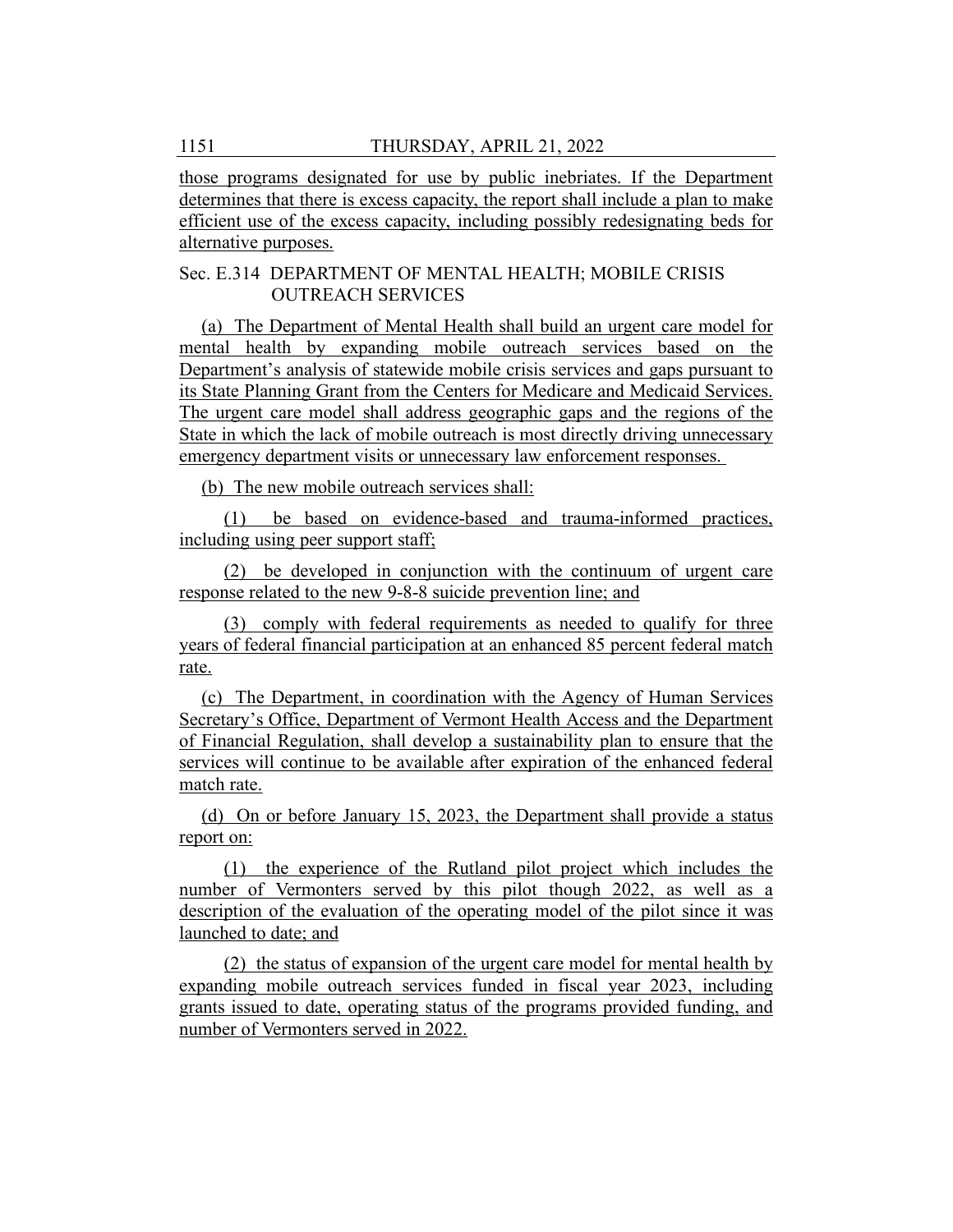## Sec. E.314.1 DEPARTMENT OF MENTAL HEALTH; EMERGENCY DEPARTMENTS; PATIENT EXPERIENCE OF CARE; REPORT

(a) On or before January 15, 2023, the Department of Mental Health shall report to the House Committee on Health Care and the Senate Committee on Health and Welfare regarding the progress of the health care system in improving the patient experience of care for individuals encountering lengthy emergency departments waits for admission for inpatient psychiatric treatment. The report shall include an assessment of the services offered to these patients in emergency departments and the extent to which stakeholder input is included in decisions about services and patient care. The report shall include the most recent data pertaining to patient length of stay in emergency departments due to a lack of appropriate alternative mental health level 1 or step-down bed placements, and any changes anticipated it the inventory of level 1 or step-down beds system wide.

Sec. E.314.2 29 V.S.A. § 821 is amended to read:

### § 821. STATE FACILITIES

(a) State buildings.

\* \* \*

(15) "River Valley Therapeutic Residence" shall be the name of the secure residential recovery facility in Essex.

\* \* \*

### Sec. E.316 PARENT CHILD CENTER GRANT

(a) The Department for Children and Families shall, within the administration of the grant for parent child centers and in consultation with the parent child centers, seek to ensure that services are targeted to families most at risk of having young children come into State custody. The shared goal of preventing that outcome, and bringing Vermont's rate of young children coming into State custody down to a level more consistent with other states experience, shall be reflected in the grant agreement.

Sec. E.317 33 V.S.A. § 5126 is added to read:

# § 5126. PLACEMENT OF A CHILD INTO A QUALIFIED RESIDENTIAL TREATMENT PROGRAM

(a) Within 60 days of the start of a placement of a child into a qualified residential treatment program by the Commissioner, the Family Division of the Superior Court or the Judicial Master shall review the assessment, determination, and documentation provided by the qualified individual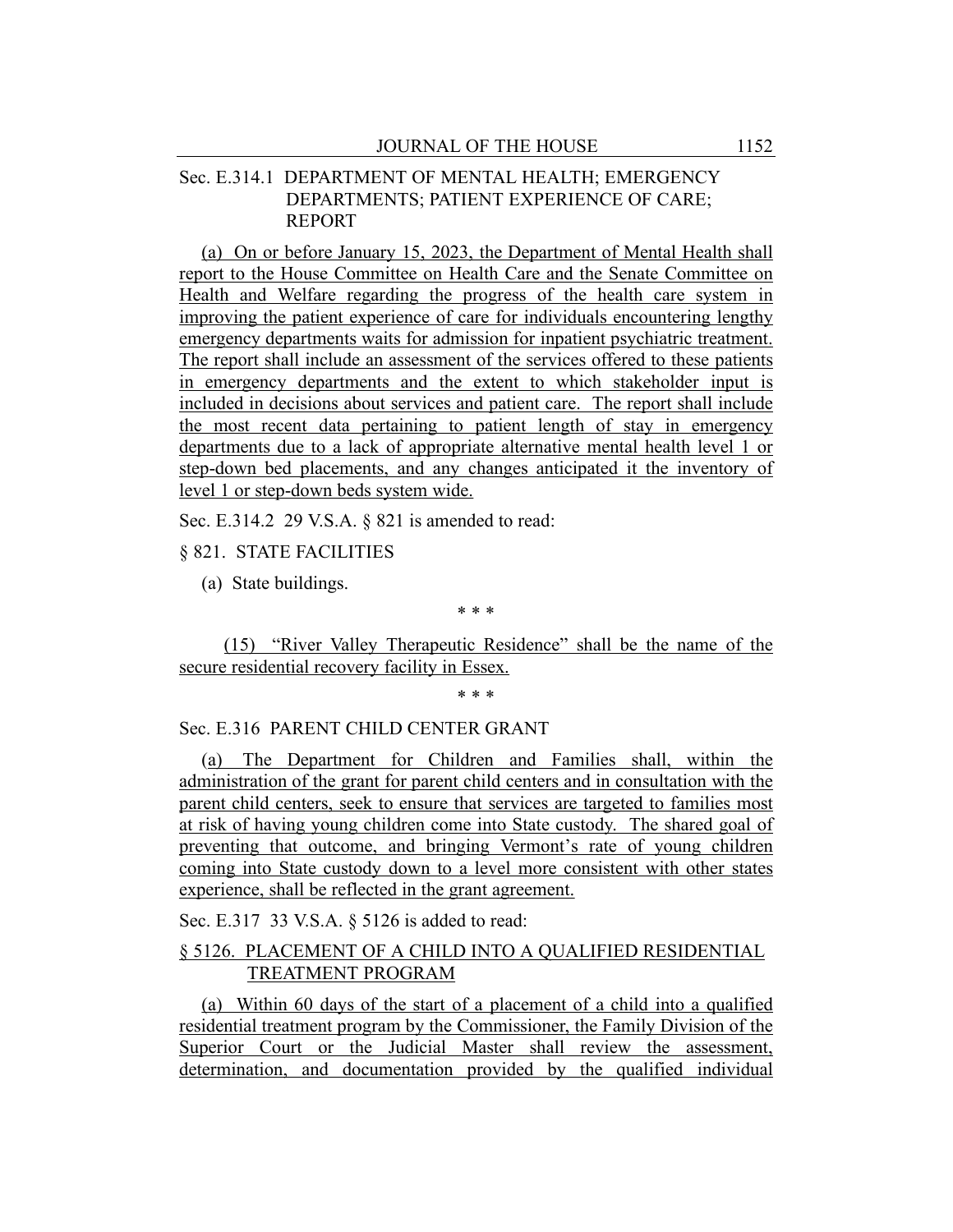conducting the assessment required pursuant to 42 U.S.C. § 675a. The court or Judicial Master shall determine whether the needs of the child can be met through placement with family members, in a foster family home, or in another approved setting designed to meet specialized needs. If placement in a setting described above is not appropriate, the court or Judicial Master shall consider whether placement of the child in a qualified residential treatment program provides the most effective and appropriate level of care for the child in the least restrictive environment, and whether such a placement is consistent with the short- and long-term goals for the child, as specified in the case plan for the child.

(b) The court or Judicial Master shall approve or disapprove the placement in a qualified residential treatment program based on the factors considered in subsection (a) of this section and make written findings as to the basis for the determination. The decision and findings shall be submitted to the parties.

(c) Nothing in this section shall be construed to limit the Commissioner's authority to place a child who is in the Commissioner's legal custody in a family home or a treatment, rehabilitative, detention, or educational facility or institution as provided in subdivision 5106(4) of this title.

(d) This section shall not apply to children placed in a setting that is intended for the detention of minors.

Sec. E.318 REPEAL

2019 Acts and Resolves No. 72, Sec. E.138.7 is repealed.

Sec. E.318.1 CHILD CARE CAPACITY-BUILDING GRANTS

(a) Of the funds appropriated in Sec. B.318 of this act, \$800,000 is allocated for the purpose of expanding infant and toddler child care capacity.

(b) The Child Development Division shall award grants to eligible applicants. An eligible applicant shall:

(1) be a new or existing regulated, privately owned center-based child care program or family child care home in good regulatory standings;

(2) participate in Child Care Financial Assistance Program (CCFAP);

(3) provide year-round, full day child care and early learning services;

(4) provide child care and early learning services for infants and toddlers; and

(5) participate in the Step Ahead Recognition System (STARS).

(c) Center-based child care program or family child care homes receiving a grant pursuant to this section shall remain in compliance with the Division's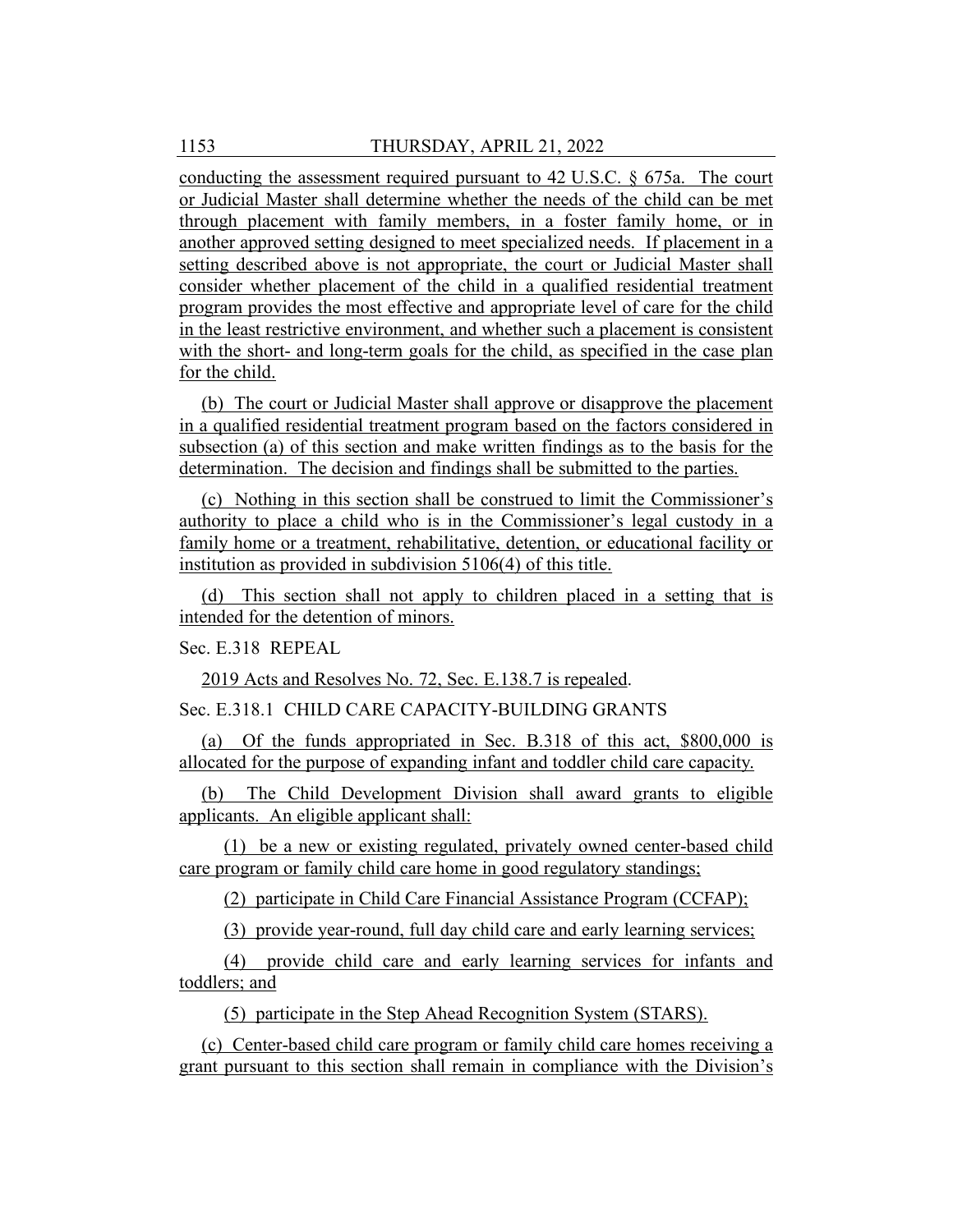rules, continue participation in STARS, and maintain enrollment of children supported by CCFAP.

# Sec. E.318.2 PRE-APPRENTICESHIP PROGRAM IN EARLY CHILDHOOD EDUCATION:APPROPRIATION

(a) Of the federal funds appropriated in Sec. B.318 of this act to the Department for Children and Families Division of Child Development, \$100,000 shall be transferred to Vermont Department of Labor for the pre-

apprenticeship program in Early Childhood Education provided by Vermont

Career and Technical Education centers.

(2) \$125,000 shall be sugranted to the Vermont Association for the Education of Young Children to provide grants to students to pursue early childhood educator careers.

## Sec. E. 318.3 CHILD DEVELOPMENT DIVISION; STEP AHEAD RECOGNITION SYSTEM

As part of its fiscal year 2023 budget adjustment presentation to the General Assembly, the Department for Children and Families shall present its proposed policy changes to the Step Ahead Recognition System (STARS) to the House Committee on Human Services and the Senate Committee on Health and Welfare. The Division's presentation shall summarize its proposed changes to STARS, including any anticipated impacts on child care providers and families. Any requested policy changes to STARS and related appropriations requests shall require legislative approval through the budget process pursuant to 32 V.S.A. chapter 7, subchapter 3.

## Sec. E.318.4 BRIGHT FUTURES INFORMATION SYSTEM; MODERNIZATION; CHILD CARE FINANCIAL ASSISTANCE PROGRAM

(a) On or before January 1, 2024, or six months after both the modernization of the Bright Futures Information System (BFIS) pursuant to 2021 Acts and Resolves No. 45, Sec. 5 and the implementation of the corresponding eligibility changes to the Child Care Financial Assistance Program (CCFAP) pursuant to 2021 Acts and Resolves No. 45, Sec. 2 have taken effect, whichever is first occurring, the Department for Children and Families shall submit a written report to the House Committees on Appropriations and on Human Services and to the Senate Committees on Appropriations and on Health and Welfare evaluating the effectiveness of the BFIS modernization project and the CCFAP eligibility changes. The report shall address how implementation of BFIS and CCFAP changes impact the availability and affordability of child care throughout Vermont.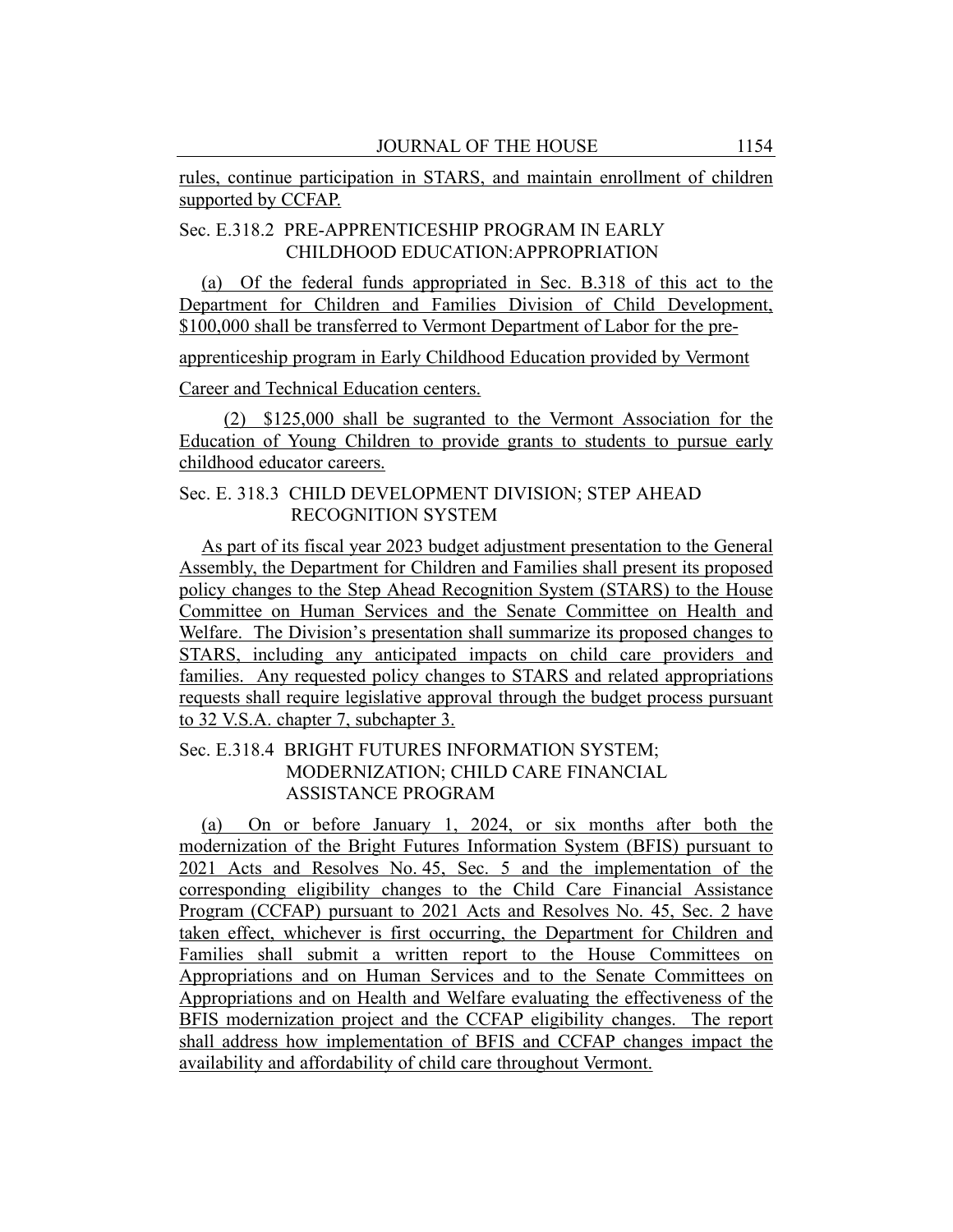Sec. E.321 [Deleted.]

Sec. E.321.1 [Deleted.]

Sec. E.324 EXPEDITED CRISIS FUEL ASSISTANCE

(a) The Commissioner for Children and Families or designee may authorize crisis fuel assistance to those income-eligible households that have applied for an expedited seasonal fuel benefit but have not yet received it if the benefit cannot be executed in time to prevent them from running out of fuel. The crisis fuel grants authorized pursuant to this section count toward the one crisis fuel grant allowed per household for the winter heating season pursuant to 33 V.S.A. § 2609(b).

# Sec. E.325 DEPARTMENT FOR CHILDREN AND FAMILIES – OFFICE OF ECONOMIC OPPORTUNITY

(a) Of the funds appropriated in Sec. B.325 of this act, \$12,699,440 shall be granted to community agencies for homeless assistance by preserving existing services, increasing services, or increasing resources available statewide. These funds may be granted alone or in conjunction with federal Emergency Solutions Grants funds. Funds shall be administered in consultation with the Vermont Coalition to End Homelessness.

# Sec. E. 326 DEPARTMENT FOR CHILDREN AND FAMILIES – OFFICE OF ECONOMIC OPPORTUNITY – WEATHERIZATION ASSISTANCE

(a) Of the Special Fund appropriation in Sec. B.326 of this act, \$750,000 is for the replacement and repair of home heating equipment.

Sec. E.329 [Deleted.]

## Sec. E.334 ADULT DAY PAYMENT REFORM – ALTERNATIVE PAYMENT METHODOLOGY – REPORT

(a) On or before January 15, 2023, the Commissioner for Vermont Health Access and the Commissioner of Disabilities, Aging, and Independent Living shall submit a report to the House Committee on Appropriations and the Senate Committee on Appropriations on the status of implementing an alternative payment model for the Adult Day providers. This new payment model should be designed to stabilize the financial well-being of the Adult Day providers.

## Sec. E.335 CORRECTIONS APPROPRIATIONS; UNEXPENDED FUNDS TRANSFER; REPORT

(a) In fiscal year 2023, the Secretary of Administration may, upon recommendation of the Secretary of Human Services, transfer unexpended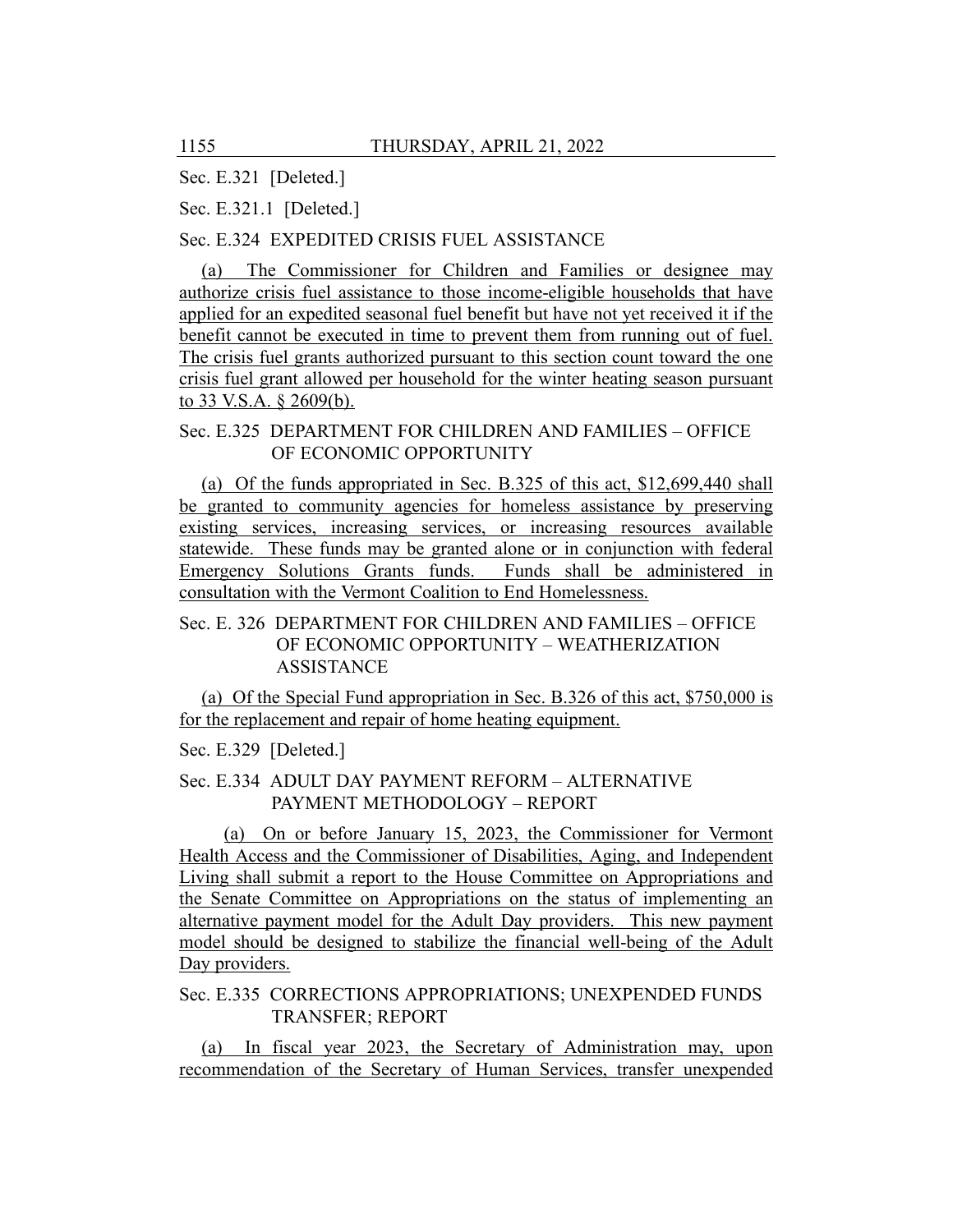funds between the respective appropriations for correctional services; provided, however, that no transfer shall be made from correctional services out-of-state beds. At least three days prior to any such transfer being made, the Secretary of Administration shall report the intended transfer to the Joint Fiscal Office and shall report any completed transfers to the Joint Fiscal Committee at its next scheduled meeting.

(b) In fiscal year 2023, any unexpended funds for correctional services outof-state beds shall be carried forward to fiscal year 2023, and the amount reported to the Joint Legislative Justice Oversight Committee in September 2022, to support community-based service programs. Funds may only be expended on community-based service programs upon approval of the Joint Legislative Justice Oversight Committee.

(c) Any funds expended on community-based service programs pursuant to subsection (b) of this section shall be included in the subsequent year Department of Corrections budget for the same purpose at the same amount.

Sec. E.335.1 [Deleted]

Sec. E.335.2 28 V.S.A. § 125 is added to read:

### § 125. JUSTICE REINVESTMENT II INITIATIVES; REPORT

(a) On or before January 15 each year, the Commissioner of Corrections shall submit a report to the House Committees on Appropriations and on Corrections and Institutions and the Senate Committees on Appropriations and on Judiciary with:

(1) a breakdown and description of General Fund expenditures for the following Justice Reinvestment II initiatives to date:

(A) Department of Corrections funding for domestic violence intervention programming;

(B) Department of Corrections funding for transitional housing capacity;

(C) funding for the Department of Correction's data collection Offender Management System;

(D) any funding in the Department of Mental Health for communitybased mental health and substance use services for individuals under Department of Corrections supervision; and

(E) any funding provided to court diversion and restorative justice programs, and any Justice Reinvestment II funding, shall be reported in context of other baseline funding sources provided to these programs.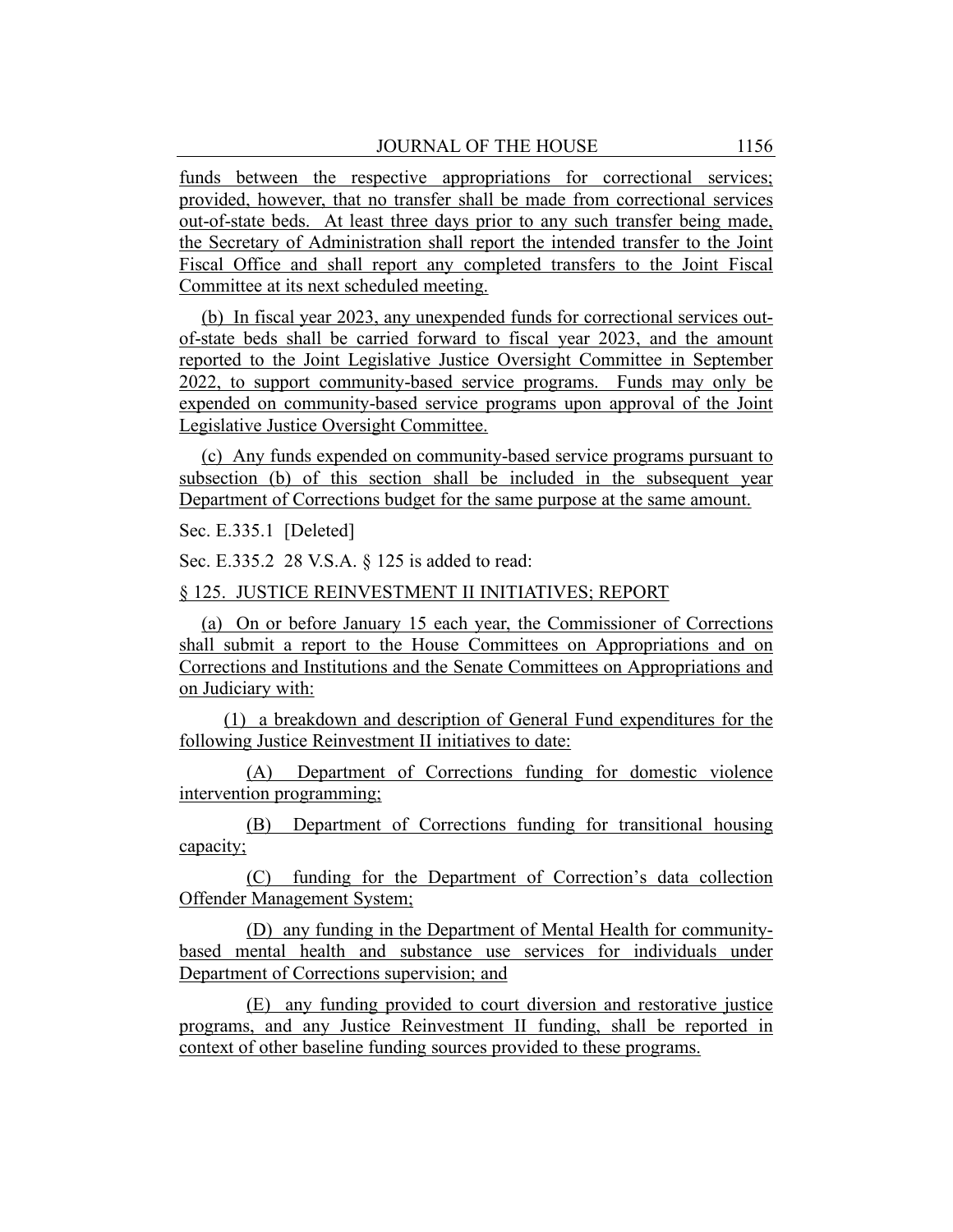(2) A description of any other General Fund expenditures for Justice Reinvestment II initiatives not described in subdivision (1) of this subsection to date.

(3) The annual budget shall include the total amount requested for any proposed expenditures by the Department of Corrections for Justice Reinvestment II initiatives supporting community-based programs.

(b) The provisions of 2 V.S.A. § 20(d) (expiration of required reports) shall not apply to the report to be made under this section.

Sec. E.338 CORRECTIONS – CORRECTIONAL SERVICES

(a) Notwithstanding 32 V.S.A. § 3709(a), the special funds appropriation of \$152,000 for the supplemental facility payments to Newport and Springfield shall be paid from the PILOT Special Fund under 32 V.S.A. § 3709.

Sec. E.345 [Deleted.]

\* \* \* Labor \* \* \*

Sec. E.400 [Deleted.]

Sec. E.400.1 [Deleted.]

\* \* \* K–12 Education \* \* \*

Sec. E.500 EDUCATION – FINANCE AND ADMINISTRATION

(a) The Global Commitment funds appropriated in this section shall be used for physician claims for determining medical necessity of Individualized Education Programs (IEPs). These services are intended to increase access to quality health care for uninsured persons, underinsured persons, and Medicaid beneficiaries.

Sec. E.500.1 2021 Acts and Resolves No. 66, Sec. 14 is amended to read:

Sec. 14. FINDINGS AND PURPOSE

(a) Sec. E.500.1 of 2018 (Sp. Sess.) Acts and Resolves No. 11, as amended, requires that not later than July 1, 2022 all Vermont supervisory unions, supervisory districts, school districts, and independent technical center districts utilize the same shared school district data management system Shared School District Data Management System (eFinancePlus) (SSDDMS), which shall be selected by the Agency of Education per State procurement guidelines.

(b) The purpose of Secs.  $15-17$  of this act is to:

(1) extend the deadline to December 31, 2022 2024 for statewide adoption of eFinancePlus SSDDMS;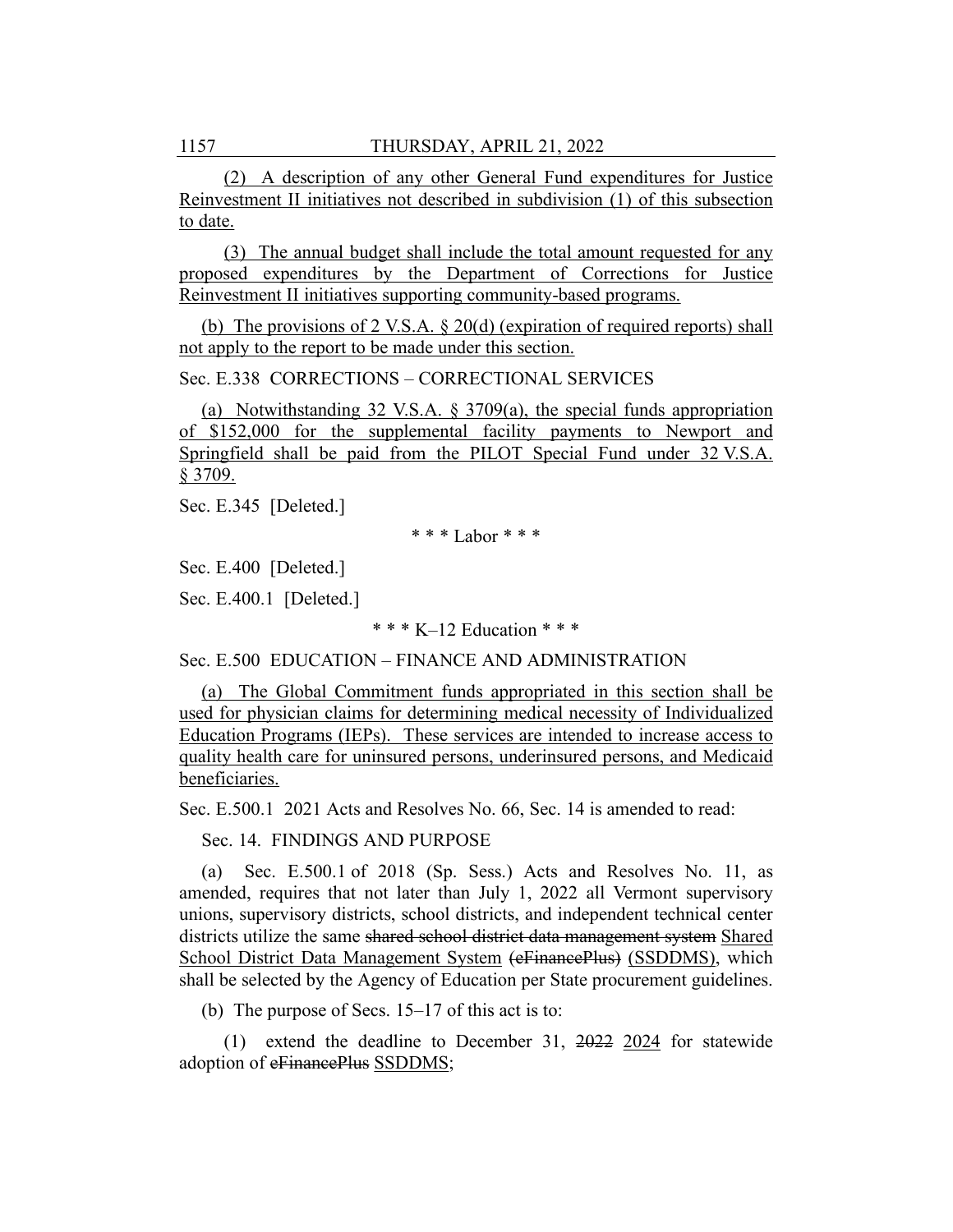(2) pause until January 1, 2022 July 1, 2023 the further implementation of eFinancePlus SSDDMS to provide time for further evaluation of the system, provided that:

(A) the Agency of Education and its contractor for implementation of the system shall continue to support users of the system; and

(B) a supervisory union, supervisory district, school district, or independent technical center district that does not use the system may join an implementation round offered by the Agency of Education implement or leave SSDDMS during the pause period after consultation with the Agency of Education and upon approval by its governing body; and

\* \* \*

Sec. E.500.2 2021 Acts and Resolves No. 66, Sec. 15 is amended to read:

Sec. 15. 2018 (Sp. Sess.) Acts and Resolves No. 11, Sec. E.500.1, as amended by 2019 Acts and Resolves No. 72, Sec. E.500.5, is further amended to read:

### Sec. E.500.1. SHARED SCHOOL DISTRICT FINANCIAL DATA MANAGEMENT SYSTEM

(a) Not later than December 31, 2022 2024, all Vermont supervisory unions, supervisory districts, school districts, and independent technical center districts shall utilize the same school finance and financial data management system. The system shall be selected by the Agency of Education per State procurement guidelines.

\* \* \*

Sec. E.500.3 2021 Acts and Resolves No. 66, Sec. 16 is amended to read:

## Sec. 16. PAUSE OF IMPLEMENTATION OF SHARED SCHOOL DISTRICT FINANCIAL DATA MANAGEMENT SYSTEM

Notwithstanding Sec. E.500.1 of 2018 (Sp. Sess.) Acts and Resolves No. 11, as amended, the implementation of the Shared School District Data Management System (SSDDMS) shall be paused until January 1, 2022 July 1, 2023, provided that:

(1) the Agency of Education and its contractor for implementation of the system shall continue to support users, as of the date of enactment of this act, of the system; and

(2) a supervisory union, supervisory district, school district, or independent technical center district that does not use the system may join an implementation round offered by the Agency of Education implement or leave SSDDMS during the pause period after consultation with the Agency of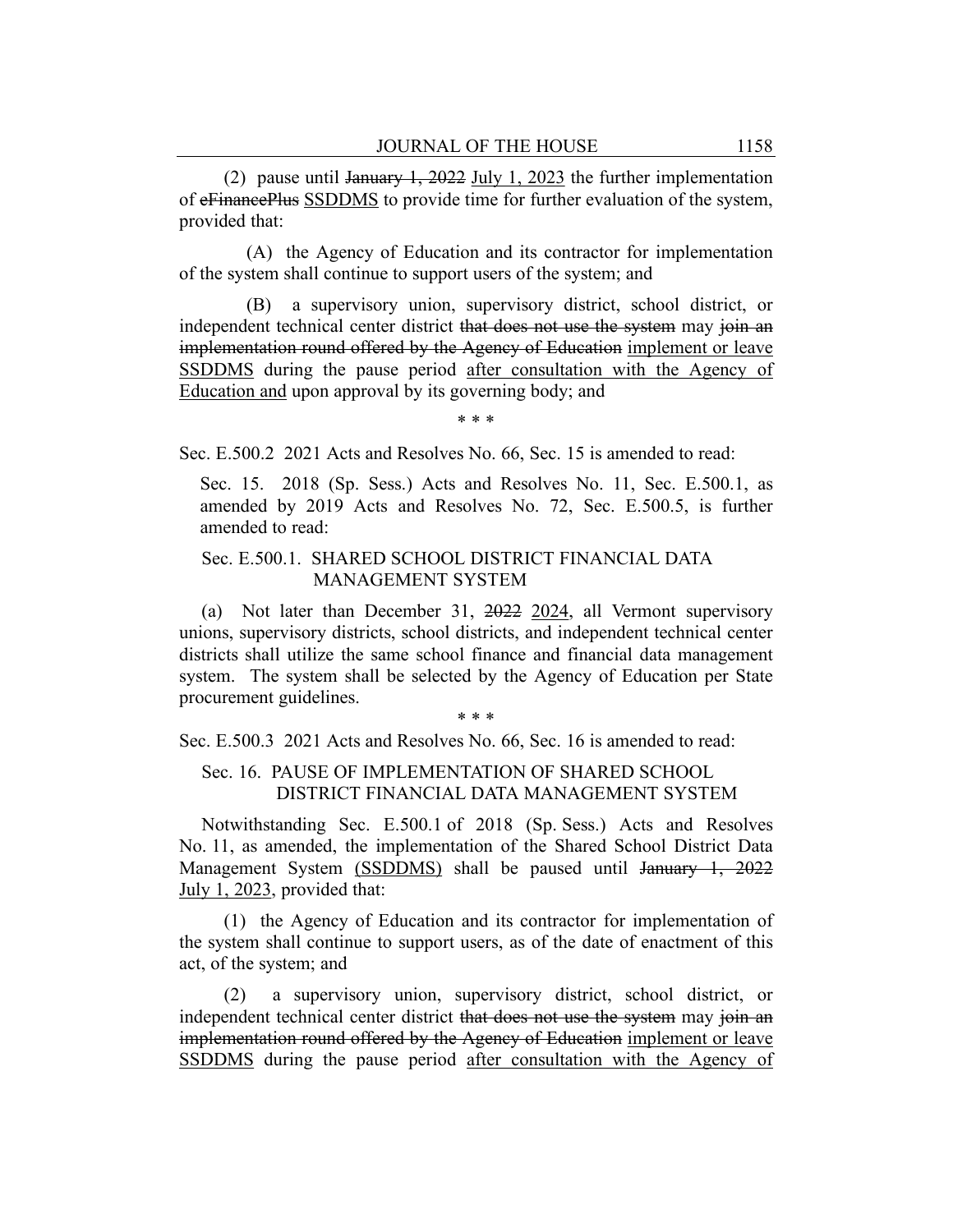Education and upon approval by its governing body.

Sec. E.500.4 2021 Acts and Resolves No. 66, Sec. 17 is amended to read:

Sec. 17. AGENCY OF EDUCATION; REPORTS

(a) On or before June 30, 2021 and quarterly thereafter until March 31, 2023 2025, the Agency of Education shall provide a written report to the General Assembly and the Vermont Association of School Business Officials on the status of improving and implementing the Shared School District Data Management System, including the status of:

# Sec. E.500.5 AGENCIES OF EDUCATION AND OF DIGITAL SERVICES; JOINT REPORT ON THE SHARED SCHOOL DISTRICT DATA MANAGEMENT SYSTEM

\* \* \*

(a) On or before December 15, 2022, the Agencies of Education and of Digital Services shall jointly submit a report to the House and Senate Committees on Education on the status of improving and implementing the Shared School District Data Management System (SSDDMS) and a recommendation on whether to continue, discontinue, suspend, or delay implementation of SSDDMS and the reasons for their recommendation. In preparing their report, the Agencies of Education and of Digital Services shall solicit feedback from the Vermont Association of School Business Officials, school business managers and users and nonusers of SSDDMS around the State, the Vermont chapter of the American Association of School Personnel Administrators, and school human resources managers around the State.

Sec. E.500.6 2019 Acts and Resolves No. 1, Sec. 1, as amended by 2021 Acts and Resolves No. 66, Sec. 12, is further amended to read:

## Sec. 1. ETHNIC AND SOCIAL EQUITY STANDARDS ADVISORY WORKING GROUP

\* \* \*

(d) Appointment and operation.

\* \* \*

(D) The Working Group shall cease to exist on July 1, 2022 July 1, 2023.

\* \* \*

(g) Duties of the Working Group.

(1) The Working Group shall review standards for student performance adopted by the State Board of Education under 16 V.S.A. § 164(9) and, on or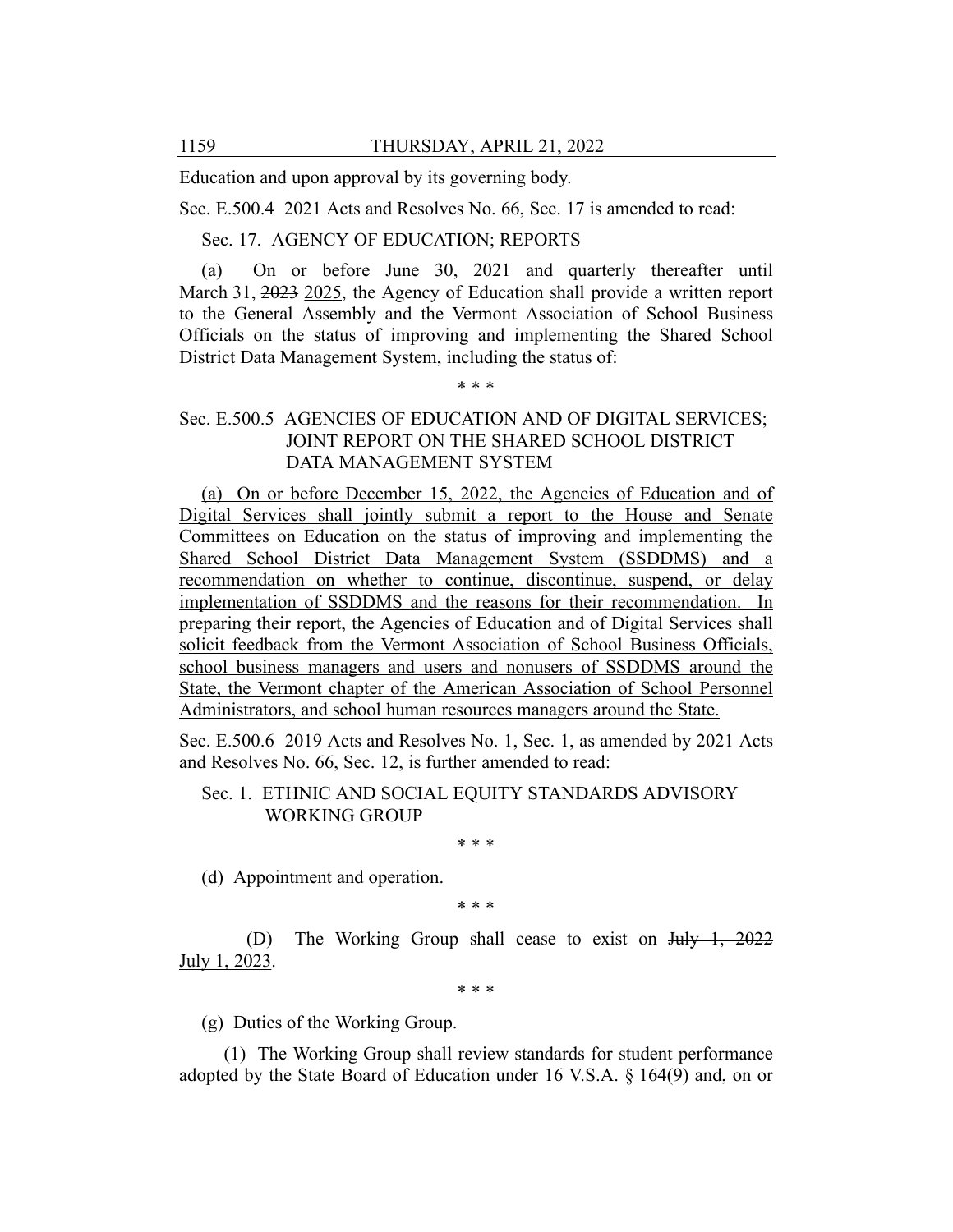before December 31, 2021 2022, recommend to the State Board updates and additional standards to recognize fully the history, contributions, and perspectives of ethnic groups and social groups. These recommended additional standards shall be designed to:

\* \* \*

(h) Reports.

\* \* \*

(3) The Working Group shall, on or before December 31, 2022 June 30, 2023, submit a report to the General Assembly that includes:

\* \* \*

(i) Duties of the State Board of Education. The Board of Education shall, on or before December 31, 2022 June 30, 2023, consider adopting ethnic and social equity studies standards into standards for student performance adopted by the State Board under 16 V.S.A. § 164(9) for students in prekindergarten through grade 12, taking into account the report submitted by the Working Group under subdivision  $(g)(1)$  of this section.

Sec. E. 500.7 2021 Acts and Resolves No. 66, Sec. 13 is amended to read:

(c) Any unused portion of these appropriations shall, as of July 1, 2022 2023, revert to the General Fund.

\* \* \*

Sec. E.501 AGENCY OF EDUCATION; ESSER III FUND PLAN

(a) The following sums are appropriated from the ESSER III funds provided to the State pursuant to Sec. 2001(f) of the American Rescue Plan Act of 2021 to the Agency of Education in fiscal year 2023:

(A) \$2,852,234 for Evidence-Based Summer Programming for the implementation of evidence-based summer enrichment programs and to ensure such programs respond to students' academic, social, and emotional needs and address the disproportionate impact of the coronavirus on the student populations described in section  $1111(b)(2)(B)(xi)$  of the Elementary and Secondary Education Act of 1965 (20 U.S.C. 6311(b)(2)(B)(xi)), students experiencing homelessness, and children and youth in foster care.

(B) \$2,852,234 for Evidence-Based Afterschool Programming for the implementation of evidence-based comprehensive afterschool programs, and to ensure such programs respond to students' academic, social, and emotional needs and address the disproportionate impact of the coronavirus on the student populations described in section  $1111(b)(2)(B)(xi)$  of the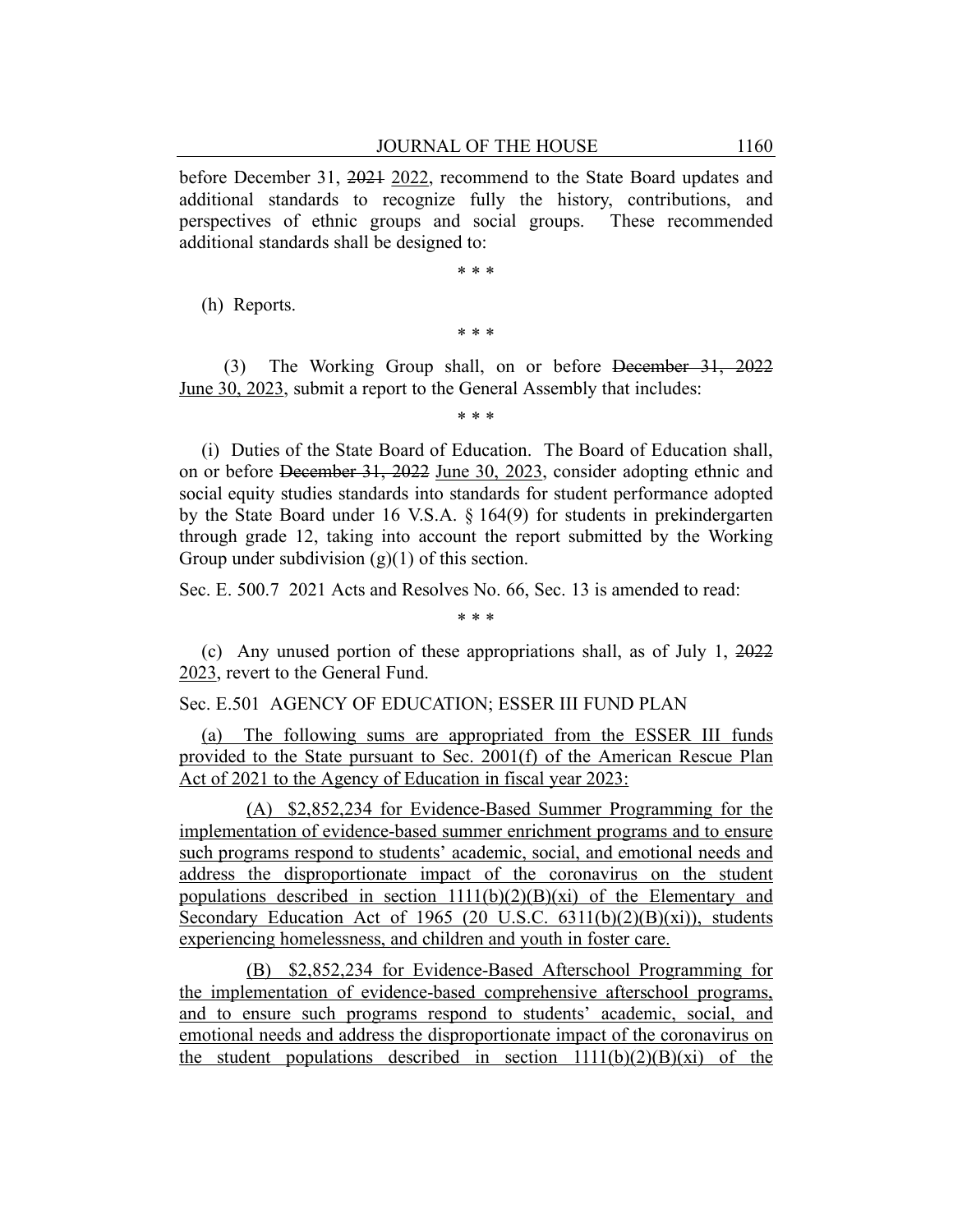Elementary and Secondary Education Act of 1965 (20 U.S.C.  $6311(b)(2)(B)(xi))$ , students experiencing homelessness, and children and youth in foster care.

(C) \$1,352,170 to address lost instructional time due to COVID-19 in accordance with 2021 Acts and Resolves No. 28 to support literacy with a specific prioritization for the implementation of 2018 Acts and Resolves No. 173.

(D) \$1,130,586 for meeting other needs as determined by the State educational agency (AOE) to address issues in responding to COVID-19. This may include the implementation of a facilities planning grant program per 2021 Acts and Resolves No. 72.

Sec. E.502 EDUCATION – SPECIAL EDUCATION: FORMULA GRANTS

(a) Of the appropriation authorized in Sec. B.502 of this act, and notwithstanding any other provision of law, an amount not to exceed \$4,073,400 shall be used by the Agency of Education in fiscal year 2023 as funding for 16 V.S.A.  $\frac{2967(b)(2)-(6)}{b}$ . In distributing such funds, the Secretary shall not be limited by the restrictions contained within 16 V.S.A.  $§$  2969(c) and (d).

Sec. E.504.1 EDUCATION – FLEXIBLE PATHWAYS

(a) Of the appropriation in Sec. B.504 of this act, \$2,100,000 from the Education Fund shall be distributed to school districts for reimbursement of high school completion services pursuant to 16 V.S.A. § 943(c).

(b) Notwithstanding 16 V.S.A. § 4025(b), of this Education Fund appropriation, the amount of:

(1) \$996,500 is available for dual enrollment programs notwithstanding 16 V.S.A. § 944(f)(2);

(2) \$1,800,000 is available to support the Vermont Virtual High School;

(3) \$400,000 is available for secondary school reform grants; and

(4) \$3,000,000 is available for Early College pursuant to 16 V.S.A.  $§$  4011(e).

(c) Of the appropriation in Sec. B.504 of this act, \$996,500 from the General Fund is available for dual enrollment programs.

Sec. E.514 STATE TEACHERS' RETIREMENT SYSTEM

(a) In accordance with 16 V.S.A.  $\S$  1944(g)(2), and consistent with system changes enacted for fiscal year 2023 in the 2022 session, the annual contribution to the State Teachers' Retirement System (STRS) shall be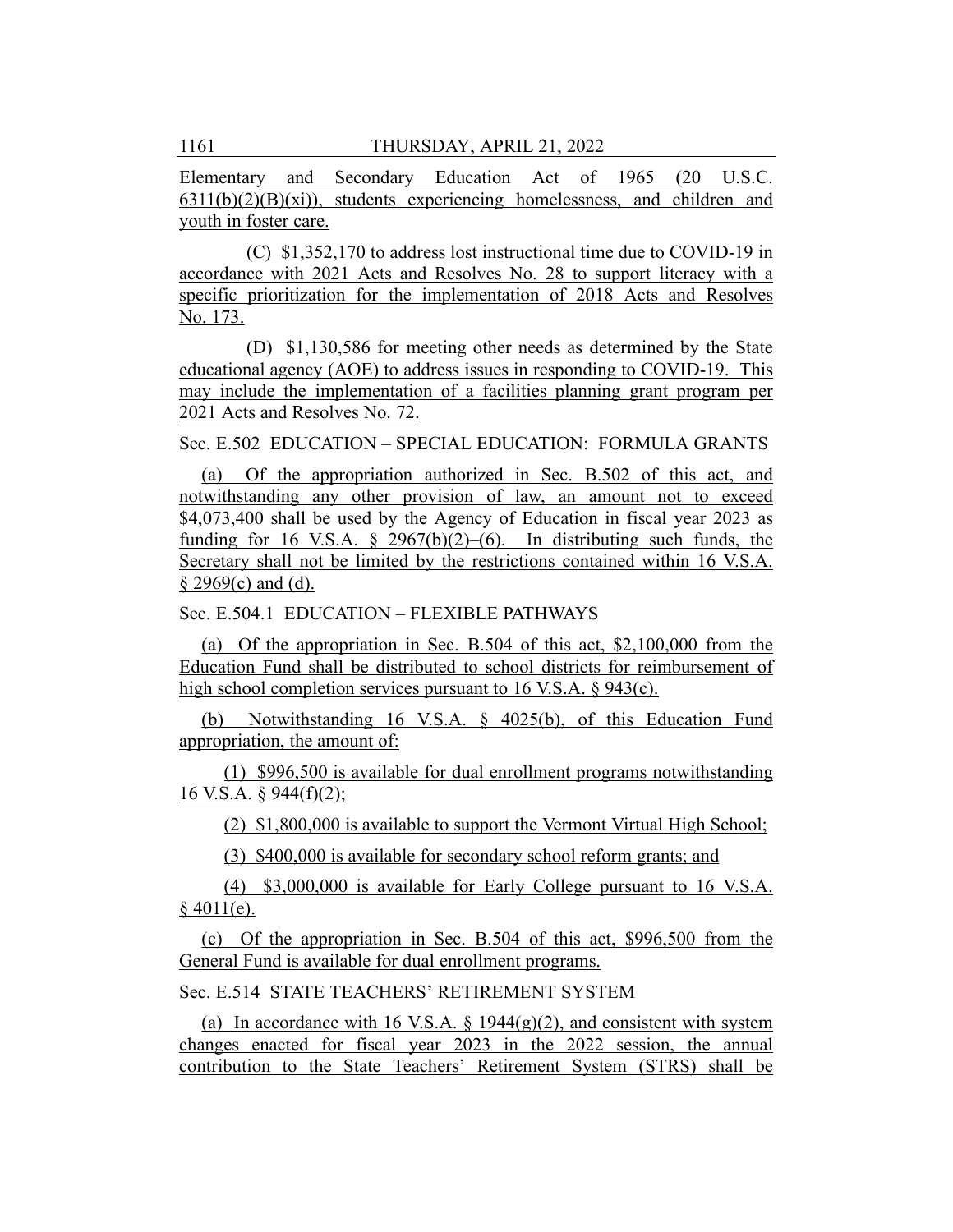\$194,161,651 of which \$187,273,782 shall be the State's contribution and \$6,887,869 shall be contributed from local school systems or educational entities pursuant to 16 V.S.A. § 1944c.

(b) In accordance with 16 V.S.A.  $\S$  1944(c)(2), of the annual contribution, \$34,342,965 is the "normal contribution," and \$159,818,686 is the "accrued liability contribution."

## Sec. E.515 RETIRED TEACHERS' HEALTH CARE AND MEDICAL **BENEFITS**

(a) In accordance with 16 V.S.A.  $\S$  1944b(b)(2), and consistent with system changes enacted for fiscal year 2023 in the 2022 session, the annual contribution to the Retired Teachers' Health and Medical Benefits plan shall be \$50,206,128 consisting of the funds appropriated in Sec. B.515 and Sec.  $B.1100(c)(2)$  of this act.

(b) In accordance with 16 V.S.A.  $\S$  1944(c)(2), of the annual contribution, \$15,100,000 is the "normal contribution," and \$35,106,128 is the "accrued liability contribution."

\* \* \* Higher Education \* \* \*

Sec. E.600 UNIVERSITY OF VERMONT

(a) The Commissioner of Finance and Management shall issue warrants to pay 1/12 of the appropriation in Sec. B.600 of this act to the University of Vermont on or about the 15th day of each calendar month of the year.

(b) Of this appropriation, \$380,326 shall be transferred to the Experimental Program to Stimulate Competitive Research (EPSCoR) for the purpose of complying with State matching fund requirements necessary for the receipt of available federal or private funds, or both.

Sec. E.602 VERMONT STATE COLLEGES

(a) The Commissioner of Finance and Management shall issue warrants to pay 1/12 of the appropriation in Sec. B.602 of this act to the Vermont State Colleges on or about the 15th day of each calendar month of the year.

(b) Of this appropriation, \$427,898 shall be transferred to the Vermont Manufacturing Extension Center for the purpose of complying with State matching fund requirements necessary for the receipt of available federal or private funds, or both.

Sec. E.603 VERMONT STATE COLLEGES – ALLIED HEALTH

(a) If Global Commitment fund monies are unavailable, the total grant funding for the Vermont State Colleges shall be maintained through the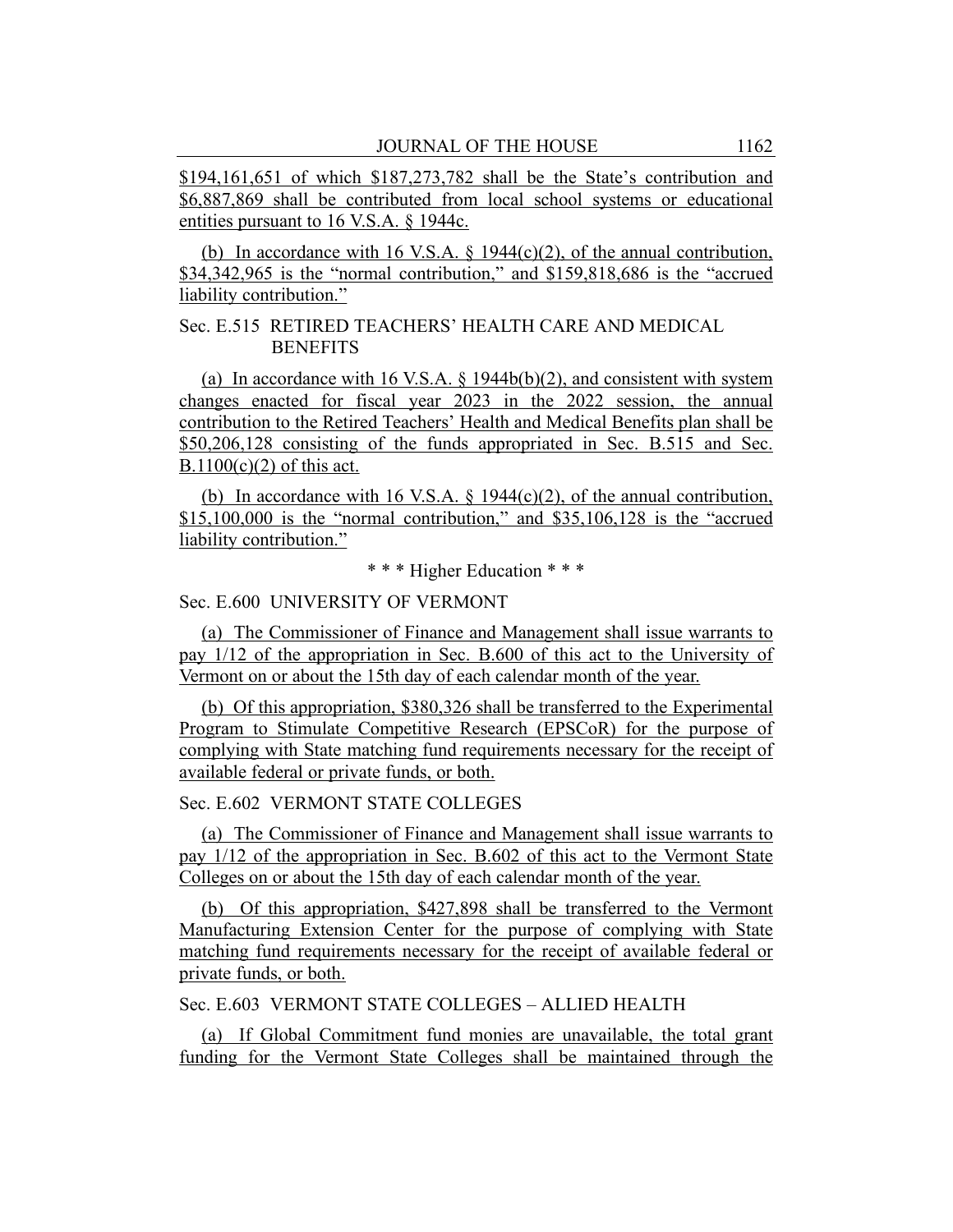General Fund or other State funding sources.

(b) The Vermont State Colleges shall use the Global Commitment funds appropriated in Sec. B.603 of this act to support the dental hygiene, respiratory therapy, and nursing programs that graduate approximately 315 health care providers annually. These graduates deliver direct, high-quality health care services to Medicaid beneficiaries or uninsured or underinsured persons.

#### Sec. E.605 VERMONT STUDENT ASSISTANCE CORPORATION

(a) Of the appropriation in Sec. B.605 of this act, \$25,000 is appropriated from the General Fund to the Vermont Student Assistance Corporation (VSAC) to be deposited into the Trust Fund established in 16 V.S.A. § 2845.

(b) Of the appropriated amount remaining after accounting for subsection (a) of this section, not less than 93 percent of this appropriation shall be used for direct student aid.

(c) Of the total one-time funds appropriated in this act to VSAC, an amount up to six percent, but not to exceed \$100,000 in a fiscal year, may be used for staff expenses associated with administering the funds. Funds shall not be used for indirect costs.

## Sec. E.605.1 NEED-BASED STIPEND FOR DUAL ENROLLMENT AND EARLY COLLEGE STUDENTS

(a) Notwithstanding 16 V.S.A. § 4025(b), the sum of \$41,225 in education funds and \$41,225 in general funds is appropriated to the Vermont Student Assistance Corporation (VSAC) for dual enrollment and need-based stipend purposes to fund a flat-rate, need-based stipend or voucher program for financially needy students enrolled in a dual enrollment course pursuant to 16 V.S.A. § 944 or in early college pursuant to 16 V.S.A. § 946 to be used for the purchase of books, cost of transportation, and payment of fees. VSAC shall establish the criteria for program eligibility. Funds shall be granted to eligible students on a first-come, first-served basis until funds are depleted.

(b) VSAC shall report on the program to the House Committees on Appropriations and on Commerce and Economic Development and to the Senate Committees on Appropriations and on Economic Development, Housing and General Affairs on or before January 15, 2023.

Sec. E.700 10 V.S.A. § 1389(d)(3) is amended to read:

(3) The Clean Water Board shall:

\* \* \*

(E) solicit, consult with, and accept public comment from organizations interested in improving water quality in Vermont regarding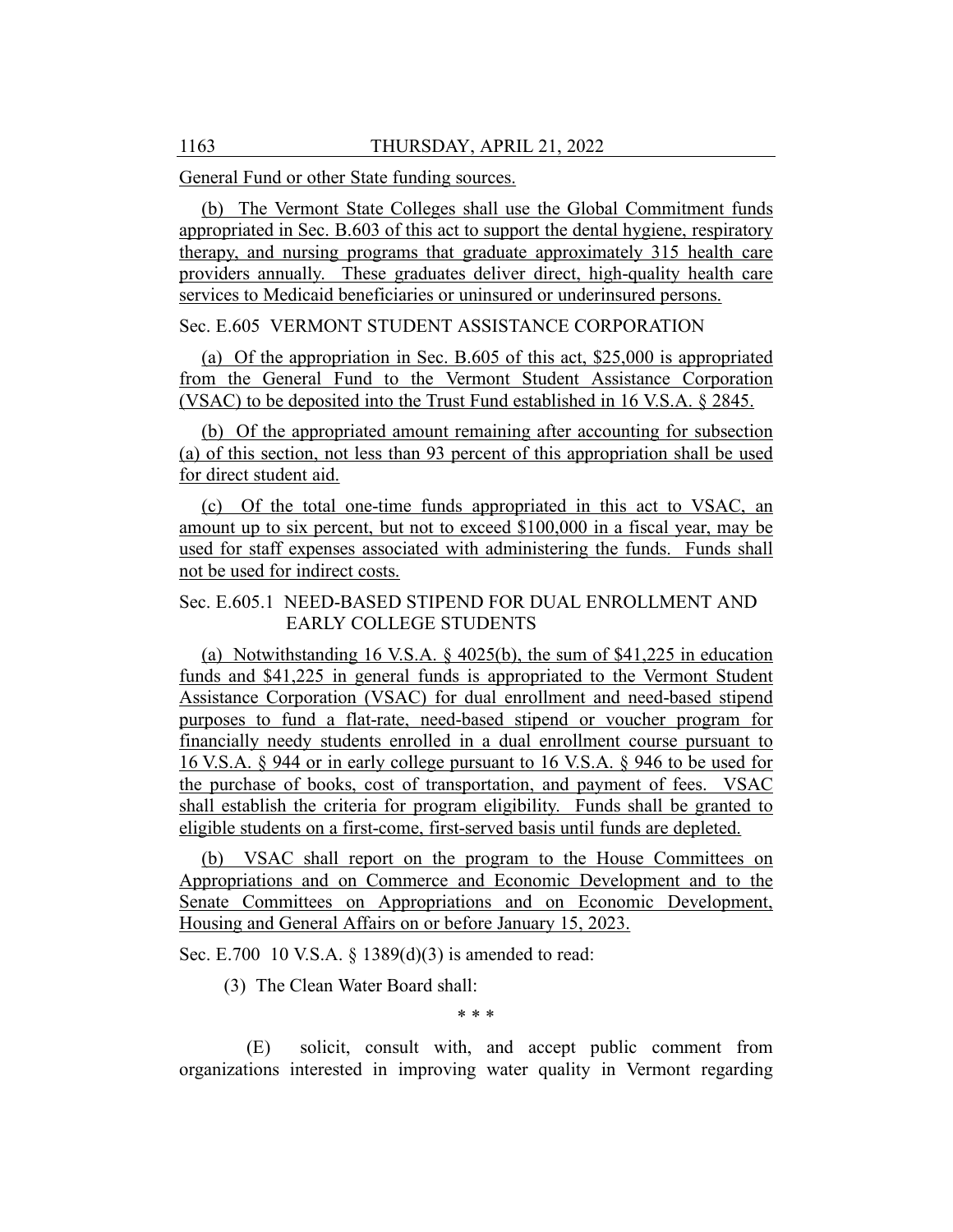recommendations under this subsection (d) for the allocation of funds from the Clean Water Fund; and

(F) recommend capital appropriations for the permanent protection of land and waters from future development through conservation and water quality projects; and

(G) recommend that at least \$1,000,000.00 is annually appropriated to the Vermont Natural Resources Conservation Council from the Clean Water Fund for distribution on an equitable basis to the Natural Resources Conservation Districts to conduct water quality programs or projects; annual outreach, education, monitoring and assessment; and technical assistance, planning and design, and implementation of local projects related to agricultural improvements and natural resources restoration and conservation.

Sec. E.702 23 V.S.A. § 3513 is amended to read:

## § 3513. LIABILITY INSURANCE; AUTHORITY TO CONTRACT FOR LAW ENFORCEMENT SERVICES

(a) The amount of 85 percent of the fees and penalties collected under this chapter, except interest, is allocated to the Agency of Natural Resources for use by the Vermont ATV Sportsman's Association (VASA) for development and maintenance of a Statewide ATV Trail Program, for trail liability insurance, and to contract for law enforcement services with any constable, sheriff's department, municipal police department, the Department of Public Safety, and the Department of Fish and Wildlife for purposes of trail compliance pursuant to this chapter. The Departments of Public Safety and of Fish and Wildlife are authorized to contract with VASA to provide these law enforcement services. The Agency of Natural Resources shall retain for its use up to \$7,000.00 during each fiscal year to be used for administration of this Program.

\* \* \*

Sec. E.709 10 V.S.A.  $\S$  1283(g)(3) is amended to read:

(3) "Release" means any intentional or unintentional action or omission resulting in the spilling, leaking, pumping, pouring, emitting, emptying, dumping, or disposing of hazardous materials into the surface or groundwaters, or onto the lands in the State, or into waters outside the jurisdiction of the State when damage may result to the public health, lands, waters, or natural resources within the jurisdiction of the State. "Release" also means the intentional or unintentional action or omission resulting in the spilling, leaking, emission, or disposal of polychlorinated biphenyls (PCBs) from building materials in a building or structure public schools and approved and recognized independent schools, as those terms are defined in 16 V.S.A.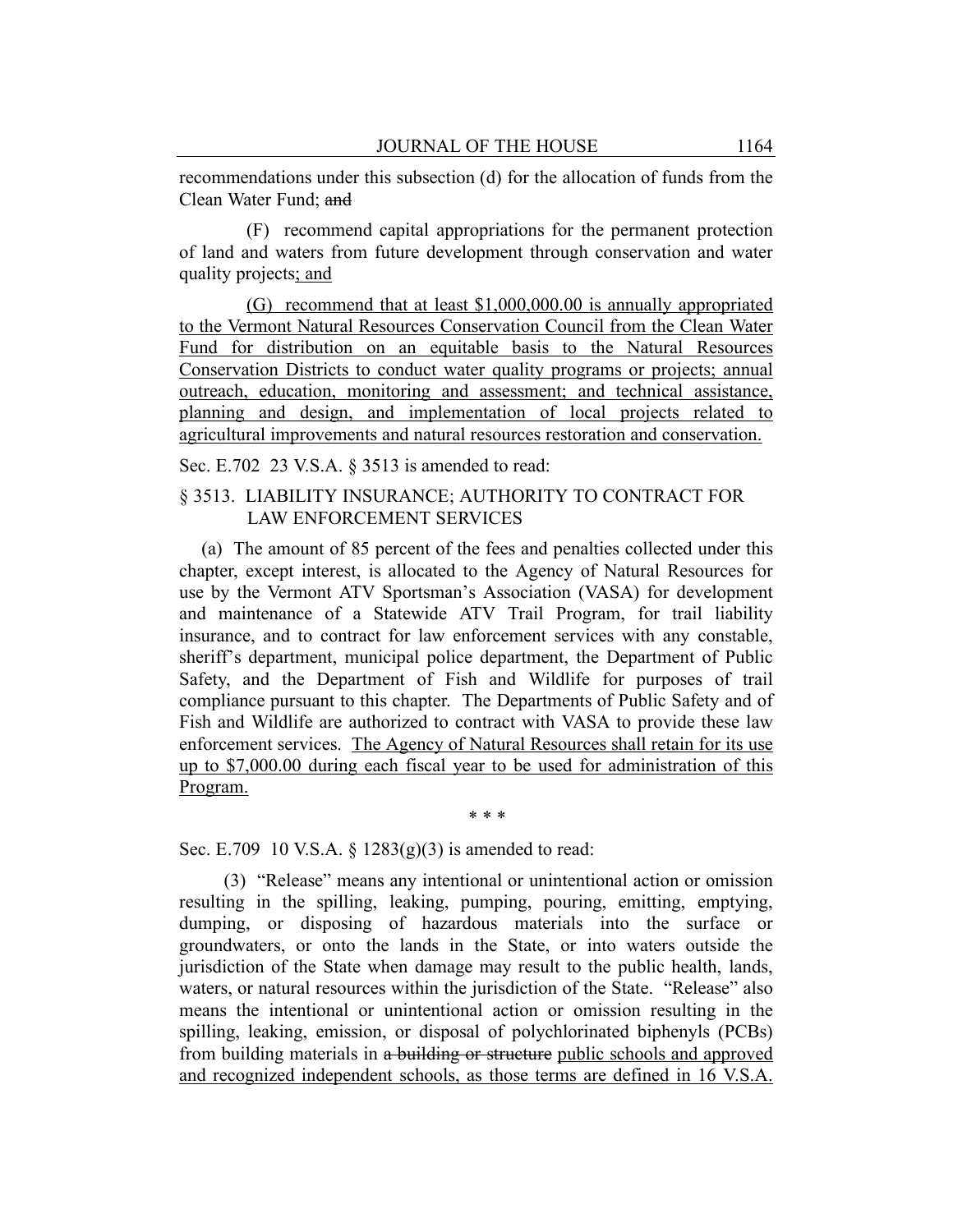§ 11, that were constructed or renovated before 1980.

Sec. E.709.1 10 V.S.A. § 6602(17) is amended to read:

(17) "Release" means any intentional or unintentional action or omission resulting in the spilling, leaking, pumping, pouring, emitting, emptying, dumping, or disposing of hazardous materials into the surface or groundwaters, or onto the lands in the State, or into waters outside the jurisdiction of the State when damage may result to the public health, lands, waters, or natural resources within the jurisdiction of the State. "Release" also means the intentional or unintentional action or omission resulting in the spilling, leaking, emission, or disposal of polychlorinated biphenyls (PCBs) from building materials in a building or structure public schools and approved and recognized independent schools, as those terms are defined in 16 V.S.A. § 11, that were constructed or renovated before 1980.

# Sec. E.709.2 REPORT ON REGULATION OF PCB RELEASES FROM BUILDING MATERIALS IN NONSCHOOL BUILDINGS

On or before January 15, 2023, the Secretary of Natural Resources shall submit to the Senate Committees on Appropriations and on Natural Resources and Energy and the House Committees on Appropriations and on Natural Resources, Fish, and Wildlife a report regarding the indoor air quality testing of buildings for releases of polychlorinated biphenyls (PCBs) from building materials. The report shall include:

(1) a proposal for the best method for regulating releases of PCBs from PCB-containing building materials in nonschool buildings;

(2) a proposal of who will be required to test for a release or potential release of PCBs from building materials, including whether and how testing will be required under the Brownfields Reuse and Environmental Liability Limitation Program or as part of an environmental assessment for a property transaction;

(3) a summary of when during a corrective action or property transaction testing would be required and why it would be required;

(4) the standard or standards that would be utilized to determine if a release occurred;

(5) the action or remediation that would be required if PCBs are identified in excess of the proposed standard;

(6) how responsive action or remediation would be funded, including potential federal or State sources of funding; and

(7) how the requirement to test may affect investment in the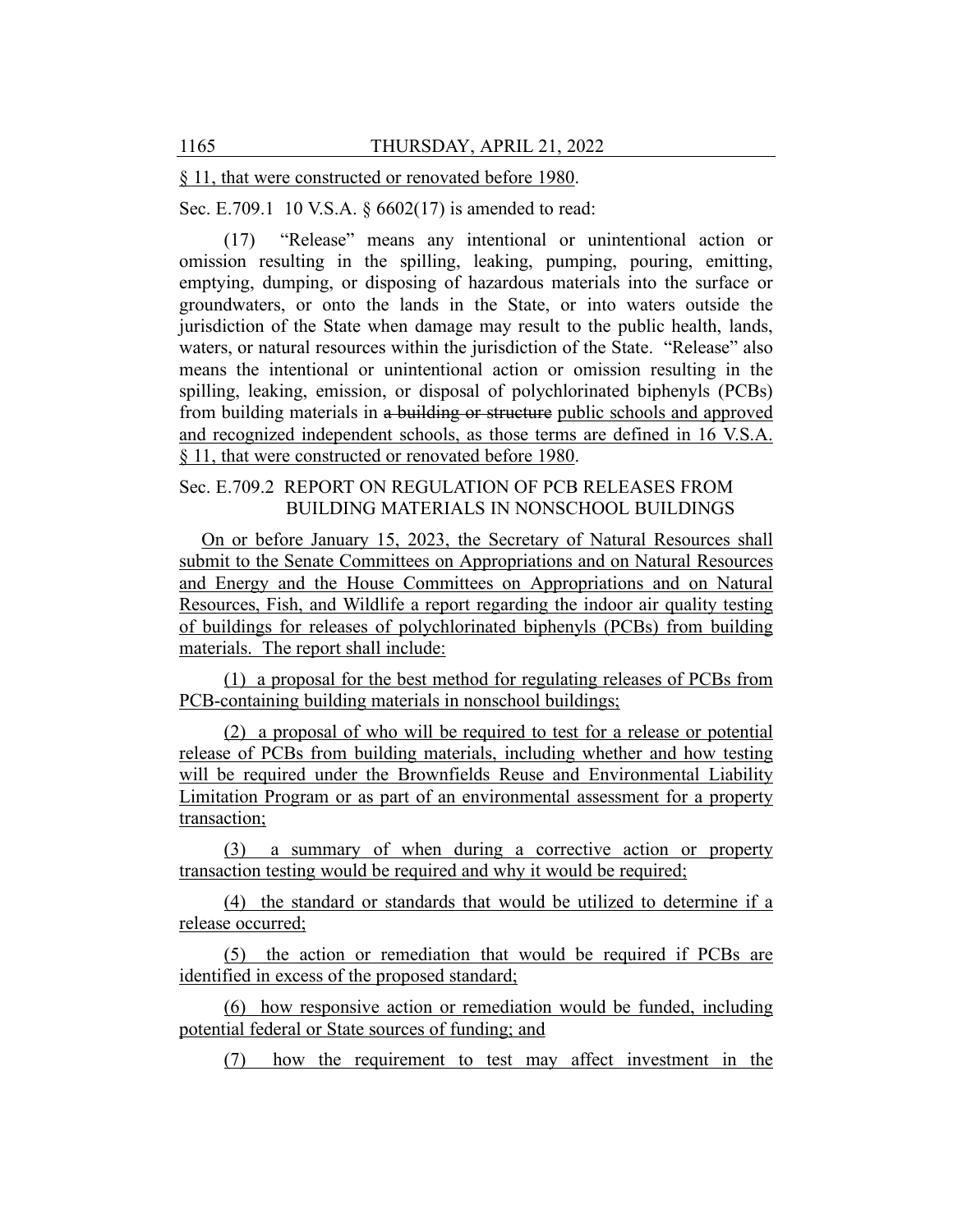redevelopment of historic downtowns or similar areas.

\* \* \* Transportation \* \* \*

# Sec. E.903 MULTI-AGENCY INVESTMENTS IN ELECTRIC VEHICLE SUPPLY EQUIPMENT INFRASTRUCTURE

(a) Definitions. As used in this section:

(1) "Area median income" means the county or Metropolitan Statistical Area median income published by the federal Department of Housing and Urban Development.

(2) "Electric vehicle supply equipment (EVSE)" has the same meaning as in 30 V.S.A. § 201.

(3) "Level 1 charger" or "level 1 EVSE" means EVSE that plugs directly into a standard 120-volt AC outlet and supplies an average output of 1.3 to 2.4 kilowatts.

(4) "Level 2 charger" or "level 2 EVSE" means galvanically connected EVSE with a single-phase input voltage range from 208 to 240 volts AC and a maximum output current less than or equal to 80 amperes AC.

(5) "Level 3 charger," "level 3 EVSE," or "direct-current fast charger (DCFC)," means EVSE that uses dedicated direct current (DC) to provide energy to a plug-in electric vehicle.

(6) "Multiunit affordable housing" means a multiunit dwelling where:

(A) at least 50 percent of the units are or will be occupied by households whose income does not exceed 100 percent of the greater of the State or area median income; or

(B) all units are affordable to households earning between 60 and 120 percent of area median income.

(7) "Multiunit dwelling" means a housing project, such as cooperatives, condominiums, dwellings, or mobile home parks, with three or more units constructed or maintained on a tract or tracts of land.

(8) "Workplace" means a place where an individual works.

(b) Housing, employers, and public venues and attractions.

(1) In fiscal year 2023, \$10,000,000 is appropriated in Sec. G.600 (b) of this act to the Agency of Commerce and Community Development to support the following:

(A) one or more grant programs, which may build upon the existing EVSE Grant Program, to support the continued buildout of level 1 and 2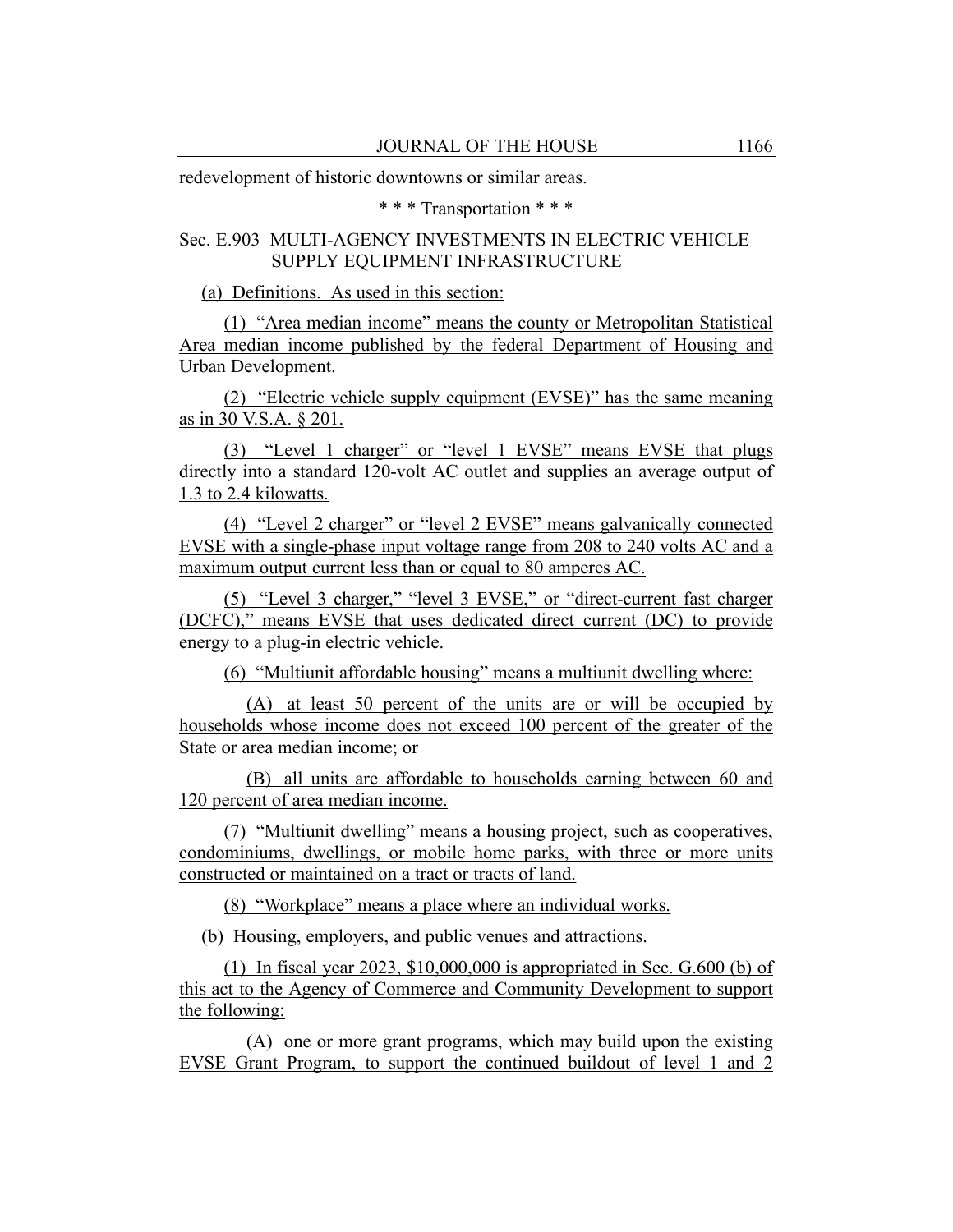EVSE at multiunit dwellings, including multiunit affordable housing, with less than 20 units prioritized and not less than 30 percent of the total appropriation, less the administration expenses allowed under subsection (d c) of this section, allocated to this purpose;

(B) one or more grant programs, which may build upon the existing EVSE Grant Program, to support the continued buildout of level 1 and 2 EVSE at private workplaces, with the workplaces of employers with fewer than 100 employees prioritized;

(C) one or more grant programs, which may build upon the existing EVSE Grant Program, to support the continued buildout of level 1, 2, and 3 EVSE at public venues and attractions, such as parks, State parks and access areas, downtowns, museums, and ski mountains, that are available to any member of the public; and

(D) the purchase and installation of level 1 and 2 EVSE that is available to the public at State workplaces or to provide grants to persons for the purchase and installation of level 1 and 2 EVSE that is available to the public at State workplaces, or both.

(2) If the Agency of Commerce and Community Development, in consultation with the EVSE Interagency Workgroup, determines that programmatic funding remains available following the first round of grant awards made under subdivision (1) of this subsection, then the balance of the \$10,000,000 shall be awarded in grants that prioritize placing EVSE at multiunit affordable housing and workplaces of employers with fewer than 100 employees.

(c) Administration costs. The Agency of Commerce and Community Development may use up to 15 percent of the appropriation in subsection (b) of this section for administrative costs associated with installing EVSE at multiunit housing, workplaces, and public venues and attractions.

(d) Carryforward; deployment in fiscal year 2023.

(1) Notwithstanding any other provision of law and subject to the approval of the Secretary of Administration, appropriations to support the expenditures under this section remaining unexpended on June 30, 2023 shall be carried forward and designated for the same expenditures in the subsequent fiscal year.

(2) Every reasonable effort shall be made to obligate and deploy the monies appropriated for expenditure under this section in fiscal year 2023 in order to achieve a pace of EVSE deployment necessary to meet the emissions reduction requirements of 10 V.S.A. § 578(a) and the recommendations of the Climate Action Plan (CAP) issued under 10 V.S.A. § 592.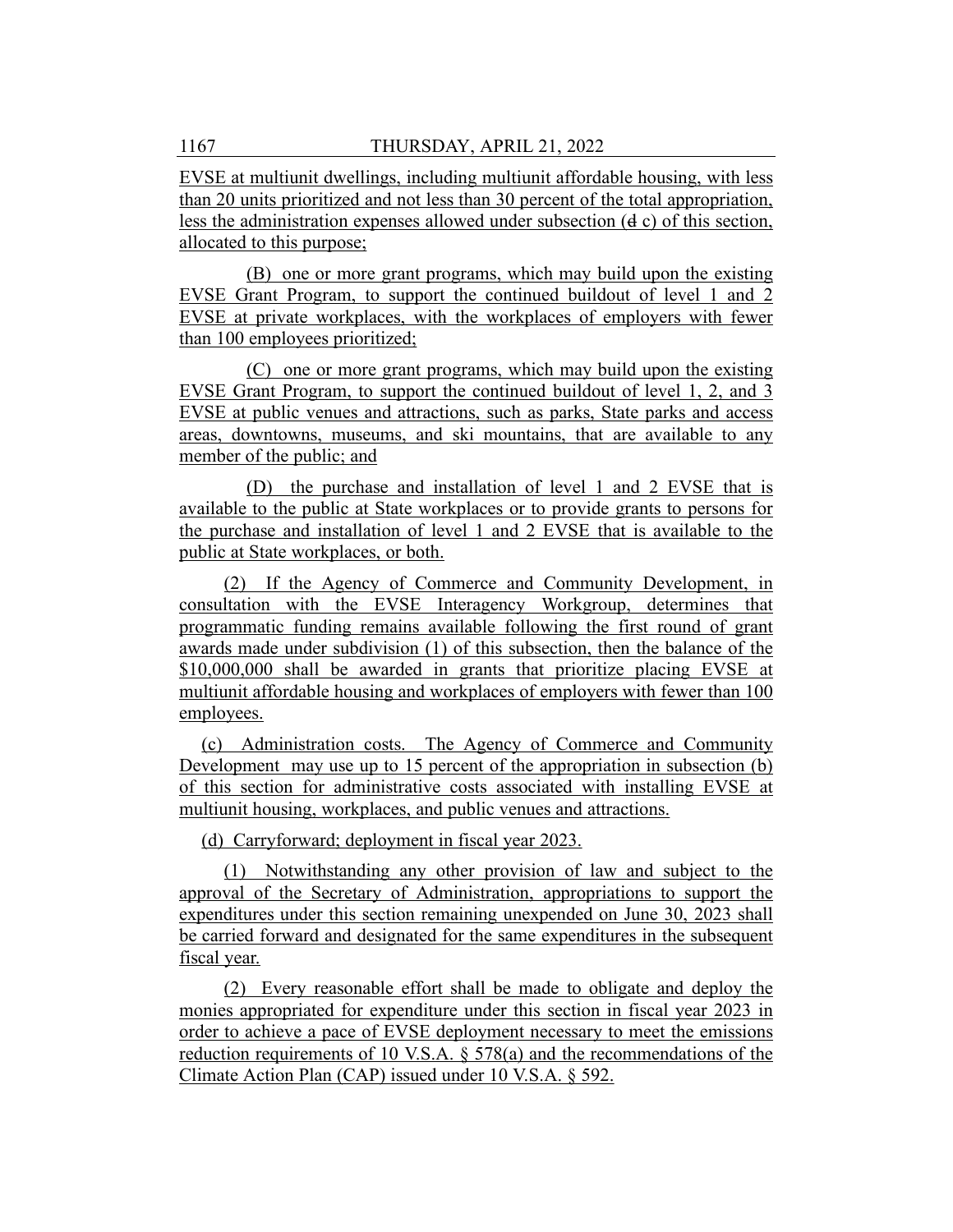(e) Outreach and marketing. The Agency of Commerce and Community Development shall ensure that there is sufficient outreach and marketing, including the use of translation and interpretation services, of the EVSE grant programs implemented pursuant to subsection (b) of this section and such costs shall be considered administrative costs for purposes of subsection (c) of this section.

$$
\ast \ast \ast
$$
 Pay Act  $\ast \ast \ast$ 

#### Sec. F.100 APPROVAL OF FISCAL YEAR 2023 COMPENSATION INCREASES

#### (a) Funding of fiscal year 2023 collective bargaining agreement provisions.

(1) This act funds in fiscal year 2023 the provisions of the collective bargaining agreements between the State and the Vermont State Employees' Association for the Defender General, Non-Management, Supervisory, and Corrections bargaining units; for the State's Attorneys' offices bargaining unit; and for the Judicial bargaining unit, and between the State and the Vermont Troopers' Association, that apply during the period of July 1, 2022 through June 30, 2023.

(2) These collective bargaining agreements provide during that fiscal year 2023 period a cost-of-living adjustment of three percent, an average 1.9 percent step increase, and a \$1,500 one-time payment to individuals employed as of January 1, 2023.

(b) Other permitted fiscal year 2023 increases. In fiscal year 2021, the Executive, Judicial, and Legislative Branches may extend the fiscal year 2023 provisions of the collective bargaining agreements that are funded by this act to employees not covered by the bargaining agreements as they determine to be appropriate and in accordance with the appropriations provided to each branch.

#### Sec. F.200 FISCAL YEAR 2023 PAY ACT APPROPRIATIONS

(a) Executive Branch. In fiscal year 2023, the fiscal year 2023 provisions of the collective bargaining agreements between the State of Vermont and the Vermont State Employees' Association for the Defender General, Non-Management, Supervisory, and Corrections bargaining units, and, for the purpose of appropriation, the State's Attorneys' offices bargaining unit, for the period of July 1, 2022 through June 30, 2023; the collective bargaining agreement with the Vermont Troopers' Association, for the period of July 1, 2022 through June 30, 2023; and salary increases for employees in the Executive Branch not covered by the bargaining agreements shall be funded as follows: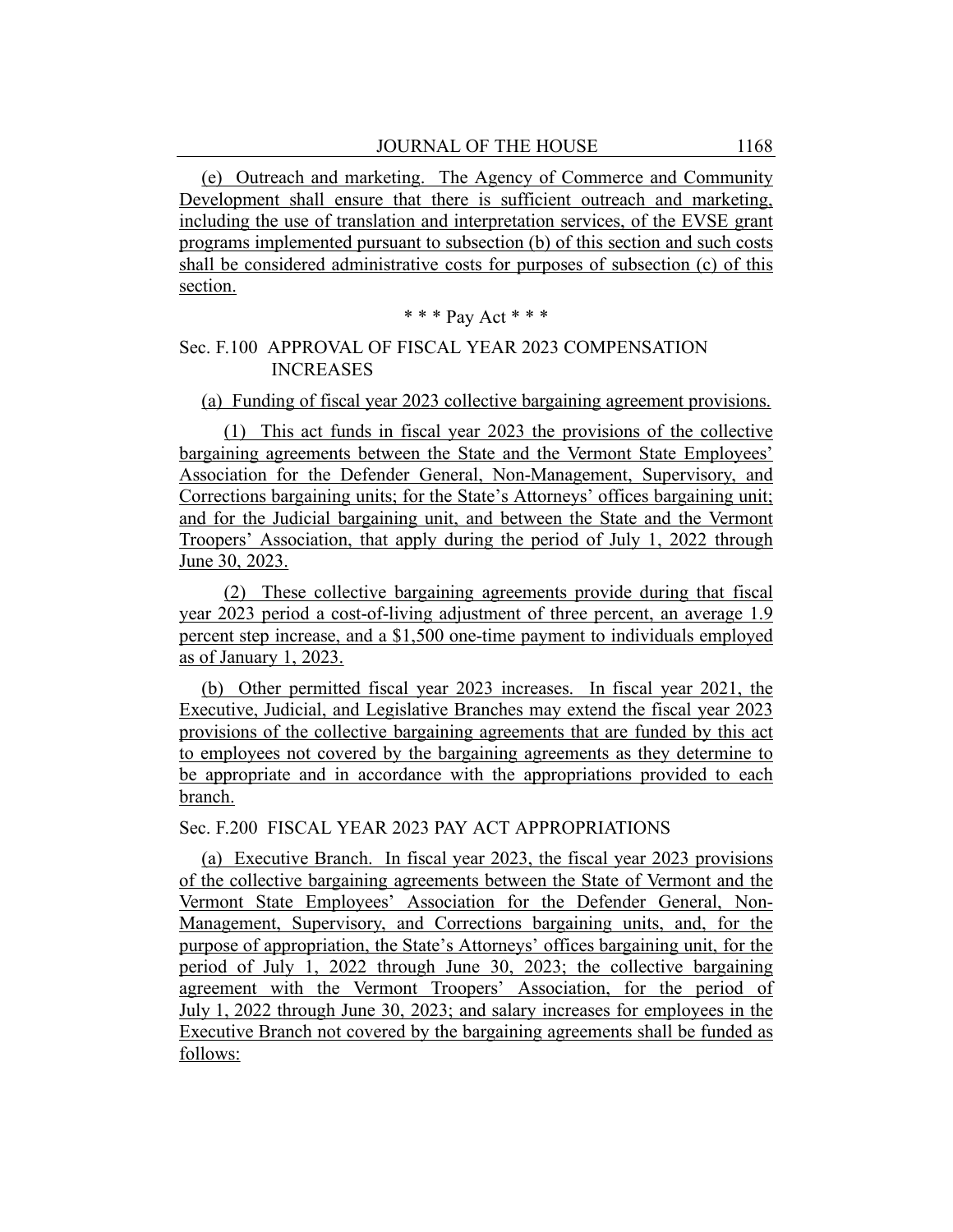(1) General Fund. The amount of \$22,847,453 is appropriated from the General Fund to the Secretary of Administration for distribution to departments to fund the fiscal year 2023 compensation increases permitted by this act.

(2) Transportation Fund. The amount of \$1,502,420 is appropriated from the Transportation Fund to the Secretary of Administration for distribution to the Agency of Transportation and the Department of Public Safety to fund the fiscal year 2023 compensation increases permitted by this act.

(3) Other funds. The Administration shall provide additional spending authority to departments through the existing process of excess receipts to fund the fiscal year 2023 compensation increases permitted by this act. The estimated amounts are \$35,494,376 from special fund, federal, and other sources.

(4) Transfers. With due regard to the possible availability of other funds, for fiscal year 2023, the Secretary of Administration may transfer from the various appropriations and various funds and from the receipts of the Liquor Control Board such sums as the Secretary may determine to be necessary to carry out the purposes of this act to the various agencies supported by State funds.

(b) Judicial Branch. In fiscal year 2023, the amount of \$2,342,075 is appropriated from the General Fund to the Judiciary to fund the fiscal year 2021 provisions of the collective bargaining agreement between the State of Vermont and the Vermont State Employees' Association for the Judicial bargaining unit for the period of July 1, 2022 through June 30, 2023 and salary increases for employees in the Judicial Branch not covered by the bargaining agreement.

(c) Legislative Branch. In fiscal year 2023, the amount of \$985,111 is appropriated from the General Fund to the Legislative Branch for the period of July 1, 2022 through June 30, 2023.

\* \* \* American Rescue Plan Act Appropriations \* \* \*

\* \* \* Intent and Other Funding \* \* \*

#### Sec. G.100 MULTIYEAR FUNDING PRIORITIES INTENT

(a) The appropriations of ARPA – Coronavirus State Fiscal Recovery Funds in made in Secs. G.300–G.700 of this act by categorical areas are made consistent with the intent expressed in Sec. G.100 of 2021 Acts and Resolves No. 74 (the Big Bill), and reiterated in 2022 Acts and Resolves No. 83, Sec. 67a. In some cases, other funding sources are included or are referenced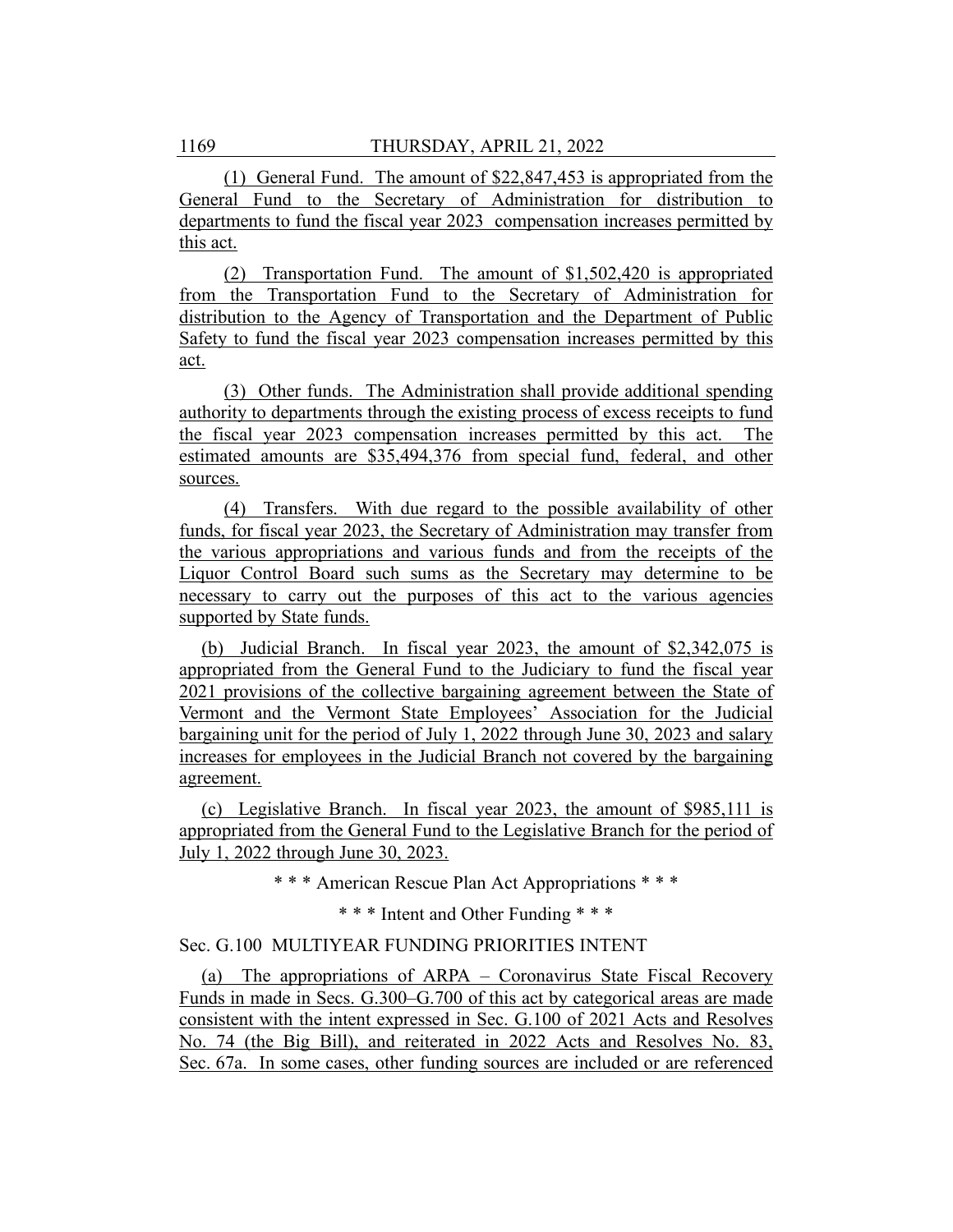for specific programs or projects providing comprehensive funding by category. All appropriations of ARPA funds in this act are made only to the extent permitted by federal law and guidance. Appropriations not expended in fiscal year 2023 shall carry forward.

# Sec. G.200 AMERICAN RESCUE PLAN ACT (ARPA) - CORONAVIRUS STATE FISCAL RECOVERY FUND (SFR) APPROPRIATIONS; REVERSION AND REALLOCATION; REPORTS

(a) On or before September 15, 2022 and annually thereafter until September 15, 2026, the Commissioner of Finance and Management shall submit a report to the Joint Fiscal Committee on the status of all appropriations made from the Coronavirus State and Local Fiscal Recovery Fund (SLFR) provided to the State from the American Rescue Plan Act of 2021, Pub. L. No. 117-2 (ARPA). The report shall include updates on project eligibility, obligated funds, actual expenditures, and any compliance or reporting issues.

(b) On or before January 15, 2023, the Commissioner of Finance and Management shall provide an update to the September 15, 2022 ARPA report described in subsection (a) of this section to the House and Senate Committees on Appropriations, including recommendations, if any, for reallocation of ARPA SLFR funds in the fiscal year 2023 budget adjustment act.

\* \* \* Economy, Workforce, and Communities \* \* \*

# Sec. G.300 INVESTMENTS IN VERMONT'S ECONOMY, WORKFORCE, AND COMMUNITIES

(a) \$28,251,052 in fiscal year 2023 is appropriated from the American Rescue Plan Act (ARPA) - Coronavirus State Fiscal Recovery Funds as follows:

(1) \$1,050,000 to the Natural Resources Board, to be used as needed to prioritize and expedite permitting of ARPA-funded projects, including the costs of three exempt limited-service positions.

 $(2)$  \$9,601,052 to the Judiciary as follows:

(A) \$3,881,500 for the safe reopening of courts; and

(B) \$5,719,552 for HVAC systems at county courthouses.

(3) \$750,000 to the Secretary of State for expenses related to telehealth.

(4) \$14,900,000 to the Vermont State Colleges for bridge funding to transform the system. This includes offsets to continuing costs and impacts from COVID-19 pandemic.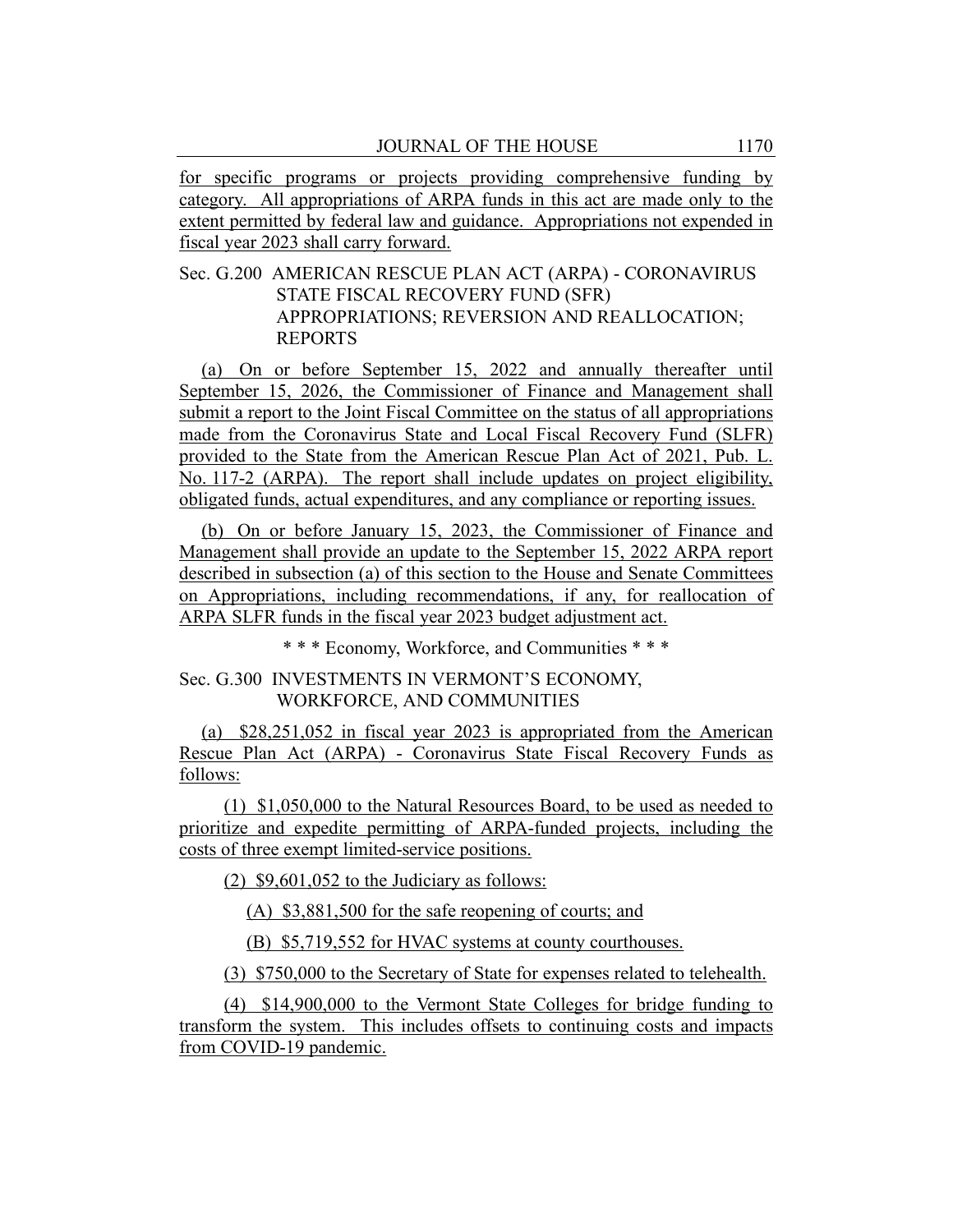(5) \$2,000,000 to the Department for Children and Families' Economic Services Division to grant to the Vermont Foodbank to support access to food for Vermonters with low income.

(b) General Fund Workforce Appropriations: In fiscal year 2023, \$1,500,000 is appropriated from the General Fund to Vermont Student Assistance Corp (VSAC) 802 Opportunity Program for increasing the household income eligibility limit from \$50,000 to \$75,000.

(1) It is the intent of the General Assembly to provide \$26,900,000 from the American Rescue Plan Act (ARPA) – Coronavirus State Fiscal Recovery Funds and the State General Fund to be allocated for workforce, including investment initiatives to address critical needs in nursing and the skilled trades and to provide training opportunities for young adult Vermonters seeking to acquire skills. The specific programs to be funded shall be included in H.703 or other legislation passed in the 2022 legislative session.

(c) Community Economic Development. \$11,800,000 is appropriated in fiscal year 2023 from the General Fund for community base economic development initiatives as follows:

(1) \$5,000,000 to the Department of Forests, Parks and Recreation for the Vermont Outdoor Recreation Economic Collaborative (VOREC) Community Grant Program.

(2) \$6,000,000 to the Department of Economic Development for the remediation and redevelopment of brownfield sites.

(3) \$800,000 to the Department of Motor Vehicles to grant to the Vermont Association of Snow Travelers (VAST) as follows:

(A) \$50,000 for the VAST for the Law Enforcement and Safety Program.

(B) \$750,000 for the VAST Equipment Grant-in-Aid Program.

(4) Other Economic Development initiatives are included in H.159, which provides funding from the General Fund and ARPA sources totaling \$84,500,000, and includes funding initiatives related to wage replacement for COVID-impacted employers, supplemental unemployment funding, assistance programs for businesses and arts and culture organizations that demonstrate pandemic losses, and a time-limited increase in a downtown development tax credit.

(d) \$16,400,000 to the Department of Libraries from the Coronavirus Capital Projects Fund provided to the State from the American Rescue Plan Act of 2021, Pub. L. No. 117-217 (ARPA), for the Libraries Capital Project for capital improvements to libraries, including Americans with Disabilities Act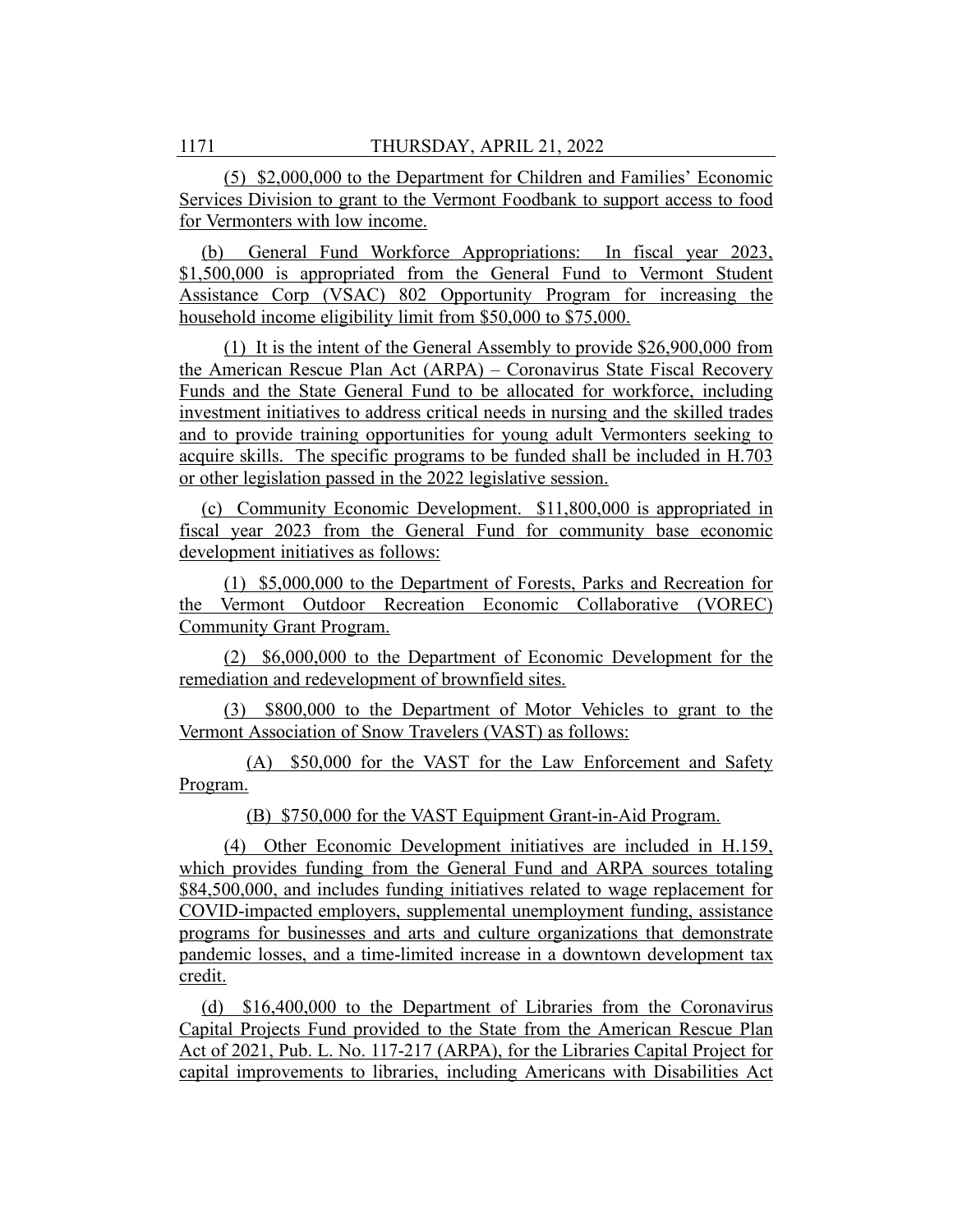compliance, space renovations for improved Internet access for telehealth appointments and job interviews, and general building renovations.

\* \* \* Addressing Homelessness, Housing Insecurity and Increasing the Stock of Low- and Moderate-Income Housing \* \* \*

#### Sec. G.400 HOUSING AND HOMELESSNESS INVESTMENTS

(a) \$40,000,000 to the Vermont Housing and Conservation Board (VHCB) in fiscal year 2023 is appropriated from the American Rescue Plan Act (ARPA) – Coronavirus State Fiscal Recovery Fund to the to provide affordable mixed-income rental housing and homeownership units, improvements to manufactured homes and communities, recovery residences and, if determined eligible, housing available to farm workers and refugees. VHCB shall also use the funds for shelter and permanent homes for those experiencing homelessness in consultation with the Secretary of Human Services. These funds shall carry forward into fiscal year 2024.

(b) Additional funding of \$20,000,000 is included in S.226 through the Department of Housing and Community Development for affordable rental unit development and for program to reduce single-family housing costs for middle-income families.

> \* \* \* Broadband Connectivity and Technology Modernization Investments \* \* \*

## Sec. G.500 BROADBAND CONNECTIVITY INVESTMENTS

(a) \$95,000,000 is appropriated in fiscal year 2023 to the Department of Public Service, Vermont Community Broadband Board from the American Rescue Plan Act - Coronavirus Capital Projects Fund in order to support the State's goal of achieving universal access to reliable, high-quality, affordable broadband. This appropriation shall be transferred to the Vermont Community Broadband Fund to make grants through the Broadband Construction Grant Program. To the greatest extent possible and for the purpose of maximizing the availability of federal funds for State broadband projects, the ARPA monies appropriated in this subsection shall be used first to fund any match requirements applicable to broadband grants funded by the Infrastructure Investment and Jobs Act of 2021.

(b) \$1,600,000 to the Department of Forests, Parks and Recreation from the Coronavirus Capital Projects Fund provided to the State from the American Rescue Plan Act of 2021, Pub. L. No. 117-217 (ARPA), for the Parks Connectivity Project to improve reliability, performance, and support Internet connectivity services to all State parks.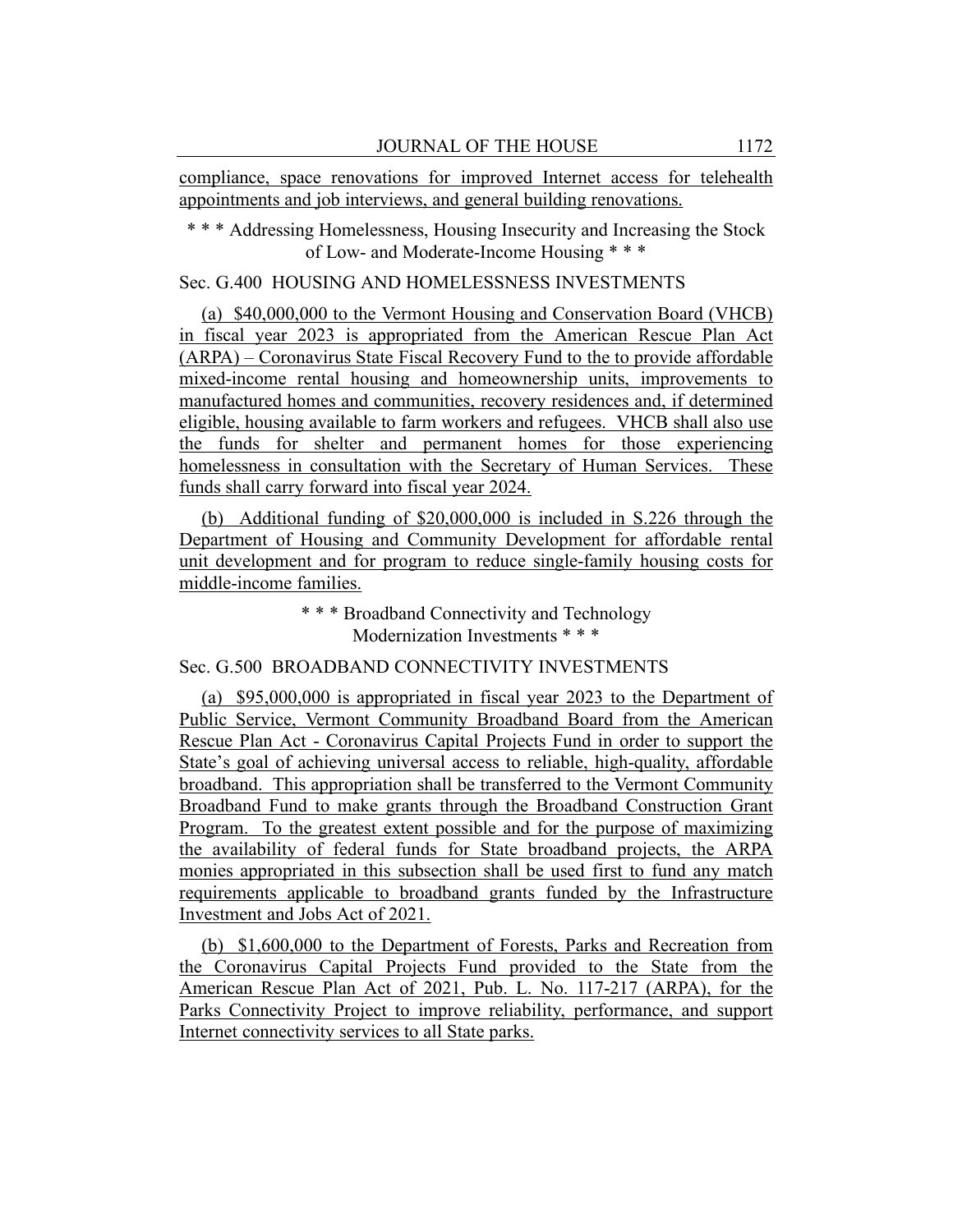Sec. G.501 STATE TECHNOLOGY MODERNIZATION INVESTMENTS

(a) \$25,250,000 is appropriated in fiscal year 2023 from American Rescue Plan Act - Coronavirus State Fiscal Recovery Funds as follows:

(1) \$20,250,000 to the Department of Motor Vehicles (DMV) Core System Modernization Phase II.

(2) \$5,000,000 to the Department of Labor Unemployment Insurance modernization project.

(b) To the extent that American Rescue Plan Act (ARPA) - Coronavirus State Fiscal Recovery Funds are available as a result of the provision specified in 2022 Acts and Resolves No. 83, Sec. 53(b)(6), \$25,000,000 shall be appropriated to the Department of Labor for the completion of the Department of Labor Unemployment Insurance modernization project.

\* \* \* Weatherization and Other Climate Change Mitigation Investments \* \* \*

Sec. G.600 CLIMATE ACTION INVESTMENTS

(a) In fiscal year 2023, \$129,760,000 is appropriated from the American Rescue Plan Act - Coronavirus State Fiscal Recovery Funds for climate change mitigation initiatives as follows:

(1) \$45,000,000 to the Department for Children and Families, Office of Economic Opportunity, Home Weatherization Assistance Program to be used in fiscal years 2023 and 2024. Households approved for assistance in this section will also be offered services outlined in subdivision (4) of this subsection.

(2) \$35,000,000 to the Department of Public Service to grant to Efficiency Vermont for the purpose of weatherization incentives to Vermonters with a moderate income. These funds shall be deposited in the Electric Efficiency Fund established under 30 V.S.A. § 209(d)(3) and shall be available for use by Efficiency Vermont through December 31, 2024. Households approved for assistance in this section will also be offered services outlined in subdivision (4) of this subsection.

(3) \$2,000,000 to the Agency of Transportation to support the continued build-out of public electric vehicle charging infrastructure along highway networks.

(4) \$25,000,000 to the Department of Public Service, of which \$20,000,000 is to provide financial and technical assistance for Vermonters with low- and moderate-income to upgrade home electrical systems to enable installation of energy saving technologies, and \$5,000,000 is to establish a "Switch and Save" program to provide financial and technical assistance for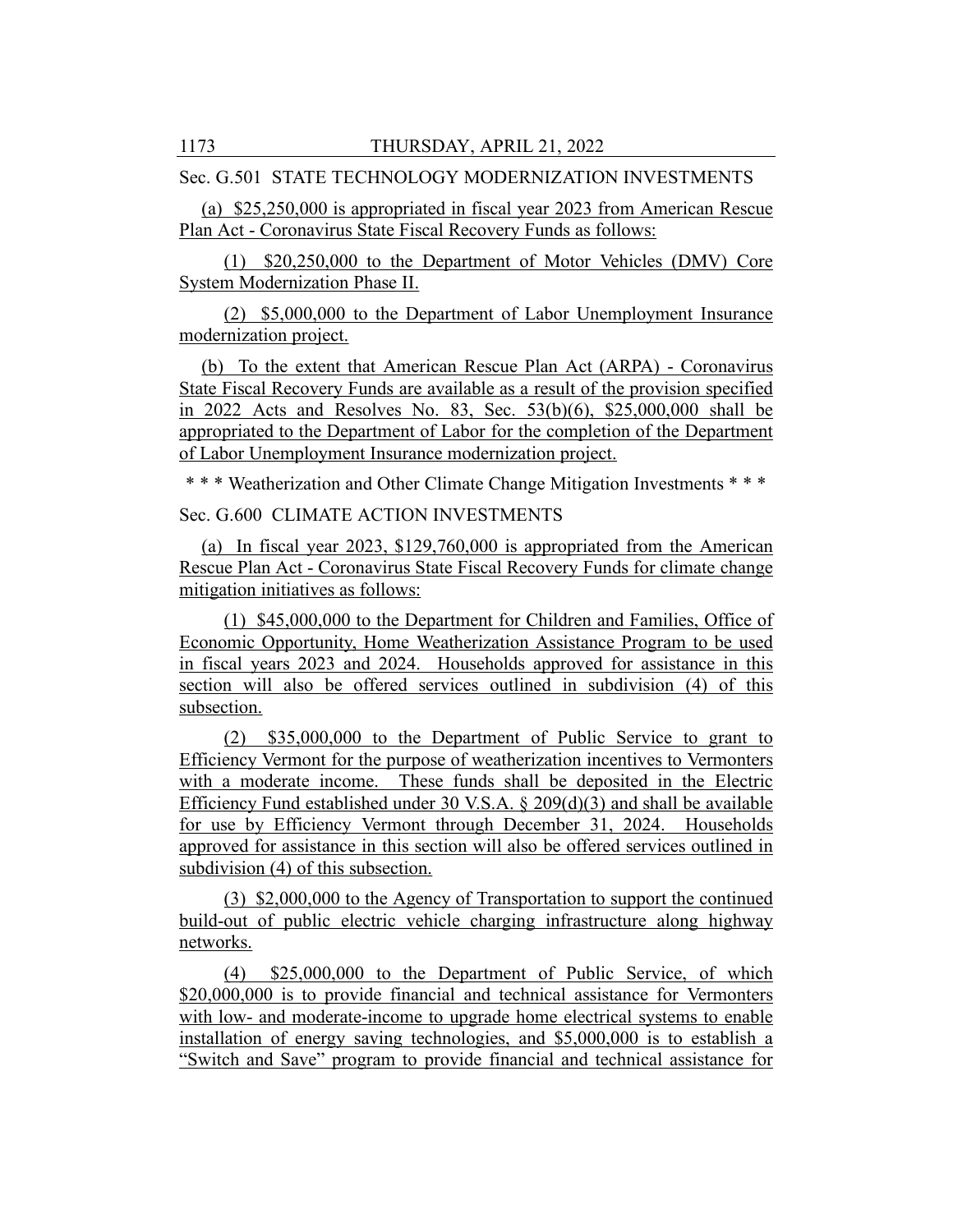Vermonters with low and moderate income to install, at low-or no-cost, heat pump water heaters, with a focus on replacing water heaters near the end of their useful life and serving households participating in the electrical system upgrades described in this subsection.

(5) \$2,000,000 to the Department of Public Service for load management and storage efforts to assist Vermonters with low and moderate income customers to purchase electric equipment for heating, cooling, and vehicle charging. In addition, investments will be made in load control and management platforms to enable smaller municipal and cooperative utilities to capture and share benefits of load management and funding for municipal back-up electricity storage installations.

(6) \$15,000,000 to improve landscape resilience and mitigate flood hazards to be allocated as follows:

(A) \$14,750,000 to the Department of Public Safety, Division of Emergency Management, for a State-level buyout program for floodvulnerable parcels; and

(B) \$250,000 to the Department of Environmental Conservation to provide technical assistance to the statewide hazard mitigation program.

(7) \$4,760,000 to the Agency of Agriculture, Food and Markets to provide farms in Vermont with financial assistance for the implementation of soil-based practices that improve soil quality and nutrient retention, increase crop production, minimize erosion potential, and reduce agricultural waste discharges. Assistance may take the form of programs that provide education, training, or instruction to farmers.

(8) \$1,000,000 to the Department of Forests, Parks and Recreation for the Urban and Community Forestry (UCF) Program to plant up to 5,000 trees to improve air quality and reduce heat island effects in urban areas in accordance with UCF program standards for design, planting, and maintenance.

(b) In fiscal year 2023, \$32,200,000 is appropriated from the General Fund and \$500,000 is appropriated from the Transportation Fund for electric vehicle charging infrastructure, electrification incentives and public transportation investments as follows:

(1) \$10,000,000 to the Agency of Commerce and Community Development to install at dwellings, workplaces, community venues and attractions in accordance with Sec. E.903 of this act.

(2) \$12,000,000 to the Agency of Transportation for the Incentive Program for New PEVs, established in 2019 Acts and Resolves No. 59,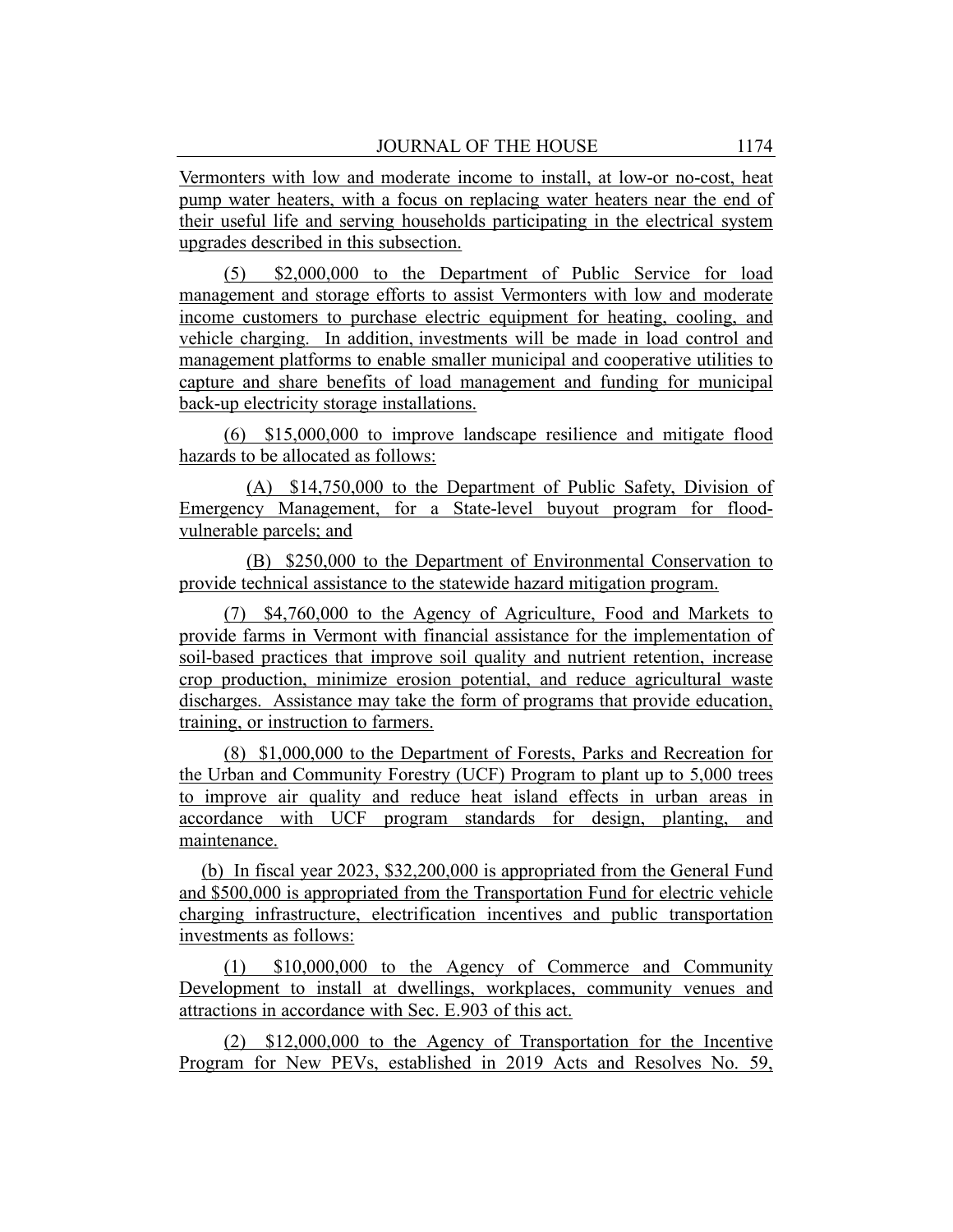Sec. 34, as amended.

(3) \$2,000,000 to the Agency of Transportation for the public-private partnership with Drive Electric Vermont to support the expansion of the plugin electric vehicle market in the State.

(4) \$3,000,000 to the Agency of Transportation to grant to the Community Action Agencies to support the MileageSmart Program, established in 2019 Acts and Resolves No. 59, Sec. 34, as amended.

(5) \$3,000,000 to the Agency of Transportation for the Replace Your Ride Program, established in 2021 Acts and Resolves No. 55, Sec. 27, as amended.

(6) \$2,200,000 general funds and \$500,000 Transportation funds to the Agency of Transportation for the following:

(A) \$1,200,000 general funds for transit agencies to, as practicable and in the sole discretion of the transit agencies, operate routes other than commuter and LINK Express on a zero-fare basis and provide service at pre-COVID-19 levels; and

(B) \$1,000,000 general funds and \$500,000 Transportation funds to continue administering the Mobility and Transportation Innovation (MTI) Grant program to support projects that improve both mobility and access to services for transit-dependent Vermonters, reduce the use of single-occupancy vehicles, and reduce greenhouse gas emissions.

(c) In fiscal year 2023, \$8,000,000 is appropriated from the General Fund to the Department of Public Service to offer up to 70 percent reimbursement to municipal and cooperative electrical distribution utilities for the implementation of one or more systems of Advanced Metering Infrastructure that has been approved by the Public Utility Commission.

(d) Additional funding of \$35,000,000 is included H.518 from ARPA resources for a Municipal Energy Resilience Grant Program.

\* \* \* Clean Water Investments \* \* \*

Sec. G.700 WATER AND SEWER INVESTMENTS

(a) In fiscal year 2023, \$94,000,000 is appropriated from the American Rescue Plan Act (ARPA) - Coronavirus State Fiscal Recovery Funds as follows:

(1) \$31,000,000 for Stormwater Retrofit Projects to provide three-acre stormwater permitting design and construction support for entities subject to the Vermont 3- 9050 Stormwater General Permit and to provide design and construction for practices necessary to restore impaired waters subject to flow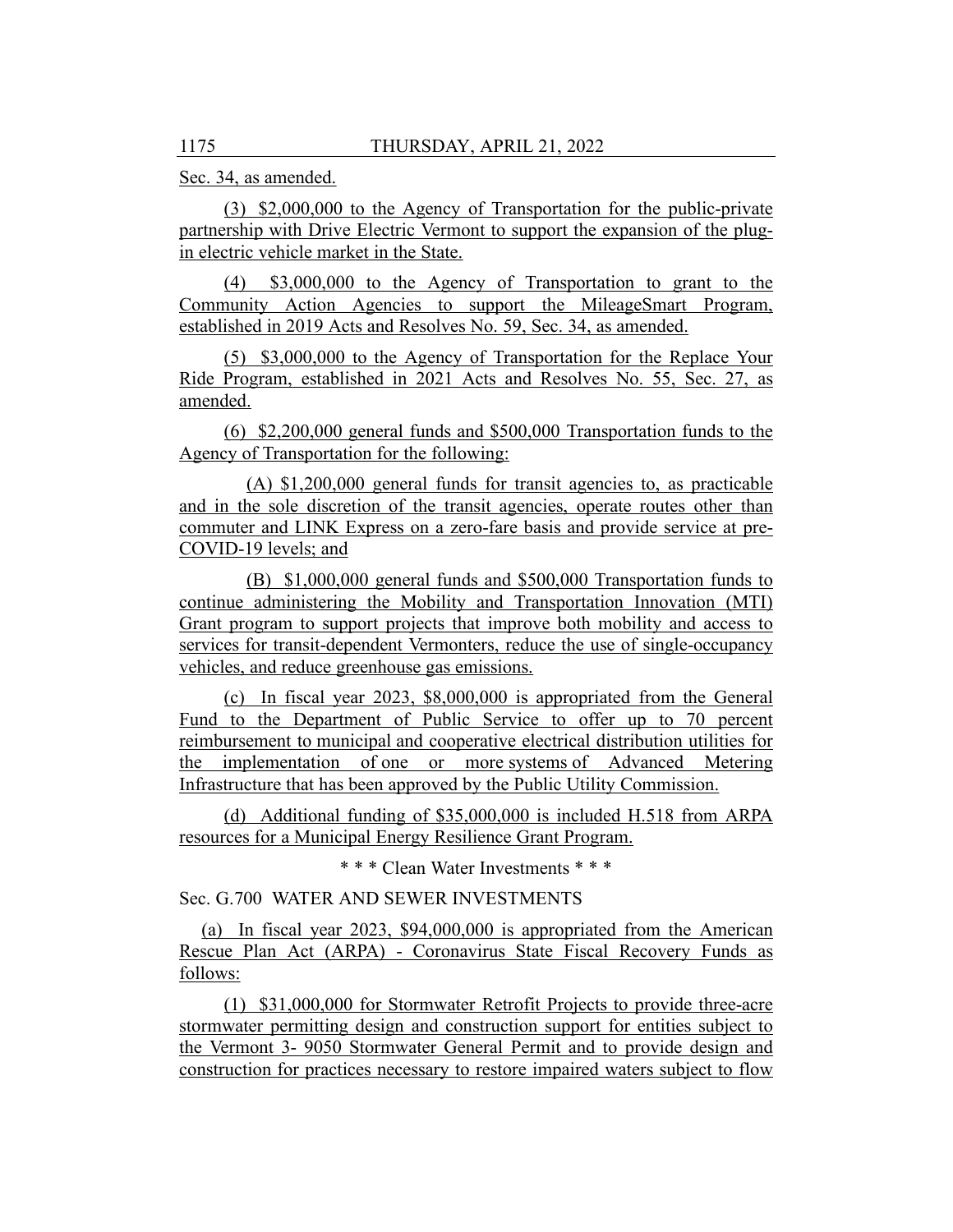restoration plans. These funds shall be allocated as follows:

(A) \$30,000,000 to the Department of Environmental Conservation to provide three-acre stormwater permitting design and construction support for entities subject to the Vermont 3- 9050 Stormwater General Permit and to provide permitting, design, and construction services; and

(B) \$1,000,000 to the Department of Forests, Parks and Recreation to support compliance with the three-acre stormwater rule.

(2) \$35,000,000 to the Department of Environmental Conservation to support water and wastewater projects and pretreatment activities, as follows:

(A) \$15,000,000 to support the design and construction of community-scale water or decentralized wastewater projects, or both, to support underserved designated centers;

(B) \$5,000,000 to provide financial assistance to municipalities, Vermont businesses, and nonprofit entities to install or enhance pretreatment processes to address high strength or toxic wastes that otherwise require treatment at municipal expense by publicly owned treatment facilities; and

(C) \$10,000,000 to municipalities with small and primarily residential customer bases to upgrade or replace existing water or wastewater treatment systems that are at risk of failure.

(3) \$20,000,000 to the Department of Environmental Conservation to assist municipalities to design and construct projects to reduce or eliminate wet weather sewer overflows.

(4) \$13,000,000 to make repairs or improvements to water and wastewater systems in Vermont homes to be allocated as follows:

(A) \$6,500,000 to the Department of Environmental Conservation for improving water/wastewater systems at coop-owned or nonprofit mobile home parks (MHPs);

(B) \$5,000,000 to the Department of Environmental Conservation to replace failed on-site wastewater and water supplies for Vermonters with low income or who are unable to access or afford market rate loans; and

(C) \$1,500,000 to the Department of Housing and Community Development to update leaking service lines, old plumbing, and replacing outdated fixtures (sinks, toilets, dishwashers, laundry) with high-efficiency devices.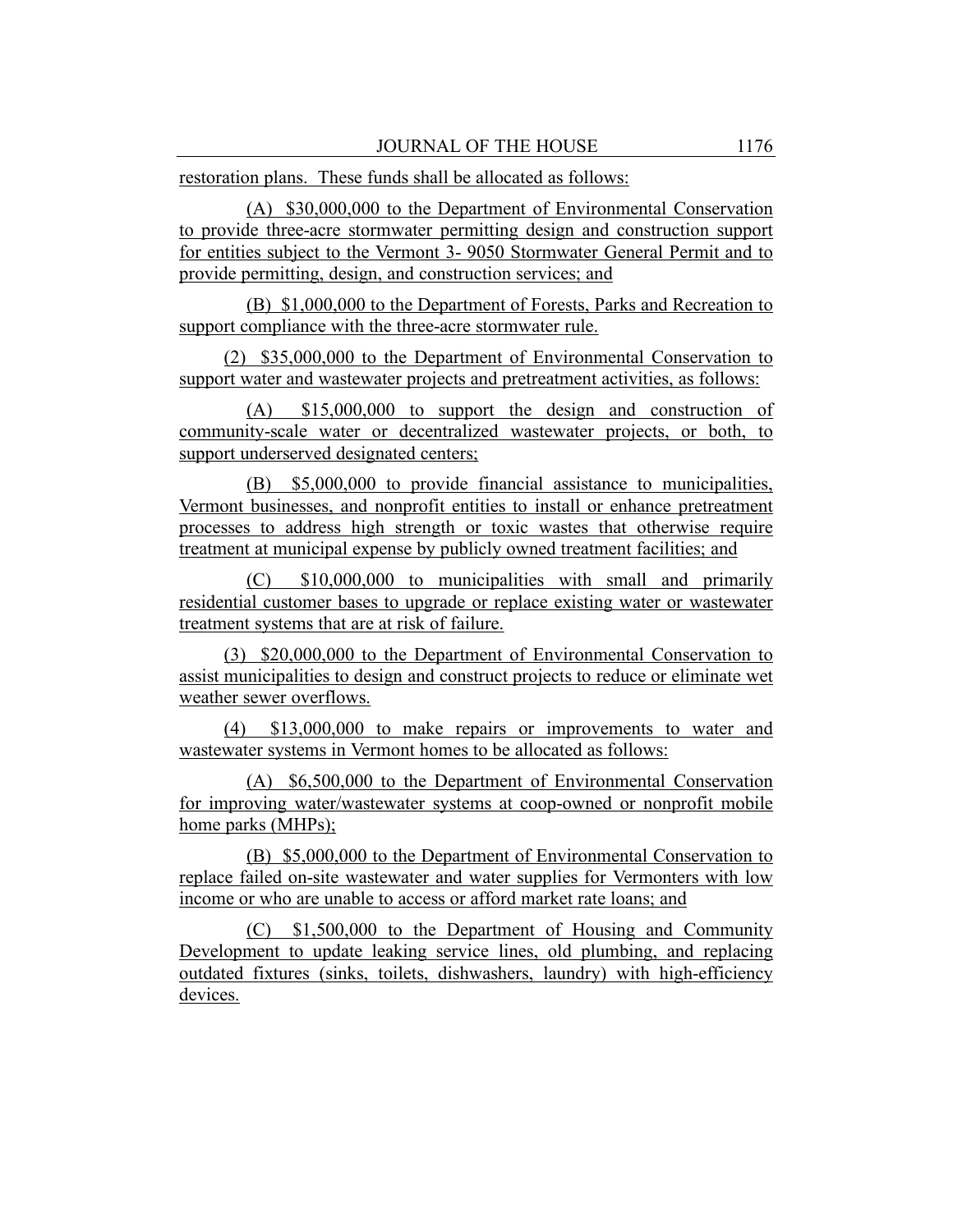#### Sec. G.701 APPROPRIATIONS: OFFSET CAPITAL BILL FUNDED PROJECTS BY SWAP TO ARPA

(a) Fiscal year 2022. \$500,000 in fiscal year 2022 is appropriated from the American Rescue Plan Act (ARPA) - Coronavirus State Fiscal Recovery Funds to the Department of Forests, Parks and Recreation for forestry access road water quality improvements.

(b) Fiscal year 2023. \$5,236,781 in fiscal year 2023 is appropriated from the American Rescue Plan Act (ARPA) - Coronavirus State Fiscal Recovery Funds for projects authorized in the fiscal year 2023 Capital Budget Adjustment Act. as follows:

(1) \$600,000 to the Department of Buildings and General Services for three-acre parcel stormwater planning, design, and implementation;

(2) \$300,000 to the Department of Forests, Parks and Recreation for State parks major maintenance;

(3) \$585,000 to the Department of Environmental Conservation for Municipal Pollution Control Grants;

(4) \$700,000 to the Department of Forests, Parks and Recreation for forestry access road water quality improvements;

(5) \$2,451,781 to the Agency of Agriculture, Food and Markets for water quality grants; and

(6) \$600,000 to the Vermont Housing and Conservation Board for agricultural water quality projects.

Sec. G.702 2021 Acts and Resolves No. 74, Sec. G.700(c) is amended to read as follows:

(c) \$15,000,000 to be used to To the extent capital funds have been appropriated to projects supporting water and sewer infrastructure in fiscal year 2022 and capital appropriations can be offset for reuse for future capital construction projects in the fiscal years 2022–2023 capital budget adjustment process. On on or before December 15, 2021, the Commissioner of Finance and Management shall review and recommend water and sewer infrastructure projects funded in fiscal year 2022 that could be funded with ARPA funds to the Chairs of the House Committee on Corrections and Institutions and the Senate Committee on Institutions and to the Governor for the fiscal years 2022–2023 capital budget adjustment report.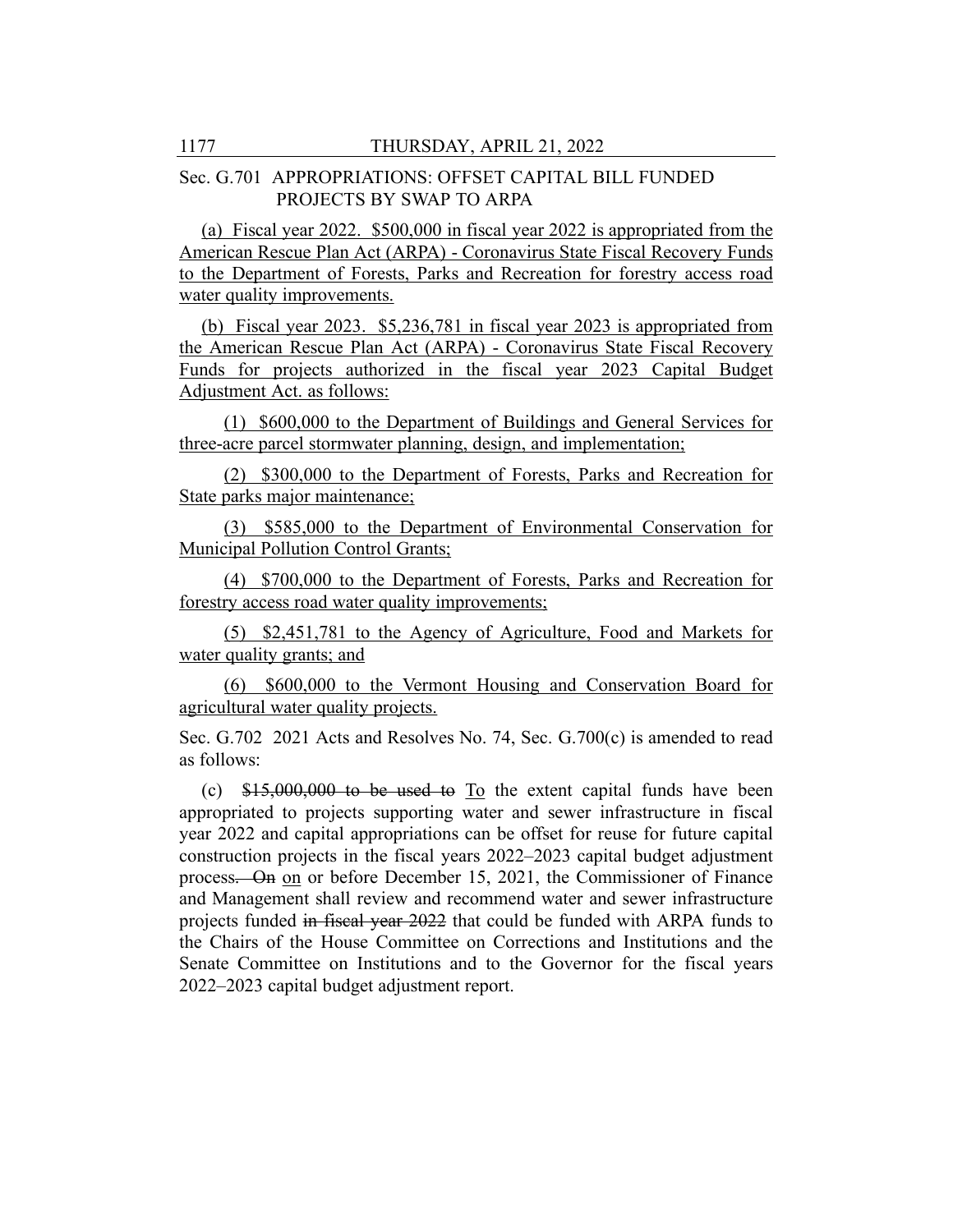\* \* \* Administration \* \* \*

## Sec. G.800 ARPA FUNDED LIMITED-SERVICE POSITIONS

(a) The establishment of the following 23 new classified limited-service positions is authorized in fiscal year 2023.

(1) Agency of Administration: one Grants Manager.

(2) Agency of Agriculture, Food and Markets: two Water Quality Program Coordinators.

(3) Public Service Department:

(A) one Administrative Services Coordinator;

(B) one Outreach Coordinator;

(C) one Grants Manager;

(D) one Financial Manager; and

(E) one Program Coordinator.

(4) Vermont Community Broadband Board:

(A) one Fiscal and Federal Reporting Specialist;

(B) one Rural Broadband Technical Specialist;

(C) one Business Office Manager; and

(D) one Digital Equity Office Manager.

(E) Vermont Community Broadband Board: one Fiber Optics Engineer.

(5) Natural Resources Board:

(A) two District Coordinators; and

(B) one Executive Director.

(6) Agency of Human Services, Office of Economic Opportunity:

(A) one Senior Energy Services Program Officer; and

(B) two Energy Services Program Officers.

(7) Department of Labor: three Program Technicians.

(8) Agency of Natural Resources, Department of Forests, Parks and Recreation: one Environmental Analyst III.

(9) Agency of Natural Resources, Central Office: one Environmental Analyst III.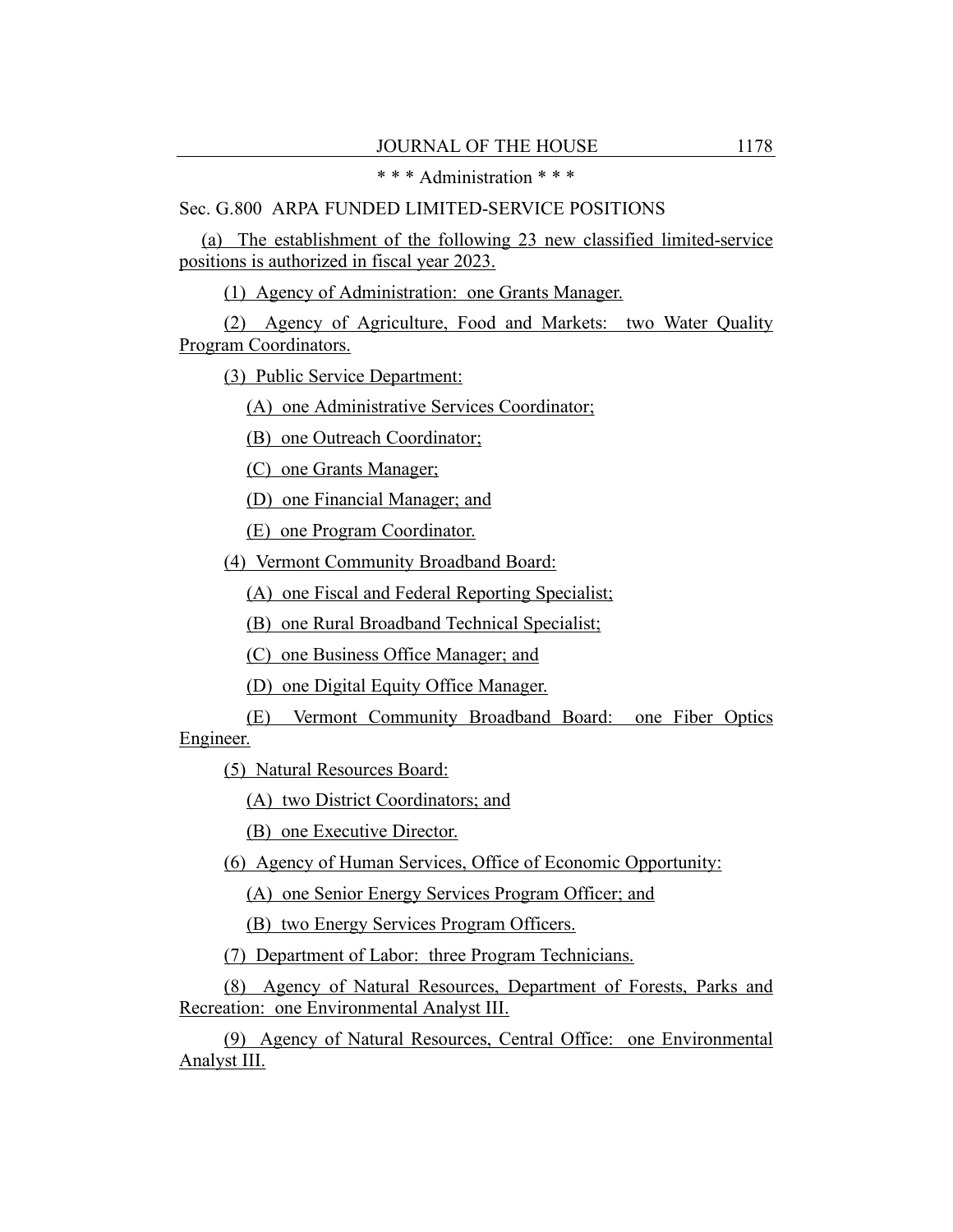(10) Agency of Transportation:

(A) one Grants Management Specialist; and

(B) one Grants Manager.

#### Sec. G.801 APPROPRIATION FOR ADMINISTRATIVE COSTS

(a) \$10,500,000 in fiscal year 2023 is appropriated from the American Rescue Plan Act - Coronavirus State Fiscal Recovery Funds to the Agency of Administration to be distributed as needed to address the statewide costs of administering these funds, including the costs of related limited-service positions, and contracting for programs and services.

\* \* \* Effective Dates \* \* \*

#### Sec. H.100 EFFECTIVE DATES

(a) This section; Secs. C.100 through C.111 (fiscal year 2022 one-time appropriations, adjustments, and amendments); Secs. E.240.1 (7 V.S.A. § 845), E.240.2 (32 V.S.A. § 7909), E.240.3 (repeal of 2020 Acts and Resolves No. 164, Sec. 6(c)), E.240.4 (repeal of 2020 Acts and Resolves No. 164, Sec. 33(h)), and Sec. G.702 (amendment to 2021 Acts and Resolves No.74, Sec. G.700(c)); and subsection G.701(a) (offset capital funds by swap to ARPA) shall take effect upon passage.

(b) Secs. E.240.5 (7 V.S.A. § 845) and E.240.6 (32 V.S.A. § 7909(a)) shall take effect on July 1, 2025.

(c) Notwithstanding 1 V.S.A. § 214, Secs. E.709 and E.709.1 (definition of release; PCBs) shall take effect retroactively on July 1, 2021.

(d) Sec. E.702 (Fish and Wildlife) shall take effect on July 1, 2023.

(e) All remaining sections shall take effect on July 1, 2022.

And by renumbering all of the sections of the bill to be numerically correct (including internal references) and adjusting all of the totals to be arithmetically correct.

Pending the question, Shall the House concur in the Senate proposal of amendment?, **Rep. Hooper of Montpelier** moved that the House refuse to concur and ask for a Committee of Conference, which was agreed to. Thereupon, the Speaker appointed as members of the Committee of Conference on the part of the House:

> **Rep. Hooper of Montpelier Rep. Fagan of Rutland City**

**Rep. Jessup of Middlesex**